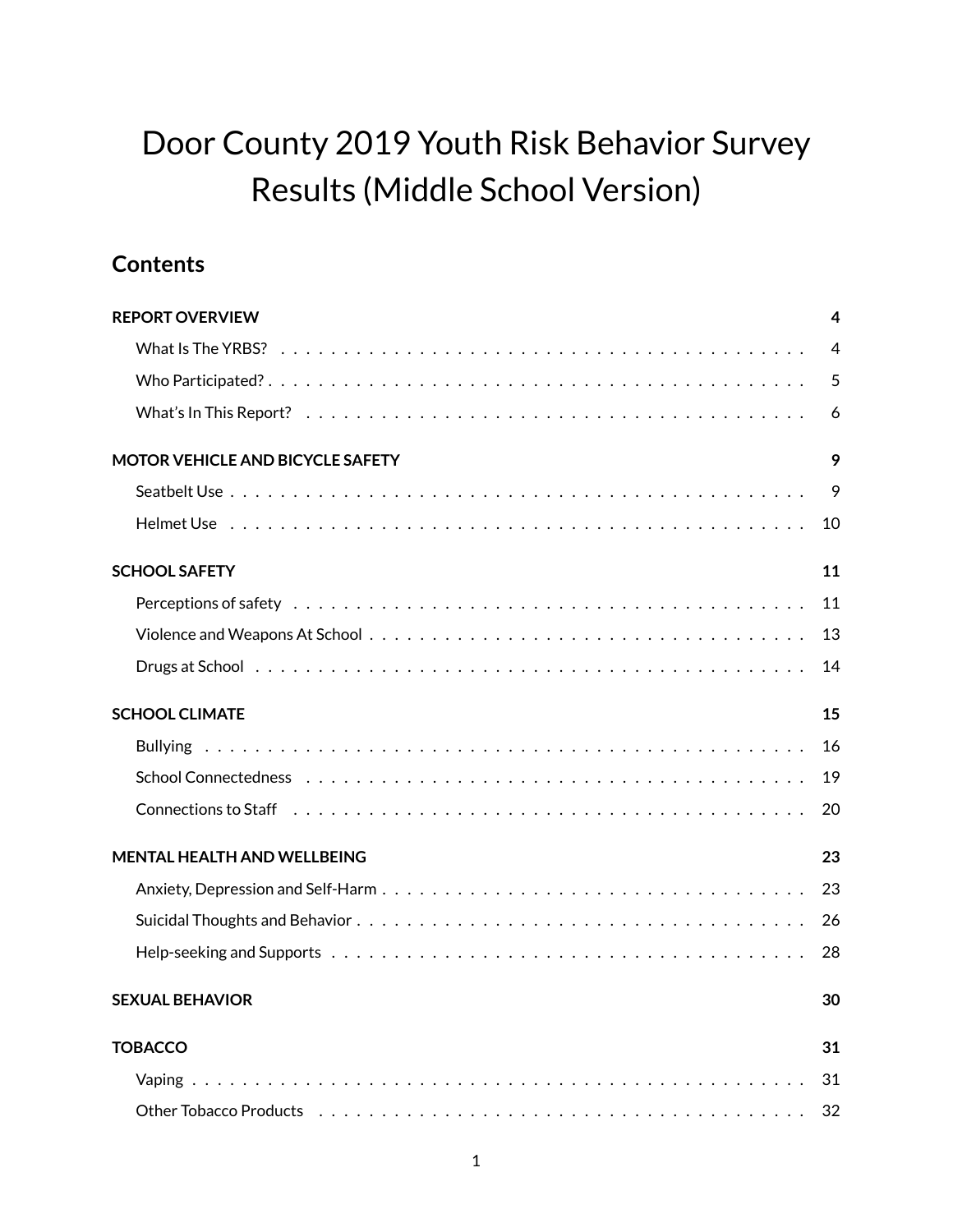

# **Door County 2019 Middle School YRBS Results**

| <b>DRUG USE</b>                                                                                                                                                                                                                | 34 |
|--------------------------------------------------------------------------------------------------------------------------------------------------------------------------------------------------------------------------------|----|
|                                                                                                                                                                                                                                |    |
| Other Illegal Drugs (and all and all and all and all and all and all and all and all and all and all and all a                                                                                                                 |    |
|                                                                                                                                                                                                                                | 36 |
| <b>TECHNOLOGY USE AND ONLINE BEHAVIOR</b>                                                                                                                                                                                      | 37 |
|                                                                                                                                                                                                                                | 37 |
|                                                                                                                                                                                                                                |    |
| PHYSICAL HEALTH AND NUTRITION                                                                                                                                                                                                  | 40 |
|                                                                                                                                                                                                                                | 40 |
|                                                                                                                                                                                                                                | 44 |
| <b>TRAUMA AND ADVERSITY</b>                                                                                                                                                                                                    | 45 |
|                                                                                                                                                                                                                                | 45 |
| Access to Food and Housing enterprise in the content of the content of the content of the content of the content of the content of the content of the content of the content of the content of the content of the content of t | 47 |
| PROTECTIVE FACTORS AT A GLANCE                                                                                                                                                                                                 | 49 |
|                                                                                                                                                                                                                                | 49 |
|                                                                                                                                                                                                                                | 50 |
| Sense of Belonging responses to the series of the series of the series of the series of the series of the series of the series of the series of the series of the series of the series of the series of the series of the seri | 53 |
| <b>HIGHER RISK POPULATIONS AT A GLANCE</b>                                                                                                                                                                                     | 58 |
|                                                                                                                                                                                                                                |    |
|                                                                                                                                                                                                                                | 63 |
|                                                                                                                                                                                                                                | 67 |
|                                                                                                                                                                                                                                | 71 |
|                                                                                                                                                                                                                                | 72 |
|                                                                                                                                                                                                                                | 73 |
|                                                                                                                                                                                                                                |    |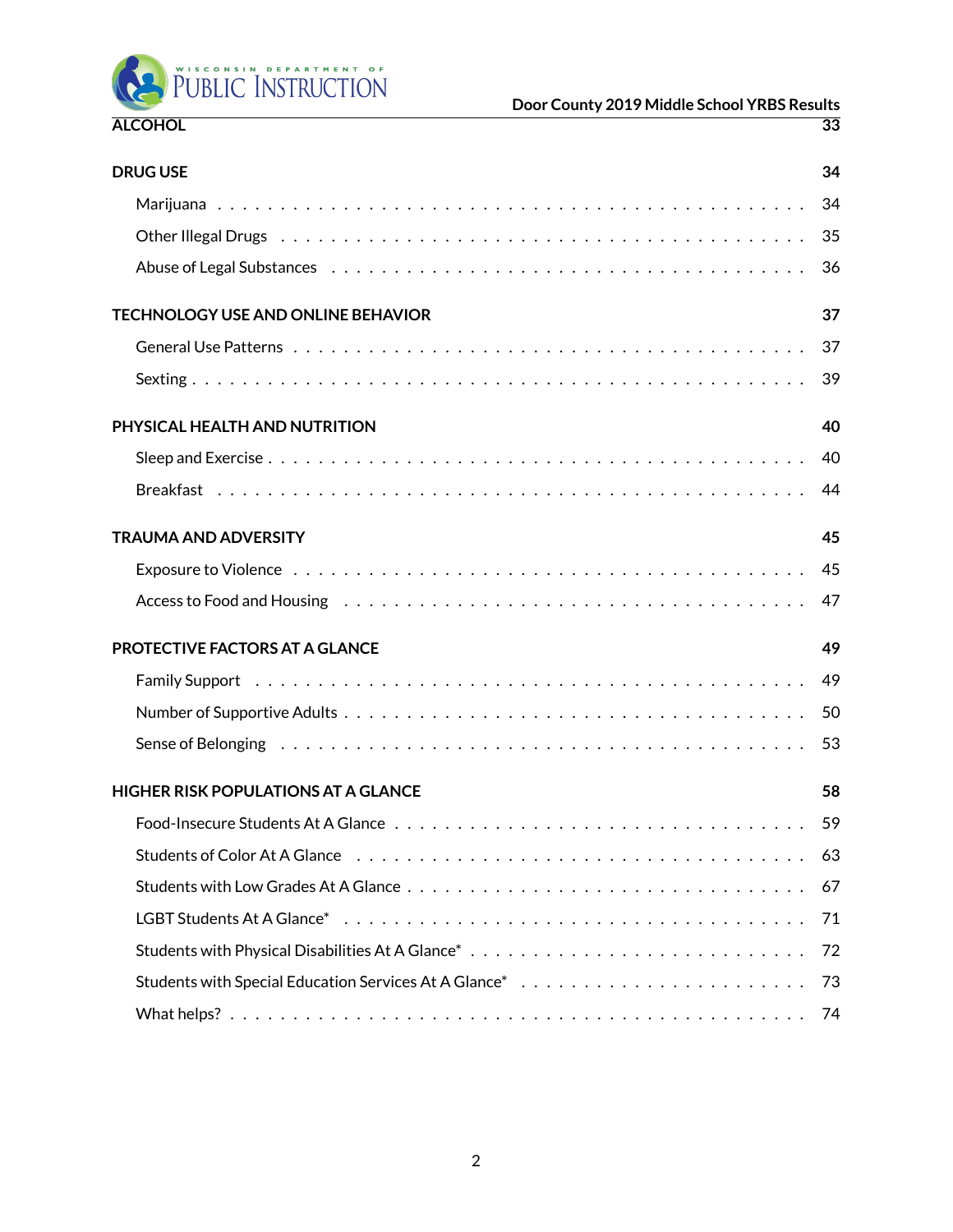

| <b>APPENDIX A: QUESTION-SPECIFIC TABLES</b>                                                                              | 75  |
|--------------------------------------------------------------------------------------------------------------------------|-----|
|                                                                                                                          | 78  |
|                                                                                                                          | 80  |
|                                                                                                                          | 82  |
|                                                                                                                          | 86  |
| Tables by Food Insecurity (Self-Reported) $\ldots \ldots \ldots \ldots \ldots \ldots \ldots \ldots \ldots \ldots \ldots$ | 89  |
| APPENDIX B: Question-Specific Tables for High Risk Groups Optional Module Questions                                      | 91  |
|                                                                                                                          | 91  |
|                                                                                                                          | 92  |
|                                                                                                                          | 93  |
| <b>APPENDIX C: OPTIONAL MODULE RESULTS</b>                                                                               | 94  |
|                                                                                                                          | 94  |
|                                                                                                                          | 95  |
|                                                                                                                          | 96  |
|                                                                                                                          | 97  |
| <b>TECHNICAL NOTES</b>                                                                                                   | 98  |
| <b>SELECTED REFERENCES</b>                                                                                               | 100 |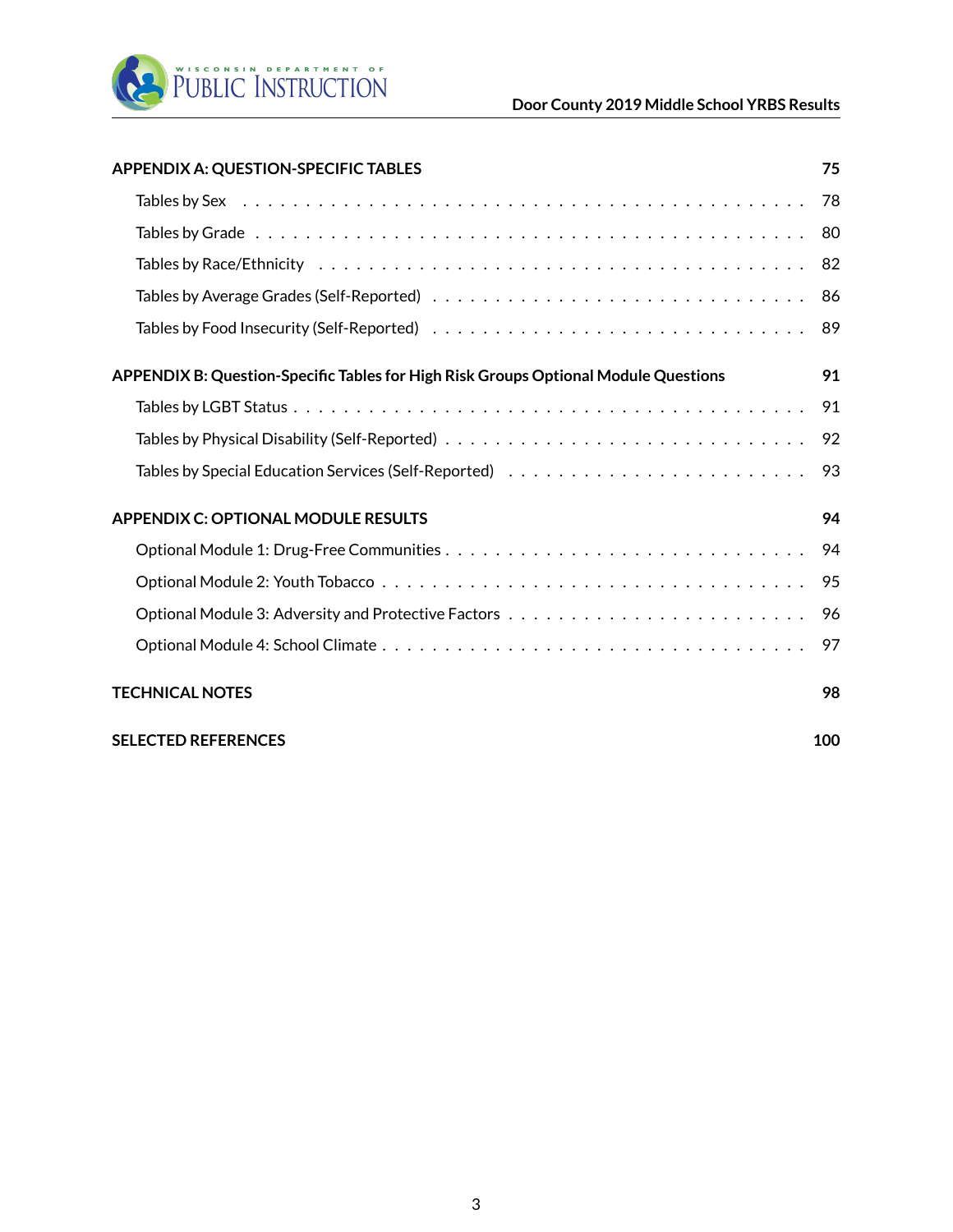

# <span id="page-3-0"></span>**REPORT OVERVIEW**

#### <span id="page-3-1"></span>**What Is The YRBS?**

The Youth Risk Behavior Survey (YRBS) is a comprehensive health and wellness surveillance tool developed by the Centers for Disease Control and Prevention (CDC) and administered by states and municipalities. Since 1993, Wisconsin's Department of Public Instruction (DPI) has administered the YRBS to a representative sample of Wisconsin high school students every two years. The results of that survey administration form the basis forWisconsin's official, state-level YRBS statistics. Those state-level statistics only represent the state as a whole and cannot be broken down to other geographic levels, such as county, municipality, or school district. CDC also provides a standard middle school survey, although official middle school statistics are only collected by a few states.

**How Does This Differ From Prior County Reports?** From 2007-2018,Wisconsin DPI provided an online system that schools could use to generate their own local YRBS results. This was a "do-it-yourself" service provided for free to schools and their partners, but was not structured to generate official, comparable statistics across Wisconsin counties. The 2019 YRBS was the first time that local data collection and analysis were fully aligned with state-level processes. With this change, it became possible for DPI to produce a standard county-level report for all counties with sufficient levels of participation.

Comparisons between this report and any prior reports should take into account any differences in analytic methods and participation levels. Local results from 2007-2018 most likely represent raw percentages, unless results were cleaned and weighted by a local evaluator. The 2019 results have been cleaned and weighted in accordance with the CDC procedures used to finalize Wisconsin's state-level YRBS results.

**Criteria for County-level Results** Both the State Youth Risk Behavior Survey (YRBS) and National YRBS are based on a scientific sample of students in grades 9-12. For local YRBS surveys, such as this, schools were strongly encouraged to administer the survey on a school-wide basis to all grades (i.e., on a census basis). Because the results are based on a census rather than a sample, DPI instituted a minimum threshold for producing county reports. This threshold helps to ensure that results are meaningful, even in the absence of sampling. YRBS 2019 County reports are produced if:

• At least three public middle schools were surveyed. (*If two schools were surveyed, a report is only generated with active, written permission from both schools.*)

*and either:*

• More than 50% of public middle schools in the area successfully surveyed at least 50% of their students.

*or*

• More than 50% of all public middle school students in the county were successfully surveyed.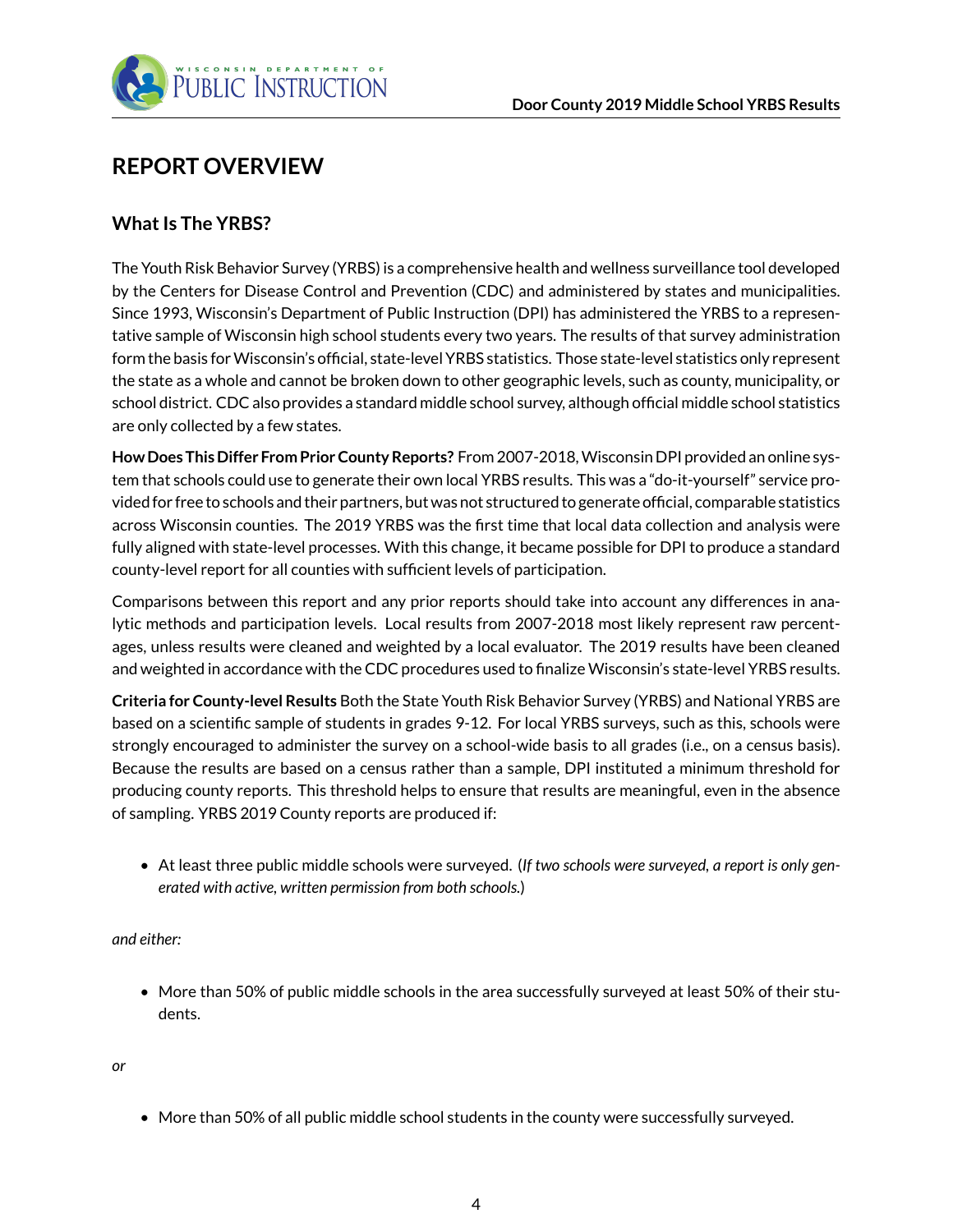

Private schools were also able to participate, but their participation or non-participation was not used as a condition for generating reports.

Student responses were associated with a given county based on the county in which the school is located. In some cases, schools may serve students who live in an adjoining county. Unfortunately, there is no way to sort students according to county of residence. Thus, when school districts serve students from two or more counties, all responses from that district become part of the county in which the district is officially located.

#### <span id="page-4-0"></span>**Who Participated?**

In the 2018-19 school year, there were 6 public schools in Door that servedmiddle school students, including public charter, virtual, or other types of schools. 4 of the 6 public schools (67%) participated in the survey.

Of the schools that participated, 4 of the 6 public schools in the county (67%) met or exceeded the minimum 50% school-level response rate, which was one criteria for generating county-level data. Across the county, the average school-level response rate was 89%.

*Participating schools included:*

#### **Southern Door Middle, Sevastopol Middle, Gibraltar Middle, Washington Island Elementary**

A total of **406** usable responses were collected from the 4 participating schools listed above. This represented 53% of public middle school students in the county.

Below is a breakdown of respondents by demographics.

| <b>Survey Subtotals By Demographics</b> |           |  |
|-----------------------------------------|-----------|--|
|                                         | Subtotals |  |
| Male                                    | 215       |  |
| Female                                  | 191       |  |
| 6th Grade                               | 112       |  |
| 7th Grade                               | 149       |  |
| 8th Grade                               | 145       |  |
| American Indian/Native American*        | 9         |  |
| Asian/Pacific Islander*                 | 3         |  |
| Black/African-American*                 | 5         |  |
| Hispanic/Latino                         | 28        |  |
| Multiple (Two or more races selected)*  | 34        |  |
| White*                                  | 327       |  |

<sup>1</sup> \*Non-Hispanic.

#### **SURVEYED GRADES AND RESPONSE RATES**

Schools were encouraged to survey all grades. Below is a summary of participation by grade level.

**Grade 6 Participation** 3 of the 5 schools with sixth graders schools surveyed grade 6, yielding a 6th grade response rate of 44%.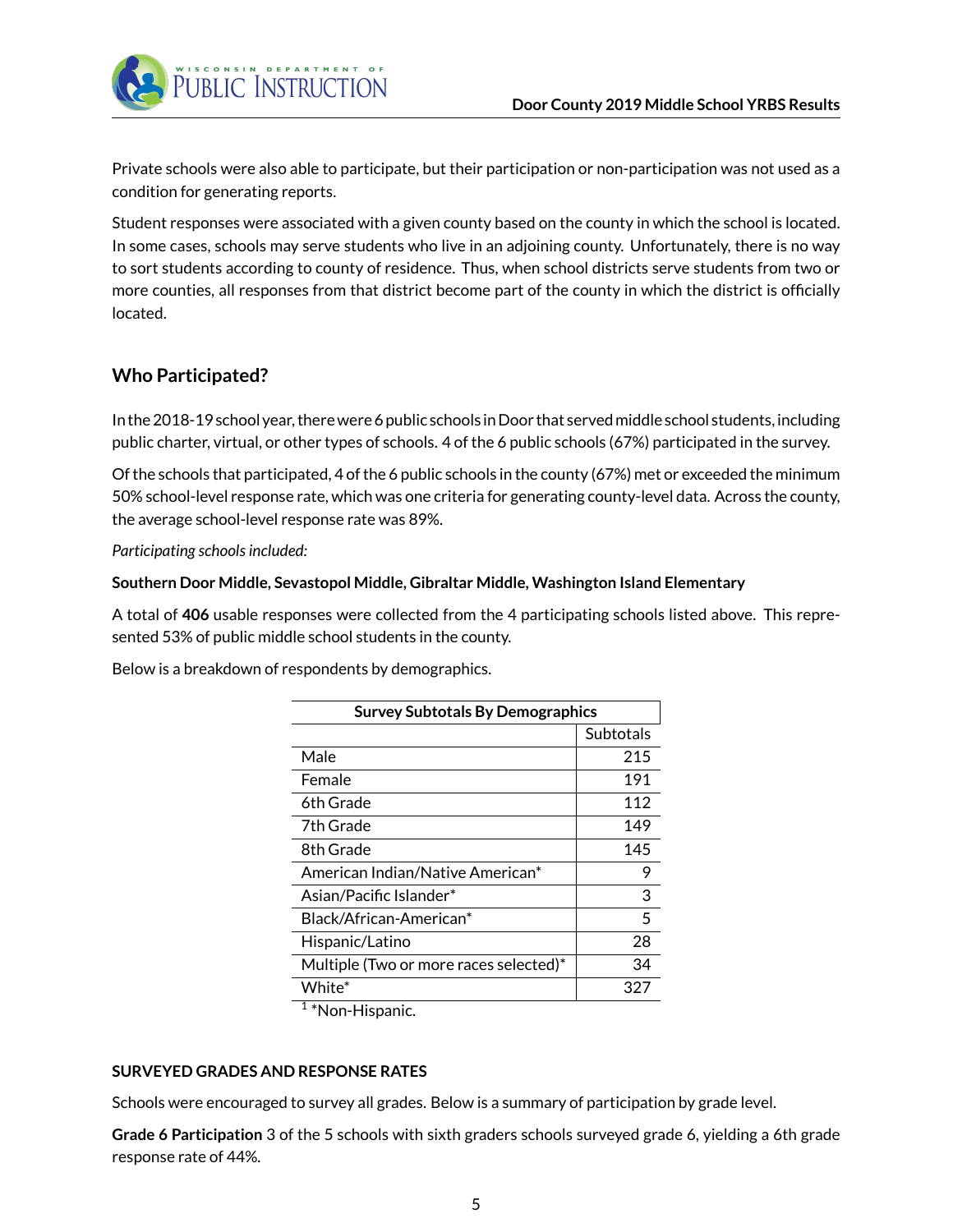

#### **Grade 7 Participation**

3 of the 4 schools with seventh graders schools surveyed grade 7, yielding a 7th grade response rate of 56%.

**Grade 8 Participation** 4 of the 5 schools with eighth graders schools surveyed grade 8, yielding an 8th grade response rate of 59%.

Although the analysis adjusts for differences in response rates across grades (through weighting), if some schools opted not to survey certain grades,results for that grade level may be different than they would have been with full participation across schools.

#### <span id="page-5-0"></span>**What's In This Report?**

#### **Topic Areas**:

This report is organized by YRBS topic area. Each topic area contains key charts that highlight a few questions from that topic area. Bar charts display results for:

- The relevant student population overall
- Breakdown by sex (male/female)
- Breakdown by grade level

Topic areas may also contain some narrative providing an overview of any other relevant questions.

#### **Higher Risk Populations At A Glance**:

Provides bar charts of four key questions comparing certain vulnerable or higher risk student populations to their peers. The four questions include: mental health concerns, bullying, sense of school belonging, and having a teacher to talk to.

These questions were selected for two reasons: 1) they are particularly salient to schools and focus on things that schools may be able to address, either in whole or in part; 2) a high percentage of students overall experience these indicators, which makes it more likely that there will be enough data to disaggregate by the selected student populations. Low prevalence questions, such as drug use, are less likely to produce enough data for this purpose.

Additional information for each higher-risk population is covered in the detailed data tables in the appendices.

#### **Question-Specific Tables**:

The appendices contain detailed, question-by-question tables that provide YRBS numbers for students overall and by subgroup. To keep the report a reasonable length, not all questions have charts in the topic area section. If you don't see a chart of the question you're looking for, please look the number up in the question-specific table.

**Optional Modules**: The local YRBS was standardized to allow for consistent and stable comparisons from the school level to the national level. In order to still allow some customization, schools were allowed to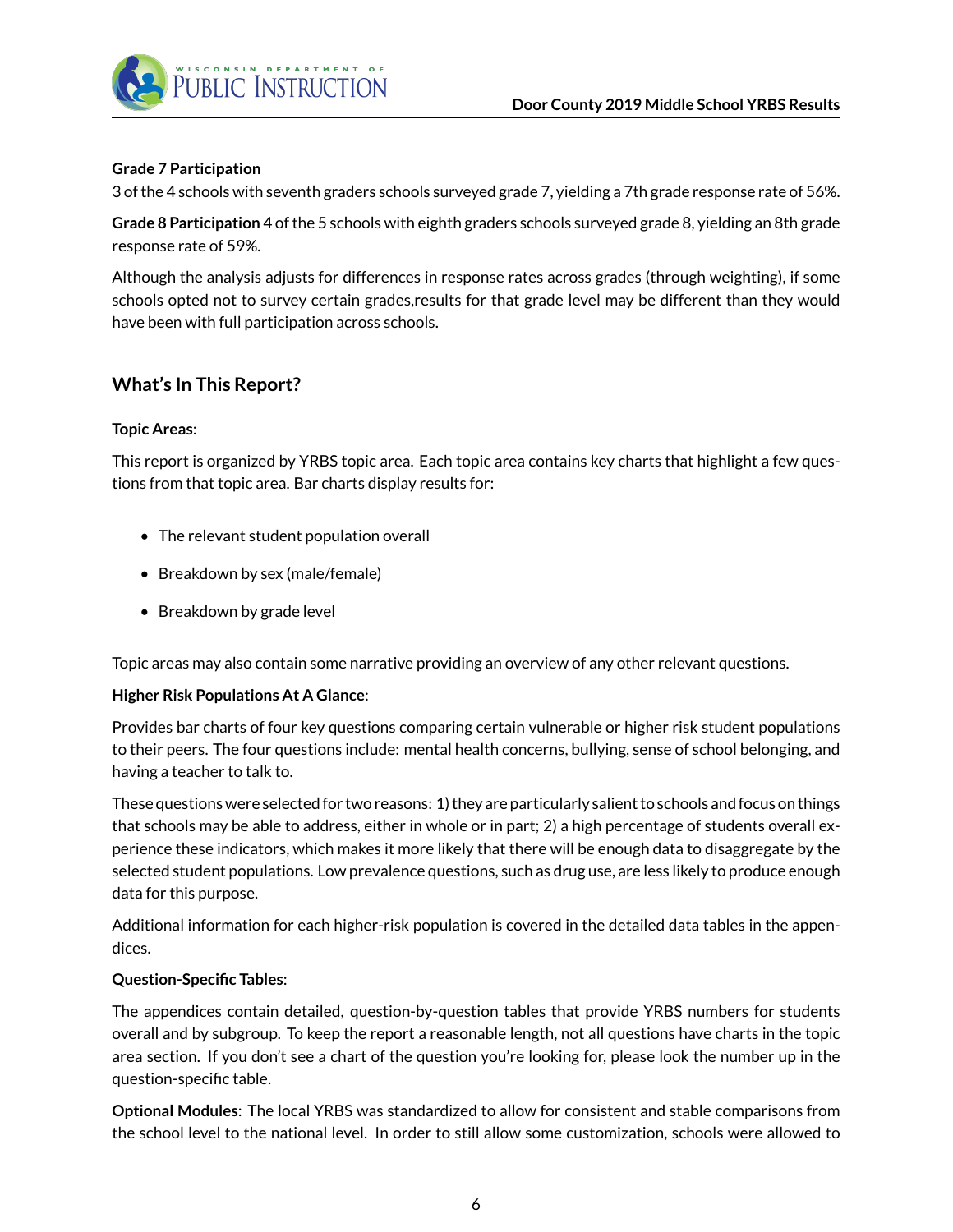

choose one additional optional module if they desired. If at least three-quarters of participating schools in the county selected an optional module, data from that module appears in the appendix.

Optional module information for Door: **No optional modules selected county-wide**

#### **ANSWERS TO COMMON QUESTIONS**

#### **Why is data for that question/subgroup missing?**

If the numbers reported for a question or subgroup were too small to report, data will not be displayed. When a subgroup is missing from a chart, or you see "-" in a table, that might be due to small numbers. This is calculated for each question. Therefore, both the size of the student respondent population (or subpopulation) and the likelihood of the risk behavior will play a role in which data are reportable. (*If a sufficient number of students answered a question, but none of them participated in the risk behavior, tables will display "0%".*)

See the Technical Notes section of this report for more information.

#### **Are the results statistically significant?**

The data in this report is disaggregated along lines which generally show significant differences for risk behaviors (e.g., grade level, sex, etc.). However, in this report, all differences between student subpopulations (e.g., between males and females) are displayed regardless of whether those differences are statistically significant for that particular question in that particular county. Readers can use the 95% confidence interval information in the appendices to determine whether any particular association or between-group difference is statistically significant at the .05 level. Additional information on confidence intervals is provided at the beginning of Appendix A.

#### **Where does the information come from?**

All data in this report comes solely from the YRBS survey. Some of the YRBS questions ask students to selfreport on information that is also maintained by the school (e.g., grade level, race, sex, special education status and academic grades), or by other organizations such as health care systems (e.g., asthma, concussions, mental health). However, none of the information used here comes from any identifiable data source. Because the survey is confidential and anonymous, there is no way to get such information from schools, and no attempt is made to do so. Similarly, the YRBS includes questions that ask students whether or not they have certain medical conditions (e.g., asthma) or whether they have experienced symptoms that describe depression or anxiety. The responses are student self-reports of medical or psychological conditions, rather than professionally verified diagnoses. The integrity of the YRBS depends on keeping responses entirely anonymous and confidential. To help the reader know that information is based on student self-reported YRBS answers, rather than school or health care records, sometimes charts are explicitly labeled "Self-Reported". However, all questions are self-reported, even if the chart or table does not explicitly say "Self-Reported".

#### **Are the data high quality?**:

The YRBS is a reliable and valid survey instrument used across the country for over 20 years. In addition, the information prepared for this report includes literally hundreds of data quality checks which are used to identify and remove likely invalid responses. These help to ensure that the data used for reports are as clean as possible.

The conditions under which a survey is taken can affect data quality. If schools had substantially fewer usable surveys than students who were offered the survey, that indicates either thatmany students failed to answer questions, or that their answers were consistently flagged as likely to be invalid. School officials and other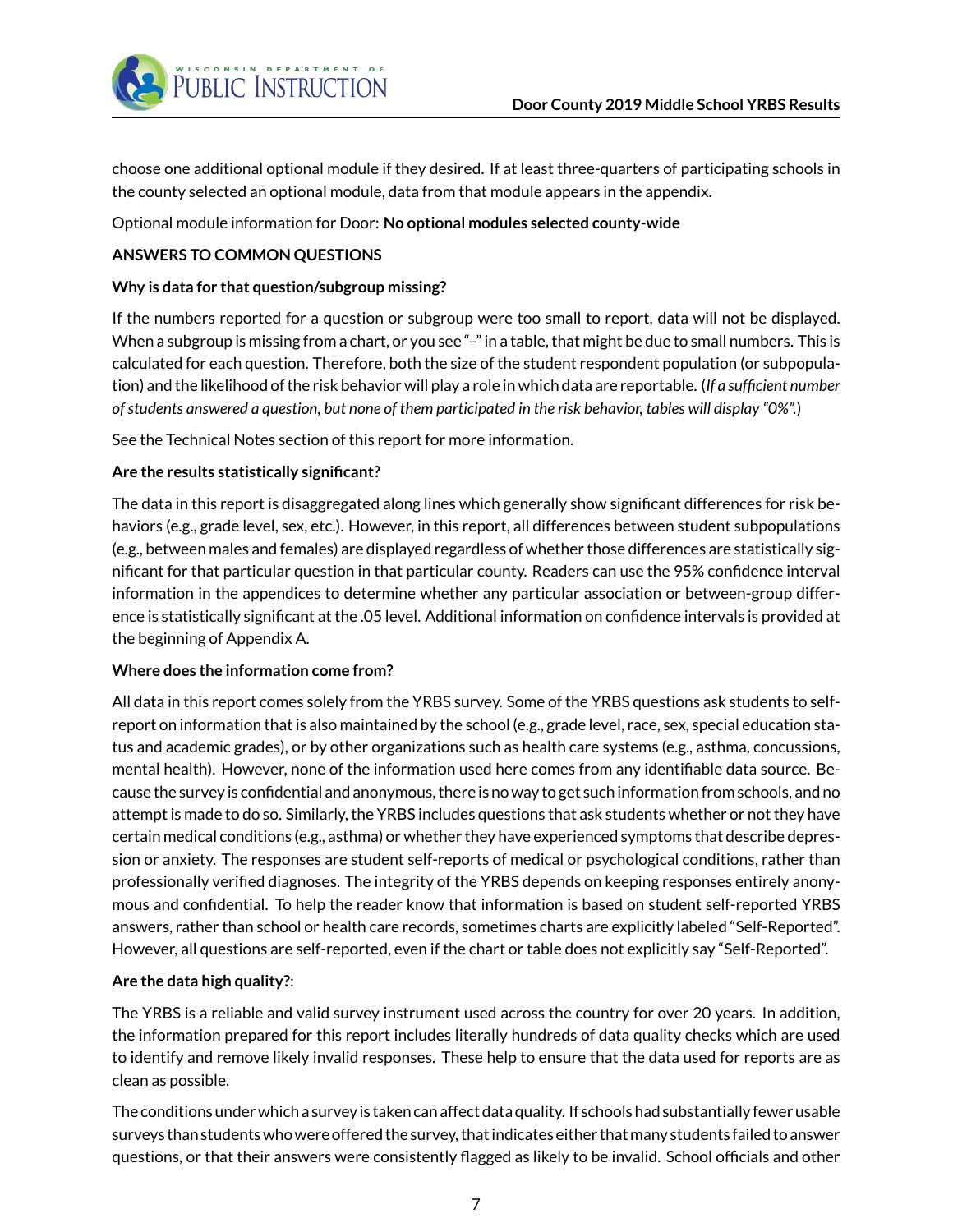

stakeholders interested in improving data quality may want to review survey administration methods to make sure that students are not rushed and that the survey administration experience maximizes a sense of privacy. Guidance for administering a high quality local YRBS is provided on the "Conducting A YRBS" webpage.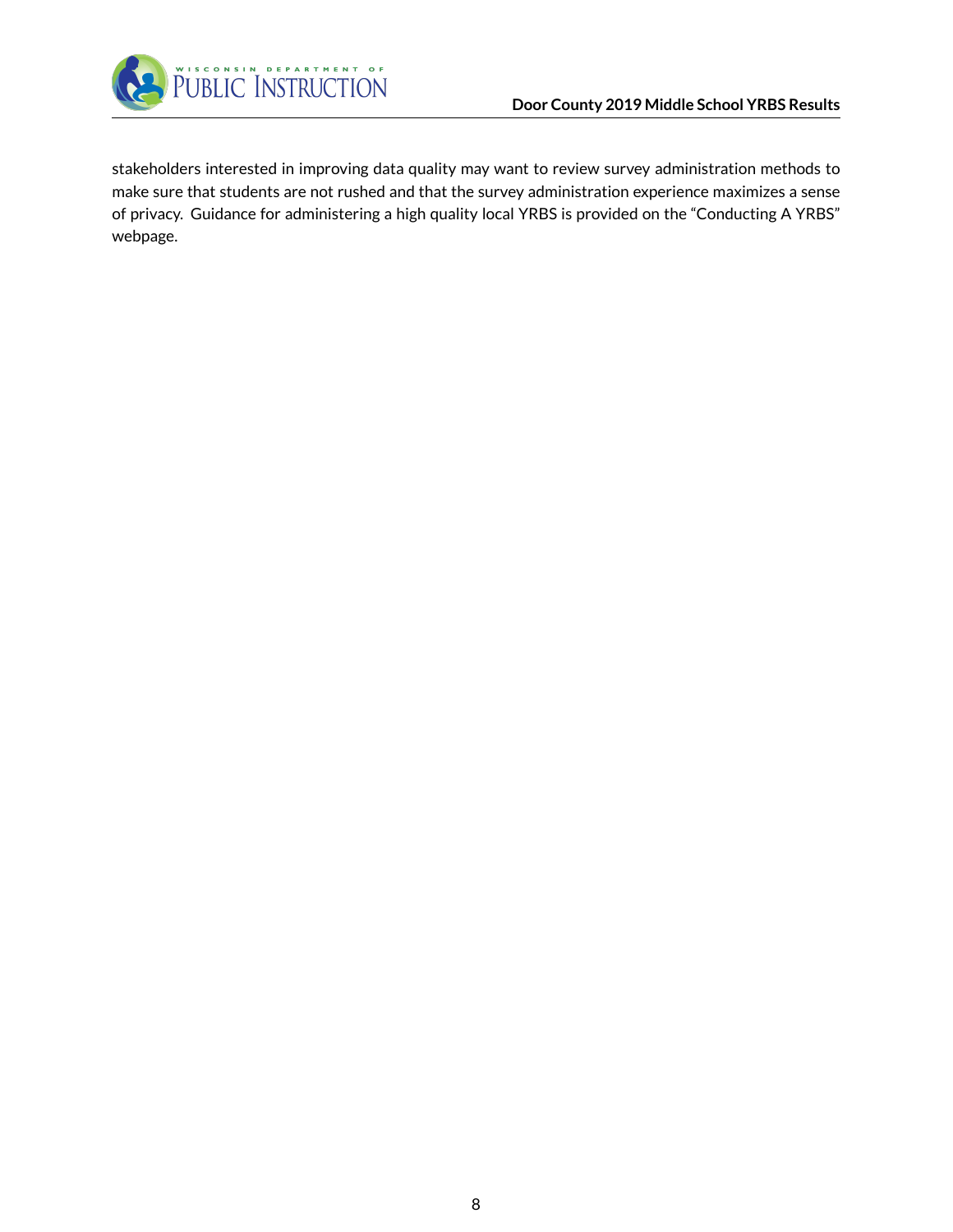

# <span id="page-8-0"></span>**MOTOR VEHICLE AND BICYCLE SAFETY**

#### <span id="page-8-1"></span>**Seatbelt Use**



#### Seatbelt Use

Students who most of the time or always wear a seatbelt

Missing bars mean numbers are too small to report

3% of students said that they never or rarely used a seatbelt.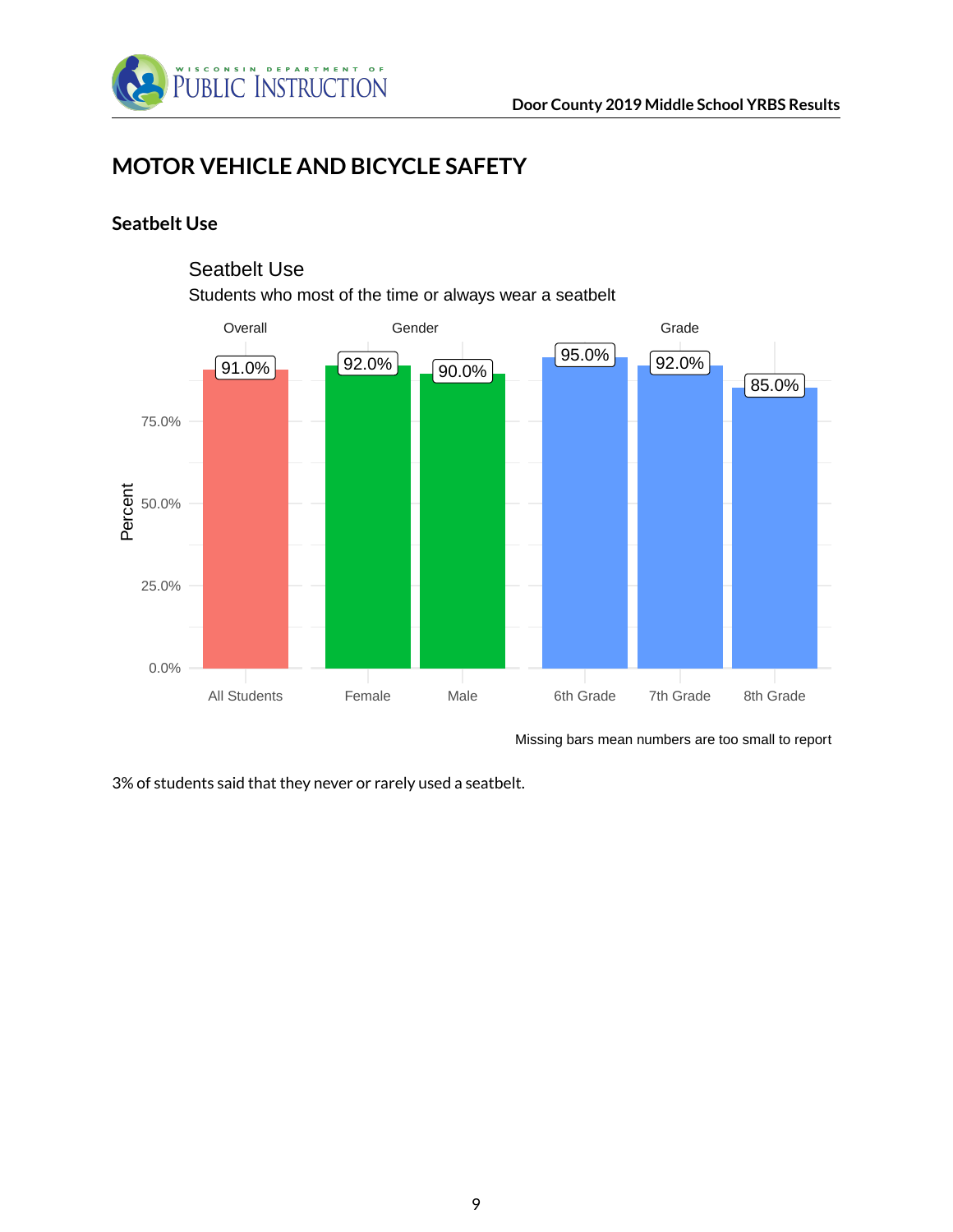

#### <span id="page-9-0"></span>**Helmet Use**



#### Bicycle Helmet Use

Bicycle riders who most of the time or always wear a helmet

The middle school YRBS asks students "How often do you wear a helmet when riding a bicycle?" Students who answered "I do not ride a bicycle" were excluded from the analysis. The chart above shows helmet use among students who answered that they used a helmet "most of the time" or "always". Other answers included "sometimes" or "never". **42%** answered that they "never" wear a helmet when riding a bicycle.

Missing bars mean numbers are too small to report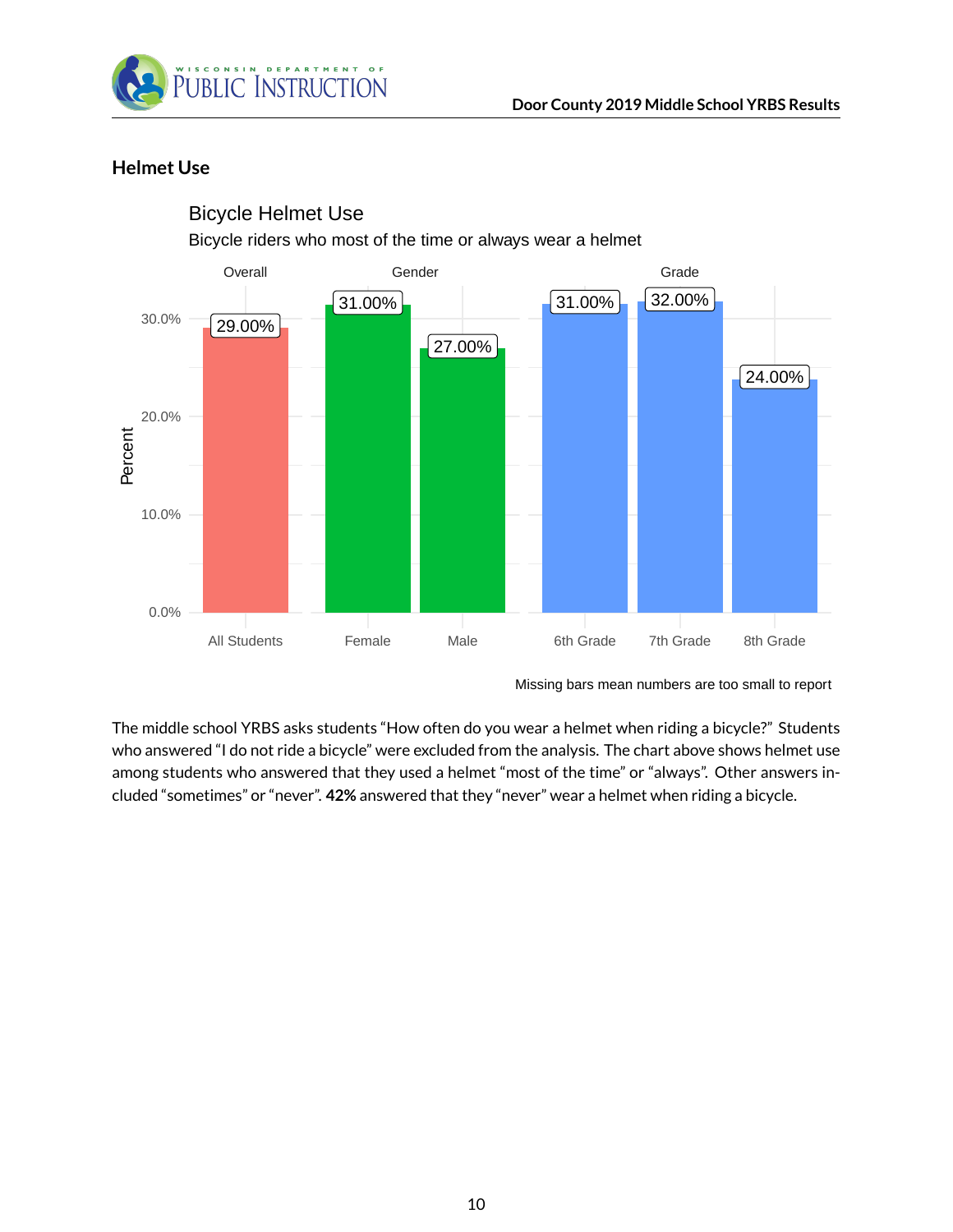

Feel Safe At School

# <span id="page-10-0"></span>**SCHOOL SAFETY**

#### <span id="page-10-1"></span>**Perceptions of safety**

How safe do students feel at school? The charts in this section show students' perceptions of their own physical safety as well as the general issue of violence as a problem at their school.



Students who most of the time or always feel safe at school

**5%** of students said that they rarely or never feel safe at school. Perceptions of safety are often highest among students with higher status and lower among students of color, students with disabilities, and LGBT students. If this school selected the "high risk optional module", information for those subpopulations will appear at the end of this report.

Missing bars mean numbers are too small to report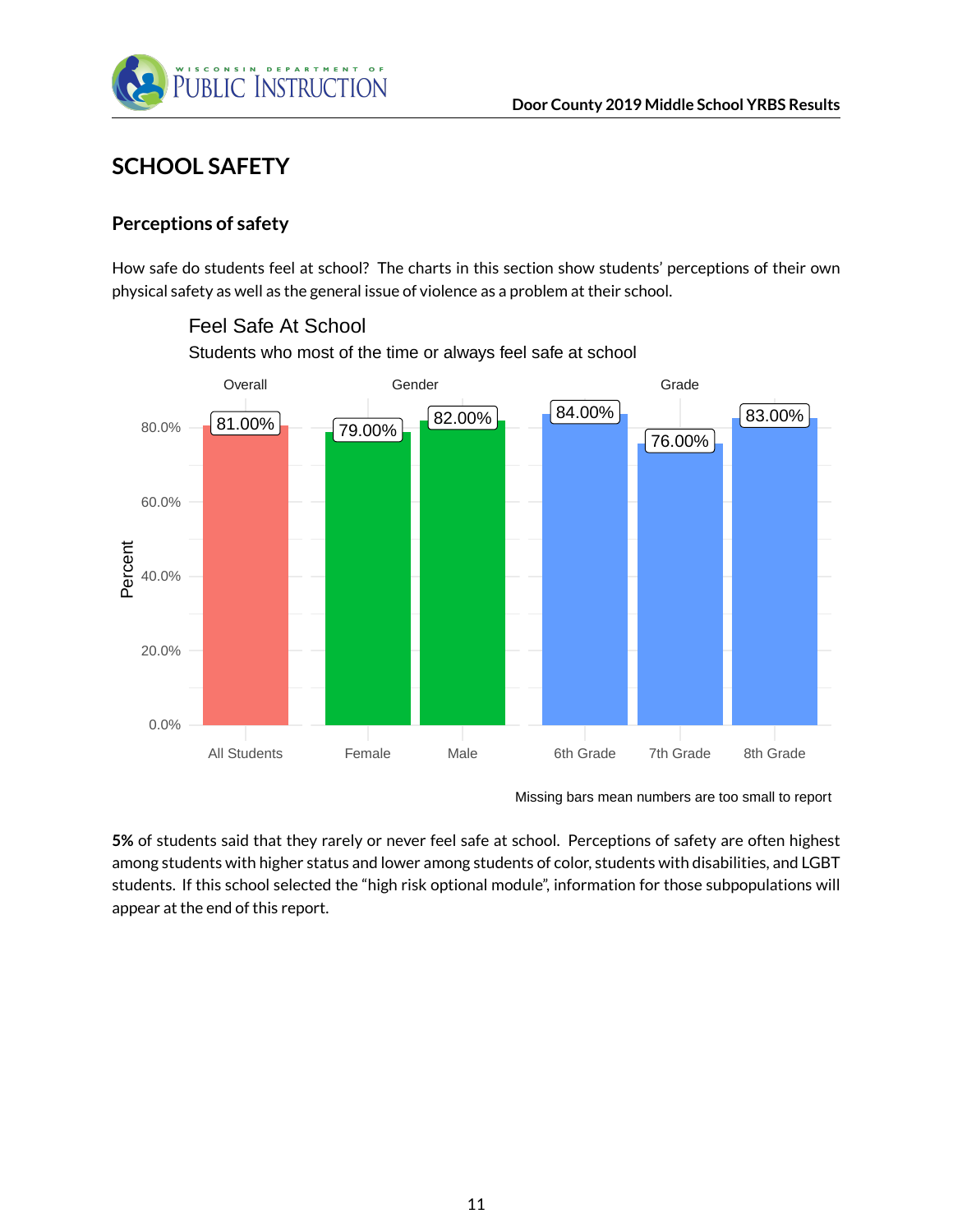



#### Safety and Attendance

Students who missed school because they felt unsafe (past 30 days)

A perceived lack of safety can affect school performance and school attendance. The chart above shows the percent of students who reported missing one or more days of school because of safety concerns either at school or en route to school. To see differences by subgroup, refer to the question-specific tables.

Missing bars mean numbers are too small to report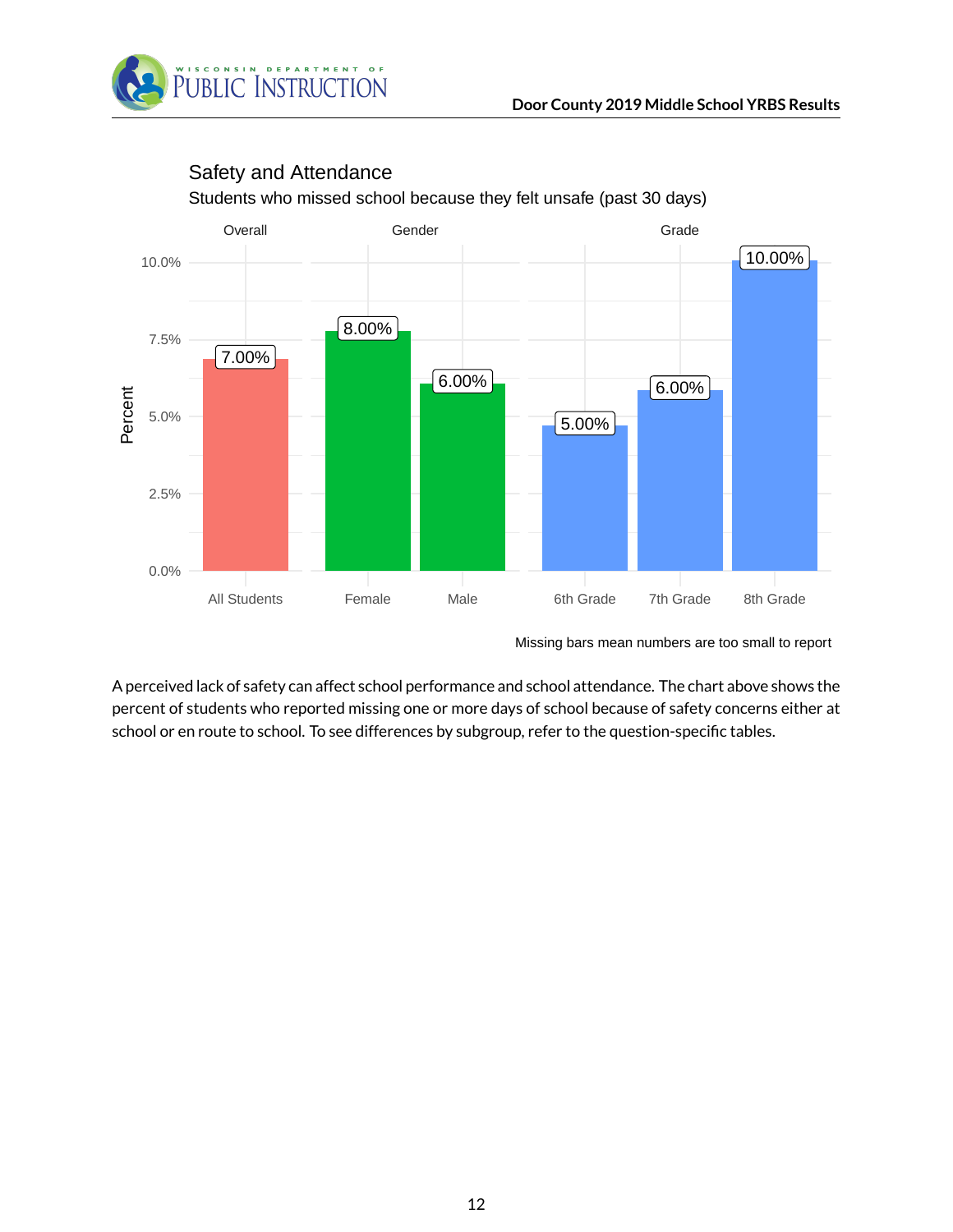

#### <span id="page-12-0"></span>**Violence and Weapons At School**

The middle school survey includes two questions related to violence and weapons at school.



Fight at School

The chart above shows students who answered that they had been involved in one or more physical fights on school property in the past 12 months.

Students were also asked whether they had carried a weapon such as a gun, knife, club or other weapon on school property in the past 12 months. **3%** said that they had done so one or more times in the past 12 months.

To see more information on each of these questions, refer to the question-specific tables.

For information and resources on school-based violence prevention, see DPI's Safe Schools resources: [https://dpi.wi.gov/sspw/safe-schools.](https://dpi.wi.gov/sspw/safe-schools)

Missing bars mean numbers are too small to report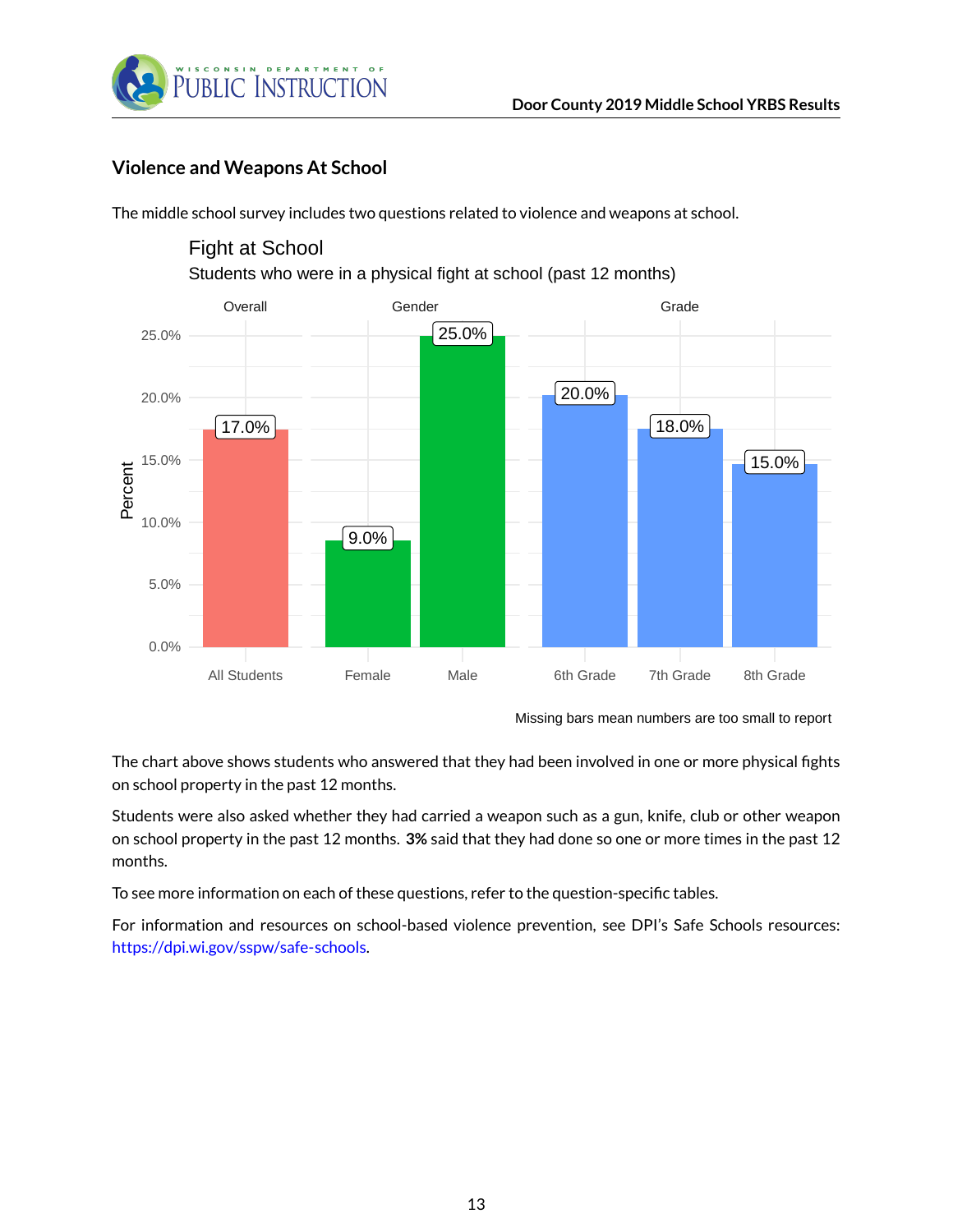

Drugs At School

#### <span id="page-13-0"></span>**Drugs at School**

The YRBS asks students two questions about drugs at school: whether they had acquired drugs at school during the past 12 months, and whether they had attended school under the influence of drugs or alcohol during the past 12 months.



## Were offered, sold, or given drugs on school property (past 12 months)

Missing bars mean numbers are too small to report

See DPI's Alcohol and Other Drug Addiction (AODA) webpage for information, tools and resources: [https:](https://dpi.wi.gov/sspw/aoda) [//dpi.wi.gov/sspw/aoda.](https://dpi.wi.gov/sspw/aoda)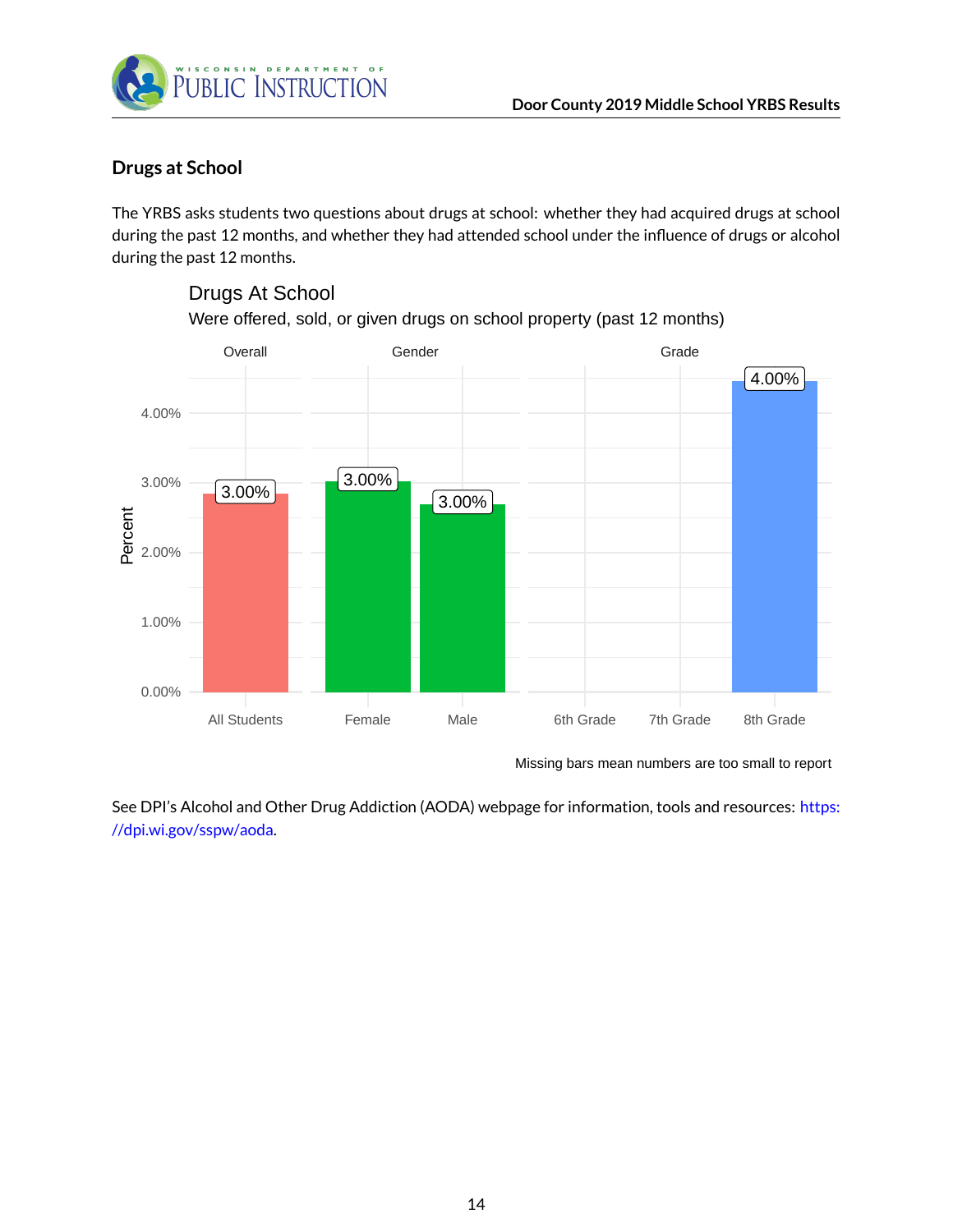

# <span id="page-14-0"></span>**SCHOOL CLIMATE**

Closely related to school safety is the broader issue of school climate: whether students feel a sense of inclusion and engagement in their school. All YRBS surveys included some questions on school climate, which are reported in this section. This section covers questions on bullying, belonging, and supportive adults at school.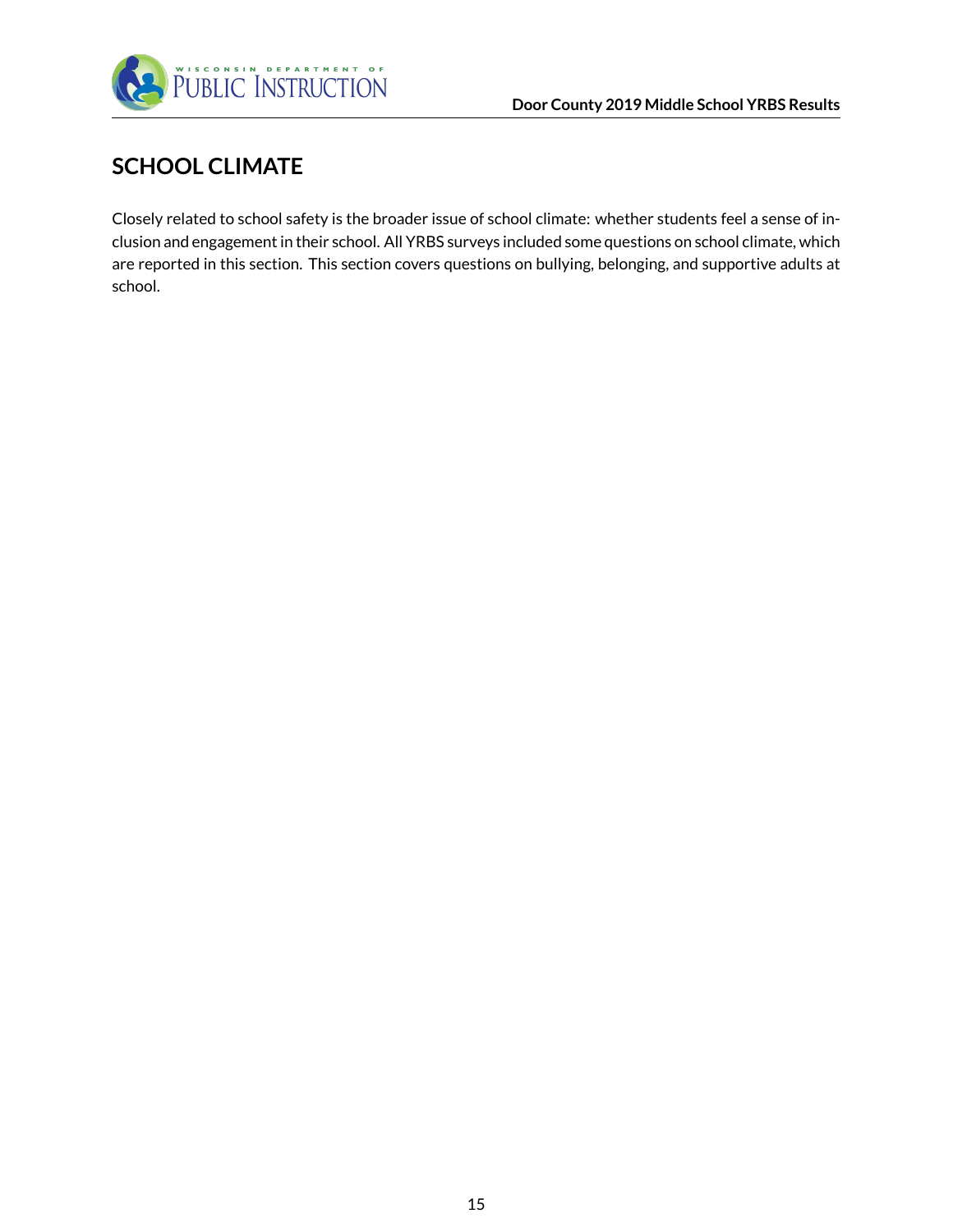

#### <span id="page-15-0"></span>**Bullying**

Students were asked three questions on bullying: whether they have been bullied at school in the past 12 months, whether bullying is a problem at school, and whether they have been electronically bullied (at school or elsewhere) during the past 12 months. The questions do not ask about the frequency or intensity of the bullying; only whether or not it had occurred.



Students who experienced bullying at school during the past 12 months Bullied At School

Missing bars mean numbers are too small to report

Oftentimes students who are bullied at school are also bullied online.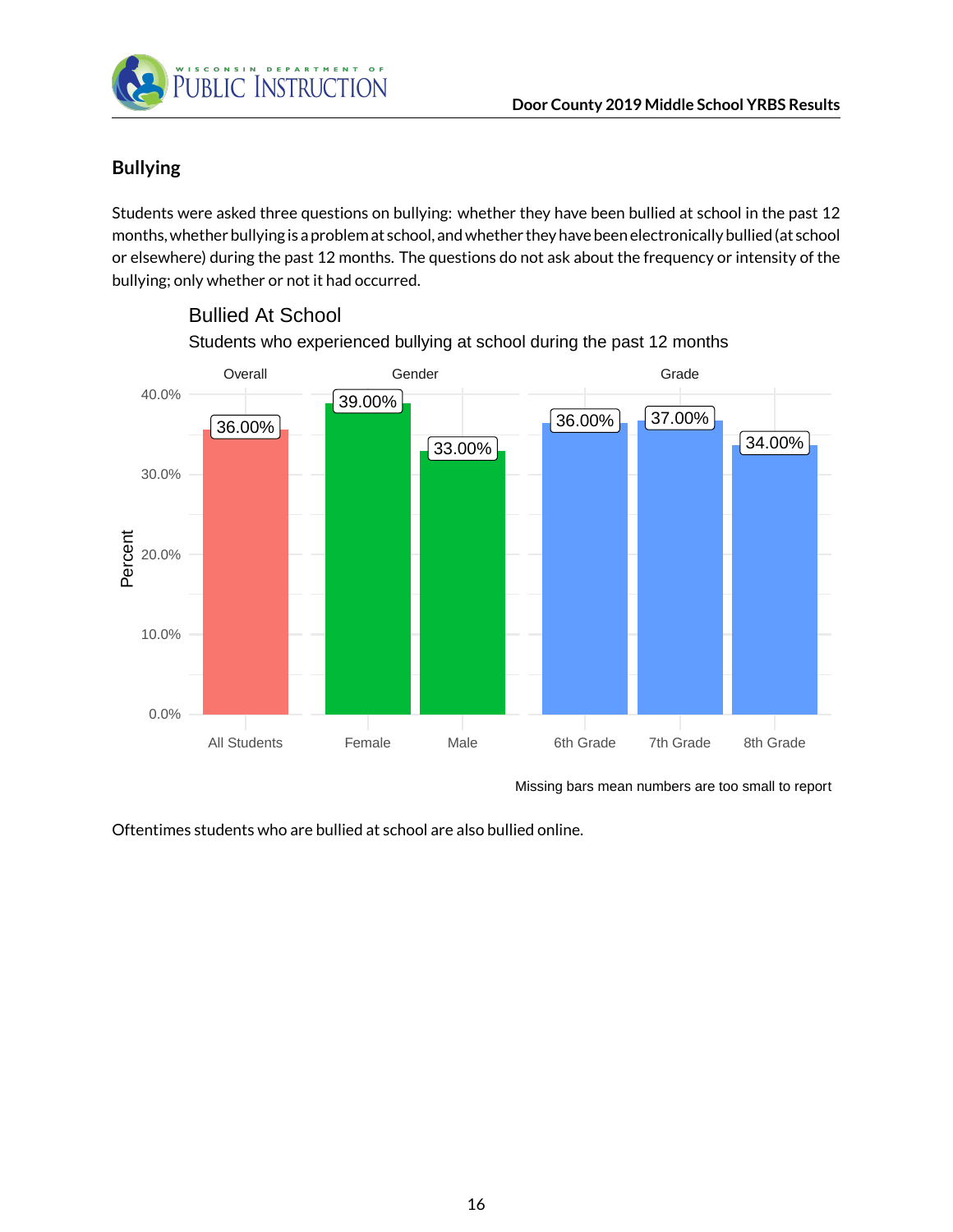



## Bullied Online

Students who were electronically bullied (past 12 months)

Missing bars mean numbers are too small to report

Overall, **42%** experienced bullying either at school, online, or in both forms.

Regardless of whether or not they themselves have been bullied, students may have perceptions of how pervasive and harmful bullying is at their school. Overall, **37%** of students agreed or strongly agreed that bullying was a problem at their school.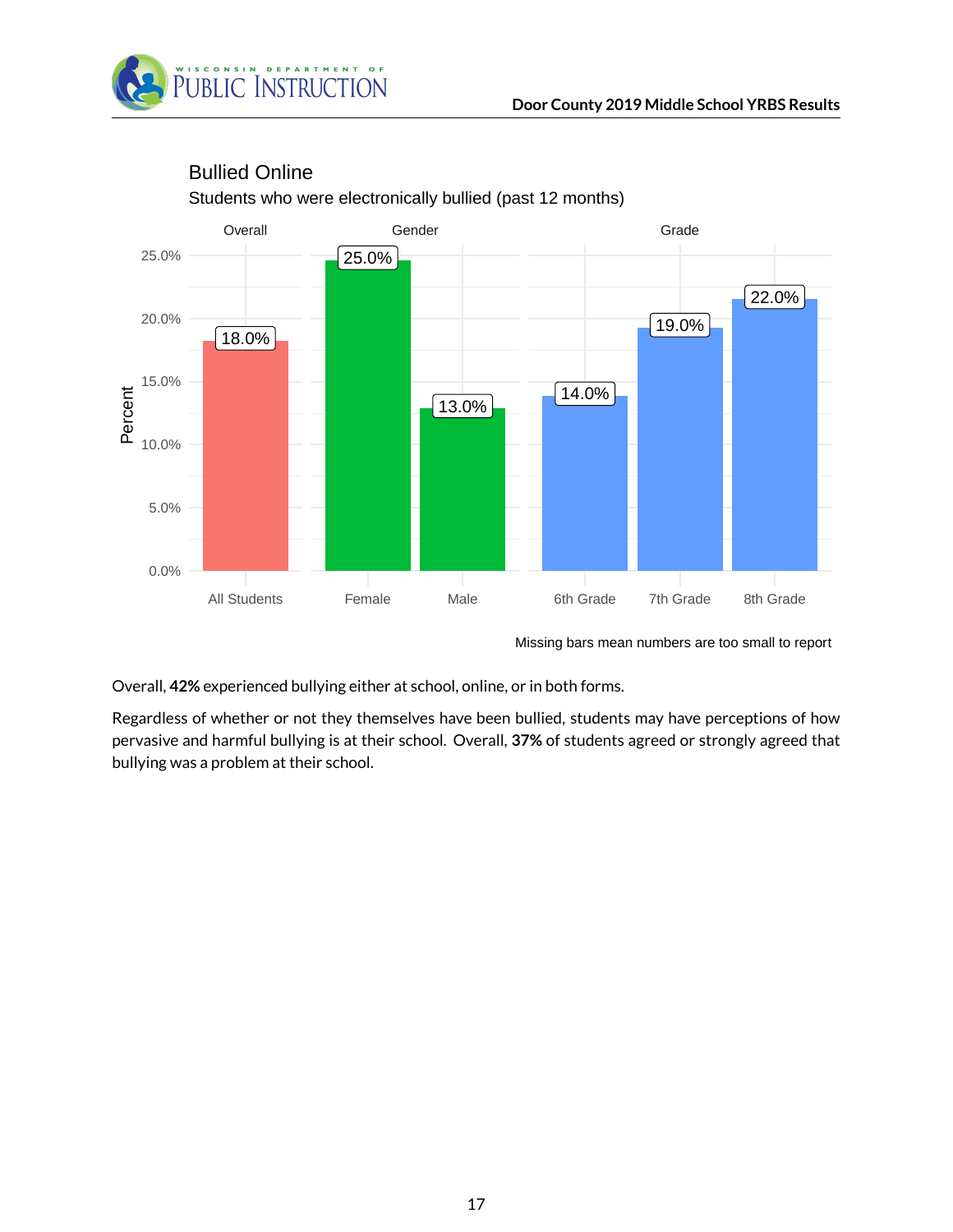



#### Bullying Is A Problem

Students who agree or strongly agree that bullying is a problem at their school

Missing bars mean numbers are too small to report

See DPI's Bullying Prevention wepbage for information and resources on bullying prevention: [https://dpi.](https://dpi.wi.gov/sspw/safe-schools/bullying-prevention) [wi.gov/sspw/safe-schools/bullying-prevention.](https://dpi.wi.gov/sspw/safe-schools/bullying-prevention)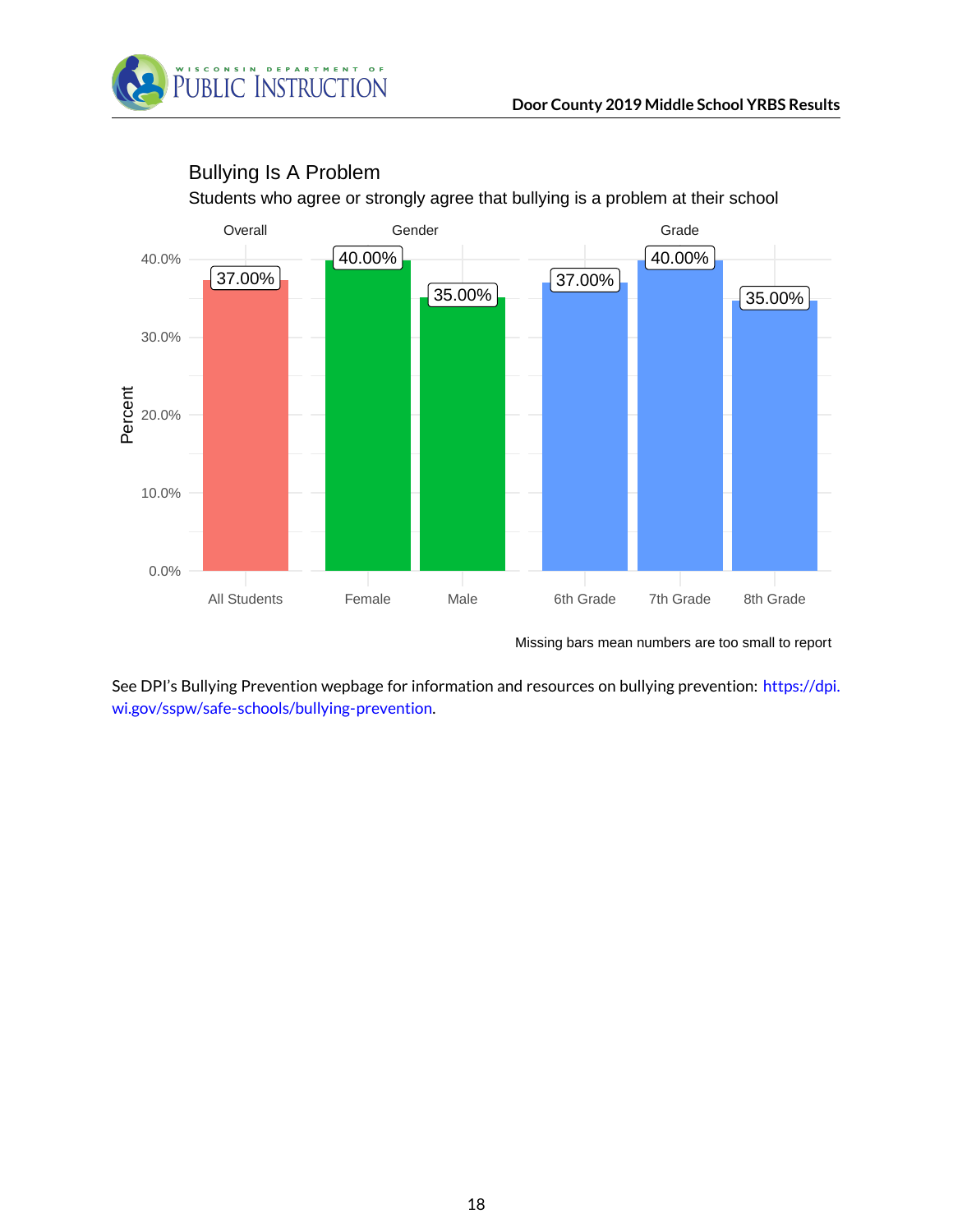

#### <span id="page-18-0"></span>**School Connectedness**

Students who feel connected, included, and engaged at school generally do better academically and socially. Strong school connectedness can also buffer young people against anxiety, depression, and peer pressure.

The chart below shows how students responded to a question asking them to what extent they "feel like [they] belong at this school".



### Students who agree or strongly agree that they belong at school Feel Like They Belong At School

**10%** of students responded that they did *not* feel like they belonged at their school (e.g., either disagreed or strongly disagreed with the statement), while some students indicated that they were "not sure".

The section on "Protective Factors" provides additional information on school belonging. Similarly, the section on "Higher Risk Populations At A Glance" shows how this sense of belonging breaks down for different groups of students.

While higher risk groups often report a lower sense of belonging, teachers, administrators, and classmates within a school can have a tremendous impact on how included or excluded such students feel.

Extracurricular activities can play a key part in students' sense of school connectedness andmake themmore likely to graduate (see e.g. Putnam 2015). The middle school version of the YRBS asks students whether they participate in "any school activities, such as sports, band, drama, or clubs". The chart below shows students who answered "yes".

Missing bars mean numbers are too small to report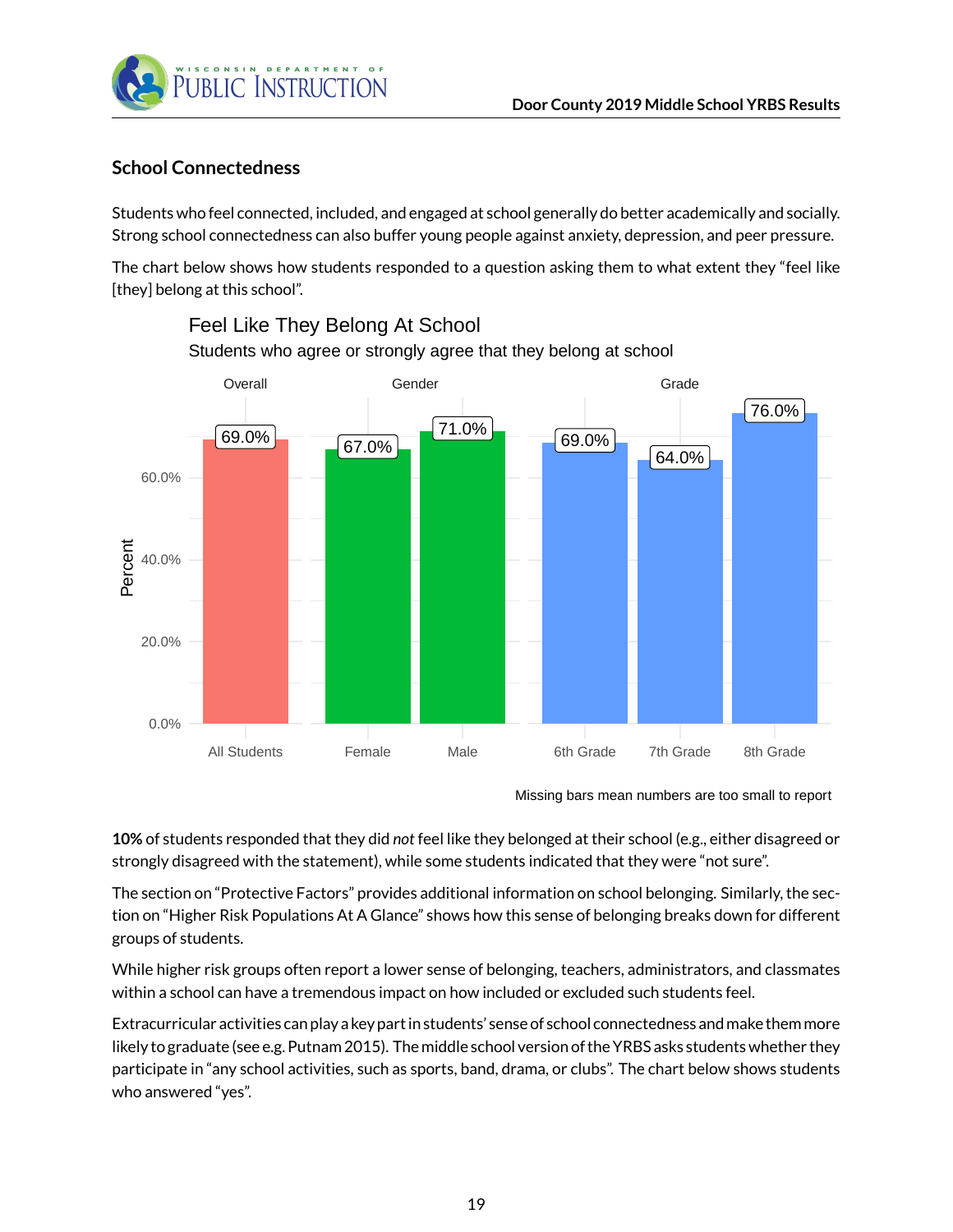



#### **Extracurriculars**

Students who participate in school activities, teams, or clubs

Missing bars mean numbers are too small to report

Research indicates that:

- Being engaged in sports, drama, or other extracurricular activities can play a positive role in students' mental and physical health, as well as academic outcomes.
- At the same time, such activities are often out of reach for students with the greatest needs. Students from economic disadvantage, as well as those with trauma, face greater barriers to such participation.

Schools can help by removing even minor economic barriers to participation (such as fees or gifts that students are asked to provide teammates before games), actively recruiting less-involved students, and trying to learn more about other reasons for non-participation. For more information, see the works by Putnam and Paluch et al. in the selected references section.

#### <span id="page-19-0"></span>**Connections to Staff**

Strong, positive connections to adults are a protective factor for both educational and health outcomes. Whether or not young people feel supported by, and connected to, teachers and other school staff, can make a big difference in the short and long-term (see e.g. the references to Centers for Disease Control and Prevention 2009; Putnam 2015, Tough 2018, and Steiner et al 2019 in the "Selected References" section).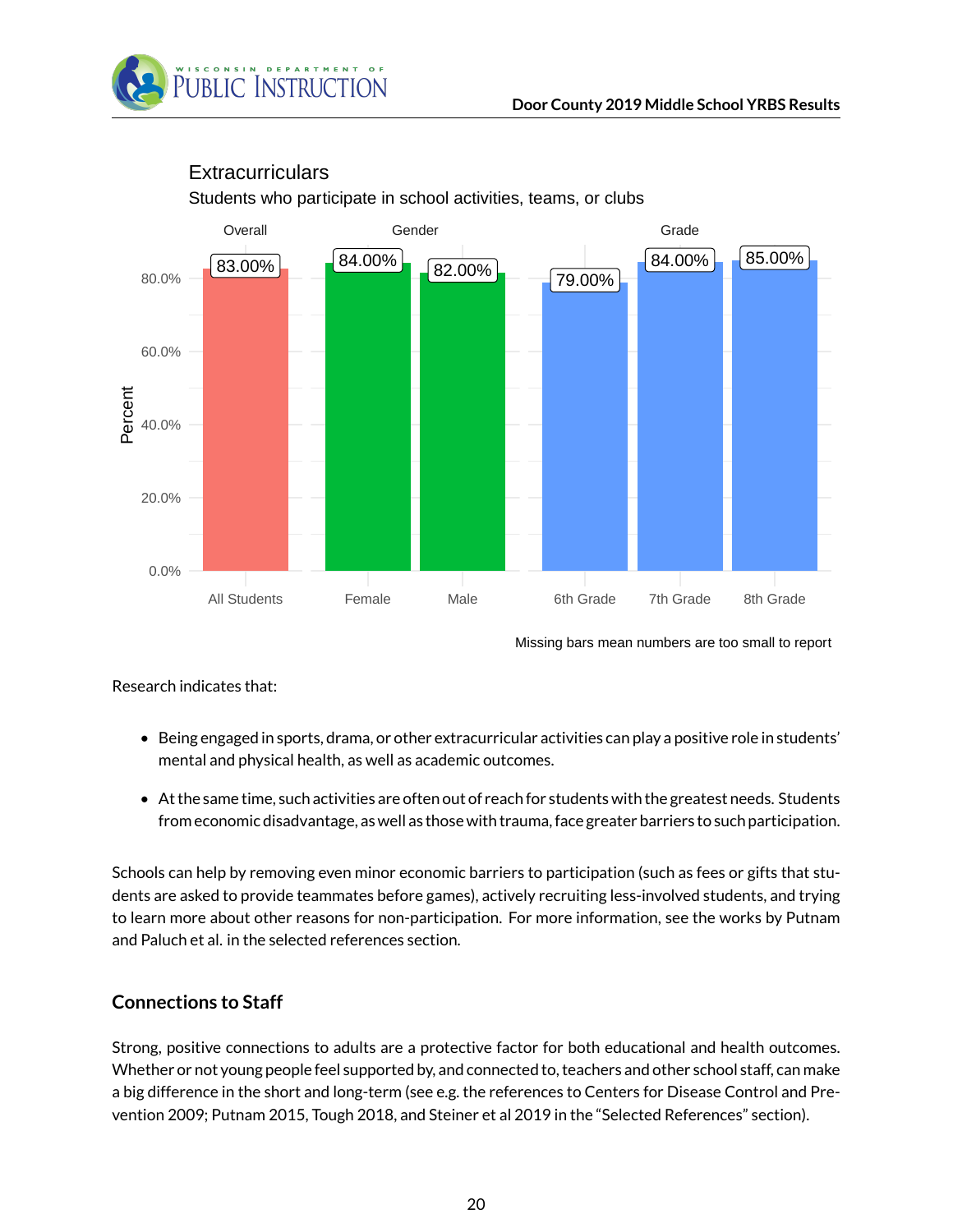



#### Students who agree/strongly agree that teachers care about them Teachers Care

Missing bars mean numbers are too small to report

Students who believe that their teachers care about them are more likely to stay in school and be invested in their education. Another factor that can make a tremendous difference for students' school experience is whether or not they have at least one trusted adult at school. The chart below shows results for this question.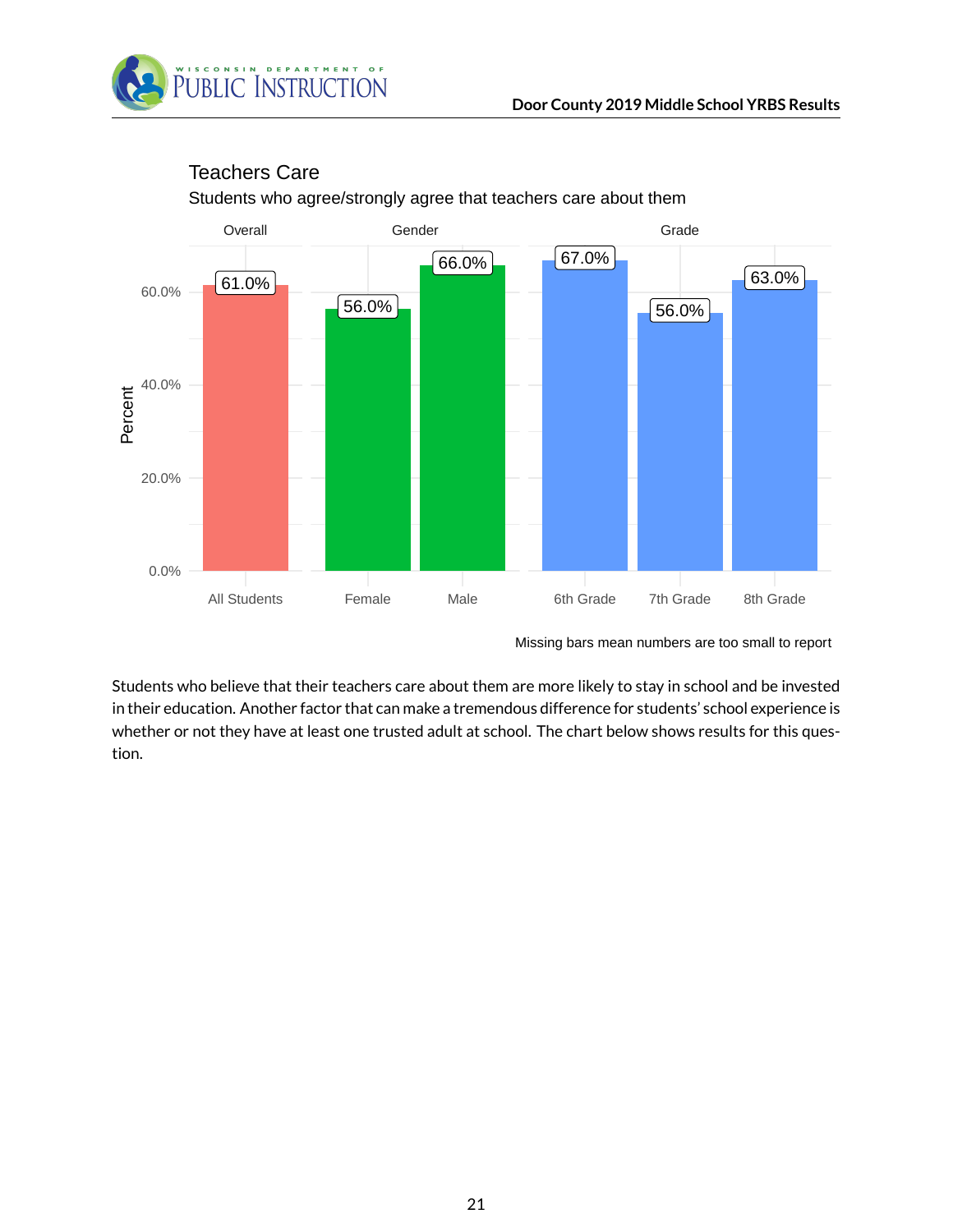



# Have a Teacher They Can Confide In

Students who have at least one teacher or other adult at school to talk to

Missing bars mean numbers are too small to report

**9%** of students said that they did not have a teacher or other adult at the school with whom they could talk about a problem. Schools can make special efforts to connect staff with those students who may feel more isolated or marginalized.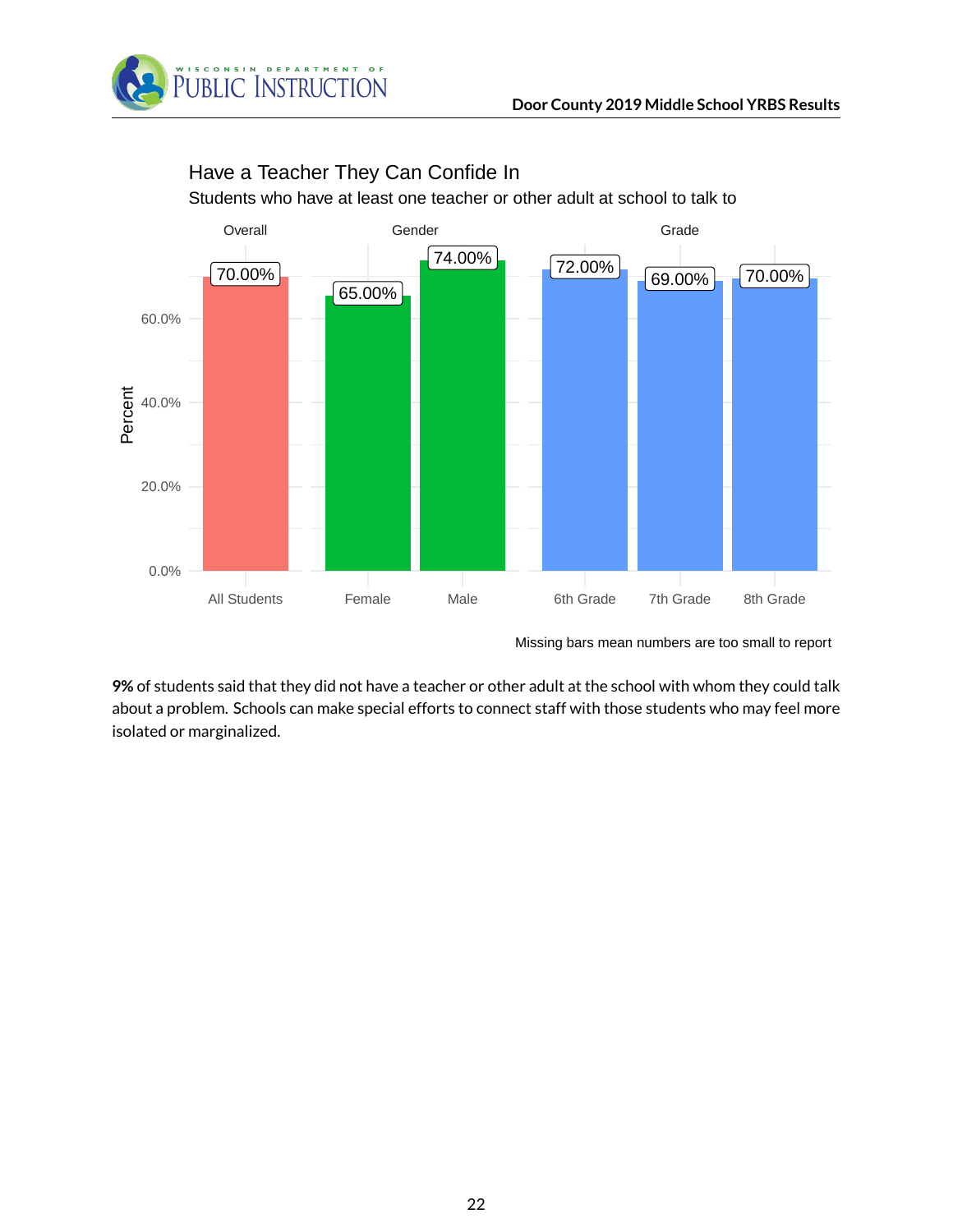

# <span id="page-22-0"></span>**MENTAL HEALTH AND WELLBEING**

Students were asked about their mental wellbeing over the past year, as well as any experiences harming themselves or considering or attempting suicide.

#### <span id="page-22-1"></span>**Anxiety, Depression and Self-Harm**

Students were asked two questions about whether they had experienced "significant problems" due to anxiety or prolonged sadness. They were not asked whether they had a mental health diagnosis. Students were also asked about non-suicidal self-harm.



Self−Reported Anxiety

Students who had experienced significant problems with anxiety (past 12 months)

Missing bars mean numbers are too small to report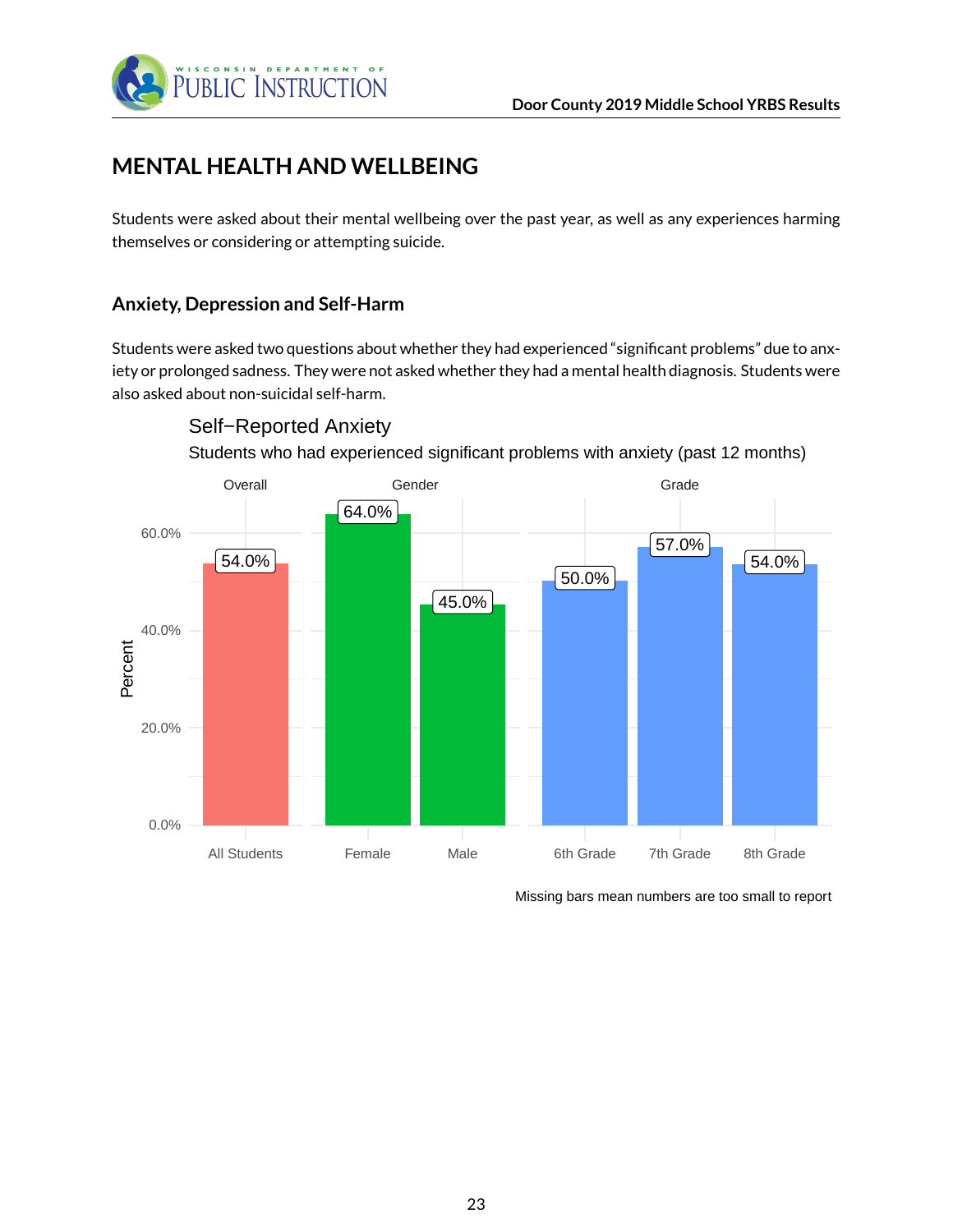



#### Self−Reported Depression

The question on self-reported depression asked whether students had felt "so sad or hopeless almost every day for two weeks or more in a row that [they] stopped doing some usual activities" within the past 12 months.

In general, self-reported rates of anxiety and depression were higher for students who:

- had a low sense of school belonging
- had experienced bullying, violence or trauma
- had low grades
- had anything else that set them apart from their peers, including race, class, sexual orientation and disability

Specific rates for subgroups can be found in the "Higher Risk Populations At A Glance" section and in the question-specific tables at the end of this report.

Missing bars mean numbers are too small to report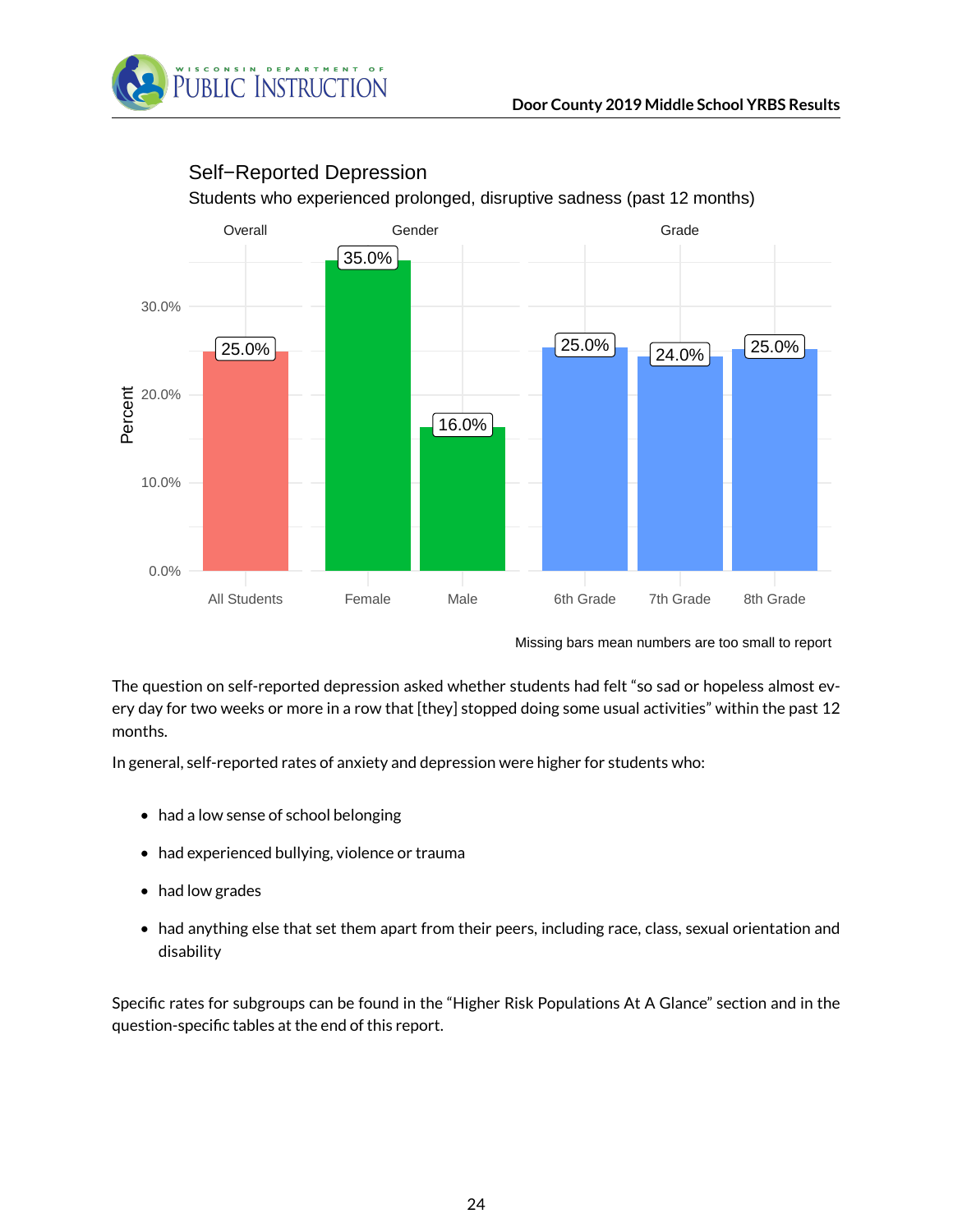



#### Self−Harm

Students who intentionally self−harmed without intending to die (past 12 months)

Students also reported on whether or not they had engaged in non-suicidal self-harming practices during the past year. **17%** of students reported having engaged in a self-harming practice at least once.

Overall, **60%** answered affirmatively to at least one of the questions about anxiety, depression, or self-harm.

Missing bars mean numbers are too small to report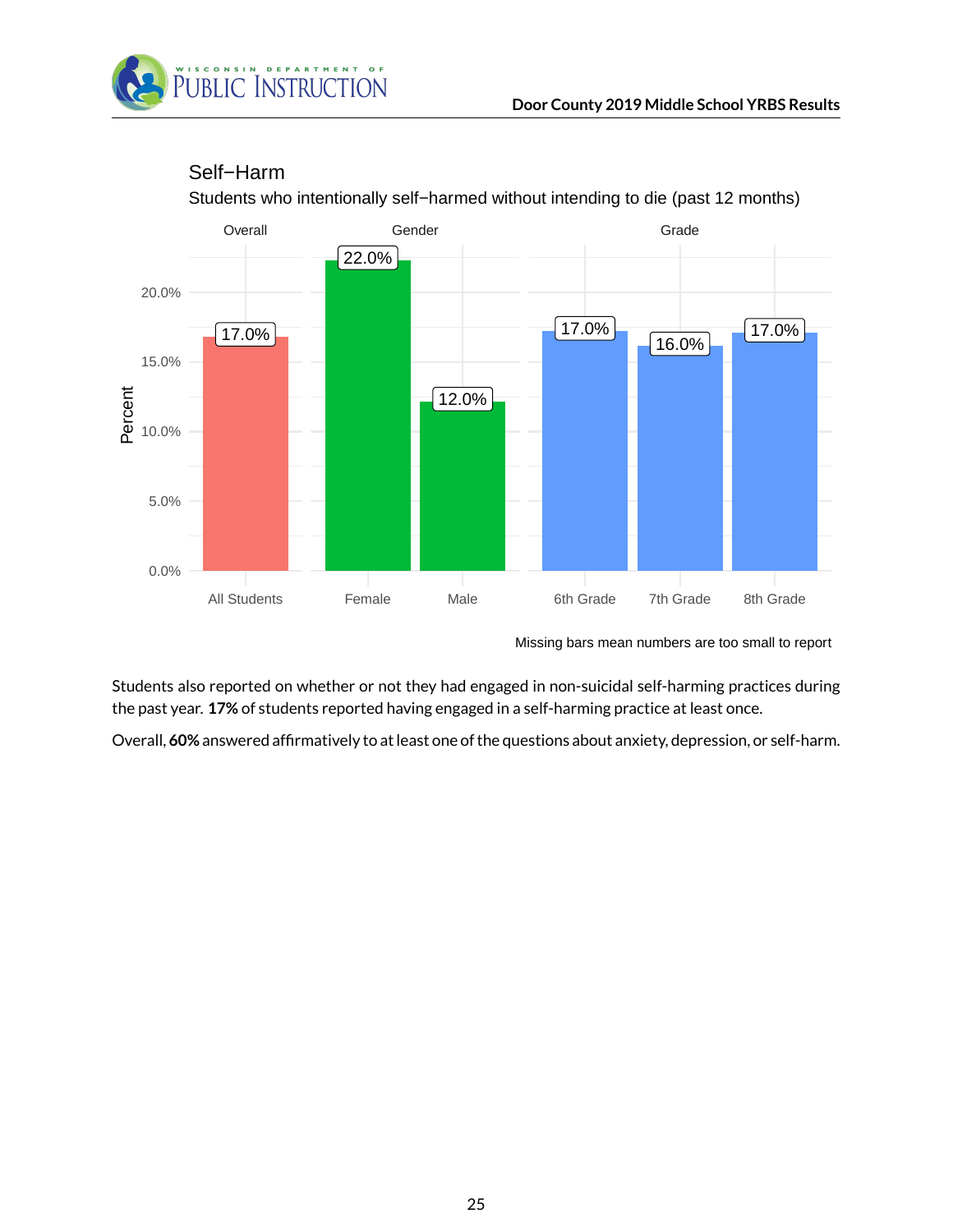



#### <span id="page-25-0"></span>**Suicidal Thoughts and Behavior**

In recent years, youth suicides and suicidal ideation have been on the rise (see e.g. Ruche et al). The YRBS asks students whether they have seriously considered, planned, and attempted suicide.

# 18.00% 15.00% 22.00% 15.00% 21.00% 18.00% Overall Gender Gender Grade All Students Female Male 6th Grade 7th Grade 8th Grade 0.0% 5.0% te<br>e<br>C 10.0% 15.0% 20.0% Students who seriously considered suicide (past 12 months)

Considered Suicide

Missing bars mean numbers are too small to report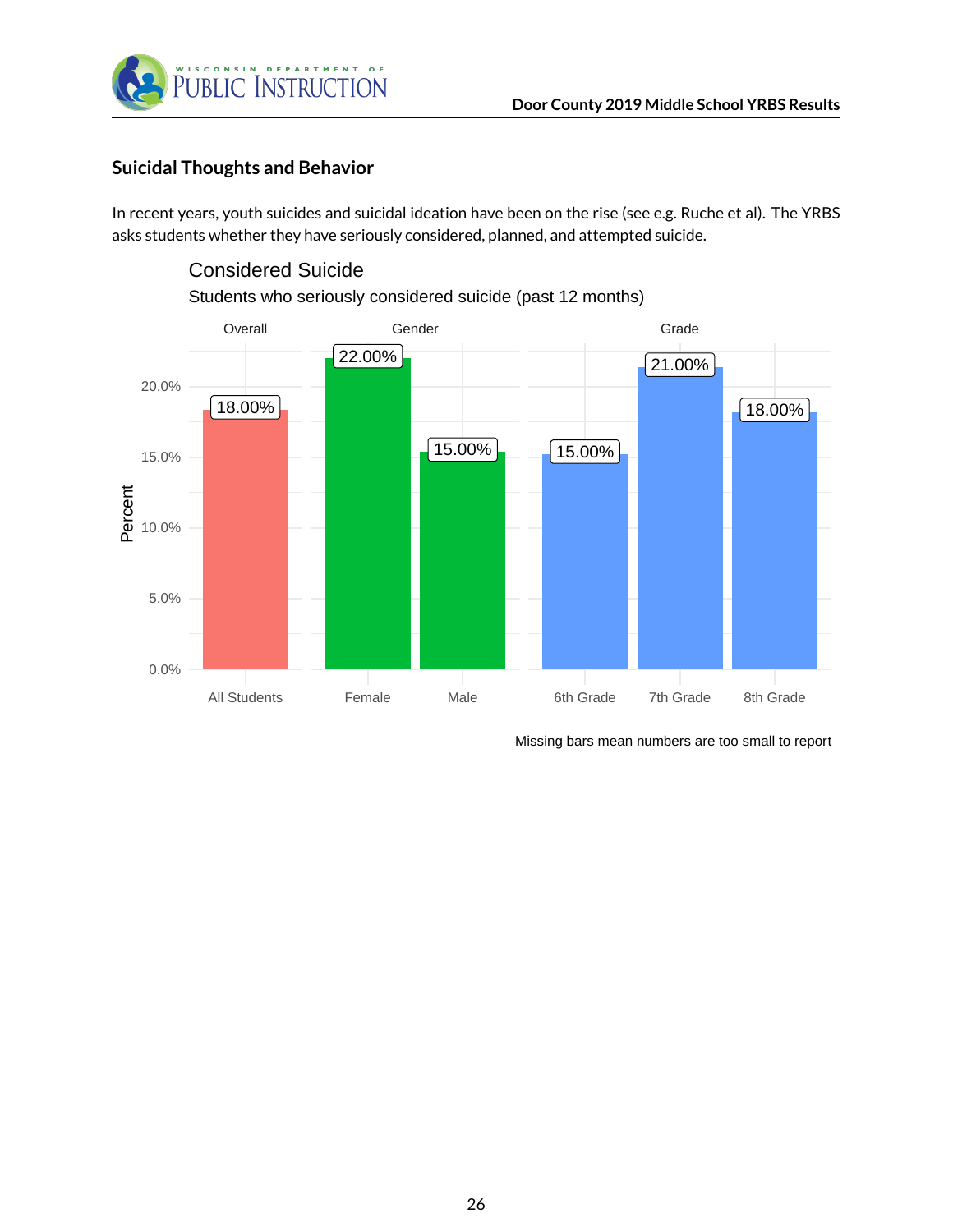



#### Had a Suicide Plan

Students who made a plan for a suicide attempt (past 12 months)

Missing bars mean numbers are too small to report

**12%** of students have made a plan about how they would attempt suicide.

**4%** of students have attempted suicide. See the appendix for more detailed tables on suicidal planning and attempts.

DPI offers schools a number of resources for suicide prevention and postvention, including trainings and curricula. Suicide prevention resources are available at: [https://dpi.wi.gov/sspw/mental-health/](https://dpi.wi.gov/sspw/mental-health/youth-suicide-prevention) [youth-suicide-prevention](https://dpi.wi.gov/sspw/mental-health/youth-suicide-prevention)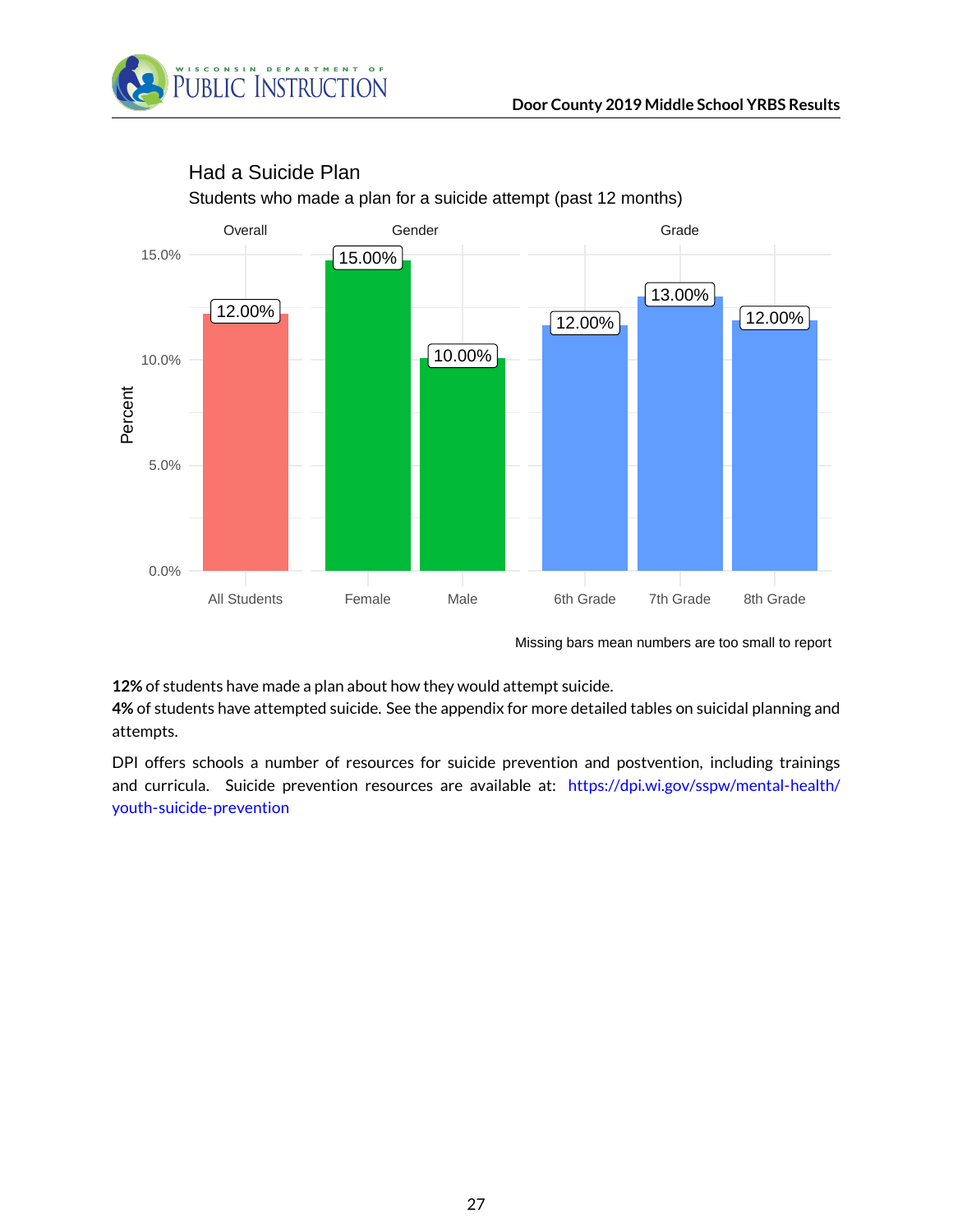

#### <span id="page-27-0"></span>**Help-seeking and Supports**

Students were asked general questions about access to emotional supports. The questions were not specific to suicide or any mental health condition. The chart below shows the percentage of students who agreed that they "get the help they need" when they are in emotional distress.



#### Emotional Support

Students who most of the time or always get emotional help when needed

Conversely, **40%** of students said that they rarely or never get the help they need.

Students were also asked whom they rely on for emotional support through the following question: "When you feel sad, empty, hopeless, angry, or anxious, with whom would you most likely talk about it?" Students could only pick one response, so selections may represent students' most frequent or otherwise primary (but not necessarily exclusive) source of support.

#### **Who Do Students Turn To For Emotional Support?**

ADULT (parent, teacher or other adult): **38%** PEER (friend or sibling): **40%** NOT SURE: **22%**

Peers are often an important source of support for students. Peer-based programs seek to leverage this natural support by helping young people help one another. Evidence-based, peer-supported programs in suicide prevention, bullying prevention, and other areas can be an important tool for schools and communities.

Supportive adults are a vital resource in a young person's life. Parents are a primary source of support for many young people. Having other supportive adults is also important. Students were asked how many adults

Missing bars mean numbers are too small to report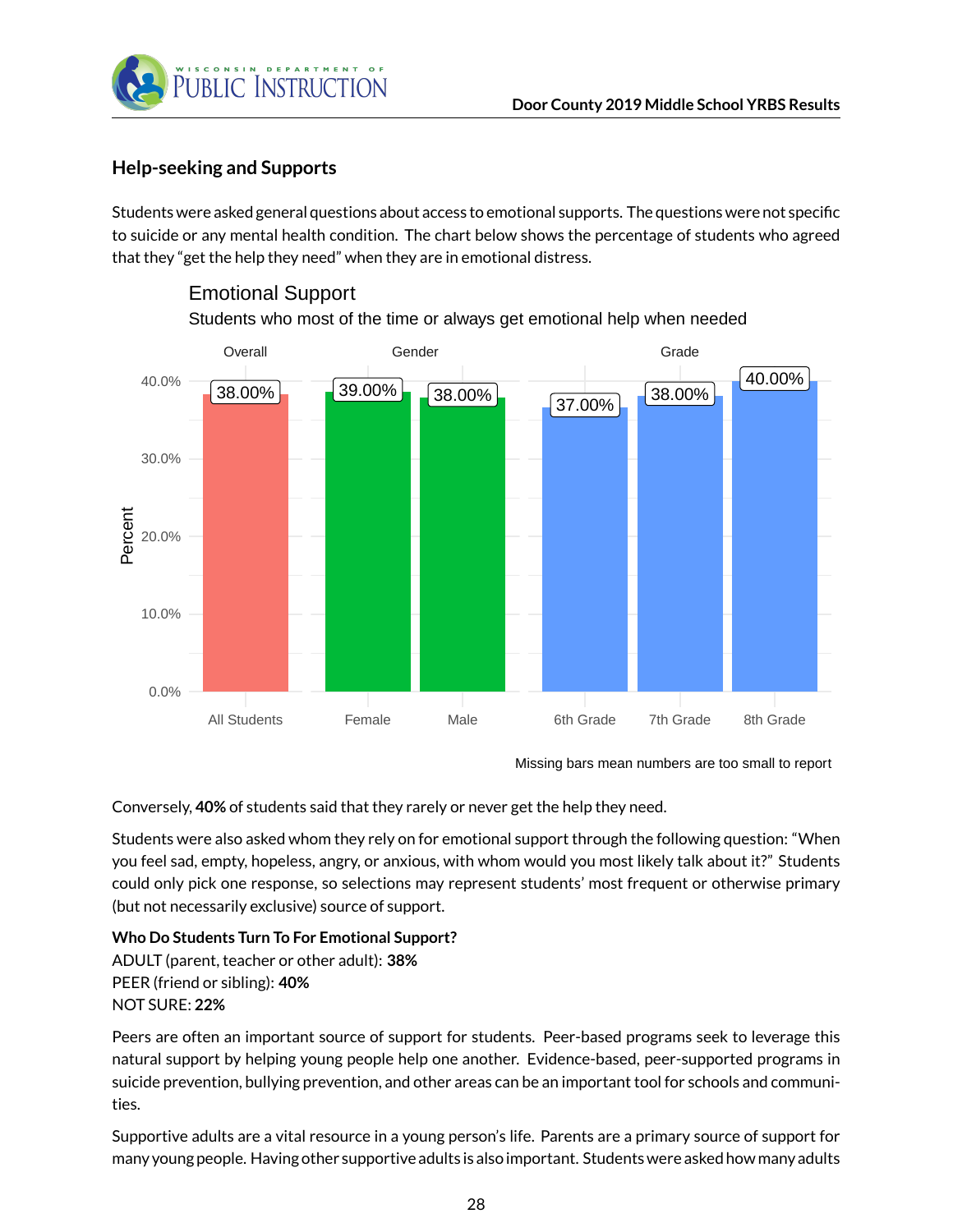

Have a Supportive Adult

besides their parents they could speak with about an important question affecting their life. The chart below shows students who had at least one such adult.



Regardless of whether students actually use such adults as a frequent source of support, the mere presence of such adults in a young person's life is an important protective factor. For more information on this question, see the "Protective Factors" section.

Missing bars mean numbers are too small to report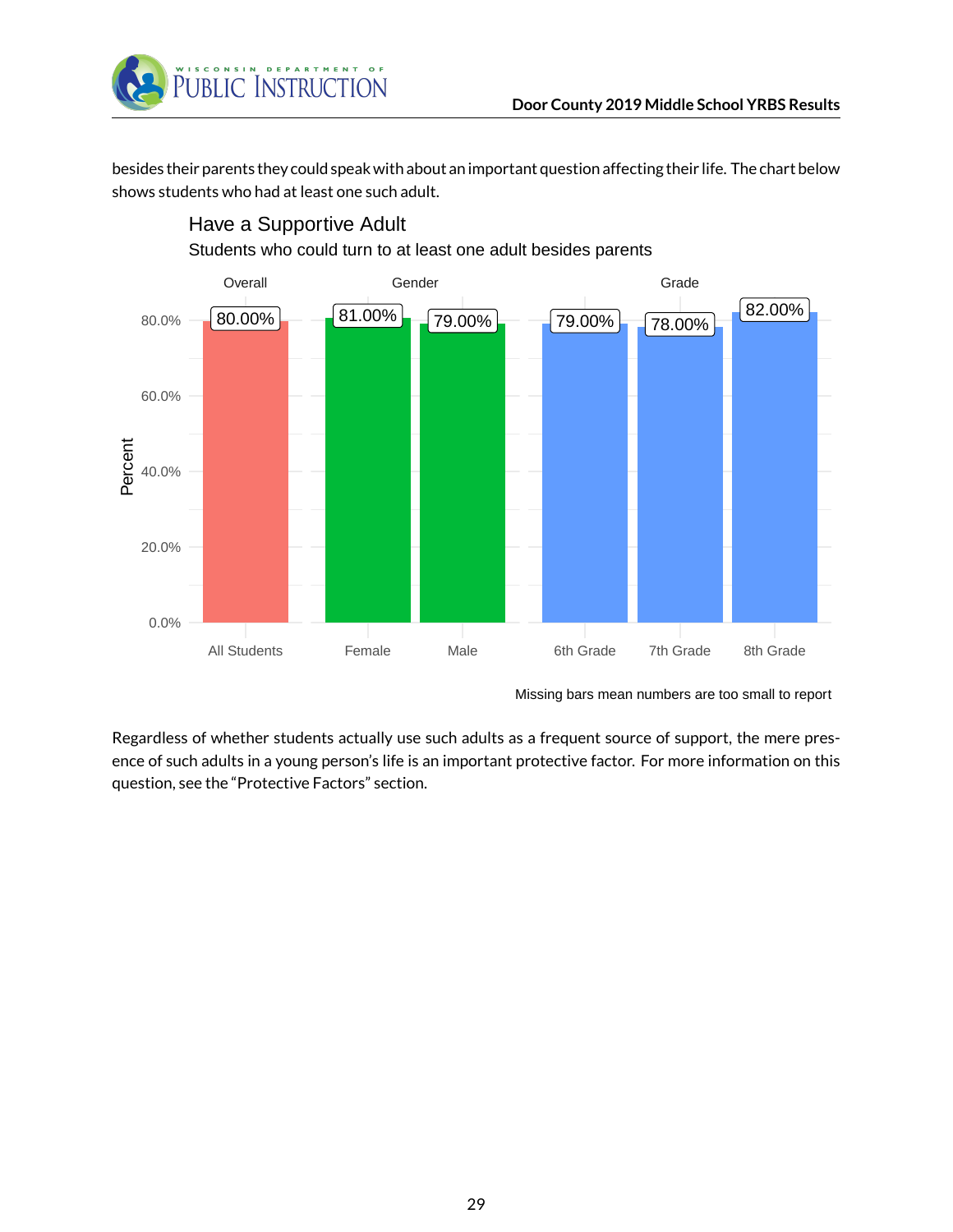

# <span id="page-29-0"></span>**SEXUAL BEHAVIOR**

The middle school version of the YRBS only includes one question on sexual behavior that can be used to inform public health initiatives and/or school health practices. The question asks "Have you ever had sexual intercourse?" Another question on sexting appears in the section on Technology Use and Online Behaviors. A question on sexual abuse or coercion appears in the "Trauma and Adversity" section of this report.



Percent of students who have ever had sexual intercourse Ever Had Sex

Missing bars mean numbers are too small to report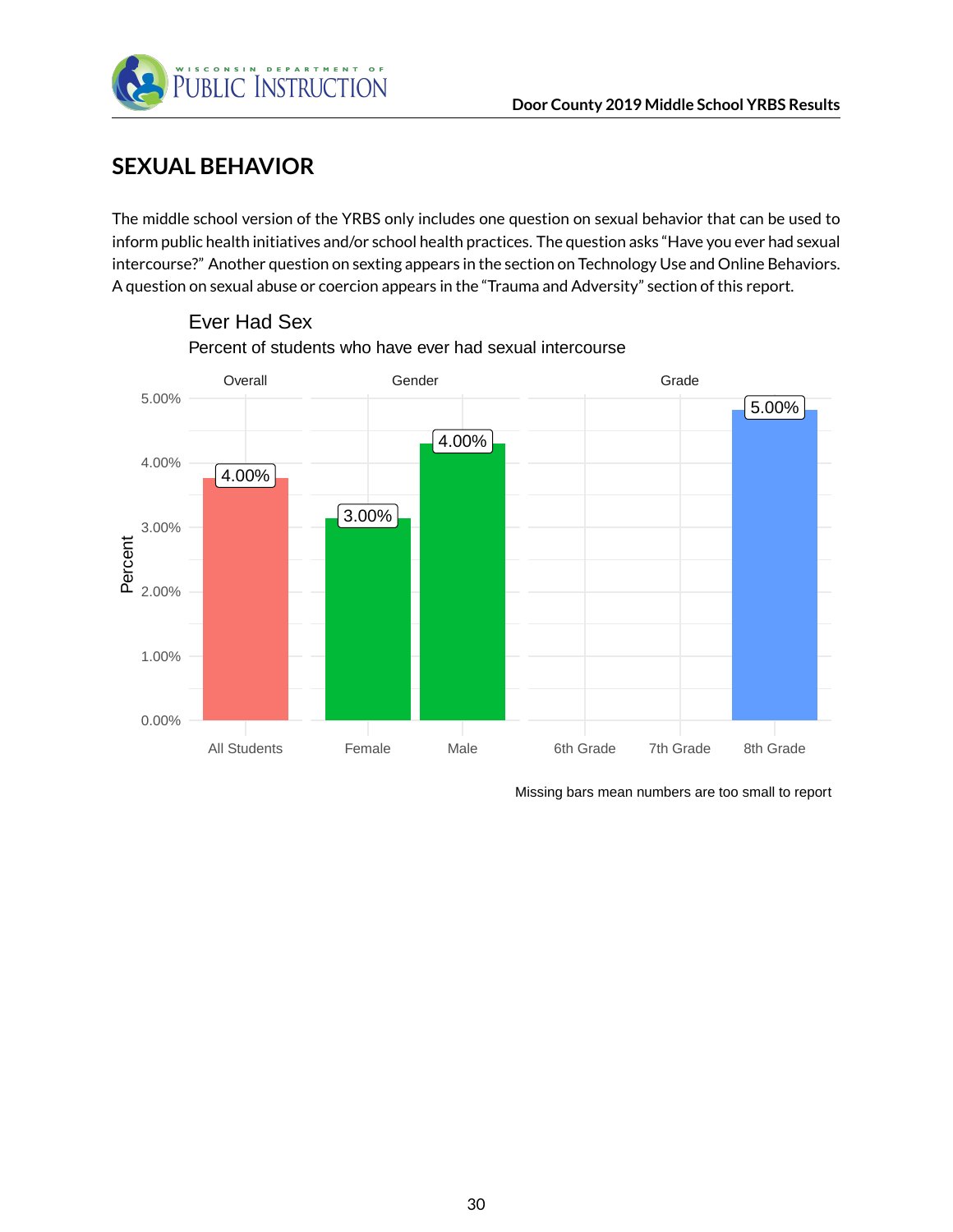

# <span id="page-30-0"></span>**TOBACCO**

The YRBS asks about both traditional tobacco products and electronic tobacco products.

#### <span id="page-30-1"></span>**Vaping**

Questions about electronic tobacco were added to Wisconsin's state (high school) YRBS in 2017. The 2019 middle school survey asked about current use of electronic vapor products, such as JUUL.



Students who used vaping products (past 30 days) Currently Vape

Missing bars mean numbers are too small to report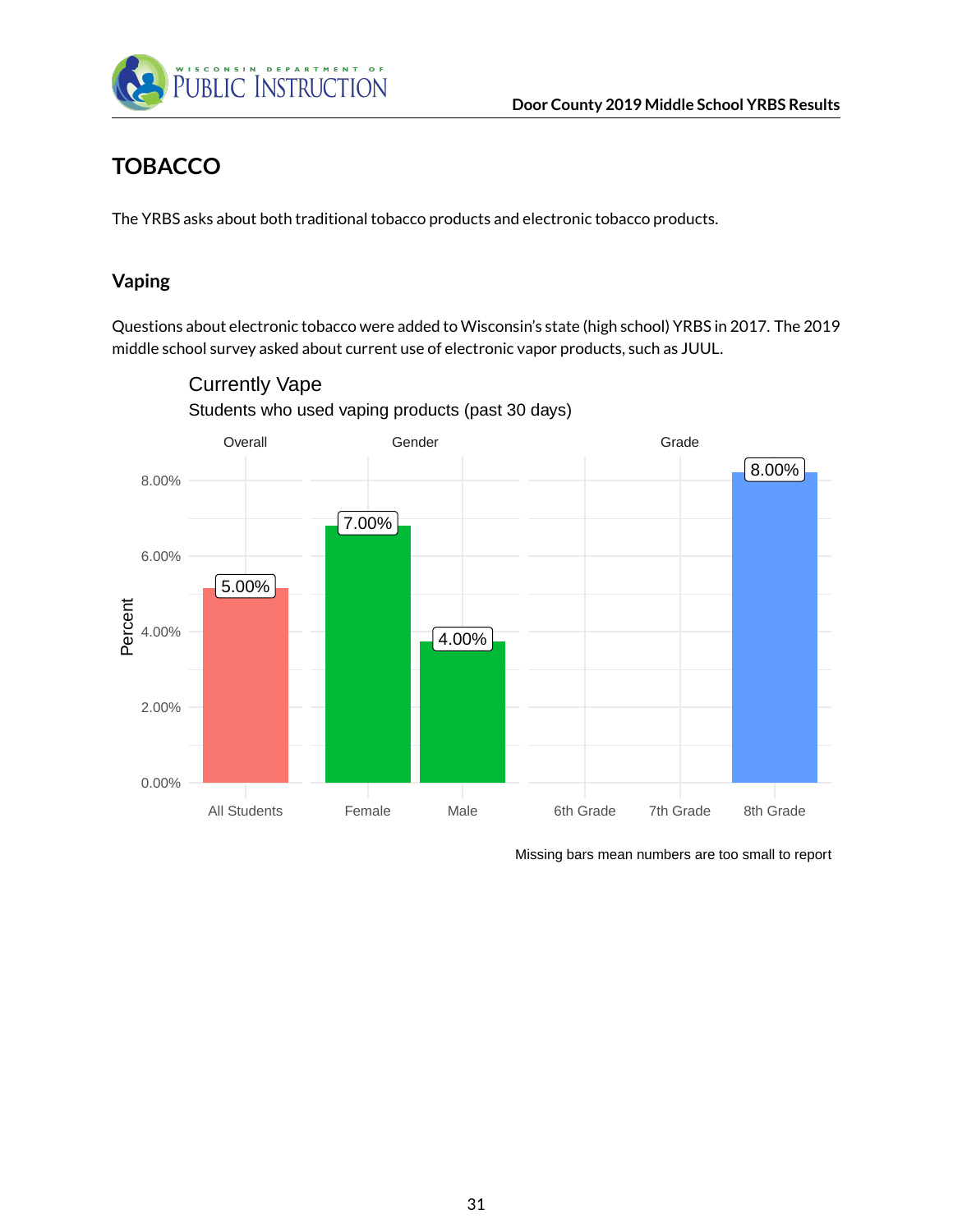

#### <span id="page-31-0"></span>**Other Tobacco Products**

Students were asked about current use of a number of other tobacco products, including cigarettes, cigars, and chew or other smokeless tobacco products. The chart below shows the percent of students who responded affirmatively to any of these questions about traditional tobacco products.



Use of Any Other Tobacco Products

Missing bars mean numbers are too small to report

The overall 30-day use rates for specific tobacco products were as follow:

**Chew/smokeless tobacco: 1%**

**Cigars, cigarillos, little cigars: [number too small to report] Cigarettes: 1%**

For more information on the rates of use for each of these products, see the question-specific tables at the end of this report.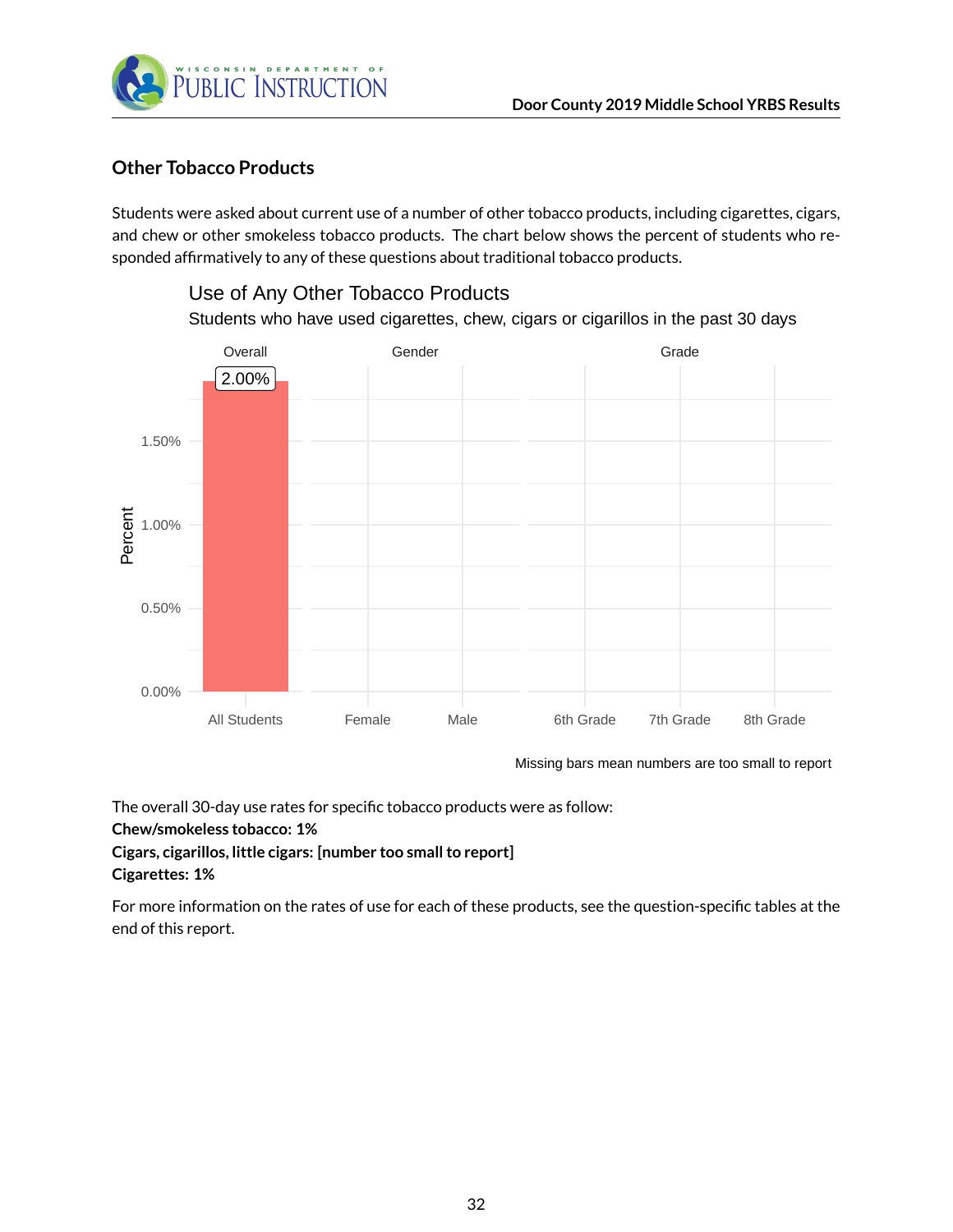

Current Use of Alcohol

# <span id="page-32-0"></span>**ALCOHOL**

The middle school version of the YRBS asks students about current alcohol use (past 30 days). Students were counted as having used alcohol in the past 30 days if they had "at least one drink of alcohol".



Missing bars mean numbers are too small to report

See DPI's Alcohol and Other Drug Addiction (AODA) webpage for information, tools and resources: [https:](https://dpi.wi.gov/sspw/aoda) [//dpi.wi.gov/sspw/aoda.](https://dpi.wi.gov/sspw/aoda)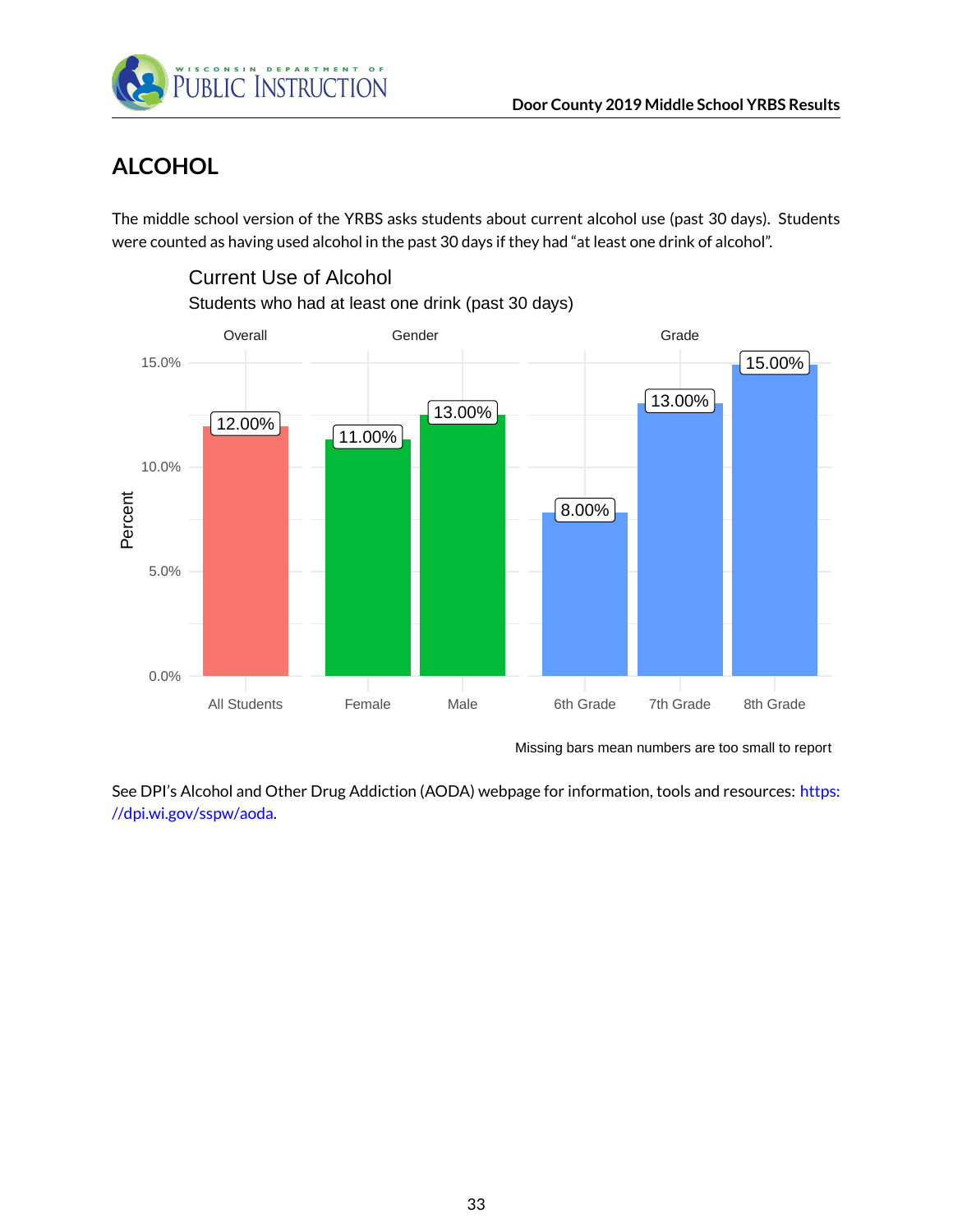

# <span id="page-33-0"></span>**DRUG USE**

The YRBS asks students about use of illegal drugs as well as abuse of legal drugs.

#### <span id="page-33-1"></span>**Marijuana**

The middle school version of the YRBS asks students about current use of marijuana.



Students who have used marijuana in the past 30 days Current Marijuana Use

Missing bars mean numbers are too small to report

In general, such students who start using substances earlier are also more likely to report indicators of trauma, violence, or abuse. A trauma-informed lens is advised when working with students with early alcohol or drug use.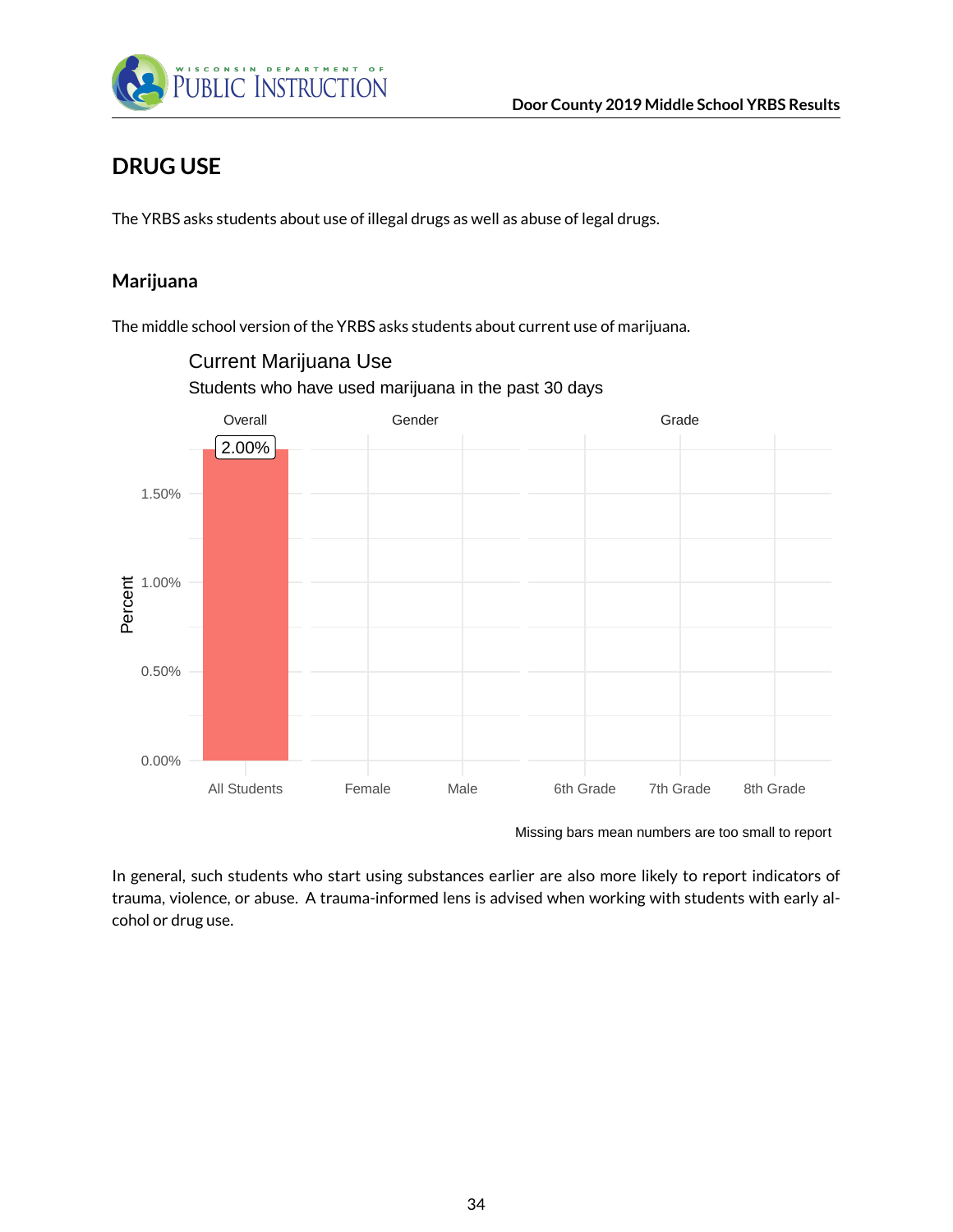

#### <span id="page-34-0"></span>**Other Illegal Drugs**

The middle school version of the 2019 YRBS asks about use of any illegal drug besides marijuana in the past 12 months. Since prevalence for this measure is generally low, data may not appear here at the school or district level. Please see county and/or CESA reports for additional information.



# Other Drug Use

Students who used other illegal drugs besides marijuana

Missing bars mean numbers are too small to report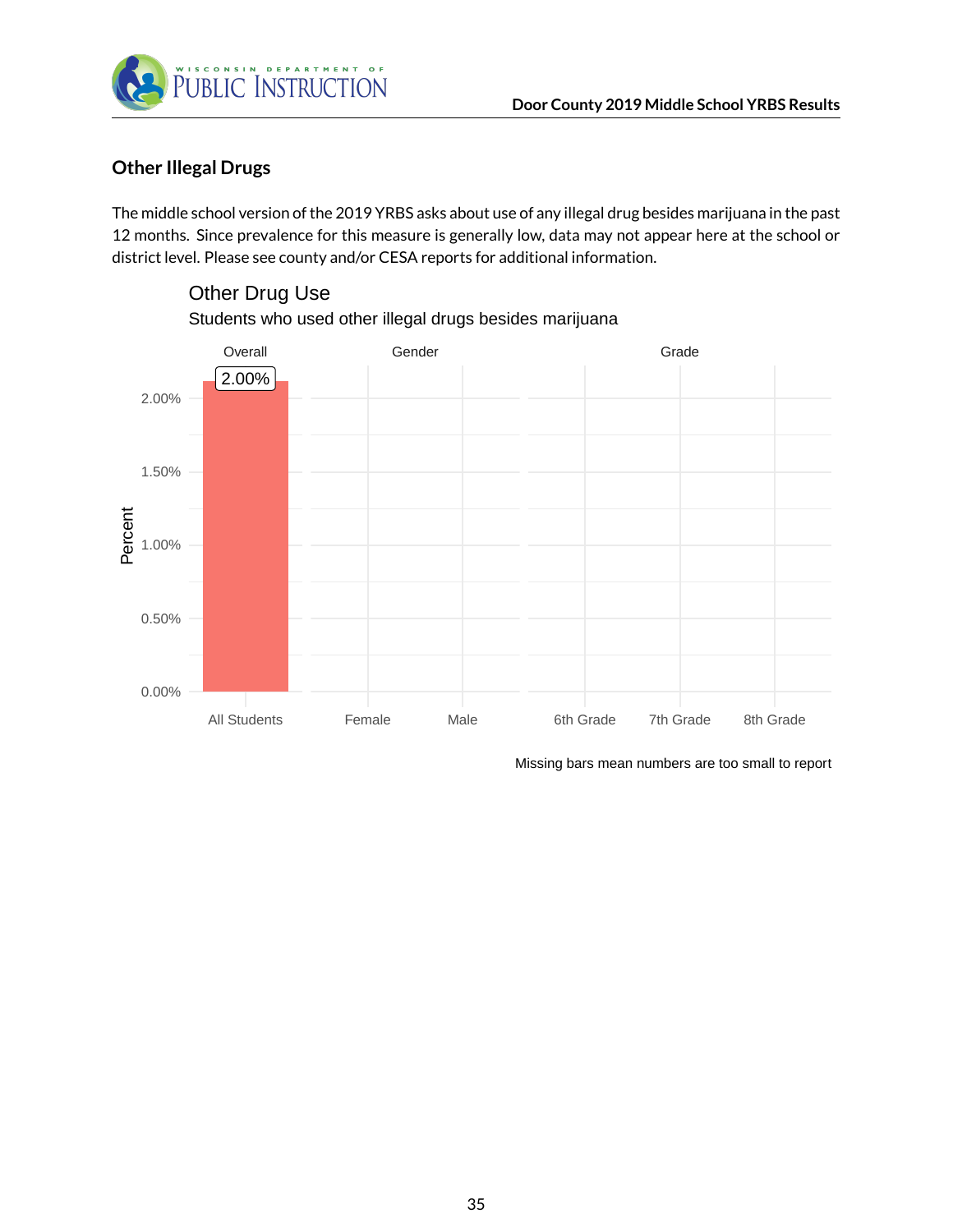

#### <span id="page-35-0"></span>**Abuse of Legal Substances**



#### Any Legal Drug Misuse

Students who misused over−the−counter and/or prescription pain medicines

Students were asked about the unauthorized use of prescription painkillers and over-the-counter medications. Overall, **7%** of students had ever engaged in such use, with **4%** of students reporting use of a prescription painkiller without a doctor's prescription and **4%** reporting use of an over-the-counter drug to get high. The chart above shows the percent of students who answered affirmatively to one or both of these questions.

For more information, see the question-specific tables at the end of this report.

Missing bars mean numbers are too small to report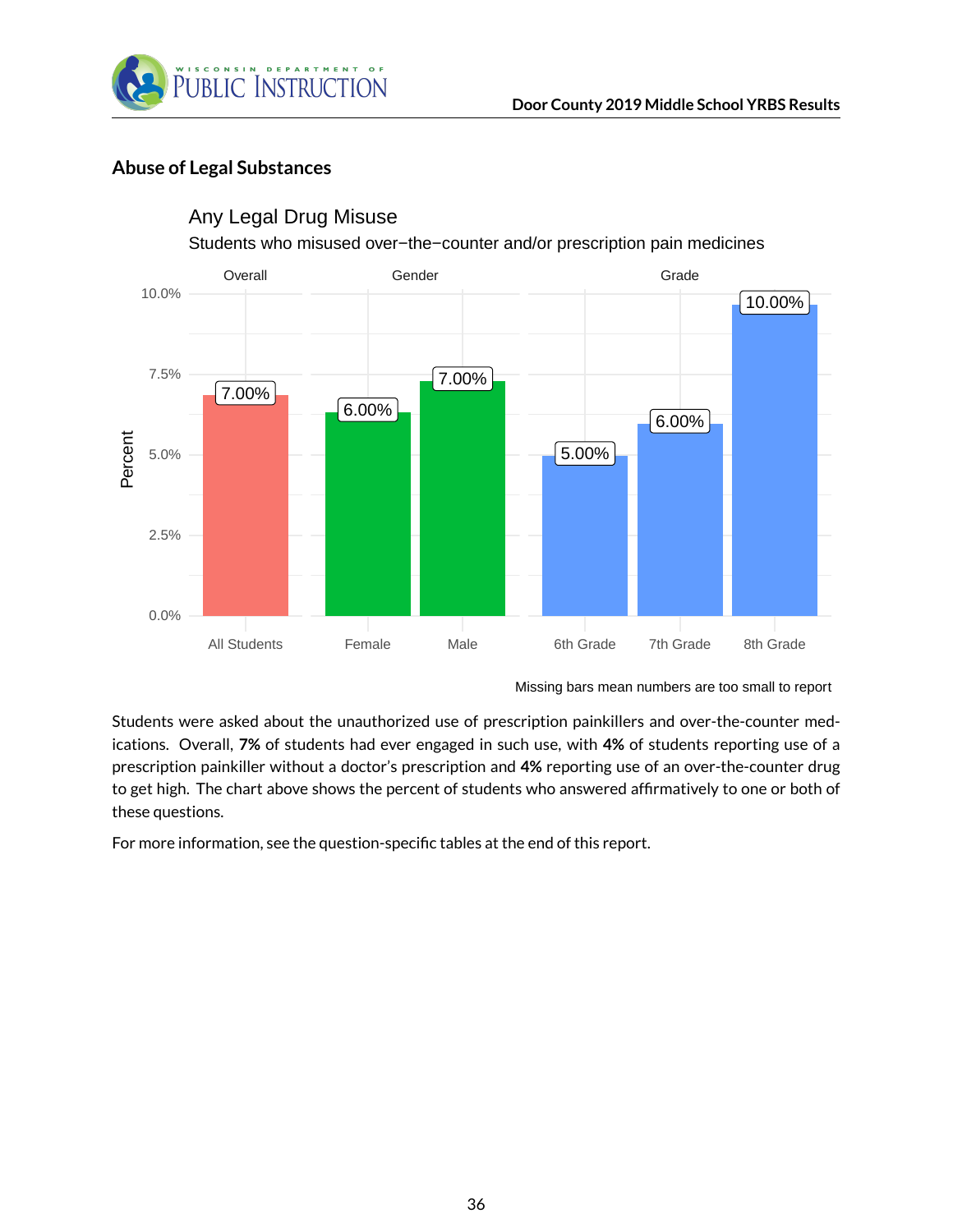

# **TECHNOLOGY USE AND ONLINE BEHAVIOR**

## **General Use Patterns**

The middle school version of the 2019 YRBS included three questions related to students' recreational use of technology.

The chart below shows the percent of students who reported spending three or more hours per day engaged in video games, socialmedia, texting, or other recreational activities using a computer, phone, gaming system or tablet.



## Moderate to Heavy Screentime

Students who spent 3+ hours/day on phone, Xbox, or other device

Another online behavior that can affect both mental and physical health, as well as academic performance, is late-night screen use. When students stay up late, they miss out on sleep. Students were asked about the number of nights per week that they used technology between midnight and 5:00 am. The chart below shows responses for students who reported that they did so at least one school night per week.

Missing bars mean numbers are too small to report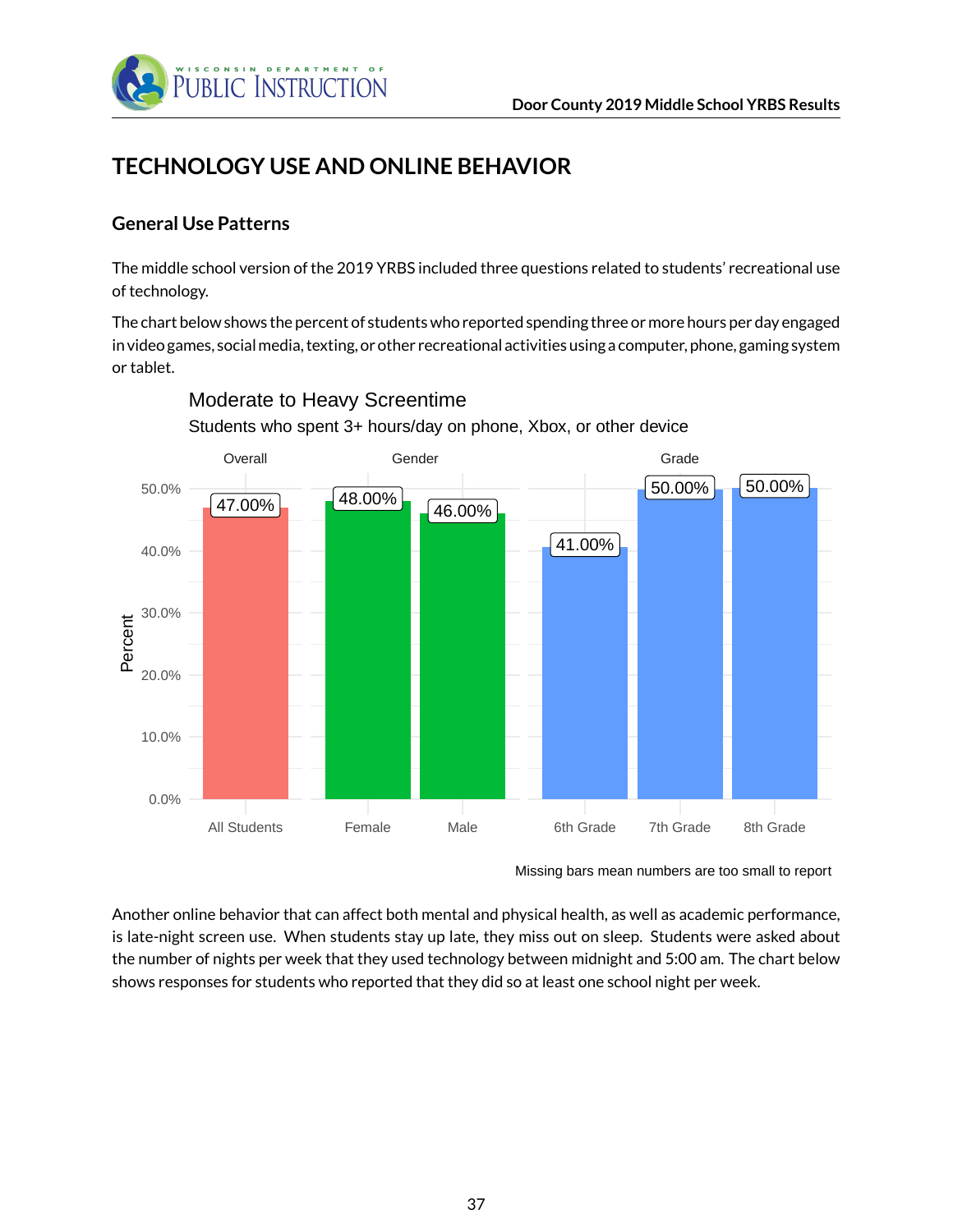



## Late Night Screen Use

Missing bars mean numbers are too small to report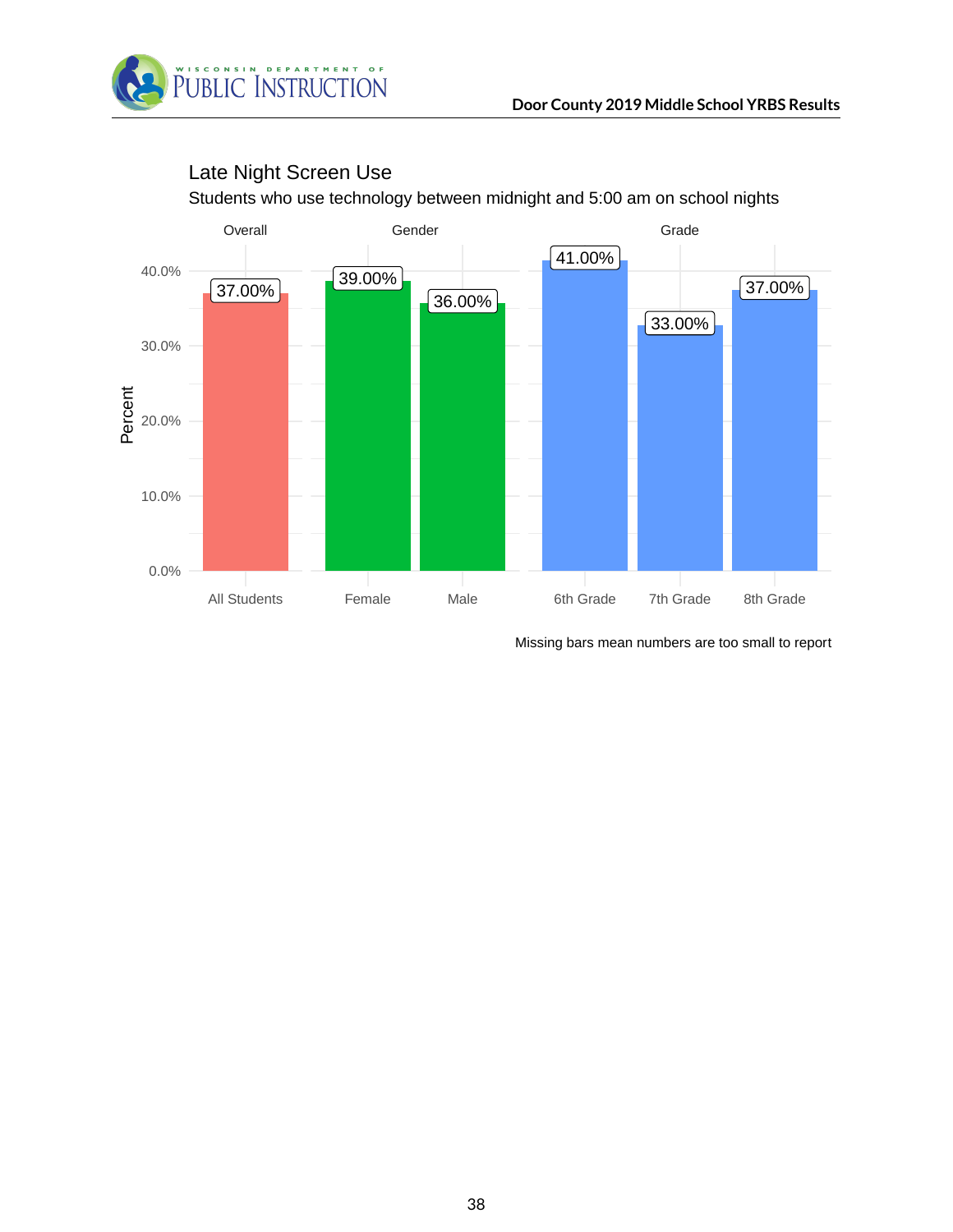

## **Sexting**

A question on sexting was included for the first time in 2019. The question specifically asked whether students had sent, received, or shared nude photos or other sexual images in the past 30 days.

## **Sexting**

Students who sent, received, or shared nude photos or sexual images(past 30 days)



Missing bars mean numbers are too small to report

Online bullying is covered in the "Bullying" section of this report.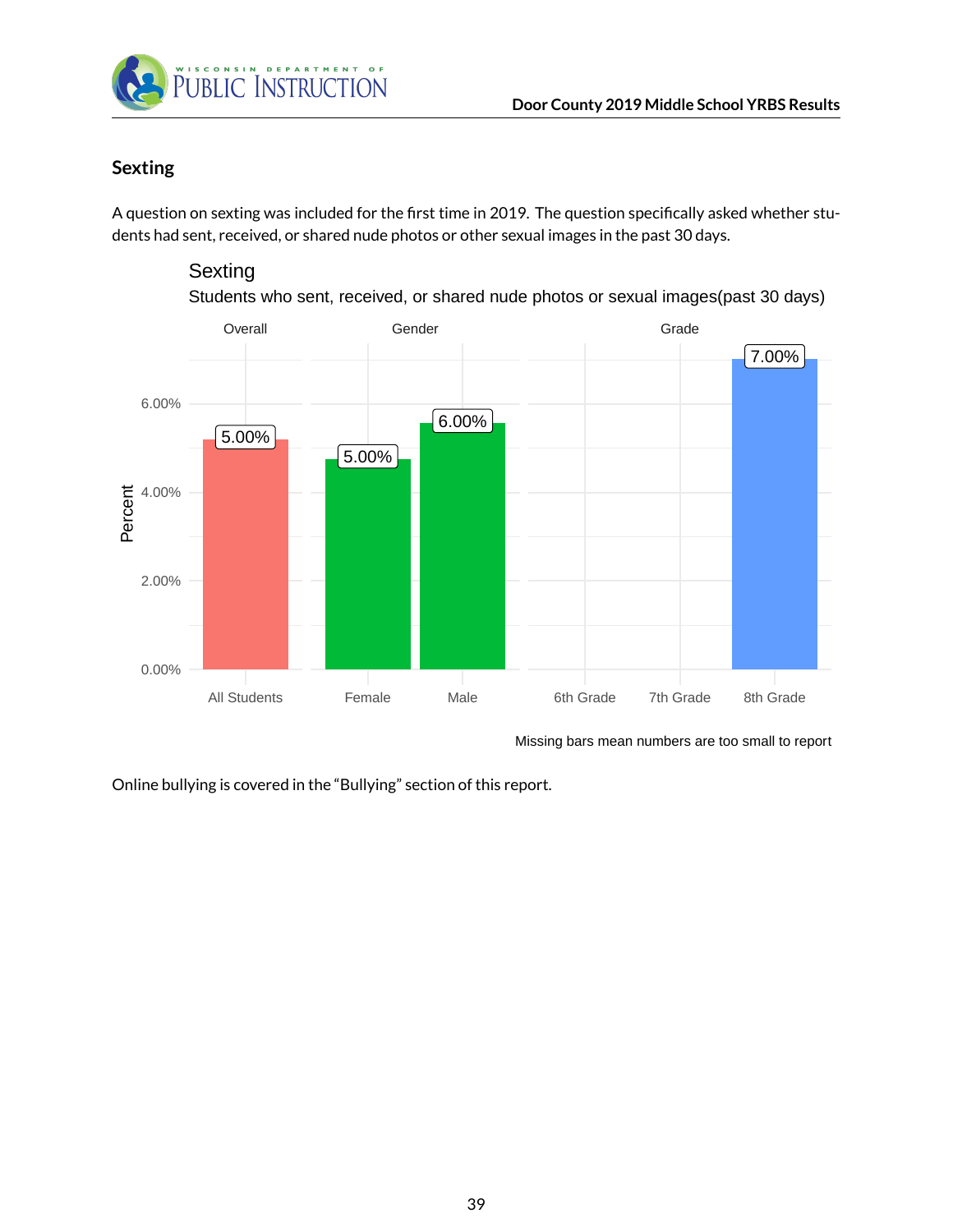

# **PHYSICAL HEALTH AND NUTRITION**

## **Sleep and Exercise**

#### **Sleep**

Wisconsin's 2017 YRBS results showed a decrease in the amount of sleep students reported (statewide results from 2019 are not available at the time of this report). The charts below show results for students who reported greater and lesser amounts of sleep.



Students reporting 8+ hours of sleep per night Sleep 8 or More Hours Per Night

Missing bars mean numbers are too small to report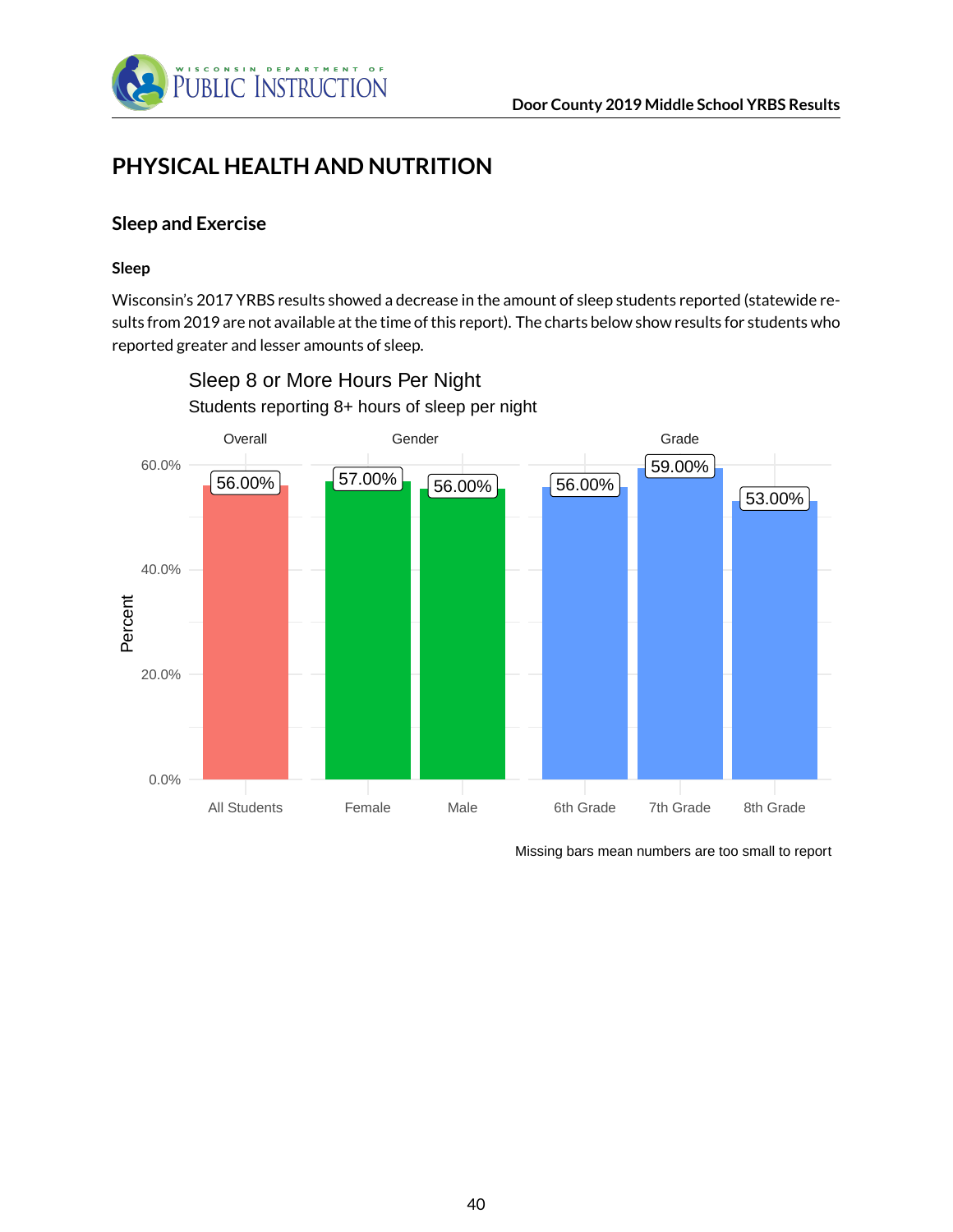



## Sleep 5 or Fewer Hours Per Night

Students reporting 5 or fewer hours of sleep per night

Missing bars mean numbers are too small to report

One factor that can interfere with sleep is nighttime screen use. See the section on Technology Use And Online Behavior for a breakdown of screen use at night.

#### **Exercise**

Students were asked how many days a week they participated in an hour or more of physical activity.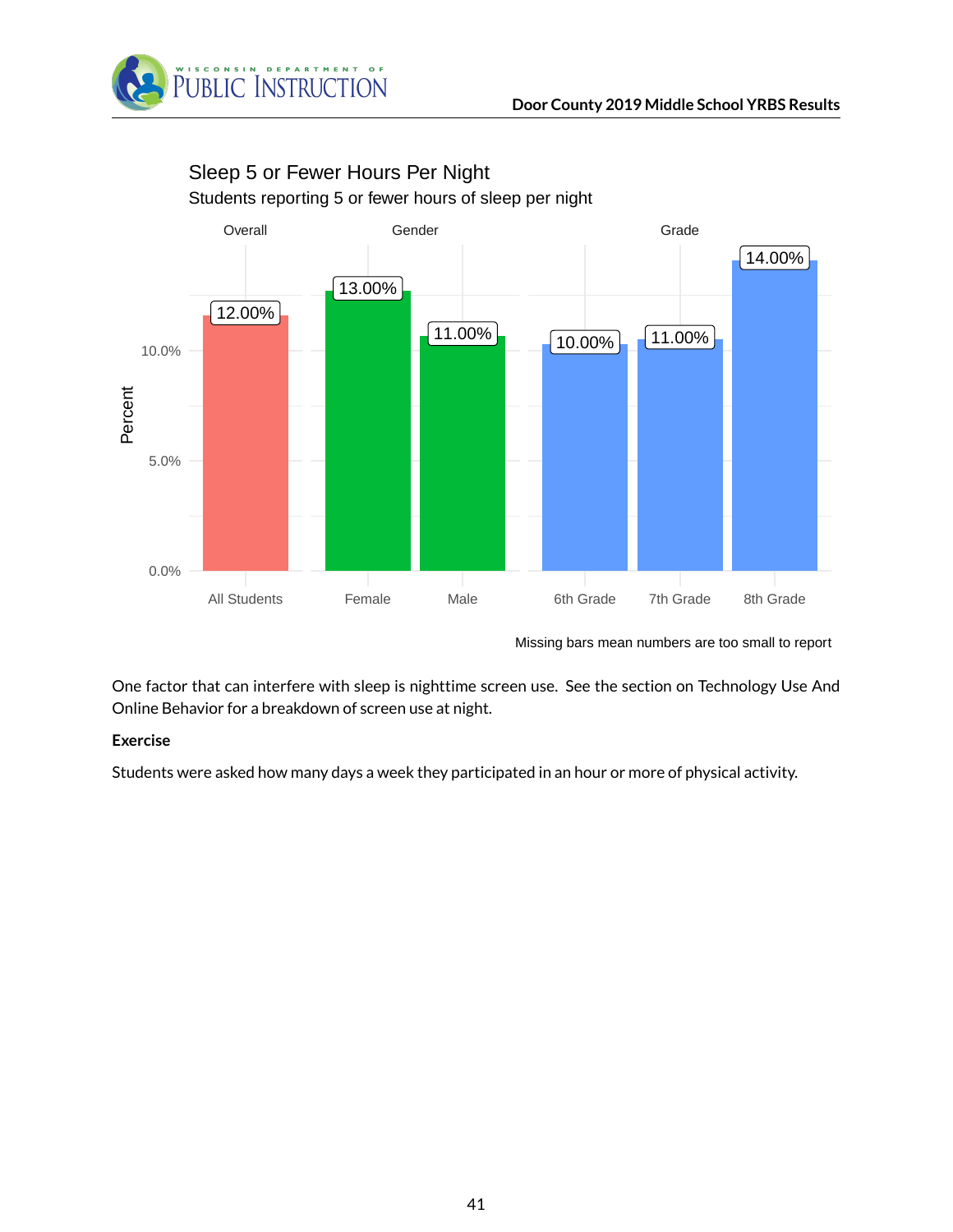



## No Sustained Exercise

Students who exercised zero days in the past week

Missing bars mean numbers are too small to report

The chart below shows students who did report engaging in an hour or more of physical activity for four or more days per week.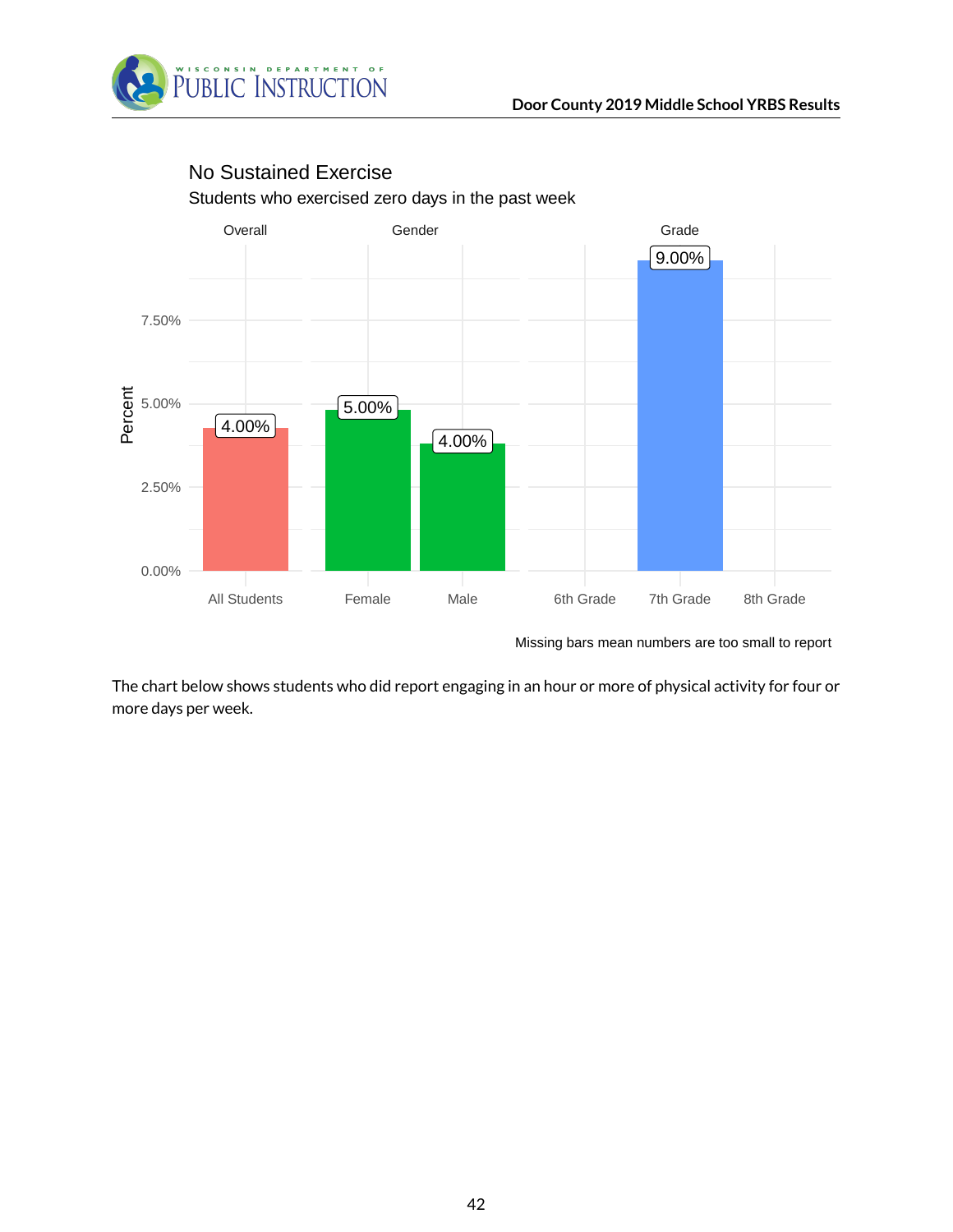



## Students who exercised 4−7 days in the past week Exercise on Most Days

Missing bars mean numbers are too small to report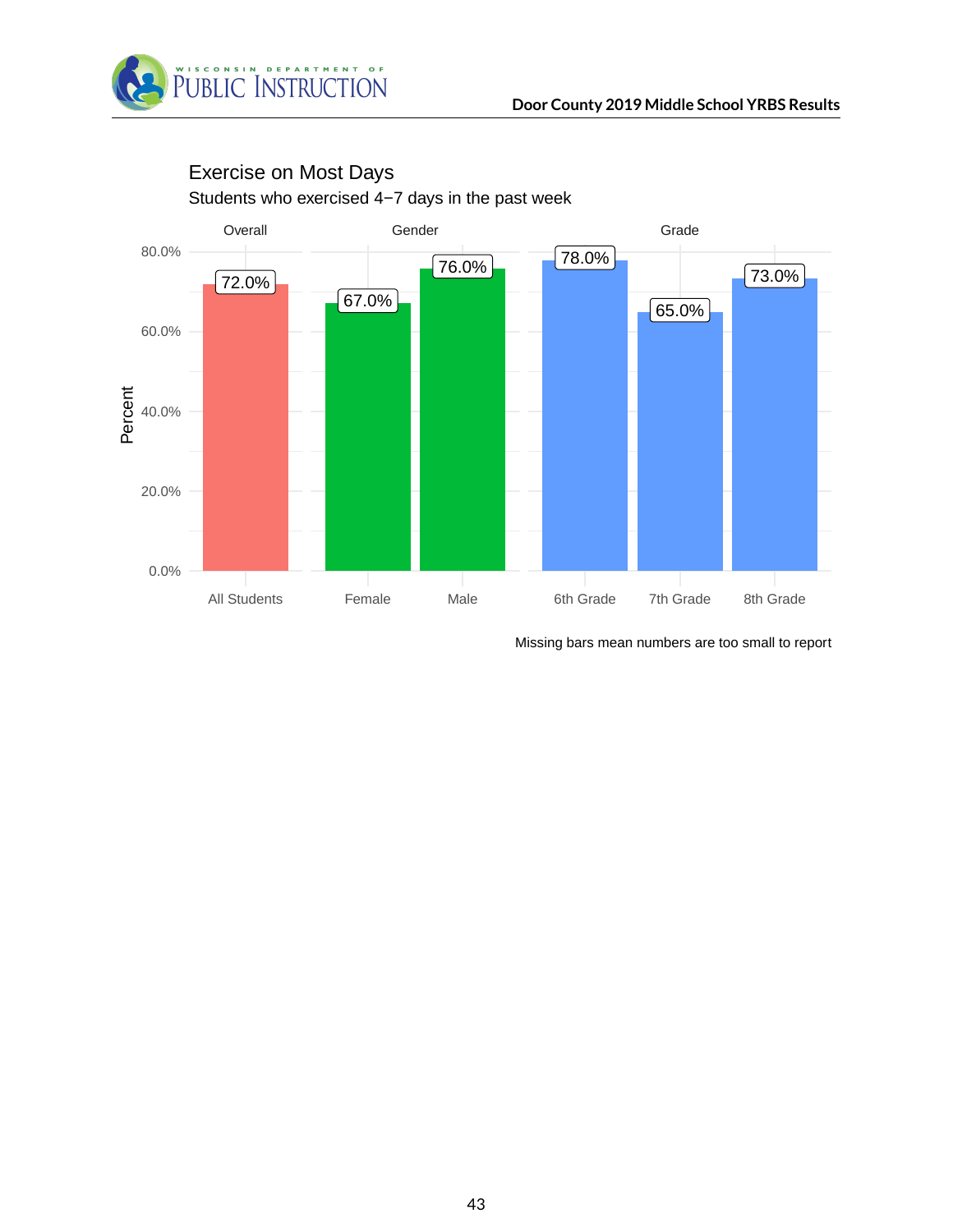

## **Breakfast**

Students were asked how often they eat breakfast.



Students who ate breakfast every day (past 7 days) Breakfast Daily

While the chart above shows the percentage of students who ate breakfast every day, **27% of students ate breakfast less than half the time (0-3 days in the past week)**. While missing breakfast may be a choice for some of these students, lack of food is likely an issue for at least some of these students. See the section on "Access to Food and Housing".

Missing bars mean numbers are too small to report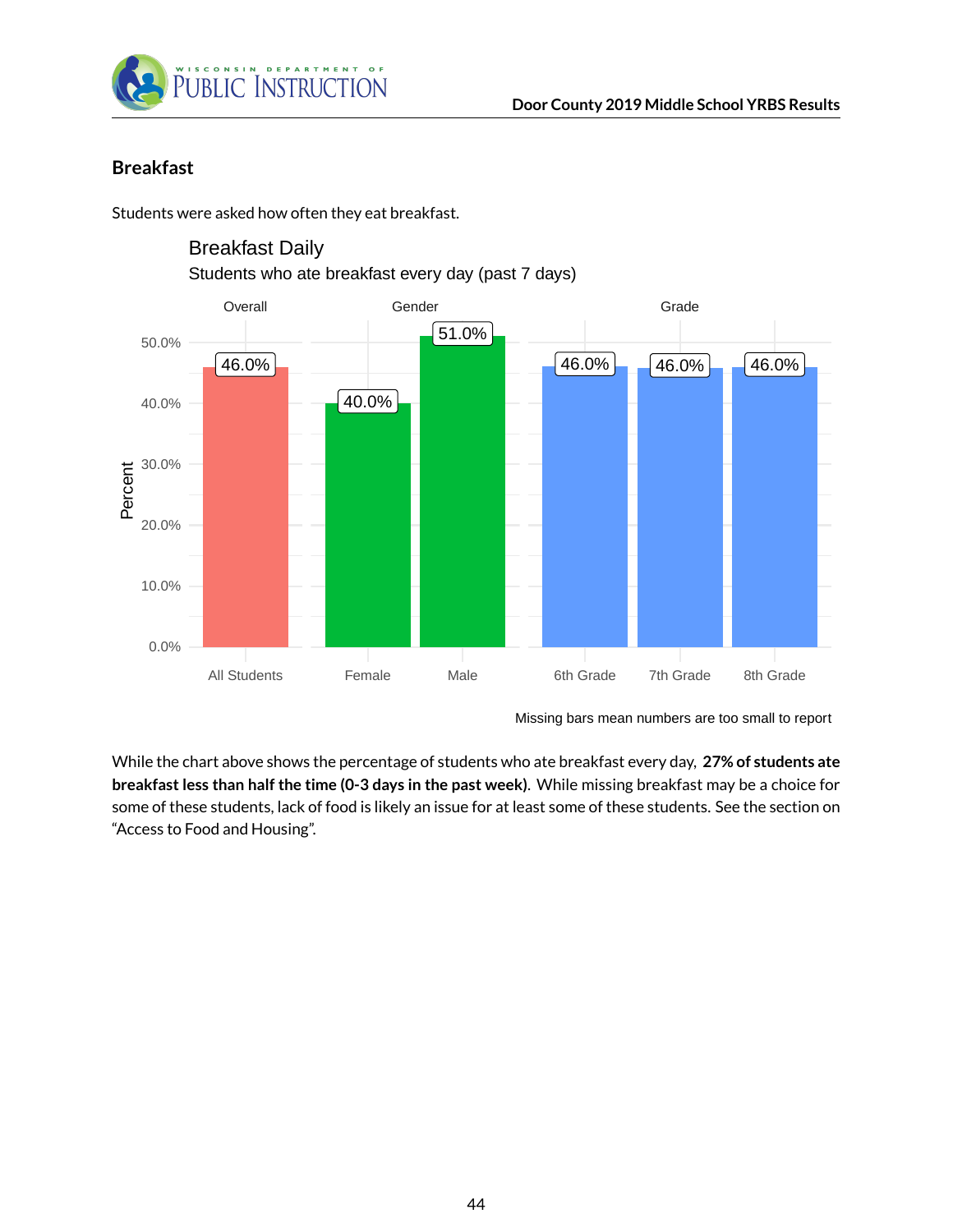

# **TRAUMA AND ADVERSITY**

#### **Exposure to Violence**

Experiences of violence and other forms of trauma can affect all aspects of a student's life, including their health, their behavior, and their ability to engage meaningfully in their education. The middle school version of the 2019 YRBS included one question asking students whether "anyone ever forced you to do sexual things when you did not want to". **Note that this is not a screener and cannot be used to identify individual students.** The question instead provides a general sense of how prevalent unwanted sexual contact is for this group of students. Student Services staff are trained to help identify students who may have suffered trauma and to address such situations appropriately.



Experienced Unwanted Sexual Contact

Missing bars mean numbers are too small to report

The survey includes a question on perceptions of safety within the student's neighborhood.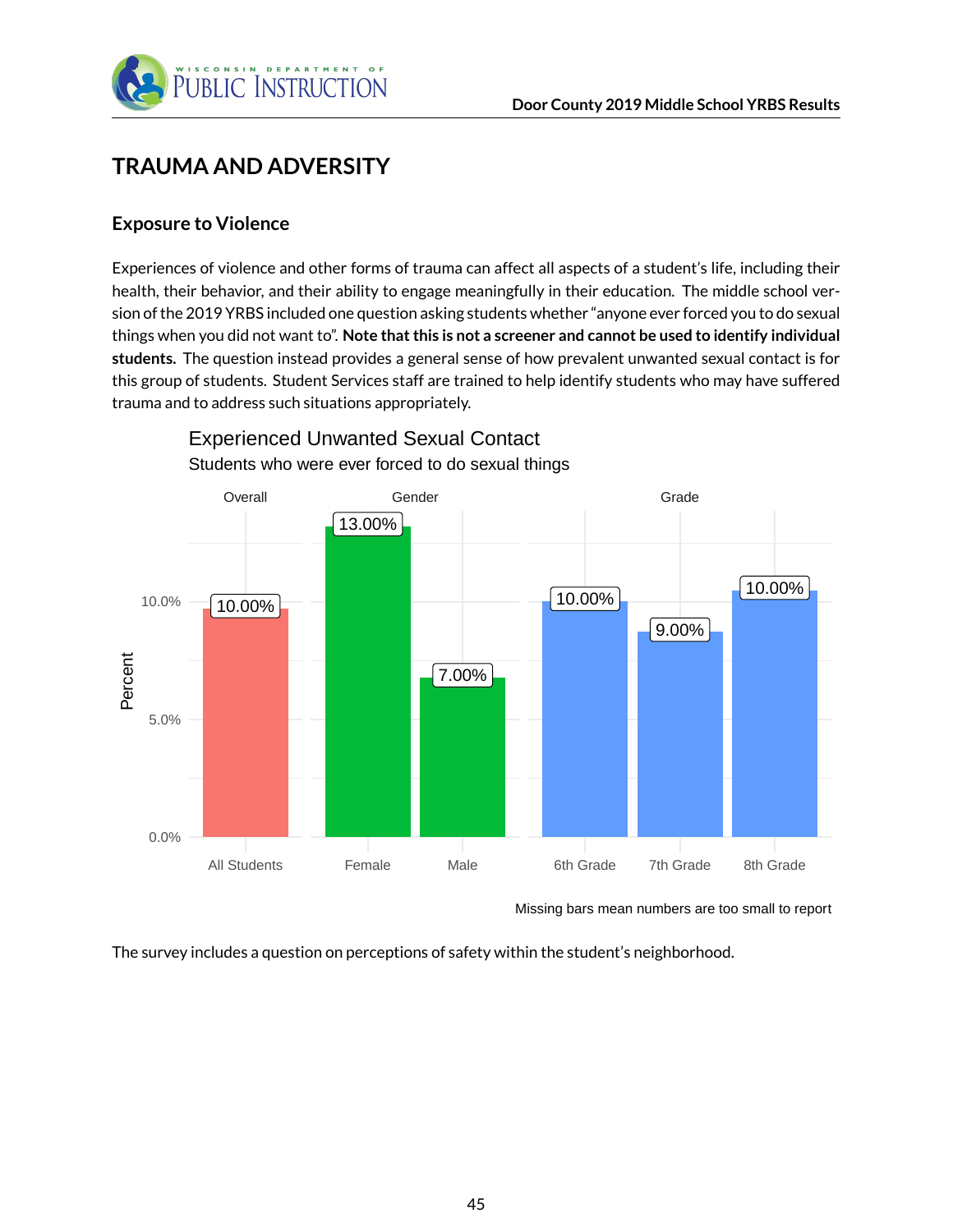

## Safe Neighborhood

Students who most of the time or always feel safe in their neighborhood

Missing bars mean numbers are too small to report

In contrast to the chart above, **9%** of students rarely or never feel safe in their neighborhood.

As described in the section on School Safety, **7%** of students missed school once or more within the past 30 days due to feeling unsafe at school or on their way to or from school.

Schools are tasked with enforcing attendance, yet it is also important to note that students might miss school because they feel unsafe at school or at home. DPI provides schools with resources and guidance on how to promote attendance as well as how to engage in trauma-sensitive disciplinary practices. See e.g. [https:](https://dpi.wi.gov/sspw/pupil-services/school-social-work/contents/attendance-truancy-dropout/resources) [//dpi.wi.gov/sspw/pupil-services/school-social-work/contents/attendance-truancy-dropout/resources](https://dpi.wi.gov/sspw/pupil-services/school-social-work/contents/attendance-truancy-dropout/resources) as well as the sections on discipline and trauma-sensitive schools at [https://dpi.wi.gov/sspw.](https://dpi.wi.gov/sspw)

For information on prevention of sexual violence at school, see [https://dpi.wi.gov/sspw/safe-schools/](https://dpi.wi.gov/sspw/safe-schools/resources-reduce-and-respond-sexual-violence-schools) [resources-reduce-and-respond-sexual-violence-schools](https://dpi.wi.gov/sspw/safe-schools/resources-reduce-and-respond-sexual-violence-schools)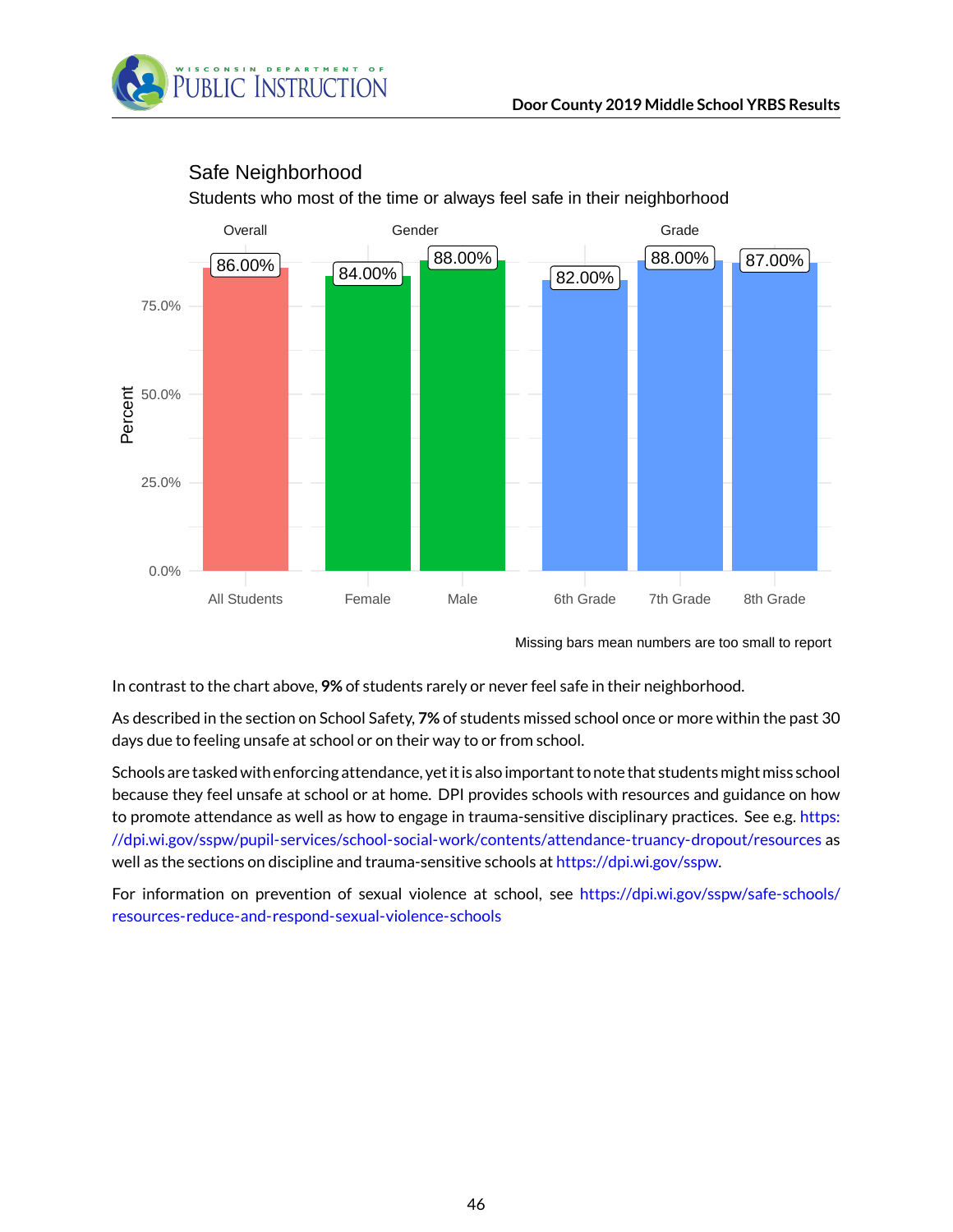

## **Access to Food and Housing**

Access to stable housing can have a tremendous impact on students' health and academic success. A move or other change of housing is a significant transition, even if the move is voluntary and the student is well supported. Students who are forced to move often–due to eviction, abuse, or other situations–obviously face significant risks. The middle school version of the 2019 YRBS asked students to report on the total number of residences they have had in their lifetime. The chart below shows the percent of students indicating four or more residences.



## Students who have lived in four or more residences Moved Many Times

Missing bars mean numbers are too small to report

Have lived in 1 place: **41%**

Have lived in 2-3 places: **32%**

Have lived in 4 or more places: **27%**

The YRBS asked students how often they went hungry in the past month due to a lack of food in the home. Students who indicated that they had any such experiences in the past month are reported in the chart below.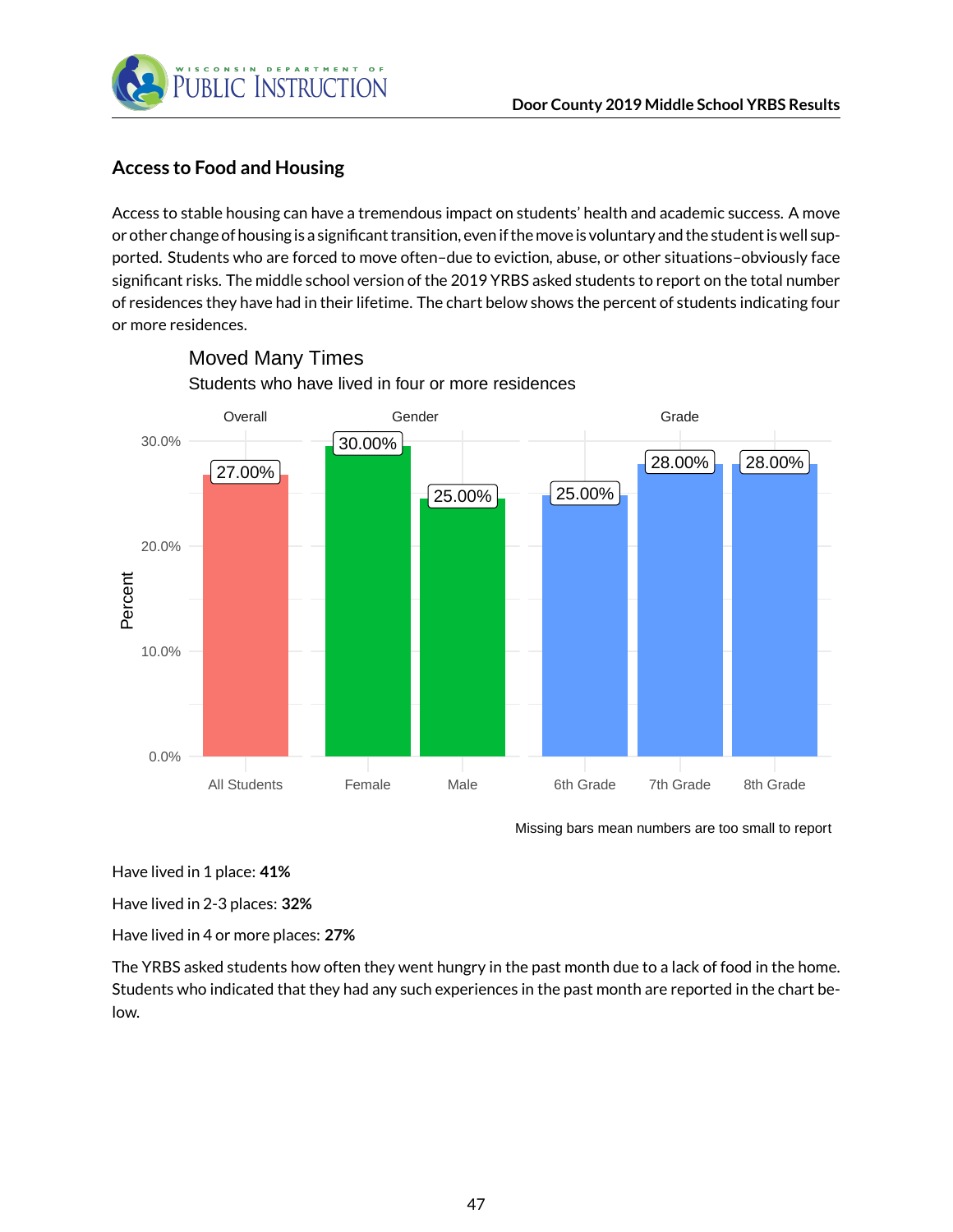



## Food Insecurity

Students who experienced hunger due to lack of food at home (past 30 days)

Missing bars mean numbers are too small to report

The chart above includes students who answered that they went hungry rarely, sometimes, most of the time, or always; it excludes students who answered "never". In terms of students who regularly experience hunger at home, **3%** of students said that they went hungry "most of the time" or "always".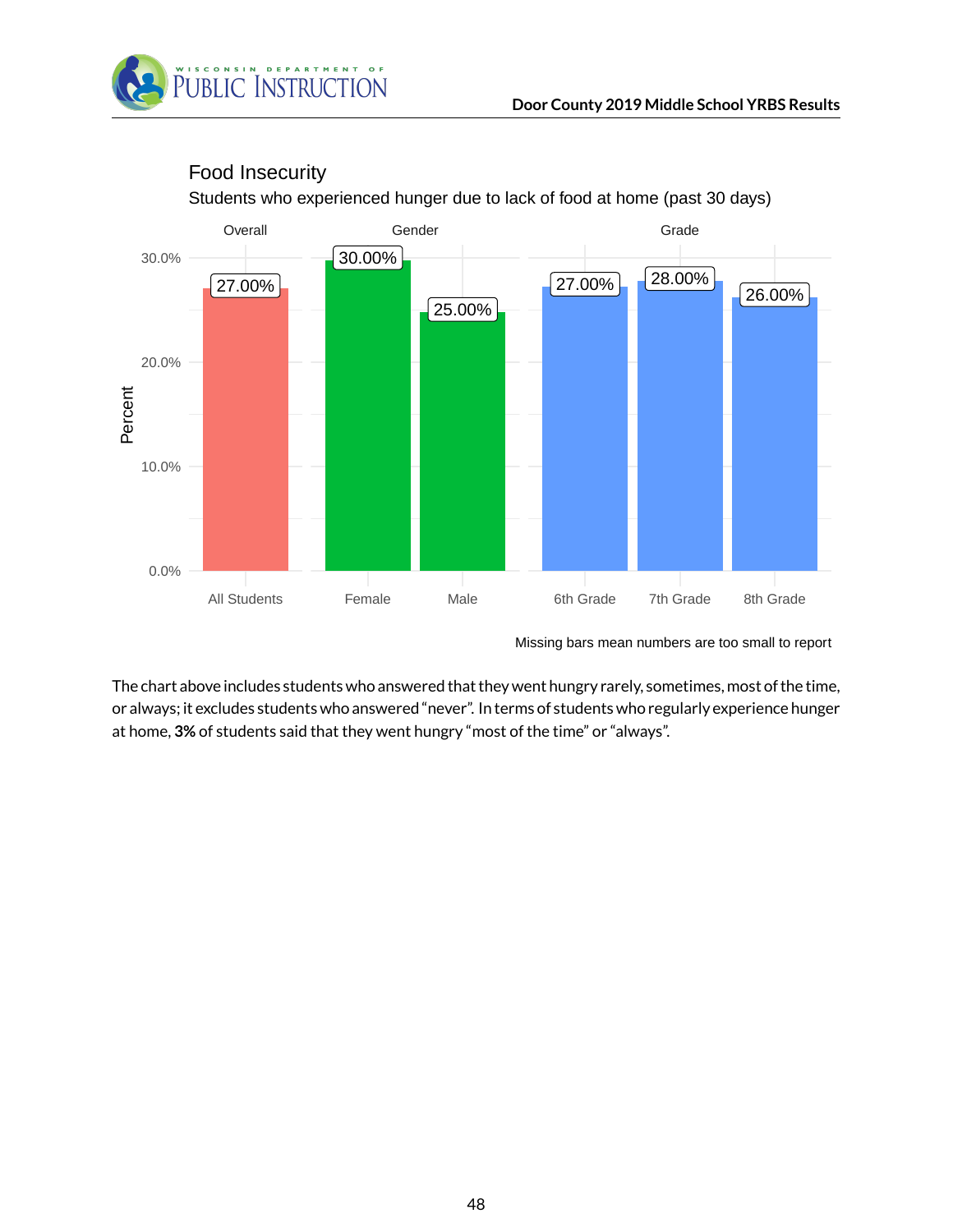

# **PROTECTIVE FACTORS AT A GLANCE**

Along with risk behaviors and risk factors, the YRBS includes a few questions that address protective factors. Many of the questions covered in other sections of this report can be seen as protective factors to the extent that students' responses indicate that they are safe, connected, and supported at home and school. This section covers one additional question on family support and then provides a closer look at school belonging and adult support beyond the family. Taken together, these factors are extremely powerful. A 2019 article in the Journal Pediatrics showed that "school connectedness may have long-lasting protective effects across multiple health outcomes related to mental health, violence, sexual behavior, and substance use. Increasing both family and school connectedness during adolescence has the potential to promote overall health in adulthood" (Steiner et al 2019).

## **Family Support**

The middle school version of the YRBS asked students about their level of family support.



## Agree or strongly agree that family provides help and support Family Support

Missing bars means numbers are too small to report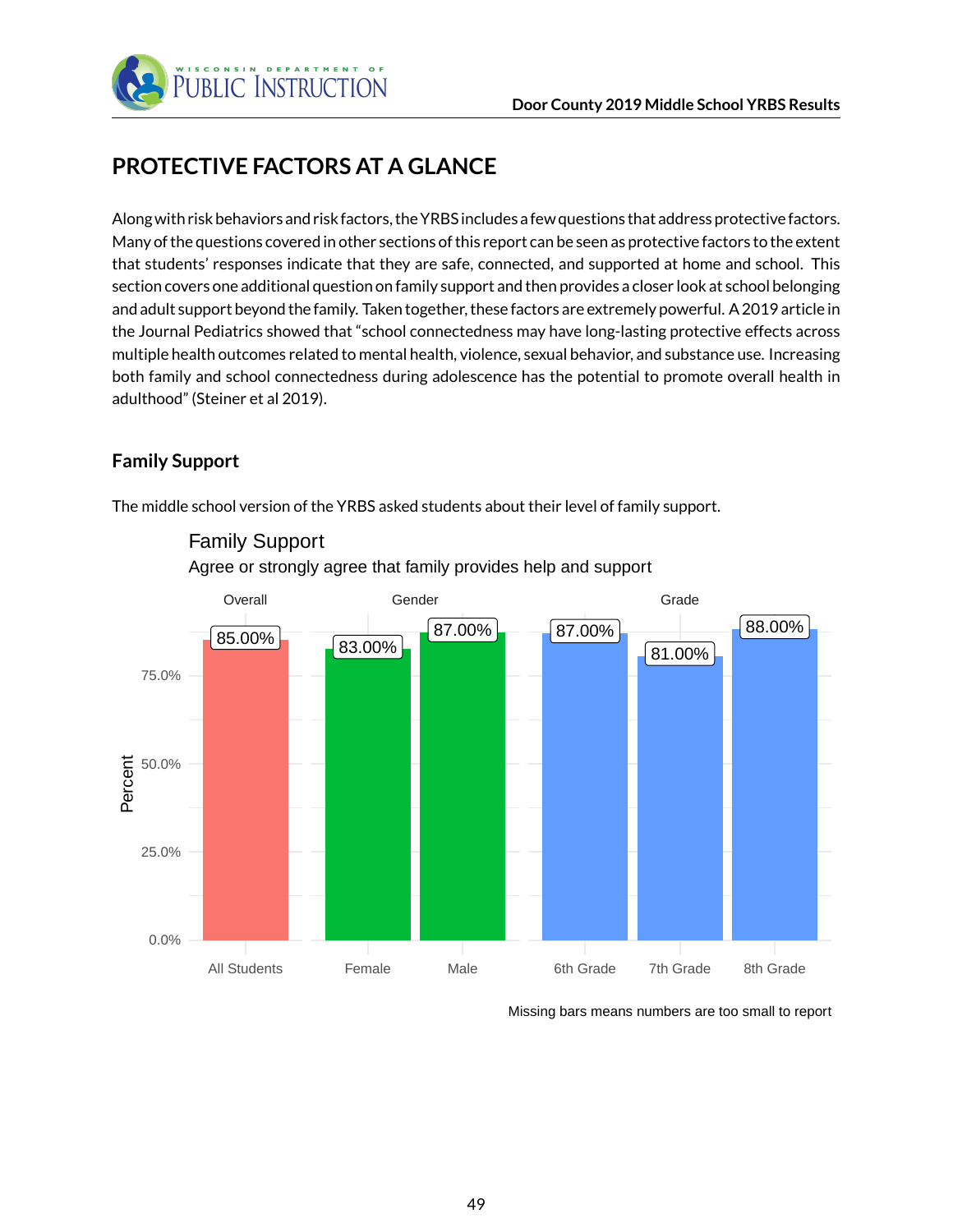

## **Number of Supportive Adults**

This section dives into the number of adults besides parents that students said they could talk to about an important issue affecting their lives.



## Other Supportive Adults

Have at least one supportive adult besides parent(s)

Missing bars mean numbers are too small to report

**20%** of students responded that they had **no** such supportive adults besides their parents.

In the next few charts, responses are grouped by students reporting zero adults, one to two adults, and three or more adults. Having supportive adults at school, home, and elsewhere can reduce the likelihood that young people get bullied or engage in risk behaviors. When young people do find themselves in difficult situations, the presence of supportive adults can also help them to problem-solve and access needed resources or interventions.

This section highlights three different types of behaviors or experiences by students' reported levels of adult support: current alcohol use, being bullied, and sexting.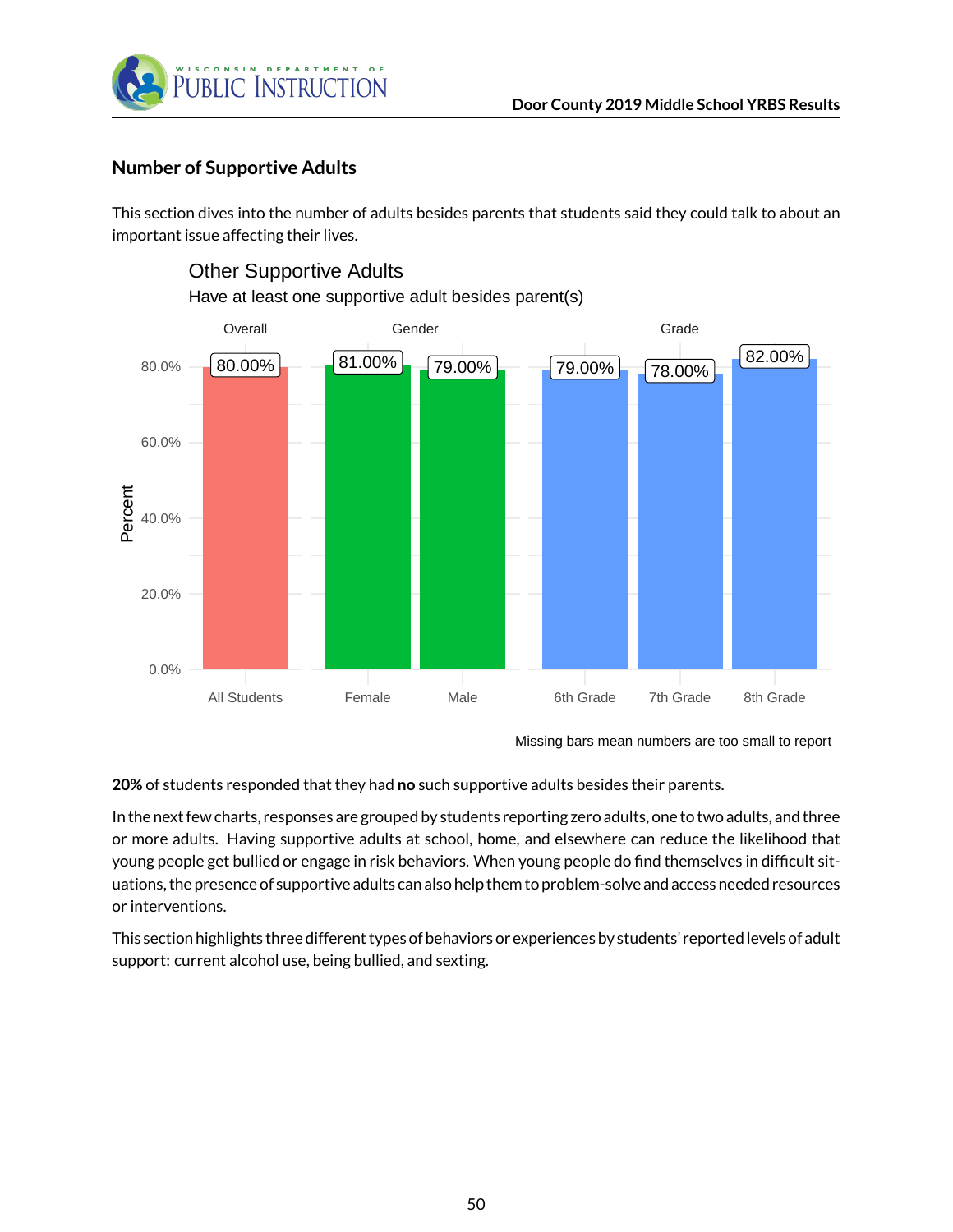



## Current Alcohol Use

Current alcohol use for students with different levels of adult support

Missing bars mean numbers are too small to report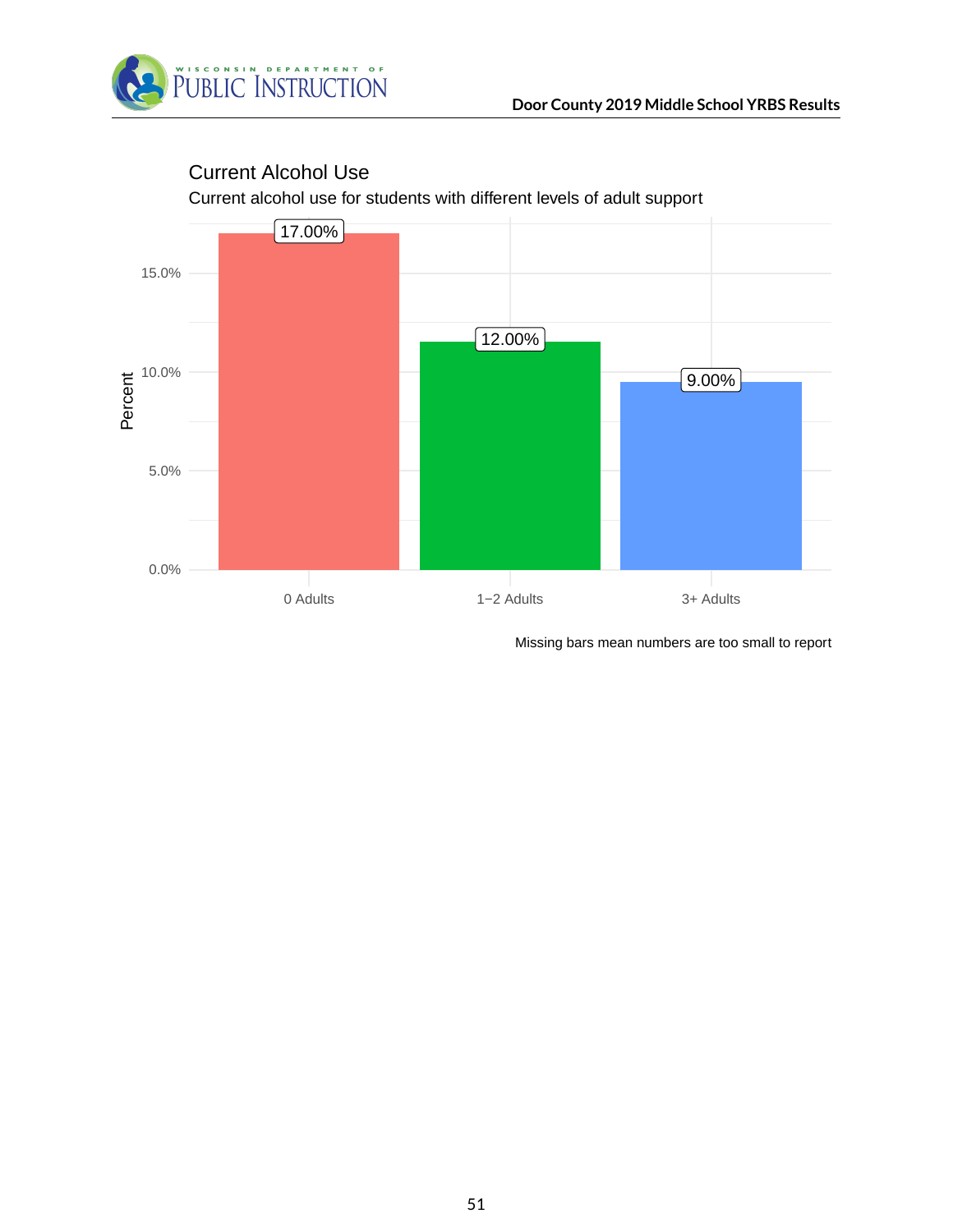

# $\sqrt{42.0\%}$ 35.0% 32.0% 0.0% 10.0% te<br>al<br>A 20.0% 30.0% 40.0% 0 Adults 1−2 Adults 3+ Adults

Bullied At School and/or Online

Experiences being bullied for students with different levels of adult support

Missing bars mean numbers are too small to report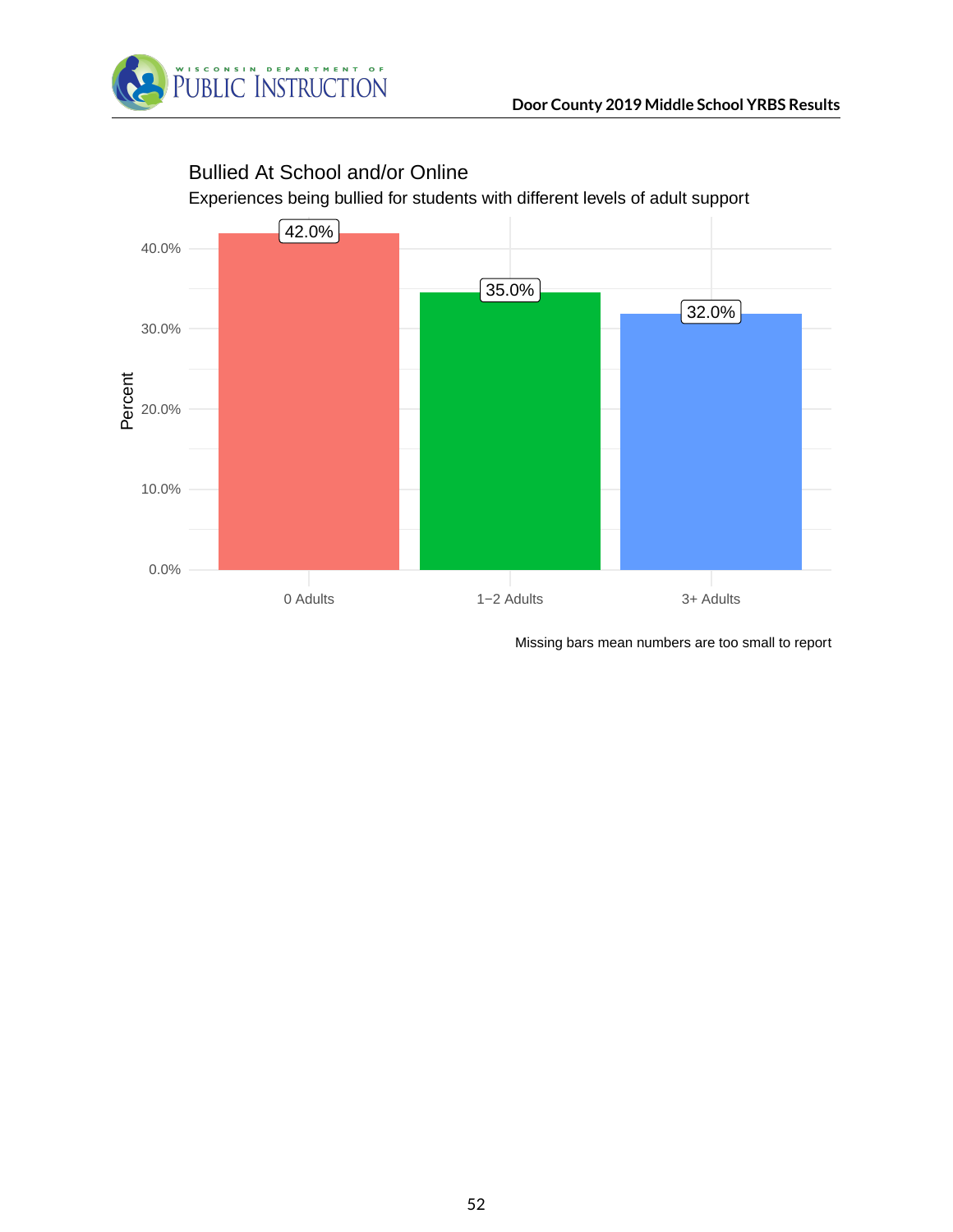



## Sexting

Sending/receiving/sharing sexts for students with different levels of adult support

Missing bars mean numbers are too small to report

## **Sense of Belonging**

Basic rates of school belonging are covered in the section on "School Climate" under "School Connectedness". In this section, responses to that question are cross-tabulated with a few risk factors to highlight the likely differences between students with and without this protective factor.

Students who agreed or strongly agreed that they belonged at their school are in the "Do Belong" category, while students who disagreed or strongly disagreed are in the "Do Not Belong" category. Sense of belonging is cross-tabulated with mental health concerns, suicidality, perceived school safety, and vaping.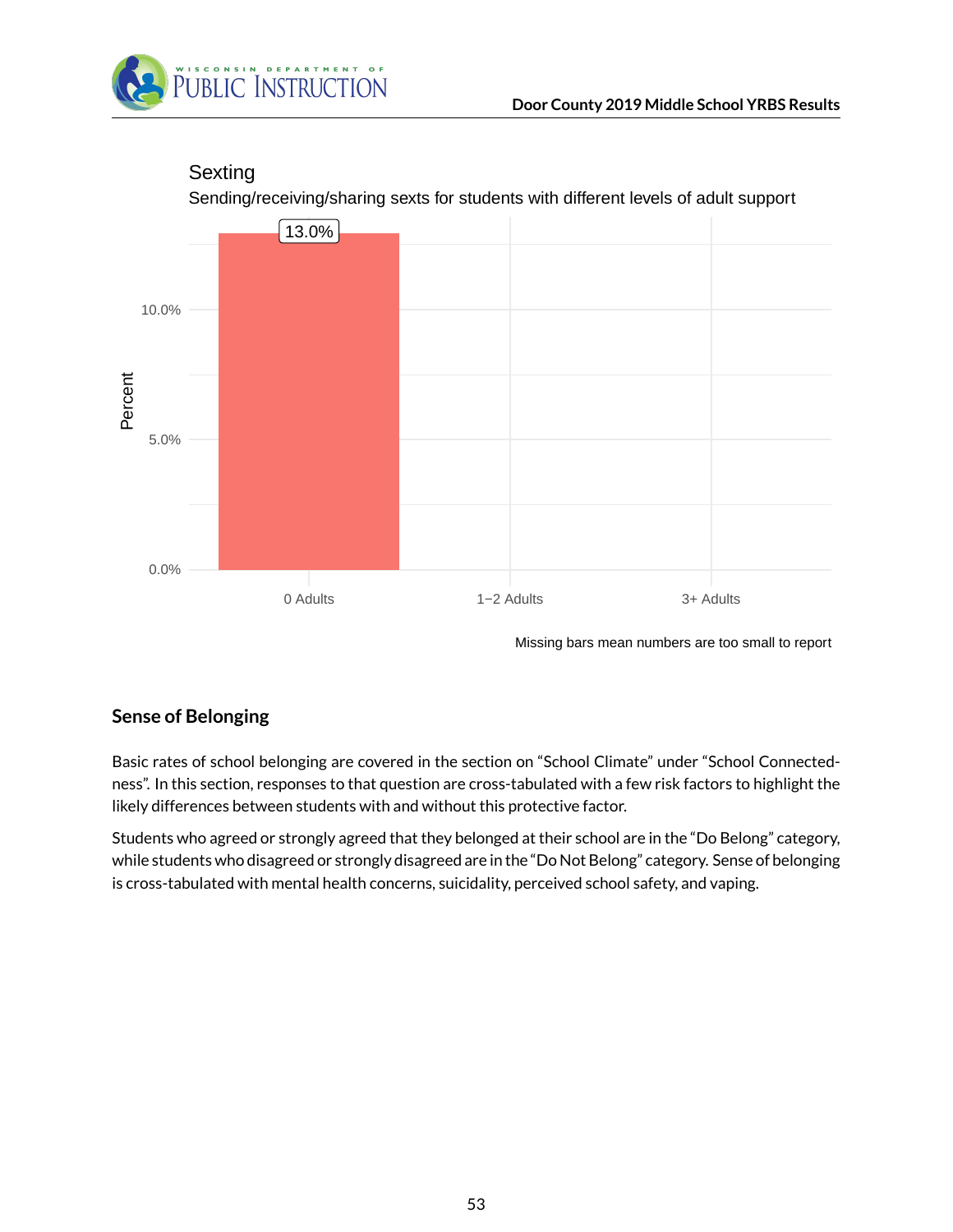



#### Mental Health Concerns

The chart above shows the reported rates of mental health concerns for students who do not feel a sense of belonging vs. students who do feel a sense of belonging. "Mental health concerns" combines the YRBS questions on anxiety, depression, self-harm, and suicidality. The bar on the left shows the prevalence of such mental health concerns among students who feel like they belong, while the bar on the right shows the prevalence of such mental health concerns among students who don't feel like they belong at school.

Missing bars mean numbers are too small to report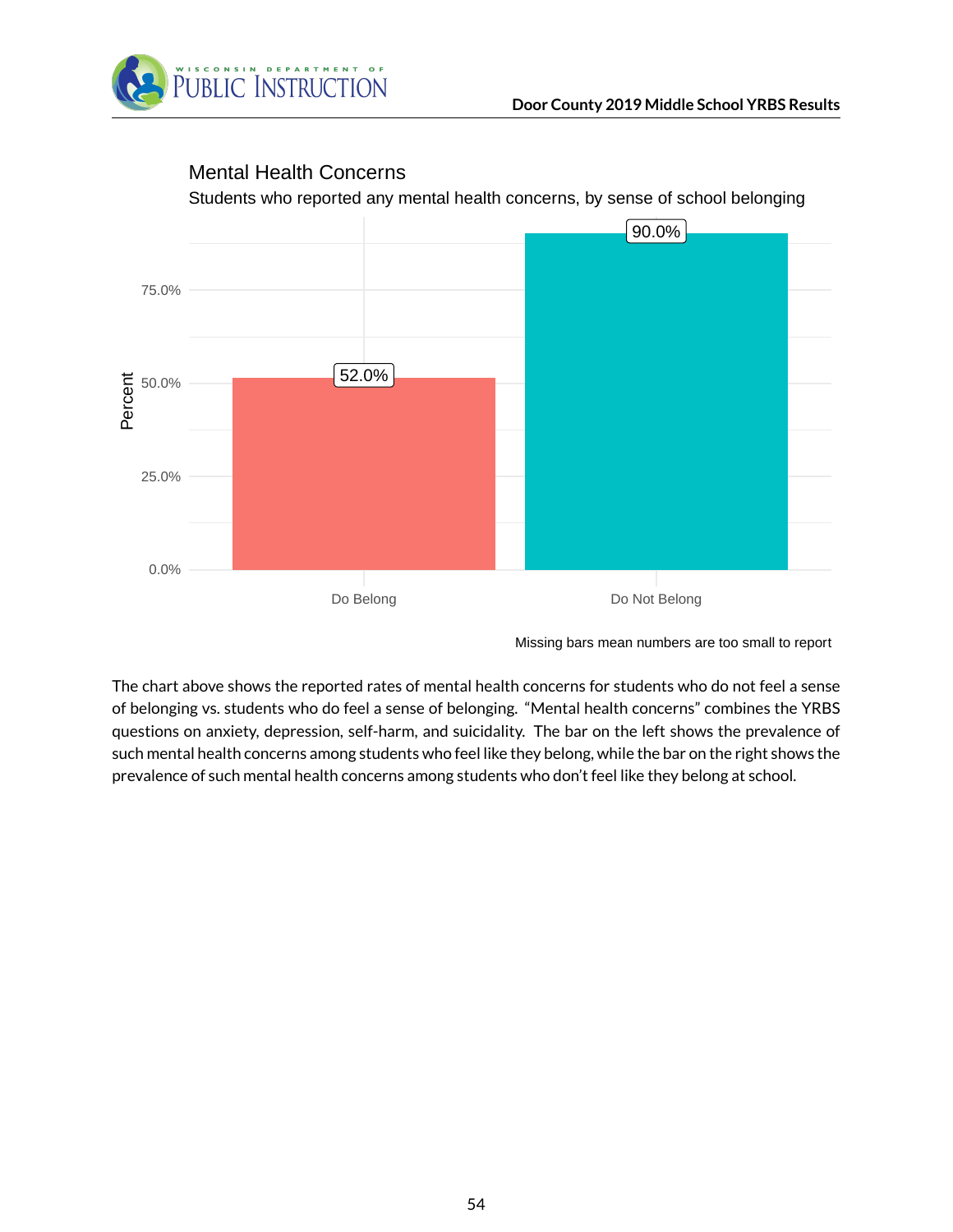



## Considering Suicide

Students who seriously considered suicide, by sense of school belonging

The chart above limits the relationship between mental health and school belonging to focus on just students who say that they have seriously considered suicide in the past 12 months. Students who do not feel that they belong at school (bar on left) are generally more likely to have considered suicide than students who do feel that they belong at school (bar on right). This does not necessarily mean that school rejection causes suicidality in any way. The relationship could be reversed (students who feel suicidal self-isolate and therefore feel a low sense of belonging) or only loosely related. However, school outreach strategies that promote school belonging are best practices that can be considered as a tier 1 or universal strategy for suicide prevention.

Missing bars mean numbers are too small to report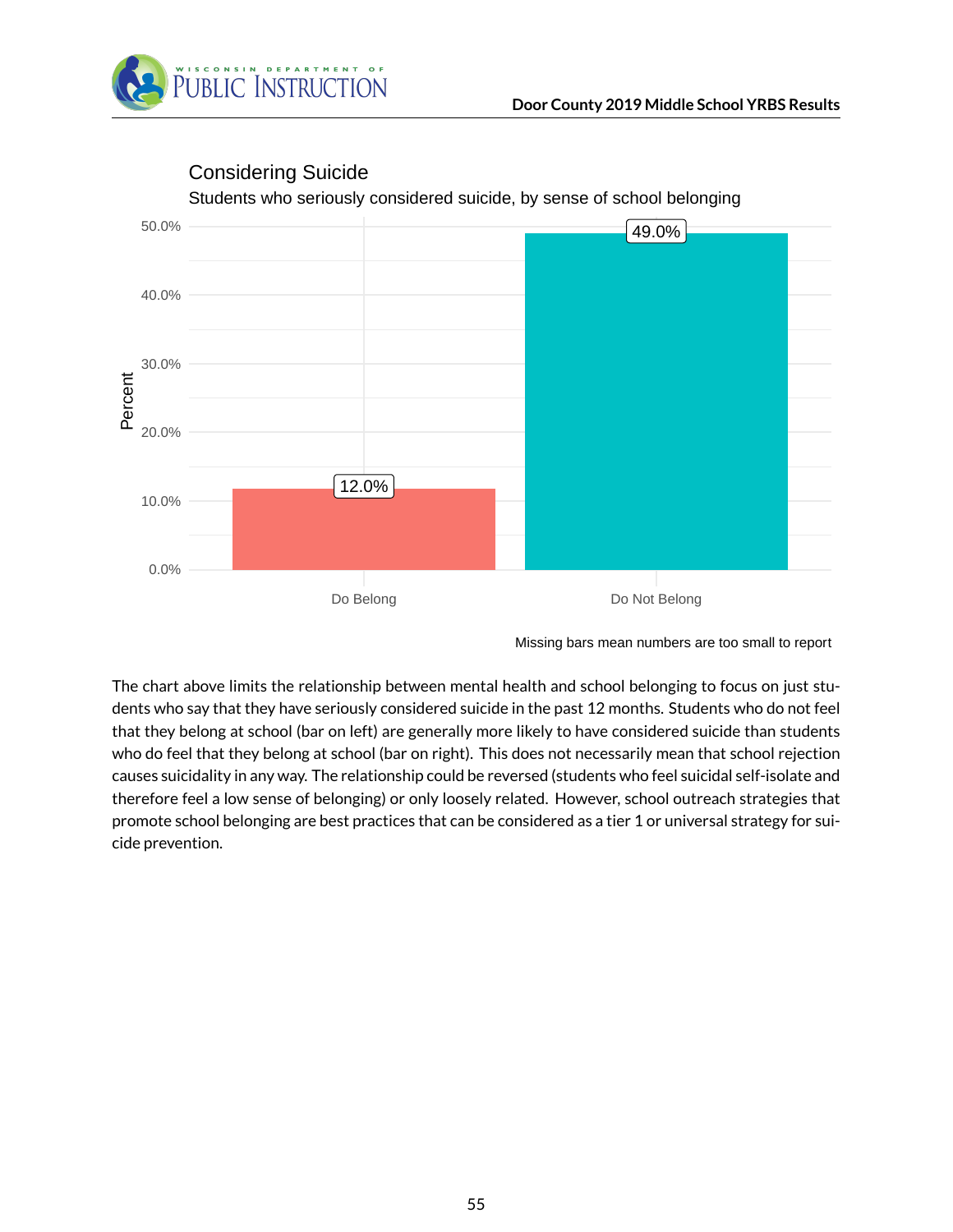



#### Feelings of School Safety

The chart above shows the percentage of students who feel safe at school "most of the time" or "always". The bar on the left shows feelings of school safety among students who feel like they belong at school, whereas the bar on the right shows feelings of school safety among students who don't feel like they belong at school. Note that these two feelings–safety and belonging–can influence one another. A student who feels marginalized within the school might also feel more vulnerable to bullying or school violence. Conversely, it's hard to develop a sense of belonging in a school that you view as unsafe.

Missing bars mean numbers are too small to report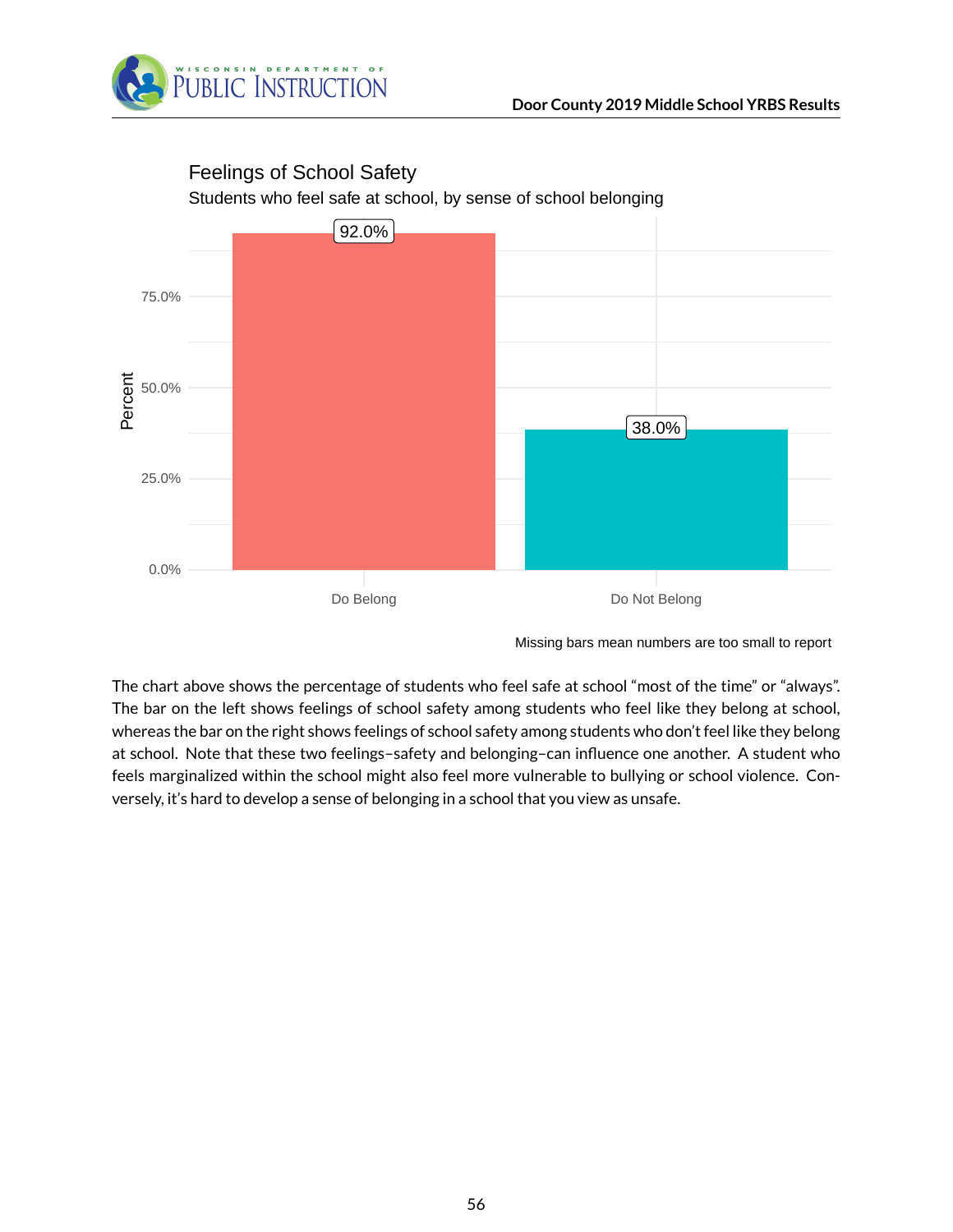



Currently Vape

Students who have vaped in past 30 days, by sense of school belonging

Missing bars mean numbers are too small to report

Students who do not feel that they belong at school (bar on right) generally are more likely to also use tobacco products or other substances than students who do feel that they belong at school (bar on left). The chart above shows how this breaks down among students using e-cigarettes.

For more information on how to improve school belonging, see [https://www.cdc.gov/healthyyouth/](https://www.cdc.gov/healthyyouth/protective/pdf/connectedness.pdf) [protective/pdf/connectedness.pdf.](https://www.cdc.gov/healthyyouth/protective/pdf/connectedness.pdf)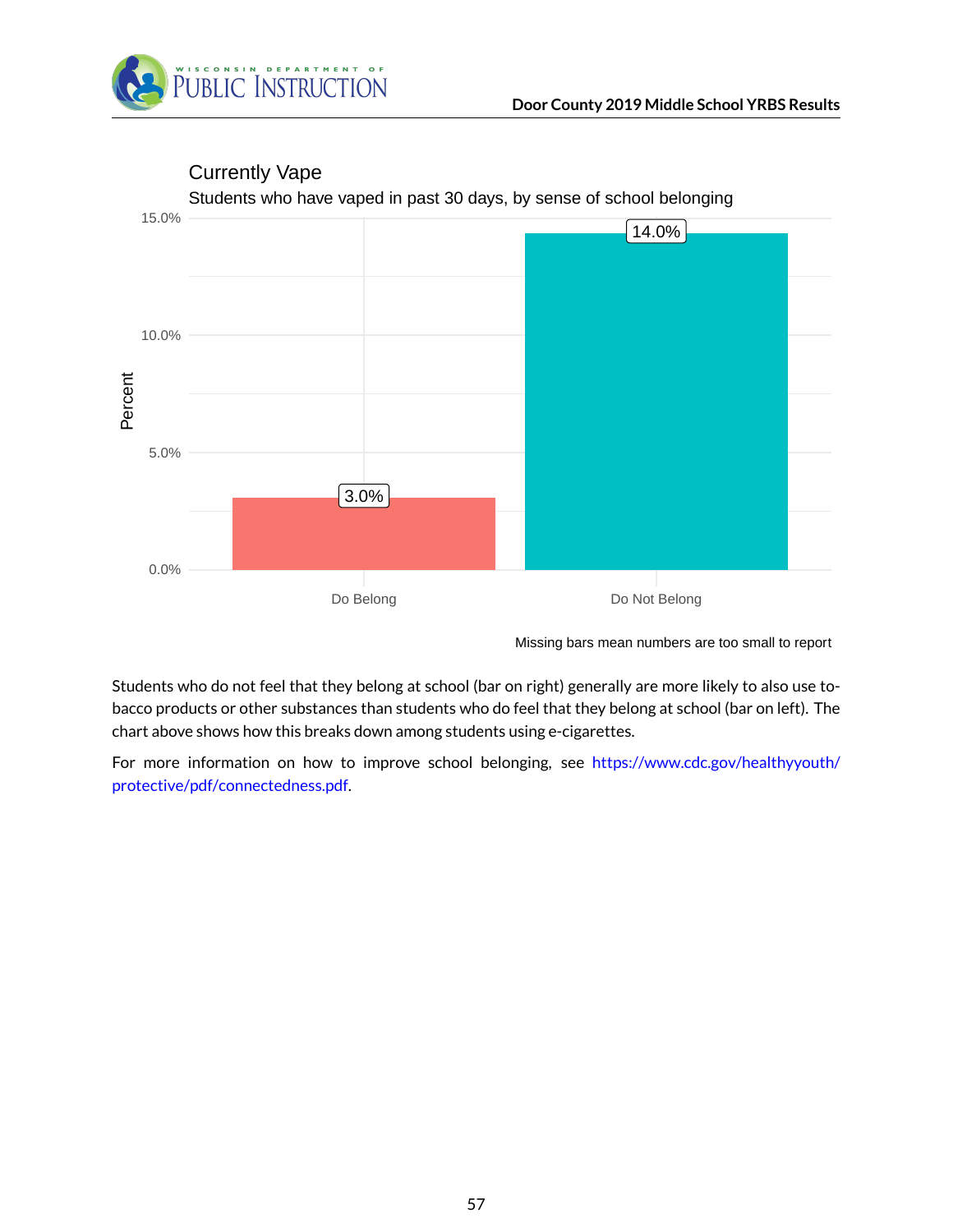

# **HIGHER RISK POPULATIONS AT A GLANCE**

This section highlights several different subgroups of students whose results tend to indicate that they are more vulnerable than their peers. Disparities in risk or vulnerability are not set in stone; young people in these groups, like their peers, are responsive to welcoming environments and supportive adults. Schools and communities can therefore make efforts to improve outcomes and reduce current disparities.

The high school YRBS contains questions for all of the populations in this section. At the middle school level, only the first three populations (food insecure, race/ethnicity and low grades) are included in the standard middle school survey. Middle schools that registered for the "high risk groups optional module" will have data on the other three groups (LGBT, students with physical disabilities, and students with special education services). Those questions are not included by default in the standard middle school survey.

This section is intended to provide a snapshot of some of the elevated risk areas faced by marginalized or vulnerable students, with an emphasis on areas that might be of particular interest to educators and school administrators. The same four questions are displayed for each subgroup here:

- Their sense of school belonging
- Whether they have experienced bullying in the past year (either in person or online)
- Whether they have a teacher to talk to
- Whether they indicated any mental health concerns

Mental health concerns include students who answered affirmatively to one or more of the questions about anxiety, depression, non-suicidal self-harm, and suicidal thoughts and behavior.

Note that differences between groups displayed here may or may not be statistically significant. To tell whether differences are significant, refer to the confidence interval ranges in the question-specific tables in the appendices. More questions for each subgroup also appear in the appendices.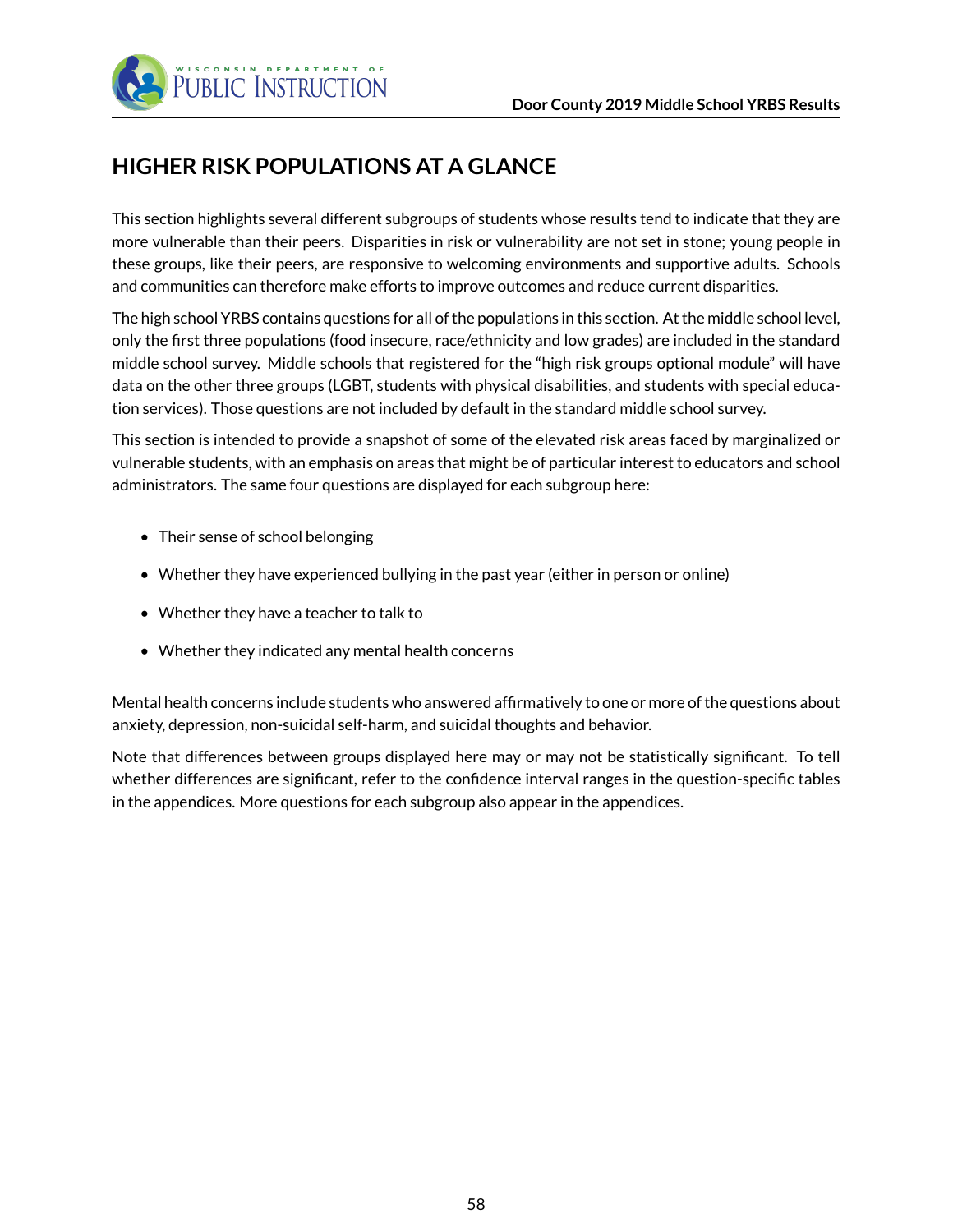

## **Food-Insecure Students At A Glance**

Students living in poverty or with very limited means face increased stresses and risks, compared to their peers. The closest YRBS proxy measure for such students is whether or not they experienced hunger in the past month because there was not enough food at home. Students who indicated that they had experienced such hunger are included in the "Food Insecure" category. Students who had not experienced such hunger are included in the "Not Food Insecure" category.



Missing bars mean numbers are too small to report

Living with poverty and scarcity can easily make young people feel like outsiders. This can be particularly pronounced during adolescence, when young people are trying to fit in. The chart above shows the sense of belonging among students who went hungry due to lack of food in the home in the past month (the "Food Insecure" bar on the left) versus the sense of belonging among students who did not face such food insecurity.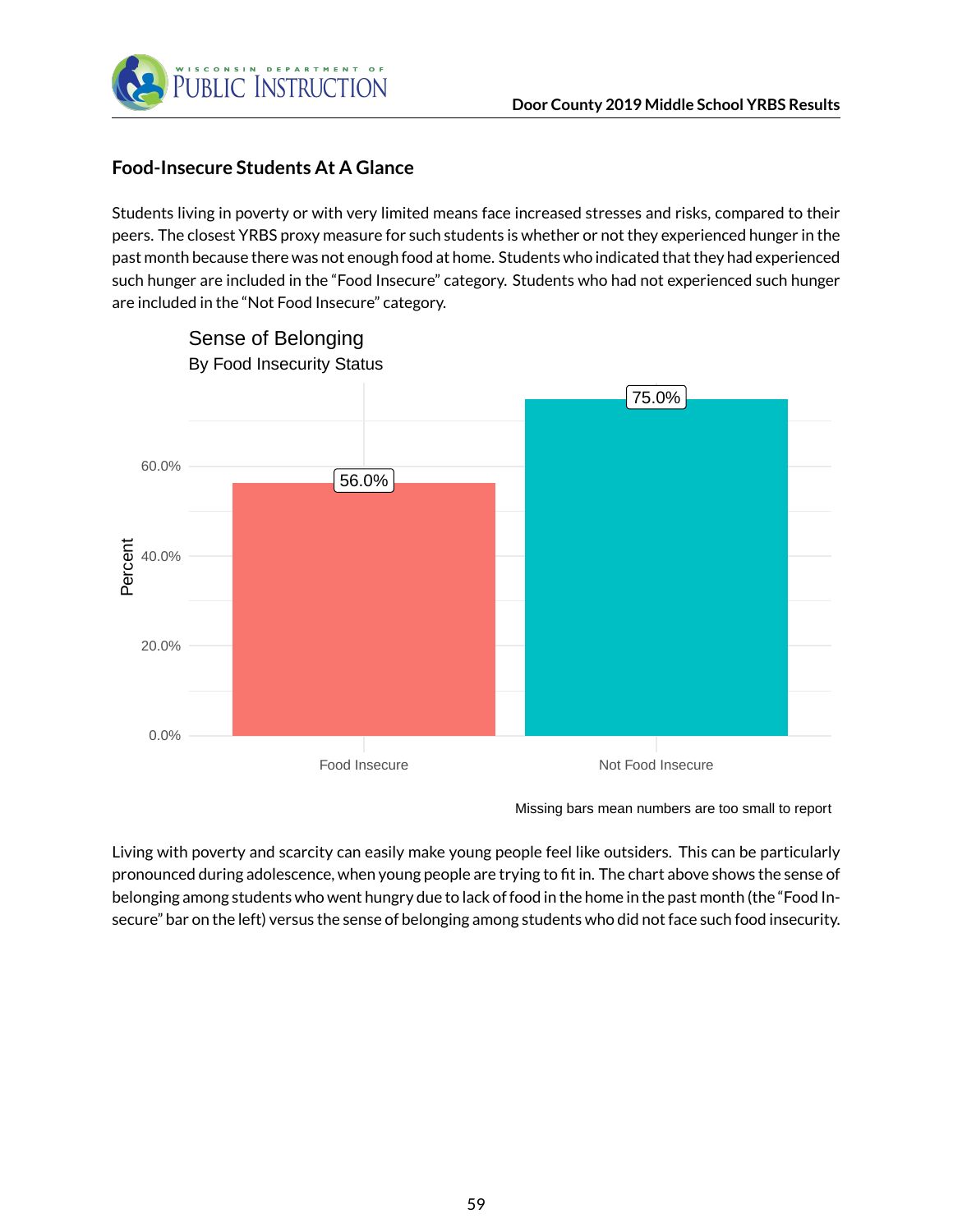



Bullied At School and/or Online

Missing bars mean numbers are too small to report

Class differences provide clear status markers that can become the target of bullying. Students who are hungry and highly stressed by the ongoing insecurity of poverty might also have fewer mental and emotional resources to deflect or withstand taunts, which can increase their likelihood of being bullied.

The chart above combines responses to two bullying questions to get a broad sense of bullying. It looks at students whose answers indicated that they had been bullied online, at school, or both.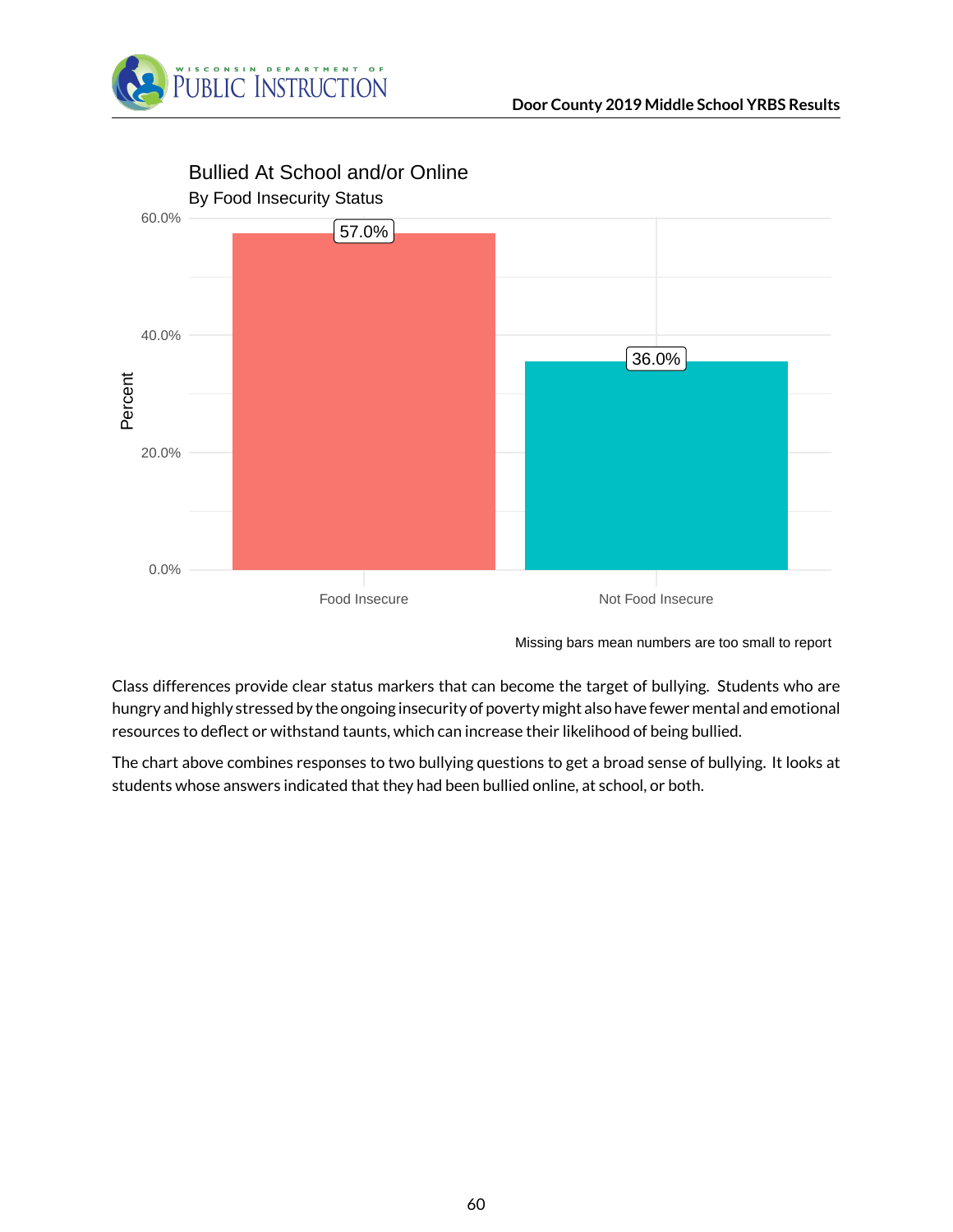



## Have A Teacher Or Other Adult at School To Talk To

Missing bars mean numbers are too small to report

Students who lack enough to eat at home are facing a level of stress and strain not faced by most adults. These students therefore have a high need for supportive teachers, school counselors, school administrators, and other adults. However, these students tend to be less likely than their peers to say that they have a teacher or other adult at school in whom they could confide.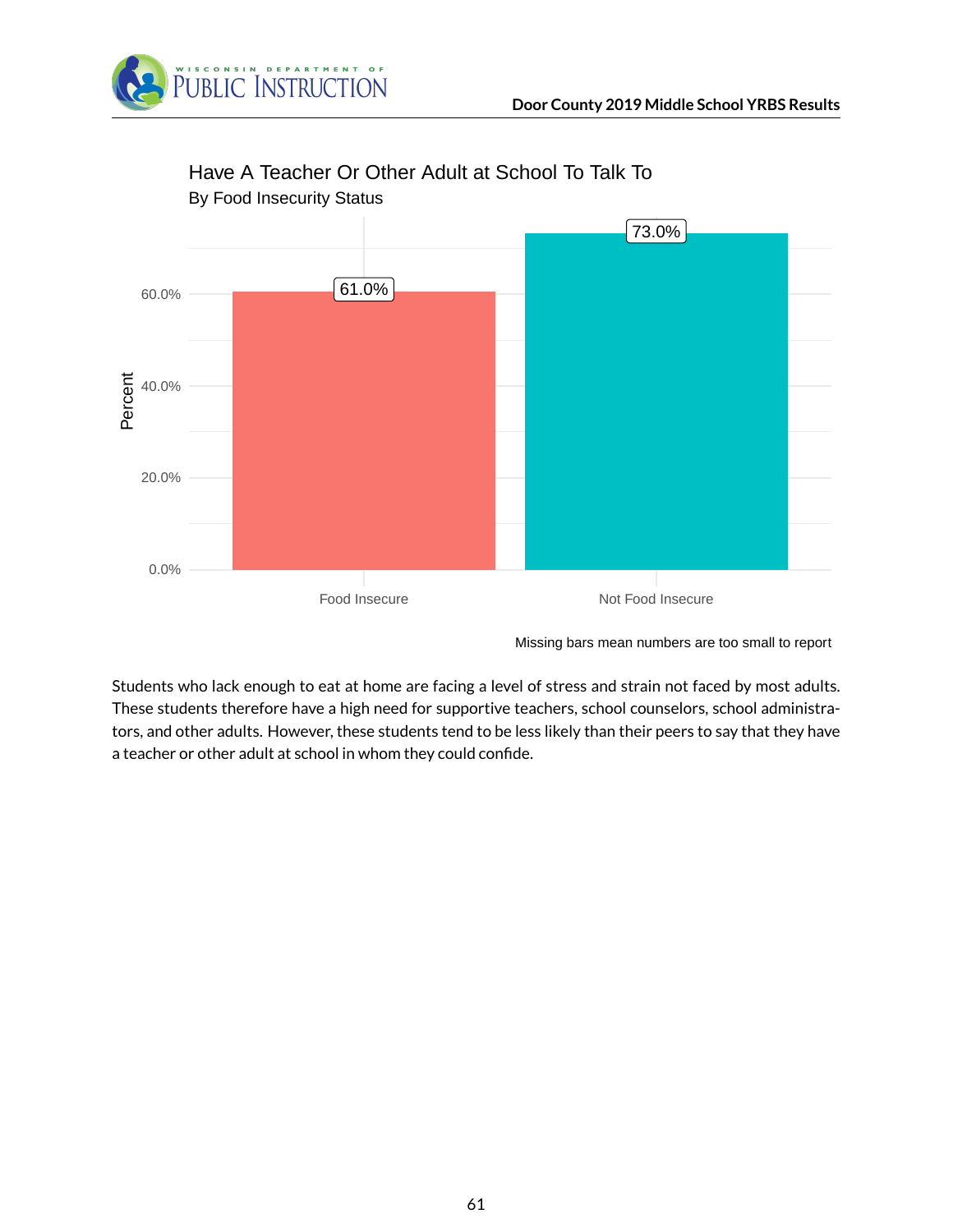



Any Mental Health Concerns

Missing bars mean numbers are too small to report

Poverty and food insecurity take a toll on mental health as well as physical health, especially when many of the people around you do not seem to be facing the same kinds of economic challenges. Worrying about having and maintaining basic necessities; being concerned for parents, siblings, or other family members; seeing others grasp opportunities that elude you and constantly fighting the shame and stigma that our society assigns to people facing poverty, can all take a toll on a young person's mental and emotional wellbeing. The chart above shows the percent of food insecure vs. not food insecure students who reported anxiety, depression, self-harm or suicidal ideation or behavior.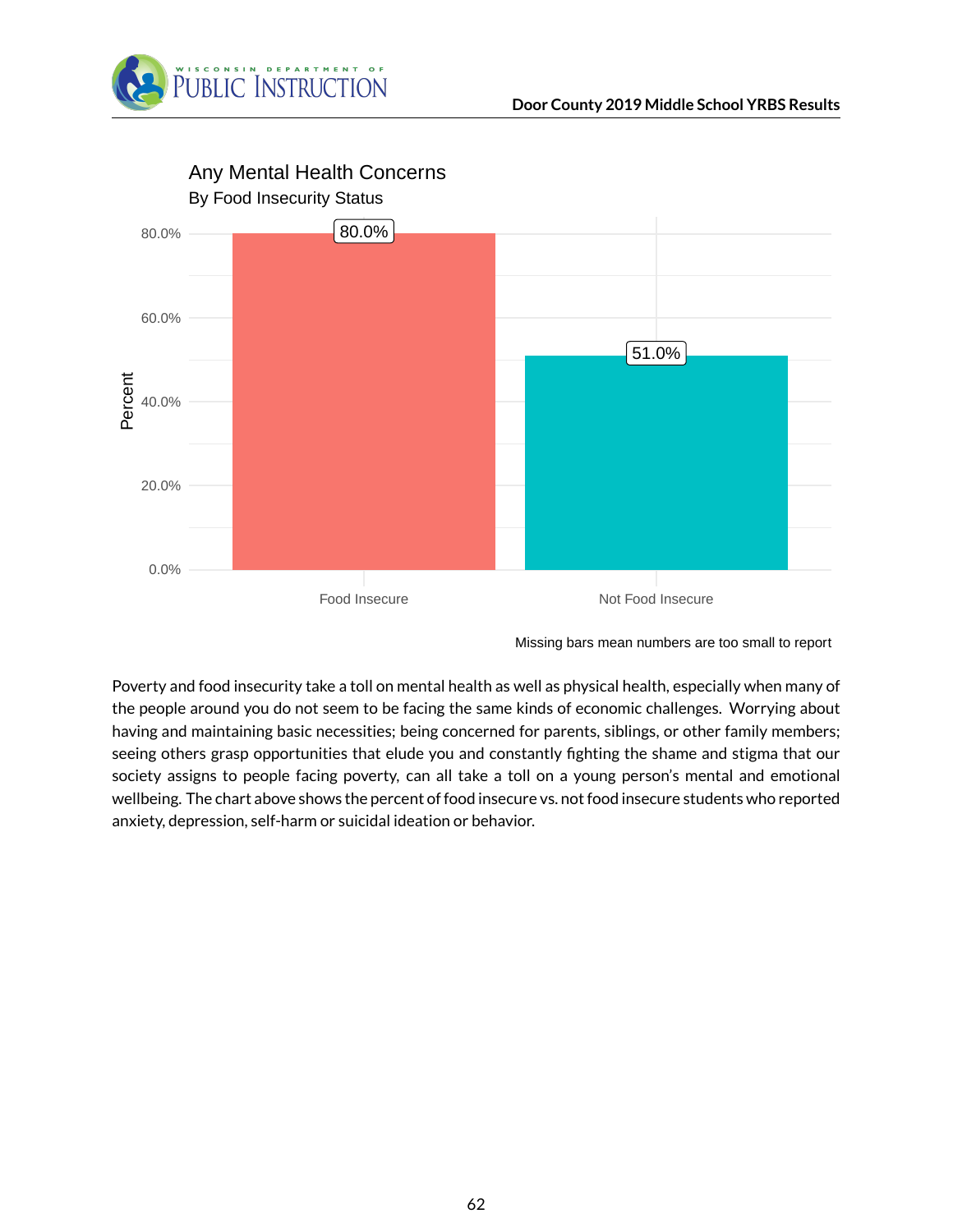

## **Students of Color At A Glance**

The Department of Public Instruction acknowledges that there are pronounced educational disparities along racial and ethnic lines in Wisconsin. The DPI is committed to addressing such disparities and promoting educational equity. The YRBS helps show some of the non-academic factors that are also relevant to helping all Wisconsin students graduate college and career ready.



Missing bars mean numbers are too small to report

Students' sense of belonging can be increased by general efforts to improve school climate, as well as targeted efforts to address any issues that are particularly salient to students of color. While individual schools vary, in general this might include such things as reviewing school disciplinary practices and data for signs of bias or disparities; ensuring that students of color are encouraged to take challenging courses and are offered the same preparation as their peers; ensuring that the school practices and curricula are inclusive; and incorporating student feedback into school change efforts.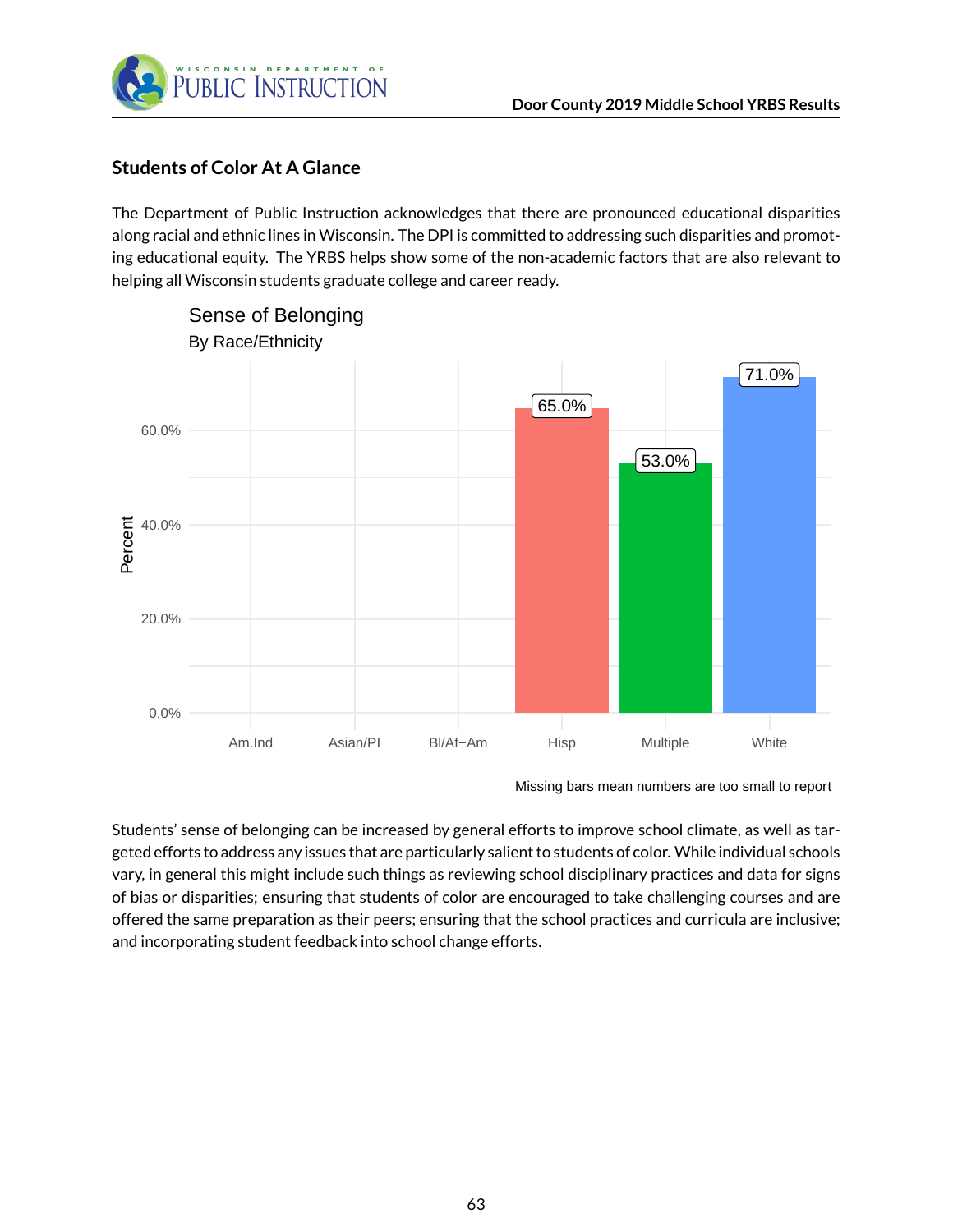



Missing bars mean numbers are too small to report

The chart above combines responses to two bullying questions to get a broad sense of bullying. It looks at students whose answers indicated that they had been bullied online, at school, or both.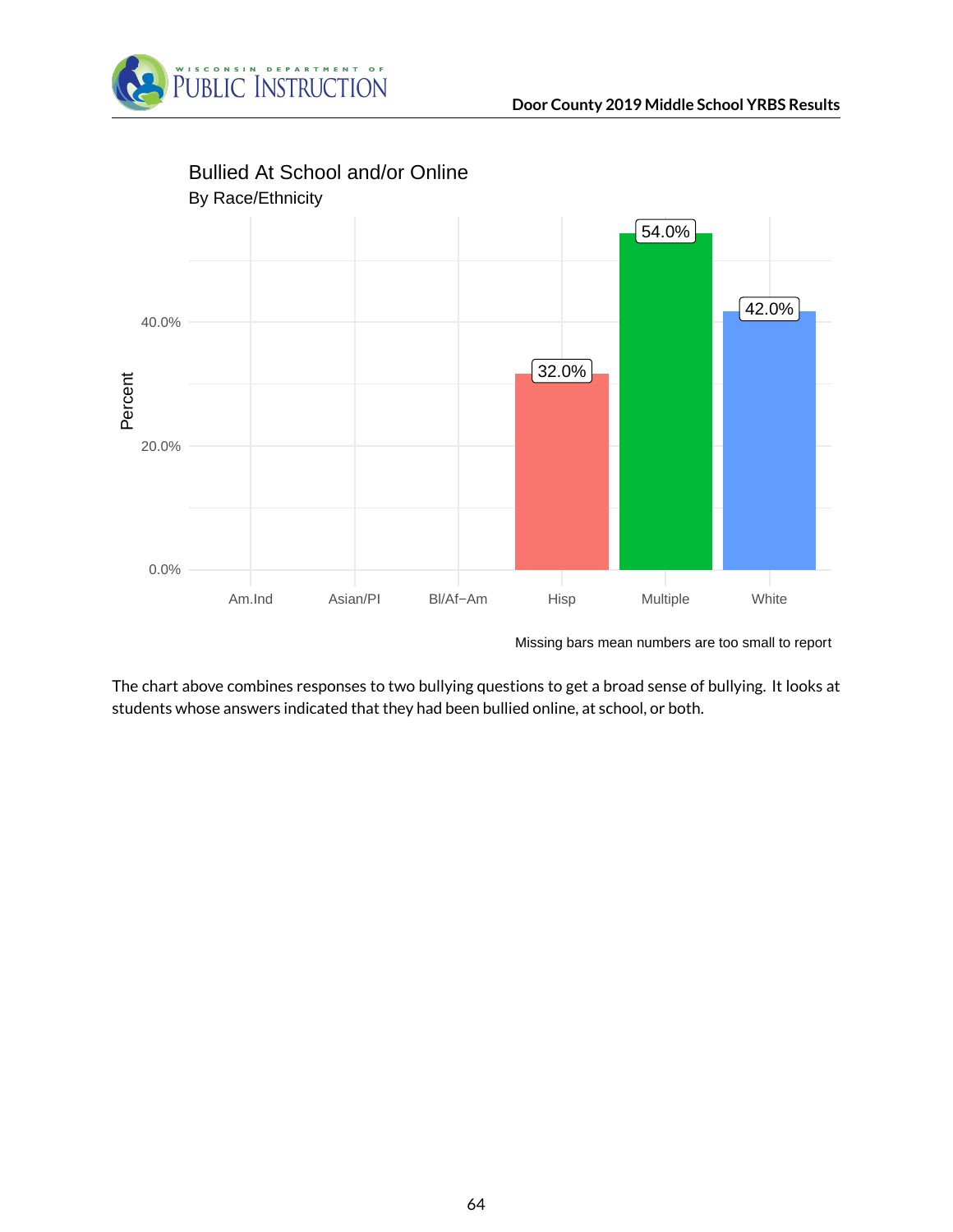



## Have A Teacher Or Other Adult at School To Talk To

Missing bars mean numbers are too small to report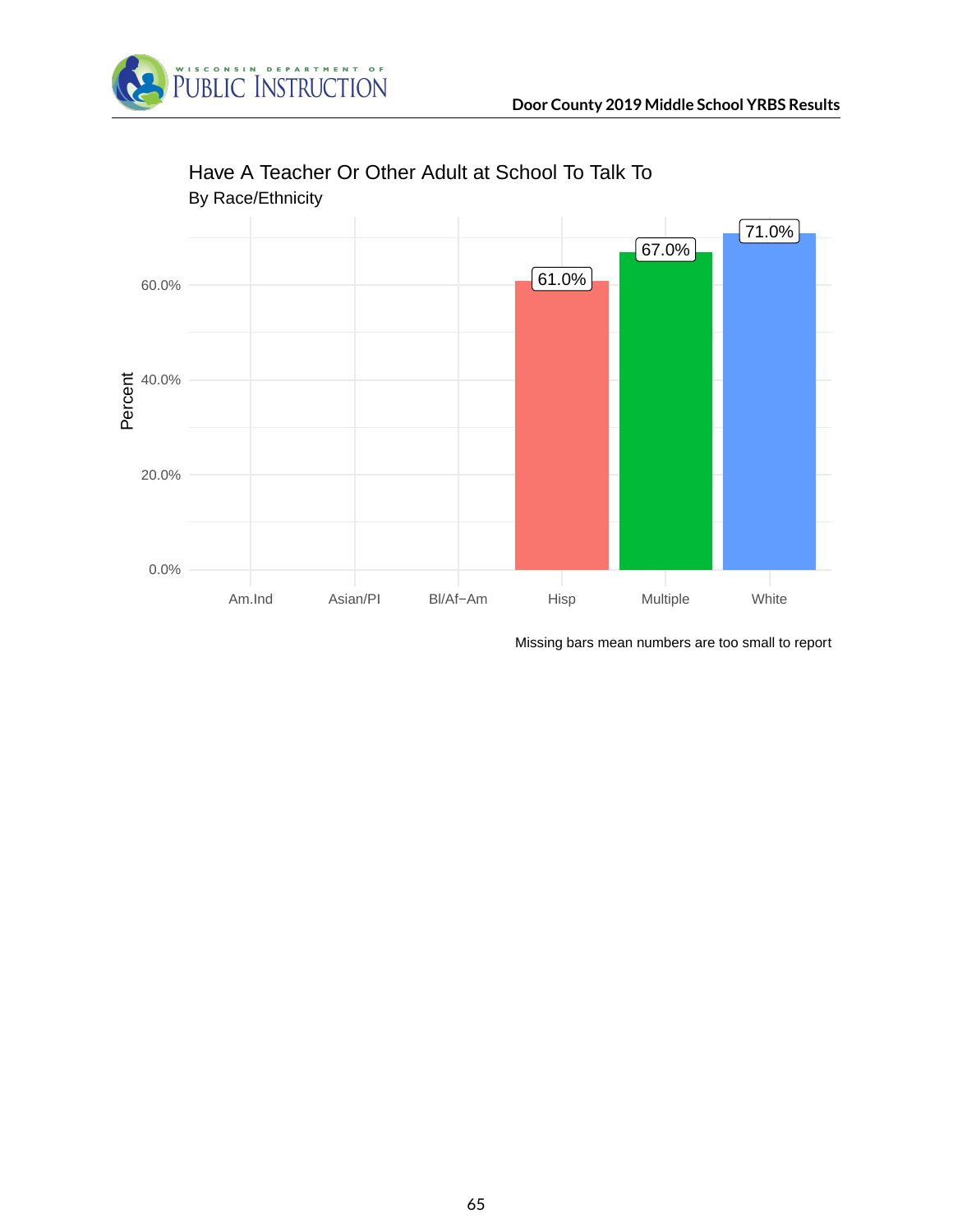



Missing bars mean numbers are too small to report

Wisconsin's statewide 2017 YRBS results found notable mental health disparities for students of color (statewide 2019 results were not yet available at the time of this report). For instance, the Center for Disease Control and Prevention's Youth Online analysis tool [\(https://nccd.cdc.gov/Youthonline/App/](https://nccd.cdc.gov/Youthonline/App/Default.aspx) [Default.aspx\)](https://nccd.cdc.gov/Youthonline/App/Default.aspx) shows that African American students in Wisconsin are more likely to have planned a suicide attempt than the national average for African American students (from the national 2017 YRBS; statistically significant at the .05 level). Knowing that some students of color report higher rates of anxiety, depression, non-suicidal self-harm and suicidal thoughts behavior than their peers might help teachers and school officials to be alert to signs of both externalizing and internalizing behavior that could indicate distress. For the specific breakdown of the prevalence of all mental health-related questions, see the question-specific tables at the end of this report.

For more information on how schools can support students of color and become more equitable, see [https:](https://dpi.wi.gov/rti/equity) [//dpi.wi.gov/rti/equity.](https://dpi.wi.gov/rti/equity)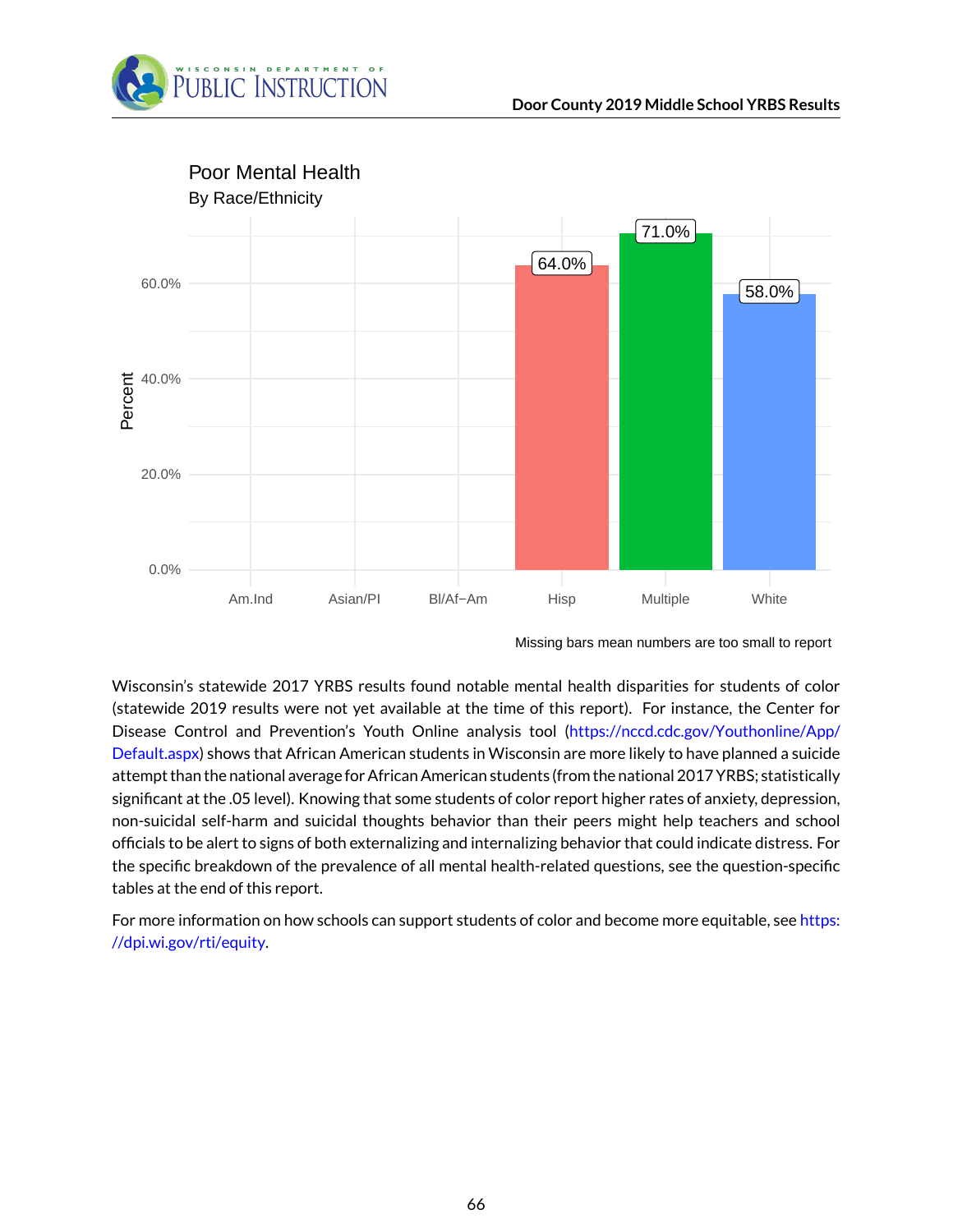

#### **Students with Low Grades At A Glance**

The YRBS asks students to self-report whether they get "Mostly A's", "Mostly B's", etc. Responses to that question form the basis for the information in this section. The YRBS is a stand-alone, anonymous survey. Therefore, no school records on student grades are ever used. The way the survey is conducted prevents any such use.



Missing bars mean numbers are too small to report

School belonging and grades are often related. Perhaps it's not surprising that students who feel less academically inclined, are oftentimes less likely to feel like they belong at school. At the same time, it's also possible for students' grades to go down when they feel excluded, marginalized, or just disengaged from school. Schools that provide an array of courses (including the arts and career and technical courses) and extracurricular activities, can help to address this issue.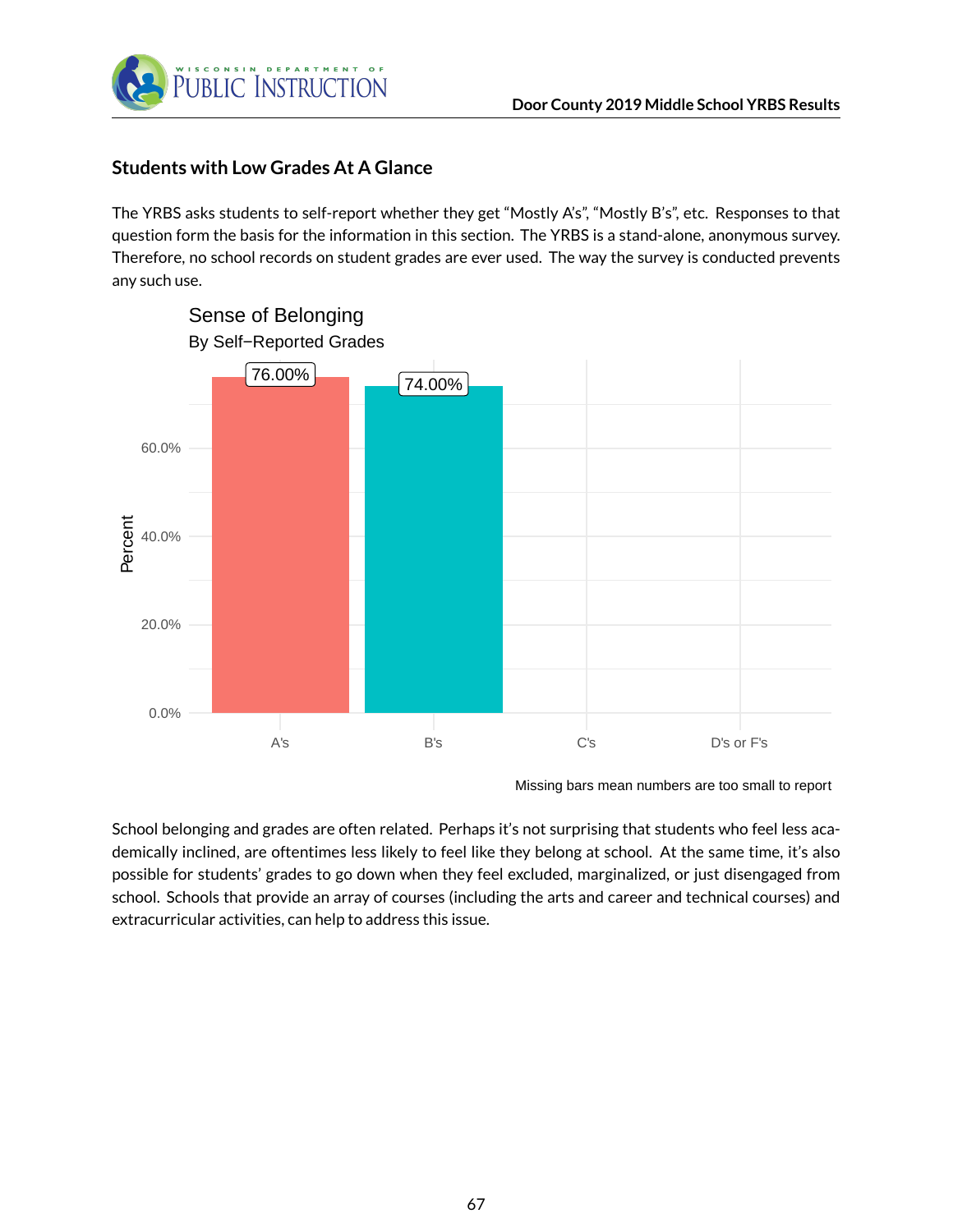



Missing bars mean numbers are too small to report

The chart above combines responses to two bullying questions to get a broad sense of bullying. It looks at students whose answers indicated that they had been bullied online, at school, or both.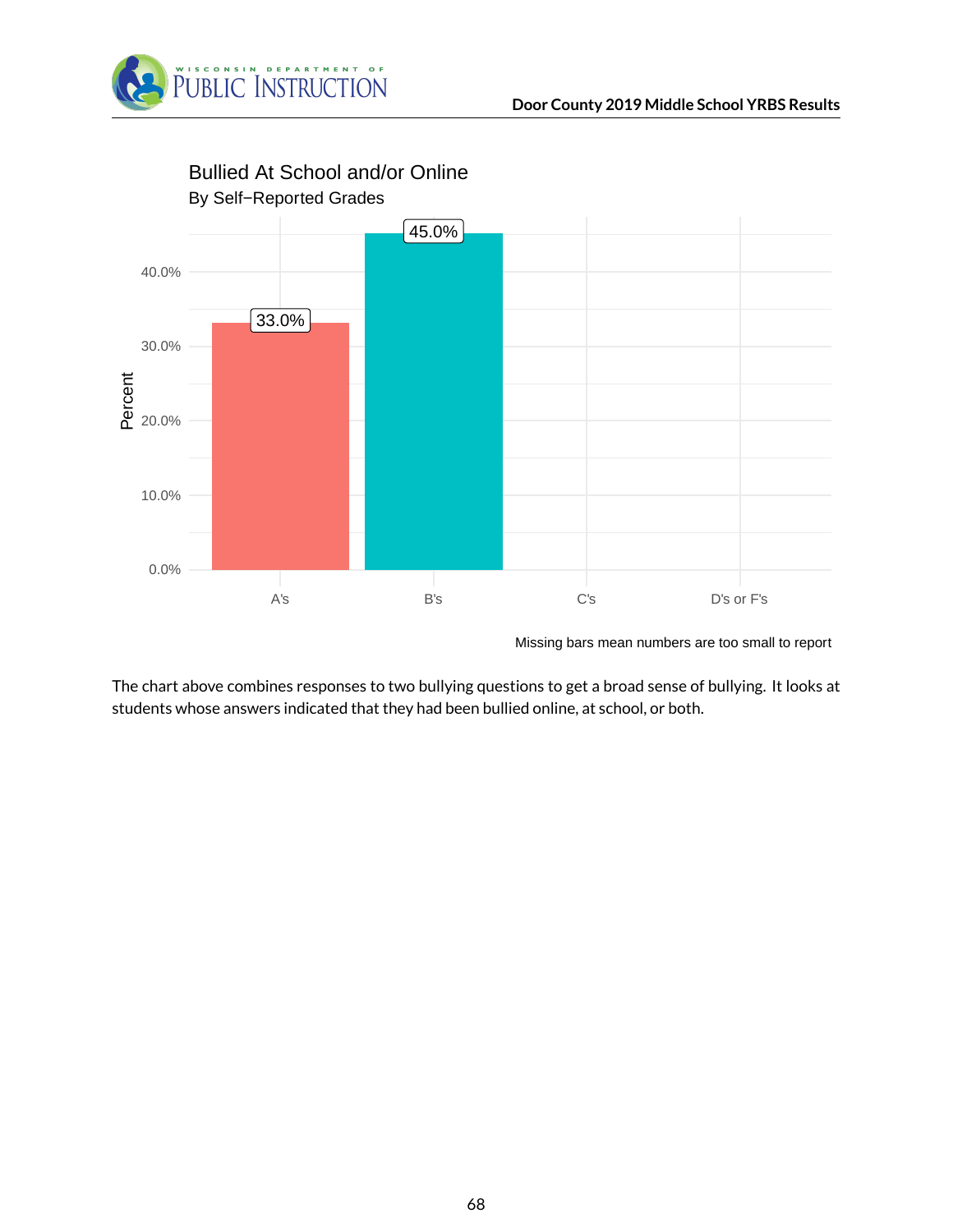



# Have A Teacher Or Other Adult at School To Talk To

Missing bars mean numbers are too small to report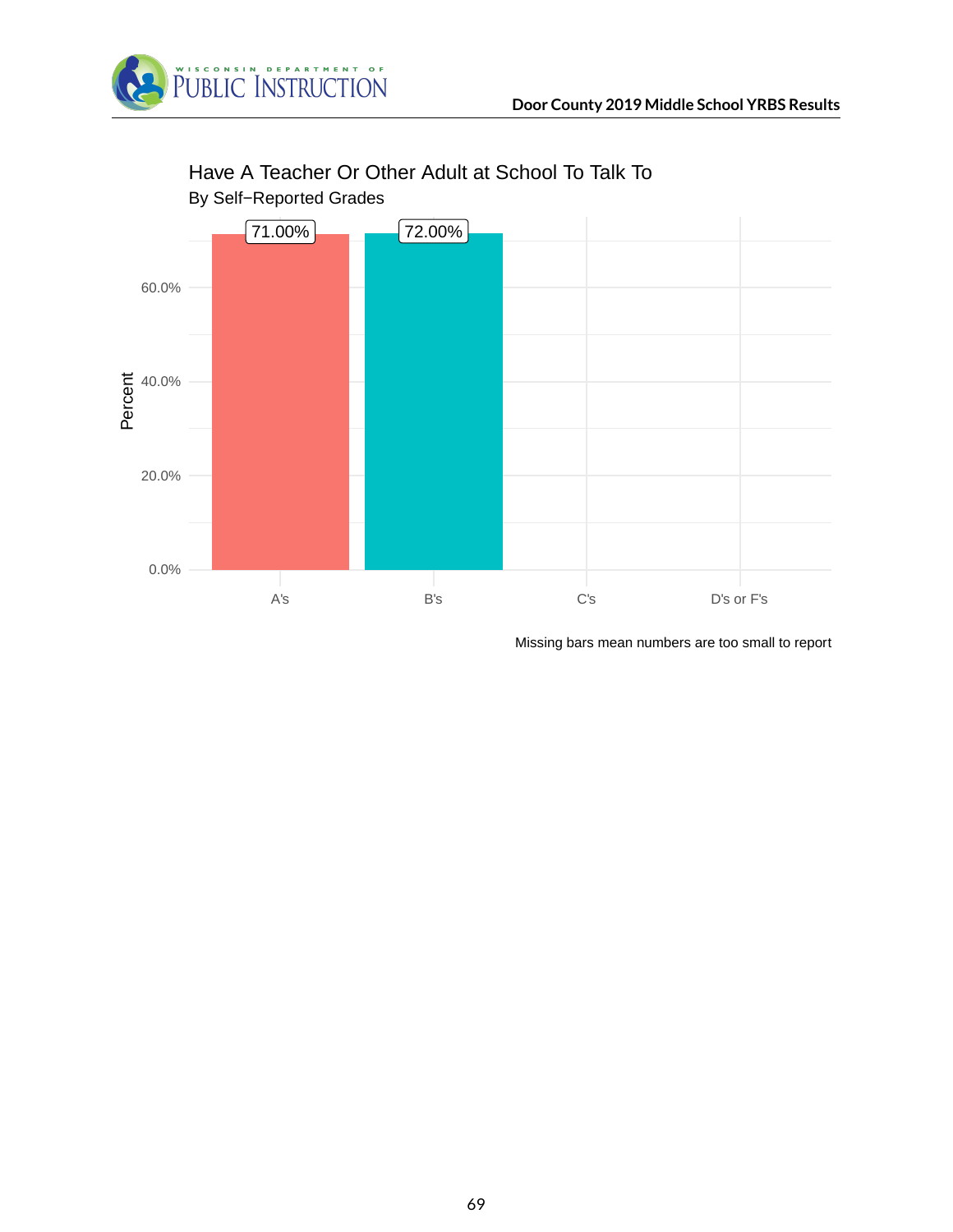



Any Mental Health Concerns

Missing bars mean numbers are too small to report

The chart above shows the percent of students who answered affirmatively to any of the questions on depression, anxiety, non-suicidal self-harm, or suicidal thoughts and behavior. Wisconsin's 2017 statewide YRBS showed that students with poor grades reported worse mental health outcomes, including anxiety (Wisconsin's 2019 results have not been released as of the date of this report). Being anxious or depressed can make it hard to learn and to follow through on steps such as studying, completing assignments, and turning them in. Similarly, the experience of consistent failure or low performance can exacerbate feelings of depression and anxiety. Teachers and school officials who consider mental wellbeing as a possible factor behind student performance, might be better positioned to route students to resources and to reinvest in low-performing students.

For the specific breakdown of the prevalence of self-reported depression, anxiety, and non-suicidal selfharm, as well as the questions on suicidal ideation and behavior, see the question-specific tables at the end of this report.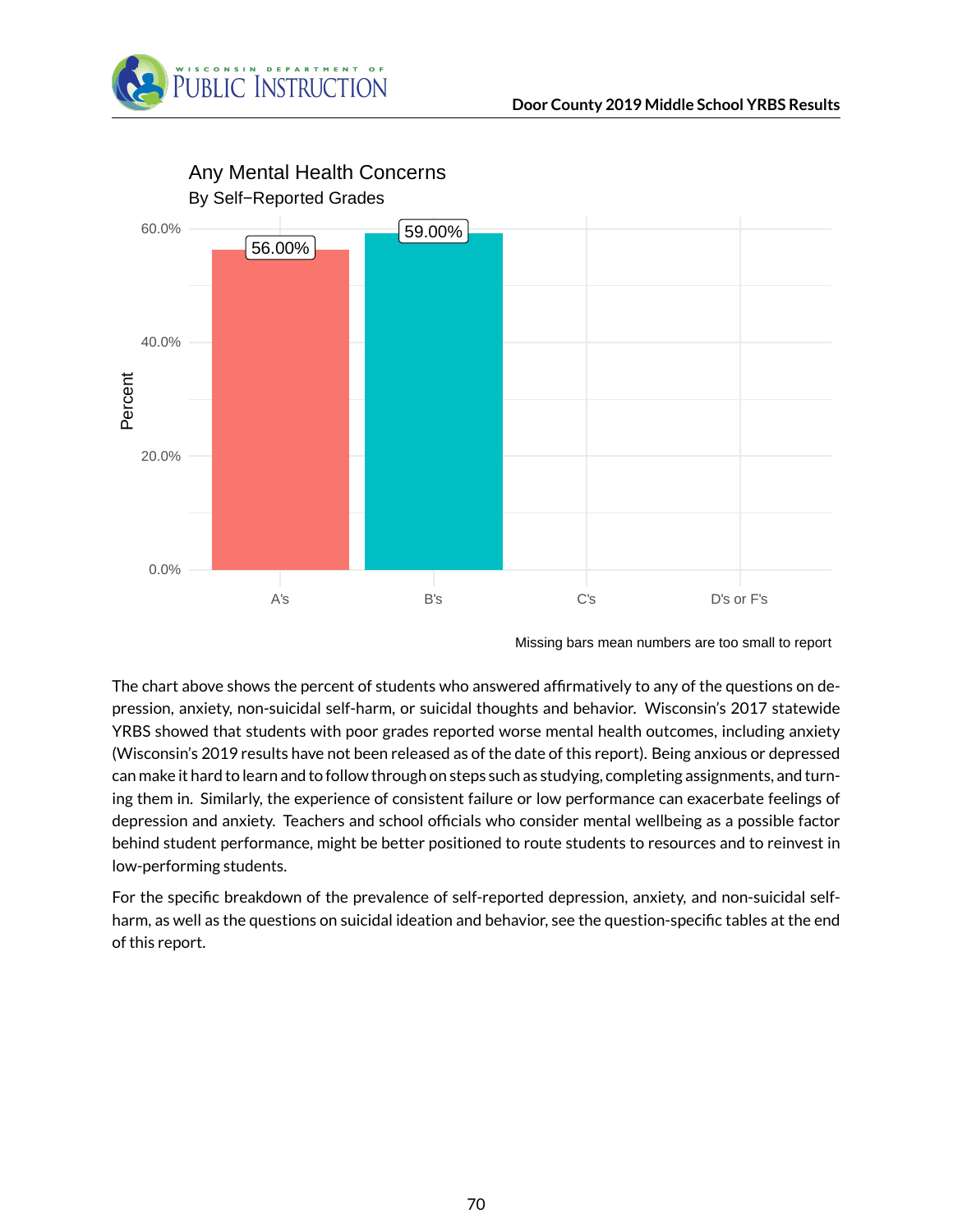

## **LGBT Students At A Glance\***

Sexual minority students tend to be at higher risks than their peers in a number of areas. This section highlights four topic areas related to school connectedness and performance: sense of belonging, bullying, having a teacher to talk to and mental health concerns. LGBT status was based on two YRBS questions: one asking about sexual orientation and the other about gender identity (i.e., transgender vs. cisgender). Students were characterized as "LGBT" if they identified in the YRBS as one or more of the following: lesbian, gay, bisexual, transgender. Students who explicitly identified as straight (in the sexual orientation question) and/or "not transgender" (in the gender identity question) are the comparison group. Students did not have to answer both questions to be included in the analysis, but if they did answer both questions their answers were only included in this analysis if they could clearly and consistently be assigned to LGBT or Straight/Cisgender. Ambiguous responses (e.g. "not sure") were not used for this particular analysis.

LGBT students tend to have a lower sense of belonging than their peers. However, school climate and culture can influence students' sense of belonging. Thus, school officials who are concerned about this disparity might look for ways to positively impact school climate overall and for LGBT students in particular.

The chart above combines responses to two bullying questions to get a broad sense of bullying. It looks at students whose answers indicated that they had been bullied online, at school, or both.

LGBT students tend to report higher levels of mental health concerns. They also tend to report fewer protective factors and higher levels of bullying, harassment, marginalization and violent victimization–all of which affect mental and emotional wellbeing (see e.g. Kann et al. 2016). The chart above covers students who answered affirmatively to one or more of the YRBS questions on depression, anxiety, non-suicidal self-harm, and suicidal ideation and behavior. Breakdowns for the individual questions can be found in the questionspecific in the appendix.

Information for schools on how to support LGBT students can be found at [https://dpi.wi.gov/sspw/](https://dpi.wi.gov/sspw/safe-schools/lgbt) [safe-schools/lgbt.](https://dpi.wi.gov/sspw/safe-schools/lgbt)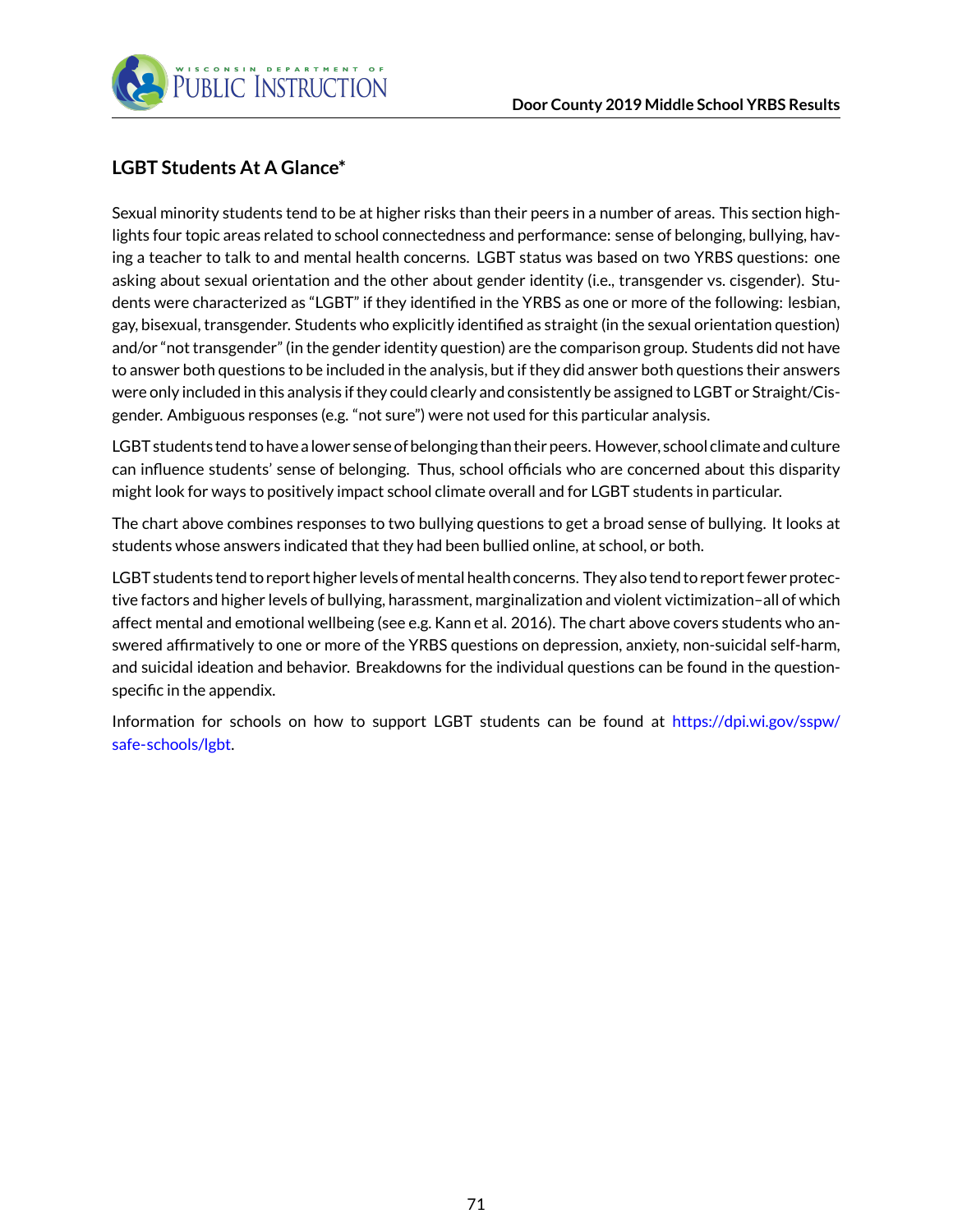

## **Students with Physical Disabilities At A Glance\***

## \*High-risk groups optional module data not available for this county.

The middle school high risk groups optional module asks students whether they have a physical disability or chronic health condition. Students who answered affirmatively are contrasted here with those who said they did not have such a condition. (*No health records or other sources beyond student responses to this YRBS question are used; student YRBS responses are anonymous and confidential.*)

In general, students who are dealing with disability or chronic illness tend to report more signs of strain and fewer protective factors than their peers. It is also worth noting that in general, people with disabilities are more likely to be victims of violence and abuse than their peers (see e.g. Everett Jones and Lollar, 2008).

As described above, people with disabilities are more likely to experience violence and abuse than people without disabilities (see e.g. [https://www.stopbullying.gov/sites/default/files/2017-09/bullyingtipsheet.](https://www.stopbullying.gov/sites/default/files/2017-09/bullyingtipsheet.pdf) [pdf\)](https://www.stopbullying.gov/sites/default/files/2017-09/bullyingtipsheet.pdf). Additionally, students who have experienced other forms of violence or abuse are at an increased risk of bullying. Those factors, plus the general tendency for students to be targeted for bullying based on lower status or perceived differences, can contribute to potentially higher rates of bullying among students with physical disabilities or chronic health conditions.

The chart above combines responses to two bullying questions to get a broad sense of bullying. It looks at students whose answers indicated that they had been bullied online, at school, or both.

The chart above shows the percent of students who answered affirmatively to any of the questions on depression, anxiety, non-suicidal self-harm, or suicidal thoughts and behavior. (For the specific breakdown of the prevalence of mental health questions, see the question-specific tables at the end of this report.) Physical wellbeing and mental wellbeing are related. If students with disabilities or chronic health conditions feel physically unwell, that can take a toll on their mental health as well. Feeling lonely, marginalized, or being victimized can of course also affect mental health. Schools that help students with health issues to become involved in appropriate physical activity, ensure that such students are connected to staff and are academically challenged, and highlight examples of people with disabilities or health conditions in their curricula, can help with students' general wellbeing. Such steps can complement (not replace) access to mental health care, where appropriate.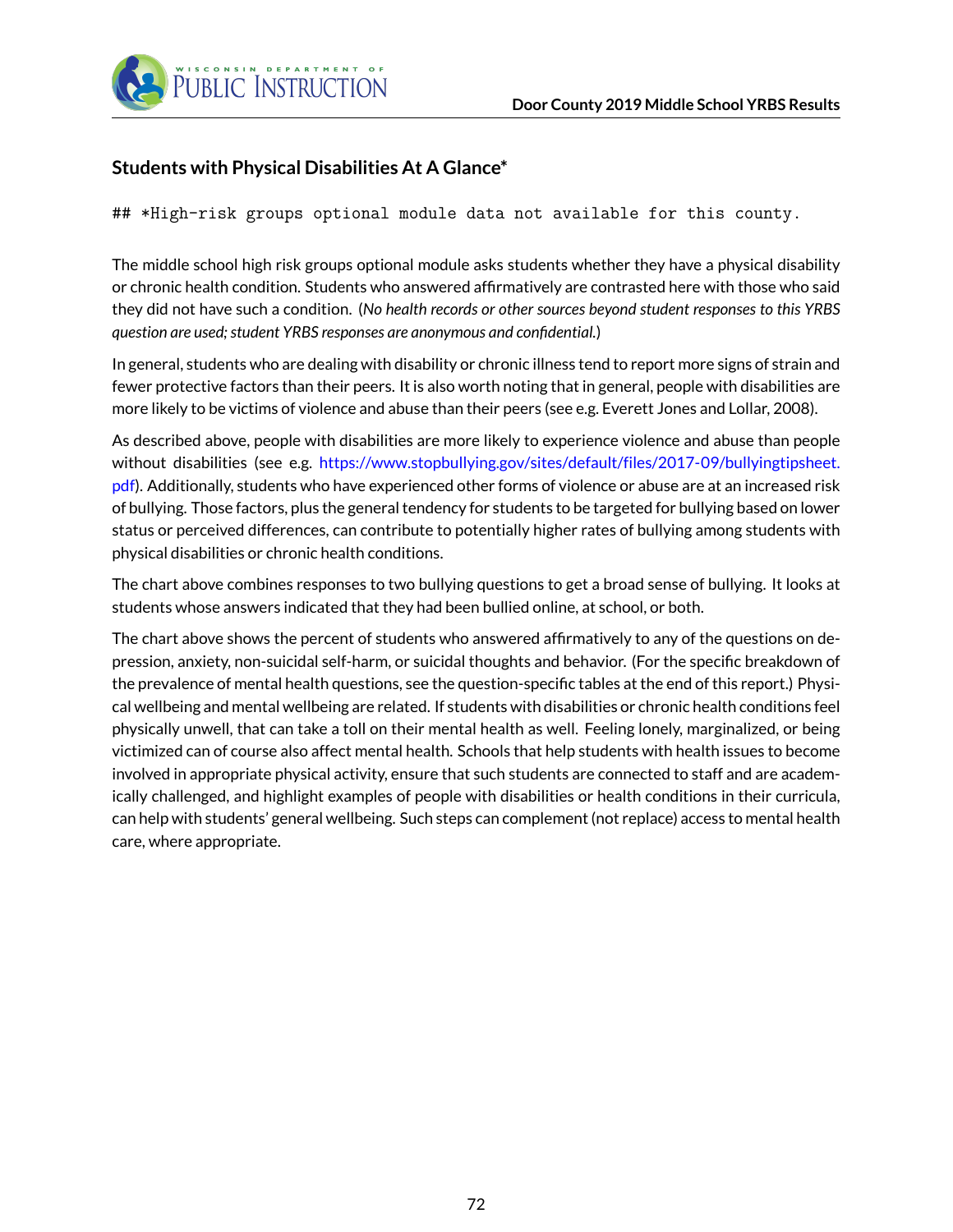

### **Students with Special Education Services At A Glance\***

## \*High-risk groups optional module data not available for this county.

The middle school high risk groups optional module included a question asking students whether they currently receive special education services or had an individualized education plan (IEP) or 504 plan. Students could answer: "A. Yes, I do"; "B. Not anymore, but I used to"; "C. No, and I never have"; or "D. Not sure". Students who answered "A. Yes, I do" are categorized here as "Current Services". Students who answered "B. Not anymore, but I used to" are categorized here as "Past Services". Students who answered "C. No, and I never have" are categorized here as "Never Services". Students who answered "D. Not sure" are not included in the charts below, as their response was ambiguous.

Schools were encouraged to survey students with IEPs whenever possible and appropriate. However, it should be noted that some students with IEPs were most likely exempted from taking the YRBS, because the reading level was not appropriate for them or due to other, similar considerations. Thus, the students who indicated IEPs here most likely represent a particular subset of students receiving special education services, in that they are the students who teachers believed were most capable of completing the survey. For that reason, it's likely that any differences reported here actually understate the differences between students with IEPs overall and their peers. Regardless, it should be noted that the numbers would likely be different if all students with IEPs/504 plans were able to participate.

The chart above combines responses to two bullying questions to get a broad sense of bullying. It looks at students whose answers indicated that they had been bullied online, at school, or both. In general, students with conditions related to special education services are often at higher risk for bullying. See e.g. [https:](https://www.stopbullying.gov/at-risk/groups/special-needs/index.html) [//www.stopbullying.gov/at-risk/groups/special-needs/index.html](https://www.stopbullying.gov/at-risk/groups/special-needs/index.html)

The chart above shows the percent of students who answered affirmatively to any of the questions on depression, anxiety, non-suicidal self-harm, or suicidal thoughts and behavior. For the specific breakdown of the prevalence of mental health questions, see the question-specific tables at the end of this report.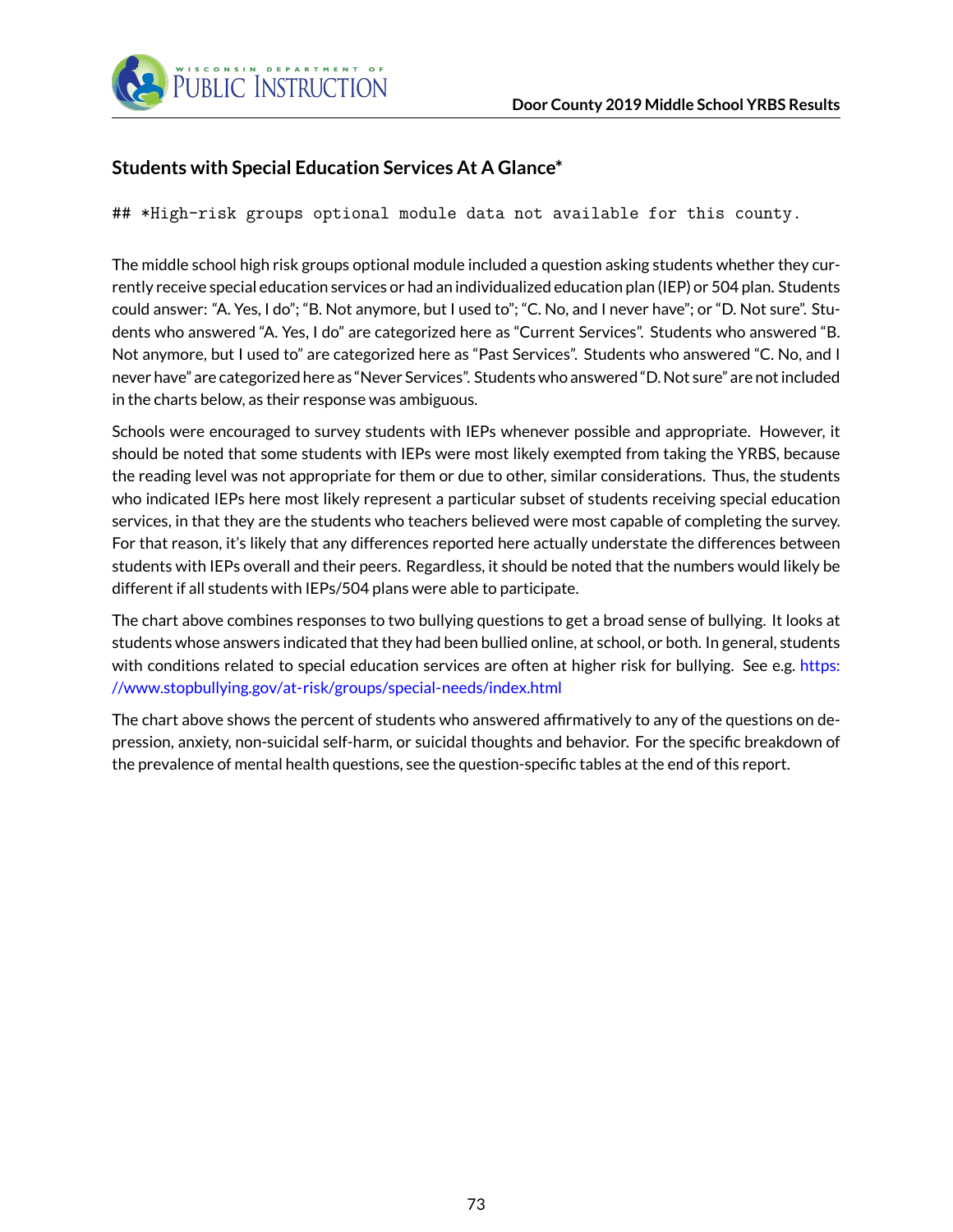

### **What helps?**

While many factors affect student wellbeing and behavior, there are ways that schools can help. Students who feel seen, supported, included and challenged tend to have better academic and health outcomes. All members of a school community can contribute to a more supportive and inclusive environment through:

- Strong, responsive adult leadership at the district, school, and classroom level
- Having a wide variety of free, readily accessible extracurricular and co-curricular activities that appeal to different types of students, including students with disabilities
- Supportive student programs and organizations. Programs such as Link Crew help students through transitions, while student organizations (e.g., Gay/Straight Alliances (GSA's) or other supportive student groups) offer opportunities for cultural expression
- Equitable access to rigorous academics that engage and push all students to excel
- Curricula that highlight the positive contributions of scholars, artists, or other historical figures who come from a variety of backgrounds, including any of the high-risk groups highlighted in this report
- Classroom practices and school policies that refrain from implicitly or explicitly targeting, shaming or denigrating any social group
- Access to mental health supports as needed
- Access to general health information and health services

#### **For more resources and ideas, see:**

DPI's Student Services, Prevention and Wellness (SSPW) Team at <https://dpi.wi.gov/sspw>

DPI's Special Education Team at <https://dpi.wi.gov/sped>

DPI's Equity webpage at <https://dpi.wi.gov/rti/equity>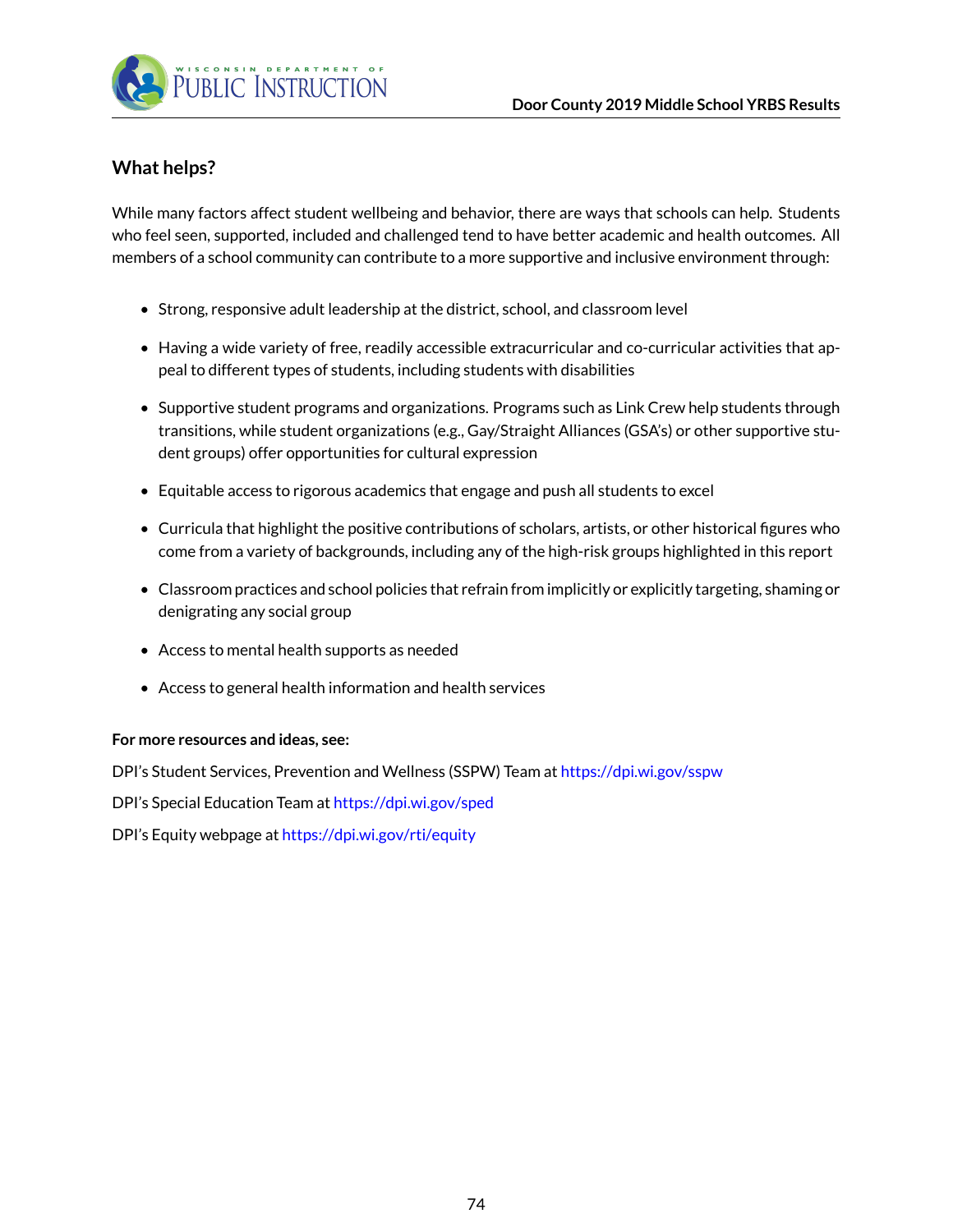

# **APPENDIX A: QUESTION-SPECIFIC TABLES**

This section provides breakdowns of YRBS questions by various demographic groups.

Each table contains the percent or point estimate for that group, followed by the upper and lower 95% confidence intervals. Differences between groups are statistically significant if the confidence intervals between groups do not overlap. If confidence intervals do overlap, the differences across groups are not statistically significant at the .05 level.

Confidence intervals can also tell you how stable the statistic is. Wide confidence intervals indicate less stable numbers, while narrow confidence intervals indicate more stable numbers. Statistics can be less stable if there are relatively few students in that category, or if there's more variation across student answers.

For instance, this statistic: 15% (13%-17%) is more stable than this statistic: 15% (5%-25%). This matters when comparing across areas and assessing trends. Less stable statistics are more susceptible to variation from one YRBS year to the next.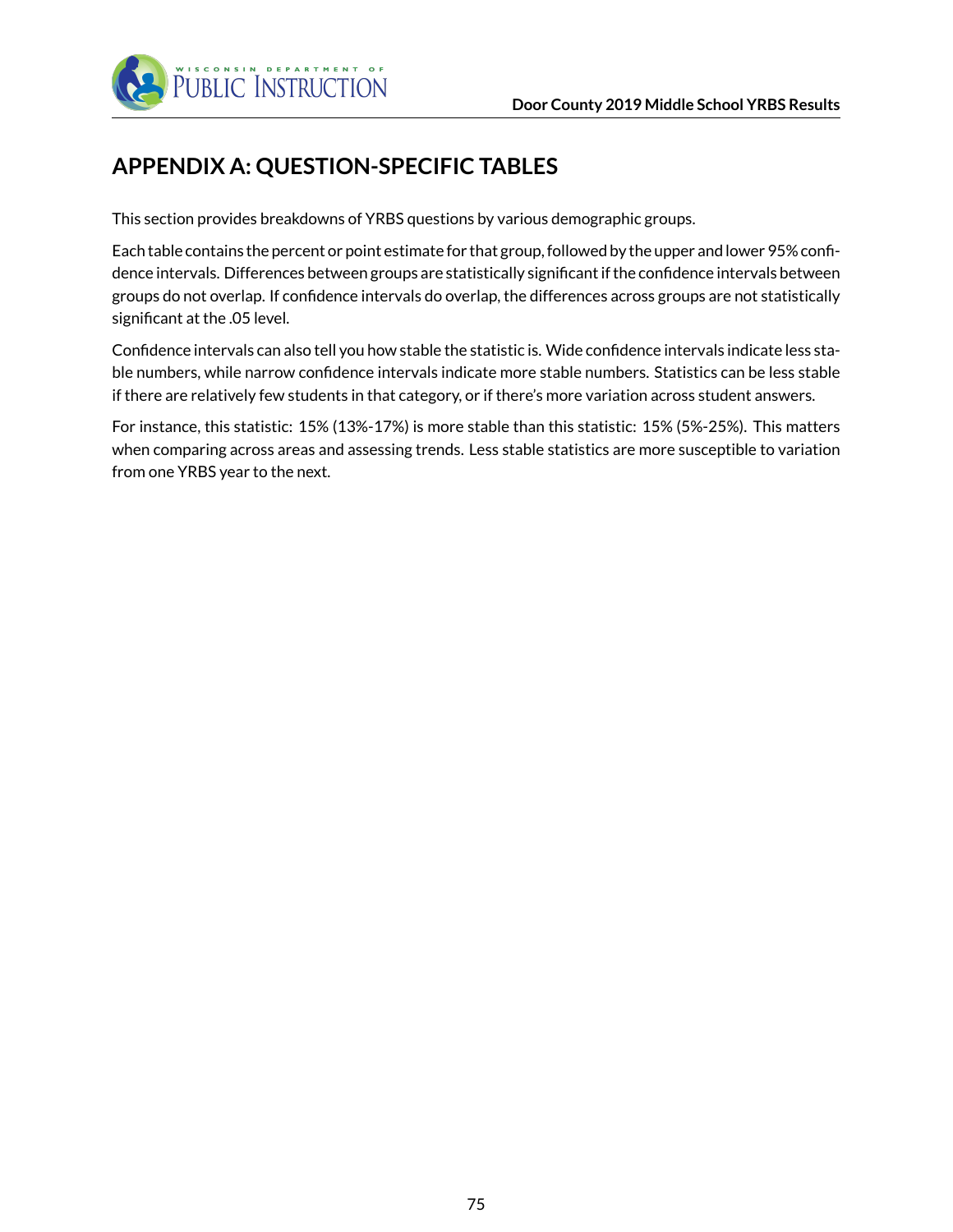

#### ## Tables of Overall Results

| <b>Weighted YRBS Results</b>                                          |               |  |  |  |  |
|-----------------------------------------------------------------------|---------------|--|--|--|--|
| Behavior                                                              | Percent       |  |  |  |  |
| Most of the time or always wear a seatbelt                            | 91% (88%-94%) |  |  |  |  |
| Most of the time or always wear bike helmet (if ride a bike)          | 29% (24%-34%) |  |  |  |  |
| Ate breakfast every day (past 7 days)                                 | 46% (41%-51%) |  |  |  |  |
| Exercise most days (past 7 days)                                      | 72% (67%-76%) |  |  |  |  |
| Participate in school activities, teams, or clubs                     | 83% (79%-86%) |  |  |  |  |
| Have at least one teacher or other adult at school to talk to         | 70% (66%-75%) |  |  |  |  |
| Agree or strongly agree that they belong at school                    | 69% (65%-74%) |  |  |  |  |
| Agree or strongly agree that teachers care about them                 | 61% (57%-66%) |  |  |  |  |
| Most of the time or always feel safe at school                        | 81% (77%-84%) |  |  |  |  |
| Agree or strongly agree that bullying is a problem at school          | 37% (32%-42%) |  |  |  |  |
| Bullied on school property (past 12 months)                           | 36% (31%-40%) |  |  |  |  |
| Electronically bullied (past 12 months)                               | 18% (15%-22%) |  |  |  |  |
| Composite measure: answered affirmatively to being bullied online     | 42% (37%-47%) |  |  |  |  |
| and/or at school                                                      |               |  |  |  |  |
| Had a weapon at school (past 12 months)                               | 3% (2%-5%)    |  |  |  |  |
| In a physical fight on school property (past 12 months)               | 17% (14%-21%) |  |  |  |  |
| Problems with anxiety (past 12 months)                                | 54% (49%-59%) |  |  |  |  |
| So sad or hopeless that stopped usual activities (past 12 months)     | 25% (21%-29%) |  |  |  |  |
| Seriously considered suicide (past 12 months)                         | 18% (15%-22%) |  |  |  |  |
| Made a suicide plan (past 12 months)                                  | 12% (9%-15%)  |  |  |  |  |
| Attempted suicide (past 12 months)                                    | 4% (2%-6%)    |  |  |  |  |
| Self-harm (past 12 months)                                            | 17% (13%-20%) |  |  |  |  |
| Composite measure: answered affirmatively to any of the previous six  | 60% (55%-65%) |  |  |  |  |
| mental health questions                                               |               |  |  |  |  |
| Was offered, sold, or given illegal drugs on school property (past 12 | 3% (1%-4%)    |  |  |  |  |
| months)                                                               |               |  |  |  |  |
| Used any illegal drug besides marijuana (past 12 months)              | 2% (1%-3%)    |  |  |  |  |
| Smoke cigarettes (past 30 days)                                       | 1% (0%-2%)    |  |  |  |  |
| Vaping/juul/e-cigarettes (past 30 days)                               | 5% (3%-7%)    |  |  |  |  |
| Use chew, dip, or other smokeless tobacco (past 30 days)              | 1% (0%-2%)    |  |  |  |  |
| Use cigars/cigarillos (past 30 days)                                  |               |  |  |  |  |
| Use marijuana (past 30 days)                                          | 2% (1%-3%)    |  |  |  |  |

<sup>1</sup> Numbers in parentheses are 95% confidence intervals

 $^2$  – means numbers too small to report at this level.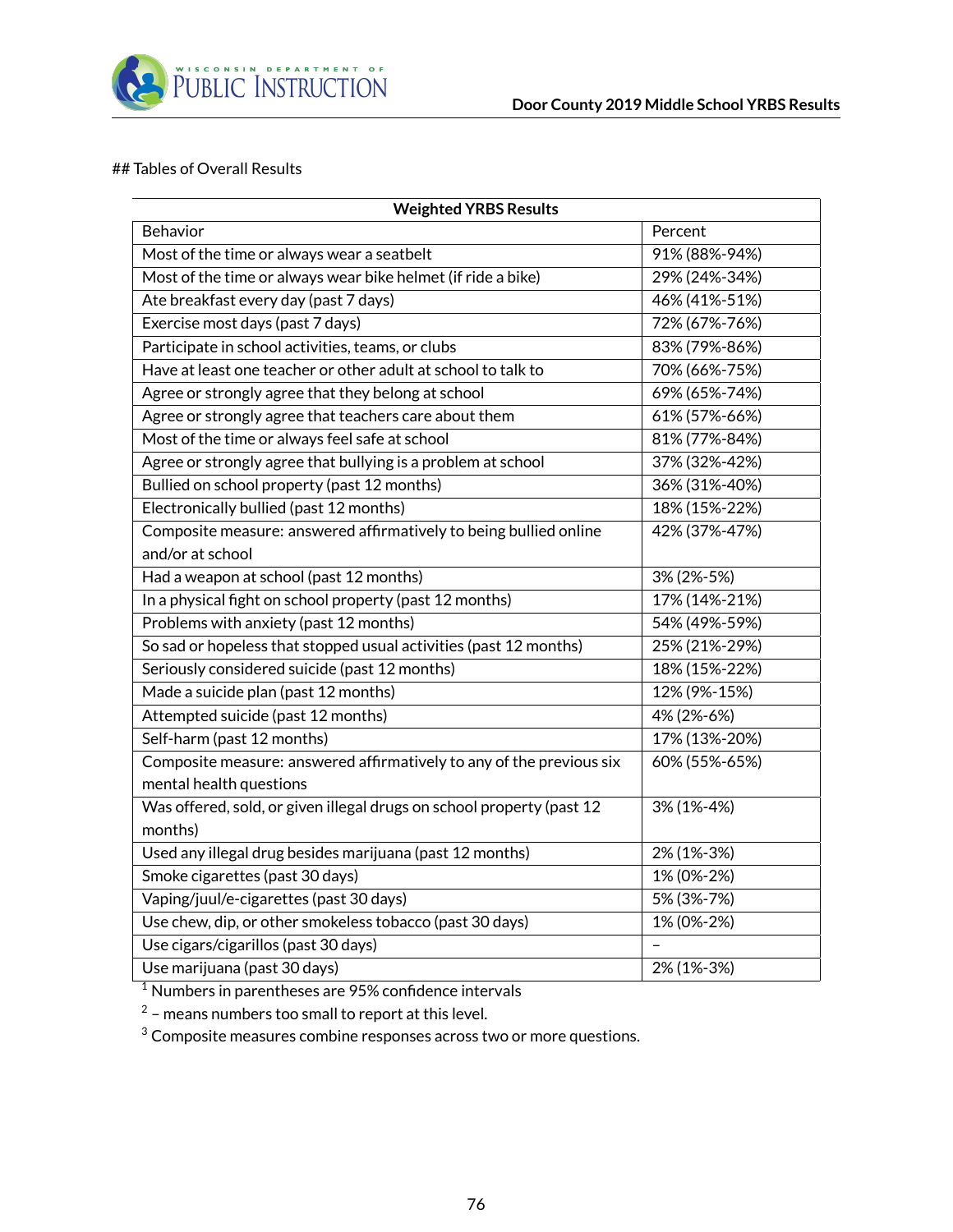

| <b>Weighted YRBS Results</b>                                          |               |  |  |  |  |
|-----------------------------------------------------------------------|---------------|--|--|--|--|
| Behavior                                                              | Percent       |  |  |  |  |
| Drank alcohol (past 30 days)                                          | 12% (9%-15%)  |  |  |  |  |
| Missed school due to safety concerns at school or en route (past 30   | 7% (4%-9%)    |  |  |  |  |
| days)                                                                 |               |  |  |  |  |
| Sent, received, or shared sexual photos or images (past 30 days)      | 5% (3%-7%)    |  |  |  |  |
| Ever misused over-the-counter drug                                    | 4% (2%-5%)    |  |  |  |  |
| Ever misused prescription pain medicine                               | 4% (2%-6%)    |  |  |  |  |
| Ever had sexual intercourse                                           | 4% (2%-6%)    |  |  |  |  |
| Ever been forced to do anything sexual                                | 10% (7%-13%)  |  |  |  |  |
| Lived in 4 or more residences                                         | 27% (23%-31%) |  |  |  |  |
| Sleep 8 or more hours per night                                       | 56% (51%-61%) |  |  |  |  |
| Spend 3 or more hours per day on phone, Xbox, or other device         | 47% (42%-52%) |  |  |  |  |
| (excluding use for school work)                                       |               |  |  |  |  |
| Use phone, Xbox or other device after midnight on a school night (not | 37% (32%-42%) |  |  |  |  |
| for homework)                                                         |               |  |  |  |  |
| Experienced hunger due to lack of food at home (past 30 days)         | 27% (23%-31%) |  |  |  |  |
| Most of the time or always feel safe in their neighborhood            | 86% (82%-89%) |  |  |  |  |
| Most of the time or always get emotional support when needed          | 38% (32%-44%) |  |  |  |  |
| List adult as most likely source of emotional support                 | 38% (32%-44%) |  |  |  |  |
| Have at least one supportive adult besides parent(s)                  | 80% (76%-84%) |  |  |  |  |
| Agree or strongly agree that family provides help and support         | 85% (82%-89%) |  |  |  |  |

 $1$  Numbers in parentheses are 95% confidence intervals

 $^2$  – means numbers too small to report at this level.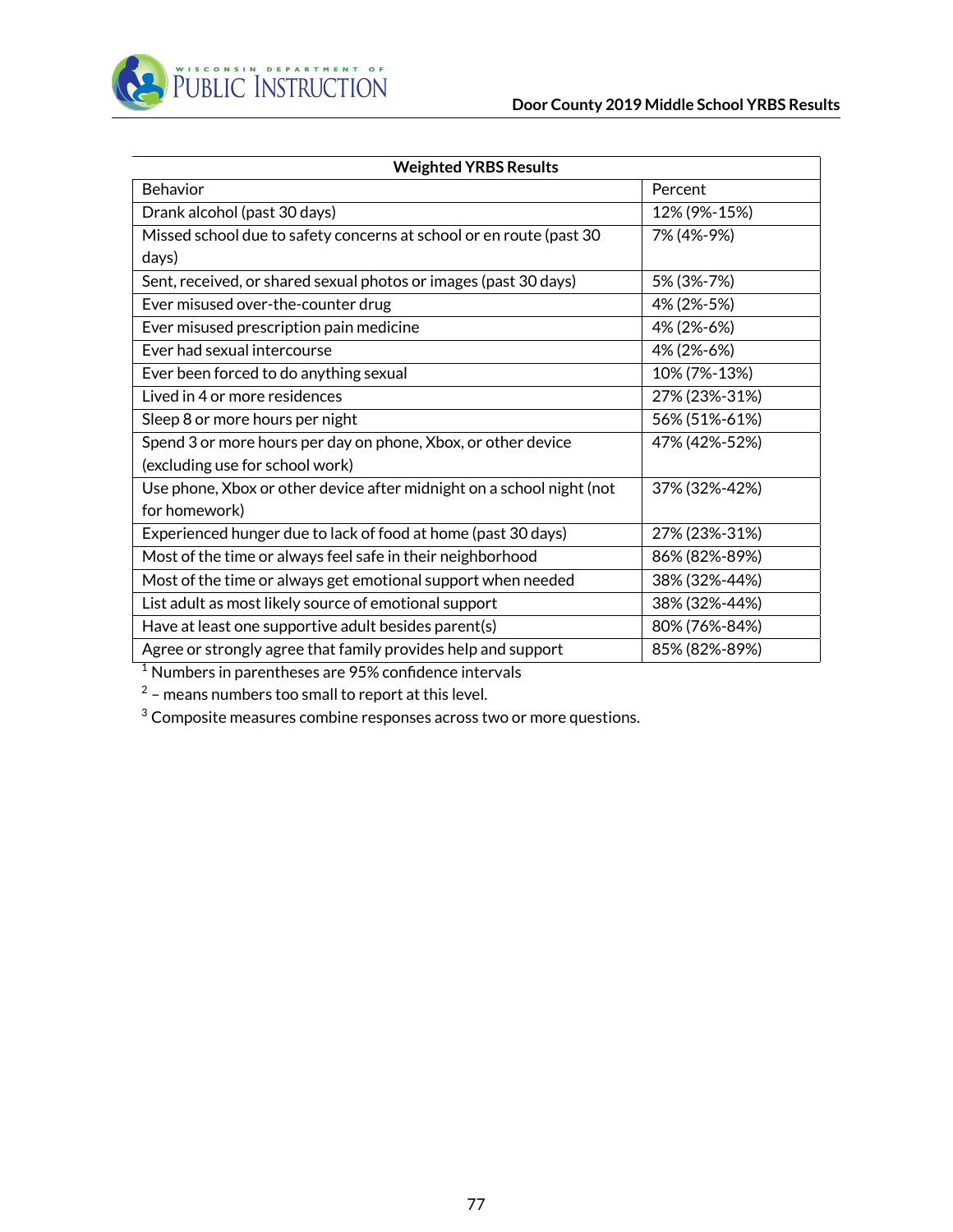

## **Tables by Sex**

| <b>Weighted YRBS Results By Sex</b>                       |                 |                 |  |  |  |  |
|-----------------------------------------------------------|-----------------|-----------------|--|--|--|--|
| <b>Behavior</b>                                           | Female          | Male            |  |  |  |  |
| Most of the time or always wear a seatbelt                | 92% (88% - 96%) | 90% (86% - 94%) |  |  |  |  |
| Most of the time or always wear bike helmet (if ride a    | 31% (24% - 38%) | 27% (20% - 34%) |  |  |  |  |
| bike)                                                     |                 |                 |  |  |  |  |
| Ate breakfast every day (past 7 days)                     | 40% (33% - 47%) | 51% (44% - 58%) |  |  |  |  |
| Exercise most days (past 7 days)                          | 67% (61% - 74%) | 76% (70% - 82%) |  |  |  |  |
| Participate in school activities, teams, or clubs         | 84% (79% - 89%) | 82% (76% - 87%) |  |  |  |  |
| Have at least one teacher or other adult at school to     | 65% (59% - 72%) | 74% (68% - 80%) |  |  |  |  |
| talk to                                                   |                 |                 |  |  |  |  |
| Agree or strongly agree that they belong at school        | 67% (60% - 74%) | 71% (65% - 78%) |  |  |  |  |
| Agree or strongly agree that teachers care about them     | 56% (49% - 64%) | 66% (59% - 72%) |  |  |  |  |
| Most of the time or always feel safe at school            | 79% (73% - 85%) | 82% (77% - 87%) |  |  |  |  |
| Agree or strongly agree that bullying is a problem at     | 40% (33% - 47%) | 35% (29% - 42%) |  |  |  |  |
| school                                                    |                 |                 |  |  |  |  |
| Bullied on school property (past 12 months)               | 39% (32% - 46%) | 33% (26% - 39%) |  |  |  |  |
| Composite measure: answered affirmatively to being        | 47% (40% - 54%) | 38% (31% - 44%) |  |  |  |  |
| bullied online and/or at school                           |                 |                 |  |  |  |  |
| Electronically bullied (past 12 months)                   | 25% (19% - 31%) | 13% (8% - 17%)  |  |  |  |  |
| Had a weapon at school (past 12 months)                   |                 |                 |  |  |  |  |
| In a physical fight on school property (past 12 months)   | 9% (4% - 13%)   | 25% (19% - 31%) |  |  |  |  |
| Problems with anxiety (past 12 months)                    | 64% (57% - 71%) | 45% (39% - 52%) |  |  |  |  |
| So sad or hopeless that stopped usual activities (past 12 | 35% (28% - 42%) | 16% (11% - 21%) |  |  |  |  |
| months)                                                   |                 |                 |  |  |  |  |
| Seriously considered suicide (past 12 months)             | 22% (16% - 28%) | 15% (10% - 20%) |  |  |  |  |
| Made a suicide plan (past 12 months)                      | 15% (10% - 20%) | 10% (6% - 14%)  |  |  |  |  |

 $1$  – means numbers too small to report at this level.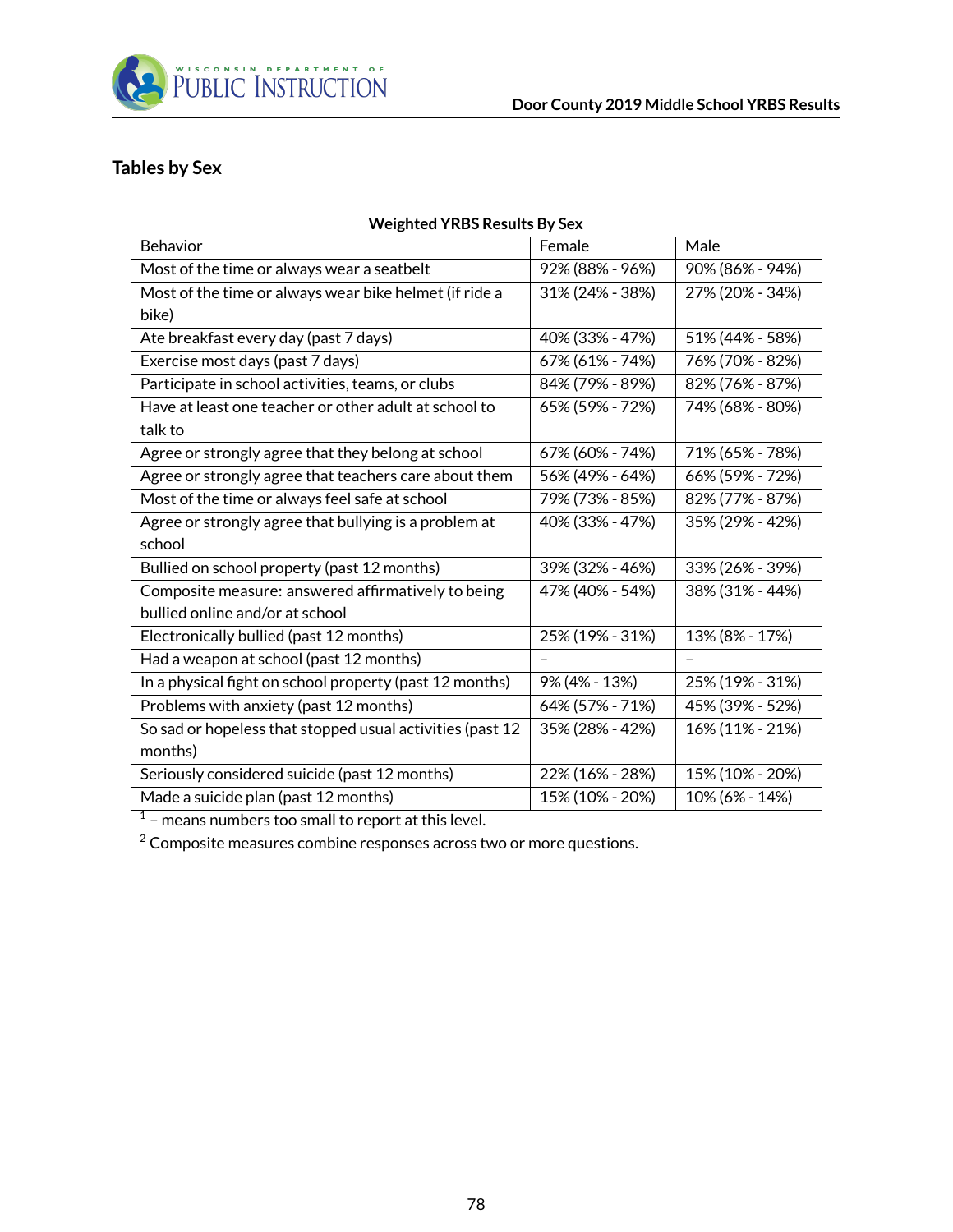

| <b>Weighted YRBS Results By Sex</b>                     |                   |                          |  |  |  |  |
|---------------------------------------------------------|-------------------|--------------------------|--|--|--|--|
| Behavior                                                | Female            | Male                     |  |  |  |  |
| Attempted suicide (past 12 months)                      | 6% (2% - 9%)      | $3\%$ (1% - 6%)          |  |  |  |  |
| Self-harm (past 12 months)                              | 22% (16% - 28%)   | 12% (8% - 17%)           |  |  |  |  |
| Composite measure: answered affirmatively to any of     | 67% (60% - 74%)   | 54% (47% - 60%)          |  |  |  |  |
| the previous six mental health questions                |                   |                          |  |  |  |  |
| Was offered, sold, or given illegal drugs on school     | $3\%$ (1% - 5%)   | $3\%$ (1% - 5%)          |  |  |  |  |
| property (past 12 months)                               |                   |                          |  |  |  |  |
| Used any illegal drug besides marijuana (past 12        |                   |                          |  |  |  |  |
| months)                                                 |                   |                          |  |  |  |  |
| Smoke cigarettes (past 30 days)                         |                   |                          |  |  |  |  |
| Vaping/juul/e-cigarettes (past 30 days)                 | 7% (3% - 10%)     | 4% (1% - 6%)             |  |  |  |  |
| Use chew, dip, or other smokeless tobacco (past 30      |                   |                          |  |  |  |  |
| days)                                                   |                   |                          |  |  |  |  |
| Use cigars/cigarillos (past 30 days)                    | $\qquad \qquad -$ | $\overline{\phantom{0}}$ |  |  |  |  |
| Use marijuana (past 30 days)                            |                   | $\overline{\phantom{0}}$ |  |  |  |  |
| Drank alcohol (past 30 days)                            | 11% (7% - 16%)    | 13% (8% - 17%)           |  |  |  |  |
| Missed school due to safety concerns at school or en    | 8% (4% - 12%)     | 6% (3% - 9%)             |  |  |  |  |
| route (past 30 days)                                    |                   |                          |  |  |  |  |
| Sent, received, or shared sexual photos or images (past | 5% (2% - 8%)      | 6% (3% - 9%)             |  |  |  |  |
| 30 days)                                                |                   |                          |  |  |  |  |
| Ever misused over-the-counter drug                      | $3\%$ (1% - 6%)   | 4% (1% - 6%)             |  |  |  |  |
| Ever misused prescription pain medicine                 | 5% (2% - 8%)      | 4% (1% - 7%)             |  |  |  |  |
| Ever had sexual intercourse                             | $3\%$ (1% - 6%)   | 4% (2% - 7%)             |  |  |  |  |
| Ever been forced to do anything sexual                  | 13% (8% - 18%)    | 7% (3% - 10%)            |  |  |  |  |
| Lived in 4 or more residences                           | 30% (23% - 36%)   | 25% (19% - 30%)          |  |  |  |  |
| Sleep 8 or more hours per night                         | 57% (50% - 64%)   | 56% (49% - 62%)          |  |  |  |  |
| Spend 3 or more hours per day on phone, Xbox, or other  | 48% (41% - 55%)   | 46% (39% - 53%)          |  |  |  |  |
| device (excluding use for school work)                  |                   |                          |  |  |  |  |
| Use phone, Xbox or other device after midnight on a     | 39% (32% - 46%)   | 36% (29% - 42%)          |  |  |  |  |
| school night (not for homework)                         |                   |                          |  |  |  |  |
| Experienced hunger due to lack of food at home (past    | 30% (23% - 36%)   | 25% (19% - 31%)          |  |  |  |  |
| 30 days)                                                |                   |                          |  |  |  |  |
| Most of the time or always feel safe in their           | 84% (78% - 89%)   | 88% (83% - 93%)          |  |  |  |  |
| neighborhood                                            |                   |                          |  |  |  |  |
| Most of the time or always get emotional support when   | 39% (30% - 47%)   | 38% (29% - 47%)          |  |  |  |  |
| needed                                                  |                   |                          |  |  |  |  |
| List adult as most likely source of emotional support   | 31% (23% - 39%)   | 45% (36% - 54%)          |  |  |  |  |
| Have at least one supportive adult besides parent(s)    | 81% (75% - 86%)   | 79% (74% - 85%)          |  |  |  |  |
| Agree or strongly agree that family provides help and   | 83% (77% - 88%)   | 87% (83% - 92%)          |  |  |  |  |
| support                                                 |                   |                          |  |  |  |  |

 $^{\rm 1}$  – means numbers too small to report at this level.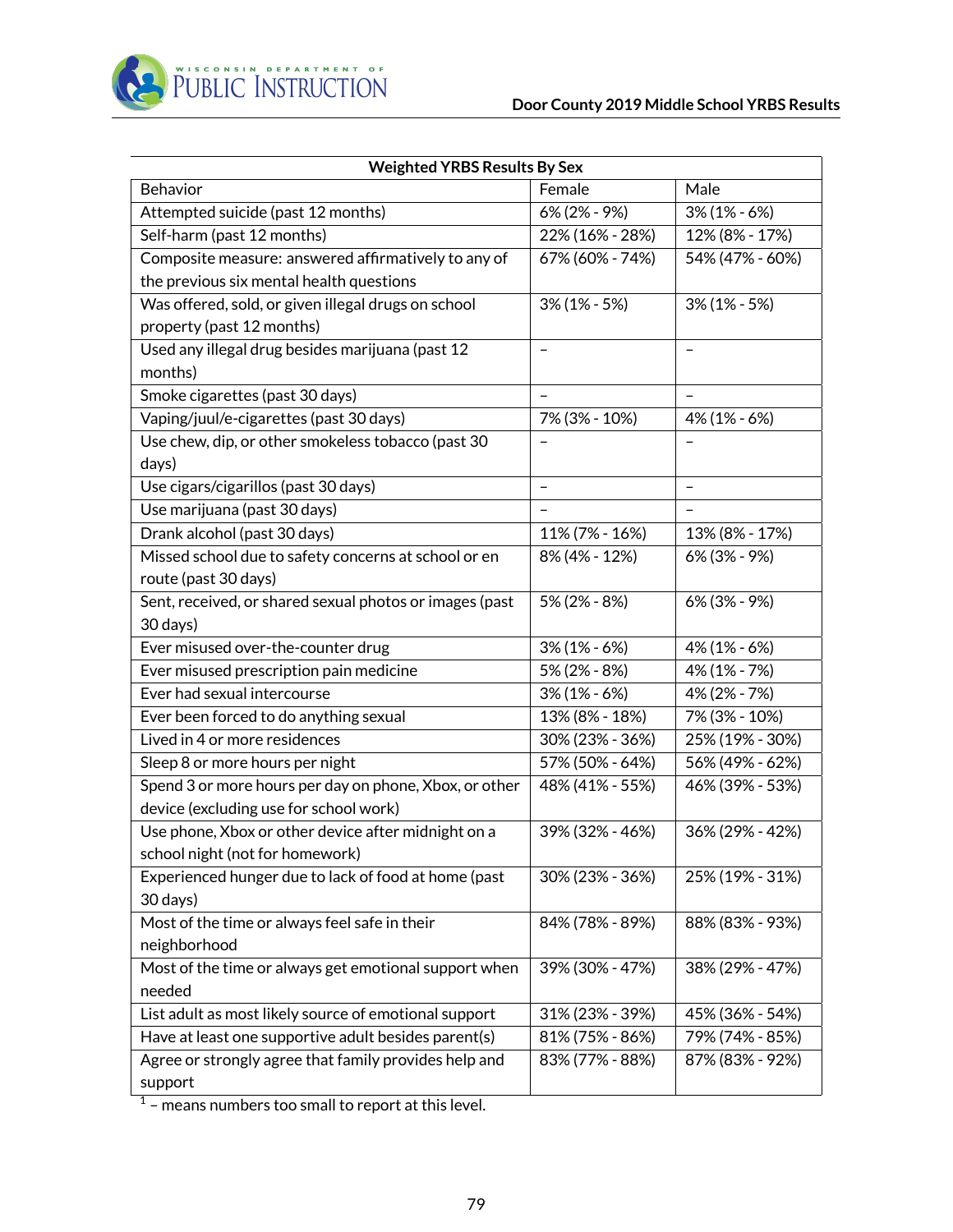

### **Tables by Grade**

|                                             |                 | <b>Weighted YRBS Results By Grade</b> |                 |  |  |  |  |  |  |
|---------------------------------------------|-----------------|---------------------------------------|-----------------|--|--|--|--|--|--|
| Behavior                                    | 6th Grade       | 7th Grade                             | 8th Grade       |  |  |  |  |  |  |
| Most of the time or always wear a           | 95% (90% - 99%) | 92% (88% - 96%)                       | 85% (79% - 91%) |  |  |  |  |  |  |
| seatbelt                                    |                 |                                       |                 |  |  |  |  |  |  |
| Most of the time or always wear bike        | 31% (22% - 41%) | 32% (24% - 40%)                       | 24% (16% - 31%) |  |  |  |  |  |  |
| helmet (if ride a bike)                     |                 |                                       |                 |  |  |  |  |  |  |
| Ate breakfast every day (past 7 days)       | 46% (37% - 56%) | 46% (38% - 54%)                       | 46% (38% - 54%) |  |  |  |  |  |  |
| Exercise most days (past 7 days)            | 78% (70% - 86%) | 65% (57% - 73%)                       | 73% (66% - 81%) |  |  |  |  |  |  |
| Participate in school activities, teams, or | 79% (71% - 86%) | 84% (79% - 90%)                       | 85% (79% - 91%) |  |  |  |  |  |  |
| clubs                                       |                 |                                       |                 |  |  |  |  |  |  |
| Have at least one teacher or other adult    | 72% (63% - 80%) | 69% (61% - 76%)                       | 70% (62% - 77%) |  |  |  |  |  |  |
| at school to talk to                        |                 |                                       |                 |  |  |  |  |  |  |
| Agree or strongly agree that they belong    | 69% (60% - 77%) | 64% (57% - 72%)                       | 76% (69% - 83%) |  |  |  |  |  |  |
| at school                                   |                 |                                       |                 |  |  |  |  |  |  |
| Agree or strongly agree that teachers       | 67% (58% - 76%) | 56% (48% - 64%)                       | 63% (55% - 70%) |  |  |  |  |  |  |
| care about them                             |                 |                                       |                 |  |  |  |  |  |  |
| Most of the time or always feel safe at     | 84% (77% - 91%) | 76% (69% - 83%)                       | 83% (76% - 89%) |  |  |  |  |  |  |
| school                                      |                 |                                       |                 |  |  |  |  |  |  |
| Agree or strongly agree that bullying is a  | 37% (28% - 46%) | 40% (32% - 48%)                       | 35% (27% - 43%) |  |  |  |  |  |  |
| problem at school                           |                 |                                       |                 |  |  |  |  |  |  |
| Bullied on school property (past 12         | 36% (27% - 46%) | 37% (29% - 45%)                       | 34% (26% - 41%) |  |  |  |  |  |  |
| months)                                     |                 |                                       |                 |  |  |  |  |  |  |
| Electronically bullied (past 12 months)     | 14% (7% - 20%)  | 19% (13% - 26%)                       | 22% (15% - 28%) |  |  |  |  |  |  |
| Composite measure: answered                 | 40% (31% - 49%) | 43% (35% - 51%)                       | 43% (34% - 51%) |  |  |  |  |  |  |
| affirmatively to being bullied online       |                 |                                       |                 |  |  |  |  |  |  |
| and/or at school                            |                 |                                       |                 |  |  |  |  |  |  |
| Had a weapon at school (past 12 months)     | $\equiv$        | $\equiv$                              | $3\%$ (1% - 6%) |  |  |  |  |  |  |
| In a physical fight on school property      | 20% (13% - 28%) | 18% (11% - 24%)                       | 15% (9% - 20%)  |  |  |  |  |  |  |
| (past 12 months)                            |                 |                                       |                 |  |  |  |  |  |  |
| Problems with anxiety (past 12 months)      | 50% (41% - 60%) | 57% (49% - 65%)                       | 54% (45% - 62%) |  |  |  |  |  |  |
| So sad or hopeless that stopped usual       | 25% (18% - 33%) | 24% (17% - 31%)                       | 25% (18% - 32%) |  |  |  |  |  |  |
| activities (past 12 months)                 |                 |                                       |                 |  |  |  |  |  |  |
| Seriously considered suicide (past 12       | 15% (8% - 22%)  | 21% (15% - 28%)                       | 18% (12% - 24%) |  |  |  |  |  |  |
| months)                                     |                 |                                       |                 |  |  |  |  |  |  |
| Made a suicide plan (past 12 months)        | 12% (6% - 18%)  | 13% (8% - 18%)                        | 12% (7% - 17%)  |  |  |  |  |  |  |
| Attempted suicide (past 12 months)          |                 | 5% (2% - 9%)                          |                 |  |  |  |  |  |  |
| Self-harm (past 12 months)                  | 17% (10% - 24%) | 16% (10% - 22%)                       | 17% (11% - 23%) |  |  |  |  |  |  |

<sup>1</sup> Numbers in parentheses are 95% confidence intervals

 $^2$  – means numbers too small to report at this level.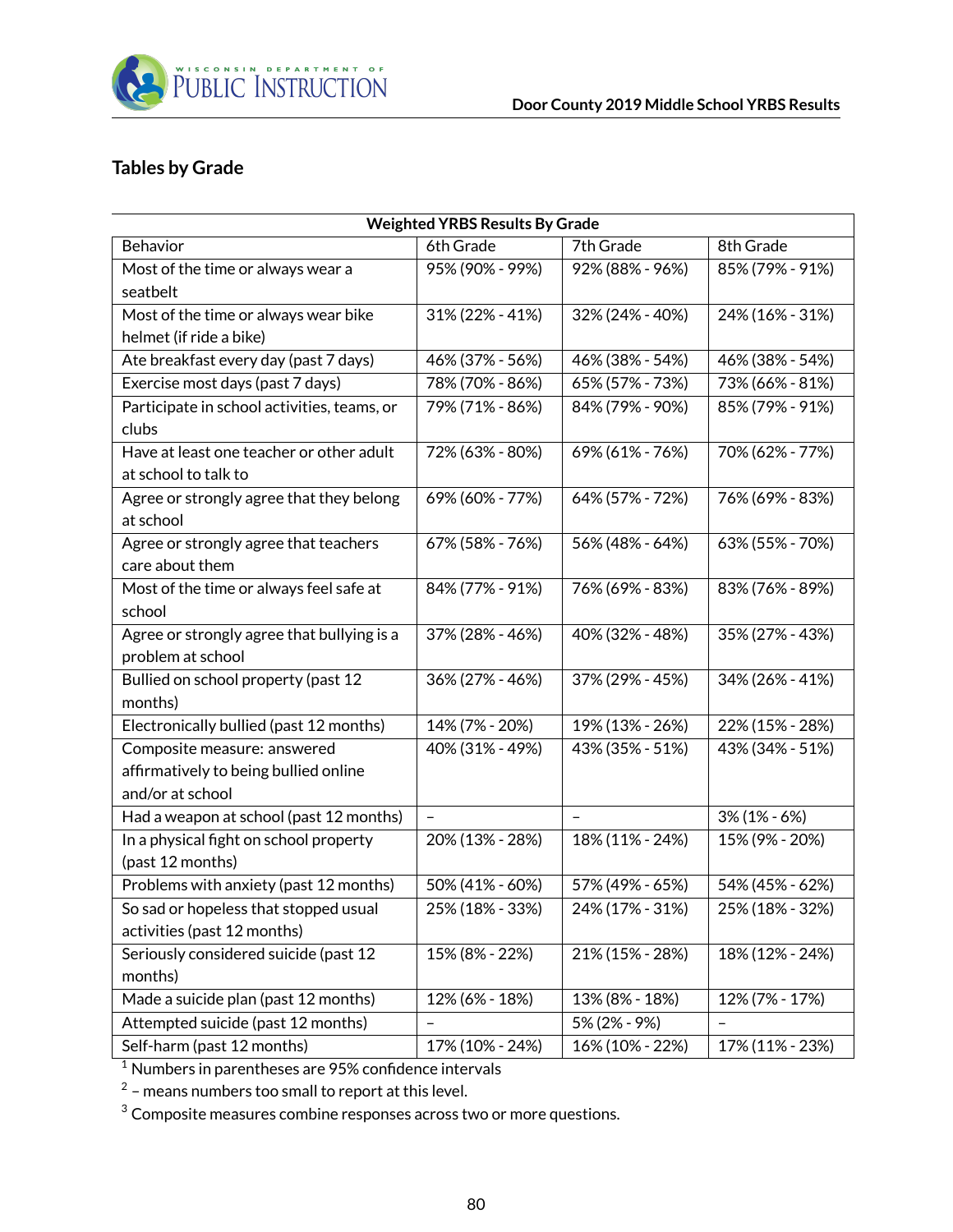

|                                            | <b>Weighted YRBS Results By Grade</b> |                          |                          |
|--------------------------------------------|---------------------------------------|--------------------------|--------------------------|
| Behavior                                   | 6th Grade                             | 7th Grade                | 8th Grade                |
| Composite measure: answered                | 57% (48% - 66%)                       | 62% (54% - 70%)          | 60% (52% - 68%)          |
| affirmatively to any of the previous six   |                                       |                          |                          |
| mental health questions                    |                                       |                          |                          |
| Was offered, sold, or given illegal drugs  | $\overline{\phantom{m}}$              | $\qquad \qquad -$        | 4% (1% - 8%)             |
| on school property (past 12 months)        |                                       |                          |                          |
| Used any illegal drug besides marijuana    | $\qquad \qquad -$                     | $\qquad \qquad -$        | $\overline{\phantom{0}}$ |
| (past 12 months)                           |                                       |                          |                          |
| Smoke cigarettes (past 30 days)            | $\equiv$                              | $\overline{\phantom{a}}$ |                          |
| Vaping/juul/e-cigarettes (past 30 days)    | $\overline{\phantom{a}}$              | $\qquad \qquad -$        | 8% (4% - 13%)            |
| Use chew, dip, or other smokeless          |                                       | $\overline{\phantom{0}}$ |                          |
| tobacco (past 30 days)                     |                                       |                          |                          |
| Use cigars/cigarillos (past 30 days)       | $\overline{\phantom{0}}$              | $\overline{\phantom{0}}$ | $\equiv$                 |
| Use marijuana (past 30 days)               | $\qquad \qquad -$                     | $\frac{1}{2}$            |                          |
| Drank alcohol (past 30 days)               | 8% (3% - 13%)                         | 13% (8% - 19%)           | 15% (9% - 21%)           |
| Missed school due to safety concerns at    | 5% (1% - 9%)                          | 6% (2% - 10%)            | 10% (5% - 15%)           |
| school or en route (past 30 days)          |                                       |                          |                          |
| Sent, received, or shared sexual photos or | $\qquad \qquad -$                     | 6% (2% - 10%)            | $\overline{\phantom{a}}$ |
| images (past 30 days)                      |                                       |                          |                          |
| Ever misused over-the-counter drug         | $\equiv$                              | $\qquad \qquad -$        | 6% (2% - 10%)            |
| Ever misused prescription pain medicine    | $\qquad \qquad -$                     | $\qquad \qquad -$        | 6% (2% - 10%)            |
| Ever had sexual intercourse                |                                       | $\overline{\phantom{a}}$ | 5% (1% - 8%)             |
| Ever been forced to do anything sexual     | 10% (5% - 15%)                        | 9% (4% - 13%)            | 10% (5% - 16%)           |
| Lived in 4 or more residences              | 25% (17% - 33%)                       | 28% (21% - 35%)          | 28% (20% - 35%)          |
| Sleep 8 or more hours per night            | 56% (46% - 65%)                       | 59% (51% - 67%)          | 53% (45% - 61%)          |
| Spend 3 or more hours per day on phone,    | 41% (31% - 50%)                       | 50% (42% - 58%)          | 50% (42% - 58%)          |
| Xbox, or other device (excluding use for   |                                       |                          |                          |
| school work)                               |                                       |                          |                          |
| Use phone, Xbox or other device after      | 41% (32% - 51%)                       | 33% (25% - 40%)          | 37% (29% - 46%)          |
| midnight on a school night (not for        |                                       |                          |                          |
| homework)                                  |                                       |                          |                          |
| Experienced hunger due to lack of food at  | 27% (19% - 36%)                       | 28% (21% - 35%)          | 26% (19% - 33%)          |
| home (past 30 days)                        |                                       |                          |                          |
| Most of the time or always feel safe in    | 82% (75% - 90%)                       | 88% (83% - 93%)          | 87% (82% - 93%)          |
| their neighborhood                         |                                       |                          |                          |
| List adult as most likely source of        | 47% (35% - 59%)                       | 39% (29% - 49%)          | 27% (18% - 36%)          |
| emotional support                          |                                       |                          |                          |
| Most of the time or always get emotional   | 37% (25% - 48%)                       | 38% (28% - 48%)          | 40% (30% - 50%)          |
| support when needed                        |                                       |                          |                          |
| Have at least one supportive adult         | 79% (71% - 87%)                       | 78% (71% - 85%)          | 82% (76% - 89%)          |
| besides parent(s)                          |                                       |                          |                          |
| Agree or strongly agree that family        | 87% (81% - 93%)                       | 81% (74% - 87%)          | 88% (83% - 93%)          |
| provides help and support                  |                                       |                          |                          |

<sup>1</sup> Numbers in parentheses are 95% confidence intervals

 $^2$  – means numbers too small to report at this level. $\frac{81}{101}$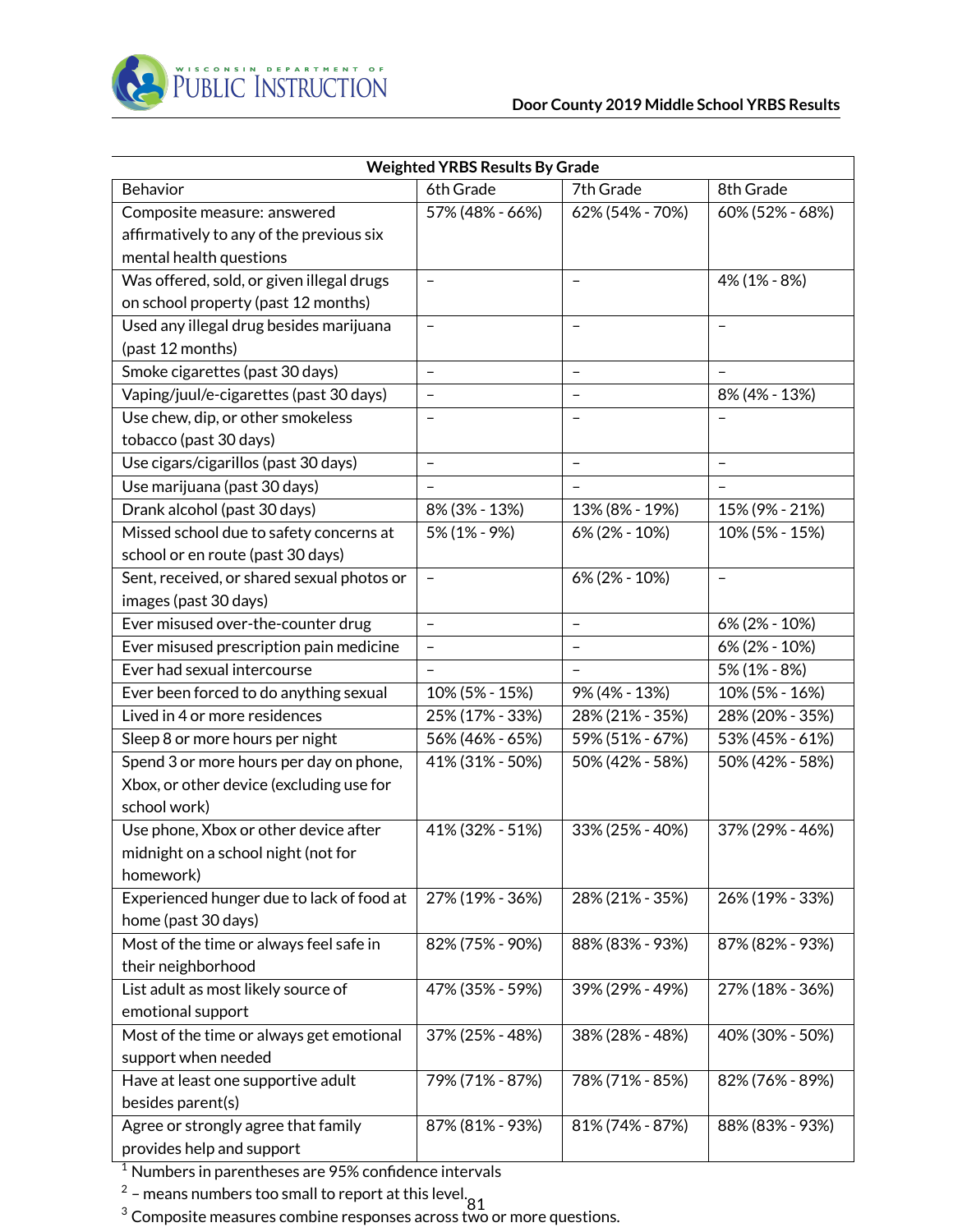

## **Tables by Race/Ethnicity**

|                                       |          | <b>Weighted YRBS Results By Race/Ethnicity</b> |                          |                          |                          |          |
|---------------------------------------|----------|------------------------------------------------|--------------------------|--------------------------|--------------------------|----------|
| Behavior                              | White    | Hisp                                           | BI/Af-                   | Asian/Pl                 | Am.Ind                   | Multiple |
|                                       |          |                                                | Am                       |                          |                          |          |
| Most of the time or always wear a     | 91%      | 89%                                            |                          | $\qquad \qquad -$        | $\overline{\phantom{m}}$ | 83%      |
| seatbelt                              | $(88% -$ | $(77% -$                                       |                          |                          |                          | $(70% -$ |
|                                       | 94%)     | 101%)                                          |                          |                          |                          | 96%)     |
| Most of the time or always wear bike  | 30%      | 26% (8%                                        | $\qquad \qquad -$        | $\qquad \qquad -$        | $\qquad \qquad -$        | 22% (7%  |
| helmet (if ride a bike)               | $(25% -$ | $-43%$                                         |                          |                          |                          | $-36%$   |
|                                       | 35%)     |                                                |                          |                          |                          |          |
| Ate breakfast every day (past 7 days) | 47%      | 38%                                            | $\qquad \qquad -$        | $\overline{\phantom{0}}$ |                          | 49%      |
|                                       | $(42% -$ | $(20% -$                                       |                          |                          |                          | $(31% -$ |
|                                       | 53%)     | 56%)                                           |                          |                          |                          | 66%)     |
| Exercise most days (past 7 days)      | 72%      | 82%                                            | $\qquad \qquad -$        | $\qquad \qquad -$        | $\overline{\phantom{a}}$ | 61%      |
|                                       | $(67% -$ | $(68% -$                                       |                          |                          |                          | $(44% -$ |
|                                       | 77%)     | 96%)                                           |                          |                          |                          | 78%)     |
| Participate in school activities,     | 85%      | 71%                                            | $\overline{\phantom{m}}$ | $\qquad \qquad -$        | $\overline{\phantom{m}}$ | 68%      |
| teams, or clubs                       | $(81% -$ | $(54% -$                                       |                          |                          |                          | $(52% -$ |
|                                       | 89%)     | 88%)                                           |                          |                          |                          | 85%)     |
| Have at least one teacher or other    | 71%      | 61%                                            | $\qquad \qquad -$        | $\qquad \qquad -$        | $\qquad \qquad -$        | 67%      |
| adult at school to talk to            | $(66% -$ | $(43% -$                                       |                          |                          |                          | $(51% -$ |
|                                       | 76%)     | 79%)                                           |                          |                          |                          | 83%)     |
| Agree or strongly agree that they     | 71%      | 65%                                            | $\overline{\phantom{0}}$ | $\overline{\phantom{0}}$ | $\equiv$                 | 53%      |
| belong at school                      | $(66% -$ | $(47% -$                                       |                          |                          |                          | $(36% -$ |
|                                       | 76%)     | 82%)                                           |                          |                          |                          | 70%)     |
| Agree or strongly agree that          | 64%      | 39%                                            | $\qquad \qquad -$        | $\qquad \qquad -$        | $\equiv$                 | 50%      |
| teachers care about them              | $(59% -$ | $(21% -$                                       |                          |                          |                          | $(33% -$ |
|                                       | 69%)     | 57%)                                           |                          |                          |                          | 67%)     |
| Most of the time or always feel safe  | 83%      | 64%                                            | $\qquad \qquad -$        | $\overline{\phantom{a}}$ | $\overline{\phantom{a}}$ | 65%      |
| at school                             | $(79% -$ | $(47% -$                                       |                          |                          |                          | $(49% -$ |
|                                       | 87%)     | 82%)                                           |                          |                          |                          | 81%)     |
| Agree or strongly Agree that          | 36%      | 47%                                            |                          |                          |                          | 30%      |
| bullying is a problem at school       | $(31% -$ | $(29% -$                                       |                          |                          |                          | $(14% -$ |
|                                       | 41%)     | 66%)                                           |                          |                          |                          | 46%)     |
| Bullied on school property (past 12   | 35%      | 32%                                            | $\qquad \qquad -$        | $\qquad \qquad -$        | $\overline{\phantom{0}}$ | 41%      |
| months)                               | $(30% -$ | $(15% -$                                       |                          |                          |                          | $(24% -$ |
|                                       | 40%)     | 49%)                                           |                          |                          |                          | 58%)     |
| Electronically bullied (past 12       | 18%      | $\qquad \qquad -$                              | $\overline{\phantom{a}}$ | $\qquad \qquad -$        | $\overline{\phantom{a}}$ | 28%      |
| months)                               | $(14% -$ |                                                |                          |                          |                          | $(13% -$ |
|                                       | 22%)     |                                                |                          |                          |                          | 43%)     |

 $^1$  Differences between groups are significant if ranges do not overlap.

 $^2$  – means numbers too small to report at this level.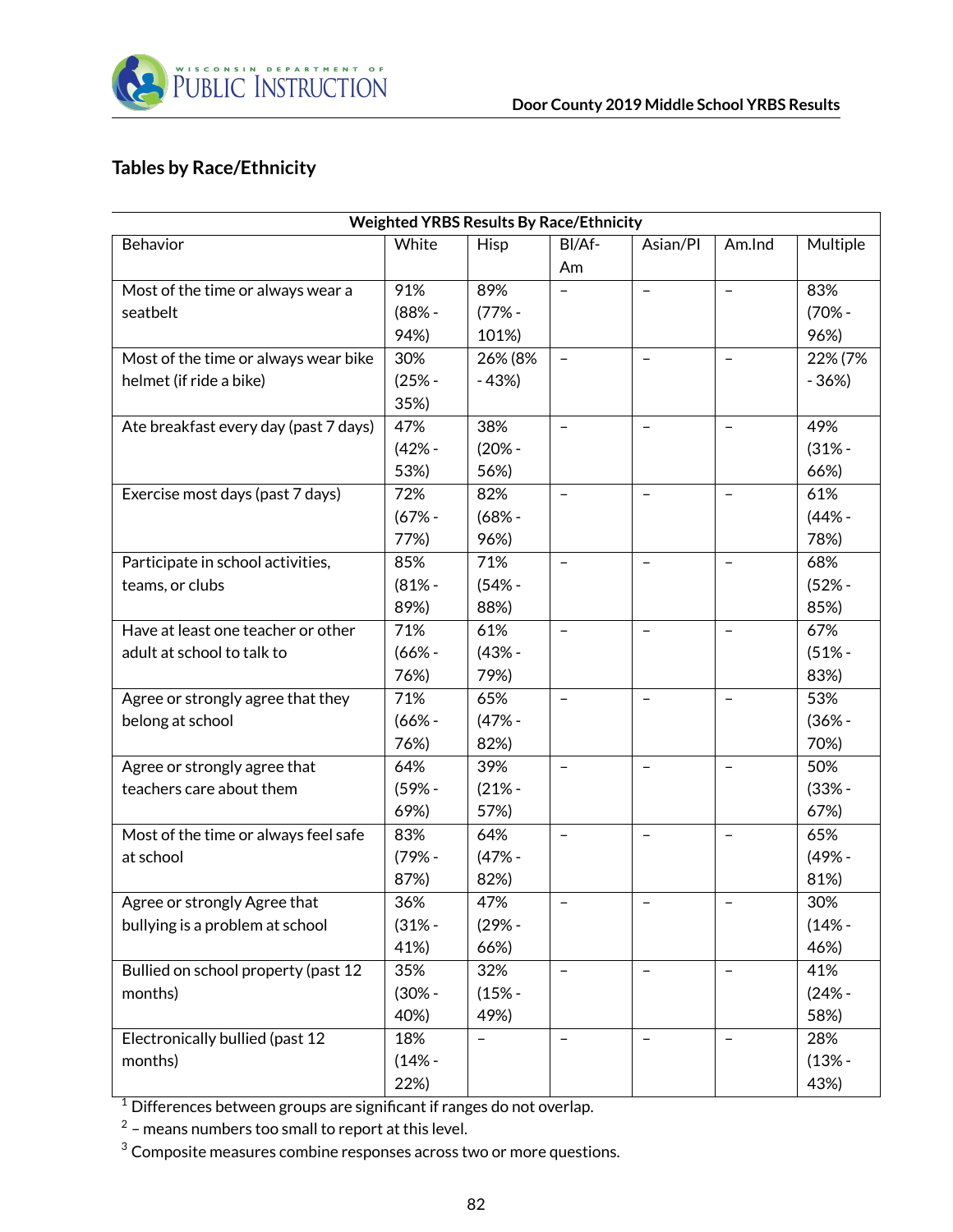

| <b>Weighted YRBS Results By Race/Ethnicity</b> |                          |                          |                          |                          |                          |                          |
|------------------------------------------------|--------------------------|--------------------------|--------------------------|--------------------------|--------------------------|--------------------------|
| Behavior                                       | White                    | <b>Hisp</b>              | BI/Af-                   | Asian/Pl                 | Am.Ind                   | Multiple                 |
|                                                |                          |                          | Am                       |                          |                          |                          |
| Composite measure: answered                    | 42%                      | 32%                      |                          | $\qquad \qquad -$        | $\qquad \qquad -$        | 54%                      |
| affirmatively to being bullied online          | $(36% -$                 | $(15% -$                 |                          |                          |                          | $(37% -$                 |
| and/or at school                               | 47%)                     | 49%)                     |                          |                          |                          | 72%)                     |
| Had a weapon at school (past 12                | 3% (1% -                 | 0% (0% -                 |                          |                          |                          |                          |
| months)                                        | 5%)                      | 0%                       |                          |                          |                          |                          |
| In a physical fight on school property         | 16%                      |                          | $\qquad \qquad -$        | $\qquad \qquad -$        | $\equiv$                 | 36%                      |
| (past 12 months)                               | $(12% -$                 |                          |                          |                          |                          | $(19% -$                 |
|                                                | 20%)                     |                          |                          |                          |                          | 53%)                     |
| Problems with anxiety (past 12                 | 52%                      | 64%                      | $\overline{\phantom{0}}$ | $\overline{\phantom{0}}$ |                          | 60%                      |
| months)                                        | $(46% -$                 | $(46% -$                 |                          |                          |                          | $(43% -$                 |
|                                                | 57%)                     | 81%)                     |                          |                          |                          | 77%)                     |
| So sad or hopeless that stopped                | 25%                      | -                        | $\qquad \qquad -$        | $\qquad \qquad -$        | $\overline{\phantom{0}}$ | 31%                      |
| usual activities (past 12 months)              | $(20% -$                 |                          |                          |                          |                          | $(16% -$                 |
|                                                | 29%)                     |                          |                          |                          |                          | 47%)                     |
| Seriously considered suicide (past 12          | 18%                      | $\overline{\phantom{0}}$ | $\qquad \qquad -$        | $\qquad \qquad -$        | $\overline{\phantom{0}}$ | 33%                      |
| months)                                        | $(14% -$                 |                          |                          |                          |                          | $(16% -$                 |
|                                                | 22%)                     |                          |                          |                          |                          | 49%)                     |
| Made a suicide plan (past 12 months)           | 11% (8%                  |                          |                          |                          |                          | 24% (9%                  |
|                                                | $-15%$                   |                          |                          |                          |                          | $-40%$                   |
| Attempted suicide (past 12 months)             | 4% (2% -                 | $\overline{\phantom{0}}$ | $\qquad \qquad -$        | $\overline{\phantom{0}}$ |                          |                          |
|                                                | 6%)                      |                          |                          |                          |                          |                          |
| Self-harm (past 12 months)                     | 16%                      | $\overline{\phantom{0}}$ | $\qquad \qquad -$        | $\qquad \qquad -$        | $\rightarrow$            | 30%                      |
|                                                | $(12% -$                 |                          |                          |                          |                          | $(14% -$                 |
|                                                | 20%)                     |                          |                          |                          |                          | 45%)                     |
| Composite measure: answered                    | 58%                      | 64%                      |                          |                          |                          | 71%                      |
| affirmatively to any of the previous           | $(53% -$                 | $(46% -$                 |                          |                          |                          | $(55% -$                 |
| six mental health questions                    | 63%)                     | 81%)                     |                          |                          |                          | 86%)                     |
| Was offered, sold, or given illegal            | $3\%$ (1% -              | $\overline{\phantom{0}}$ | $\qquad \qquad -$        | $\qquad \qquad -$        |                          | 0% (0% -                 |
| drugs on school property (past 12              | 4%)                      |                          |                          |                          |                          | 0%                       |
| months)                                        |                          |                          |                          |                          |                          |                          |
| Used any illegal drug besides                  | 2% (0% -                 | 0% (0% -                 | $\qquad \qquad -$        | $\qquad \qquad -$        | $\qquad \qquad -$        | $\qquad \qquad -$        |
| marijuana (past 12 months)                     | 3%)                      | 0%                       |                          |                          |                          |                          |
| Smoke cigarettes (past 30 days)                | -                        | 0% (0% -                 | $\qquad \qquad -$        | $\qquad \qquad -$        | $\qquad \qquad -$        | $\qquad \qquad -$        |
|                                                |                          | 0%                       |                          |                          |                          |                          |
| Vaping/juul/e-cigarettes (past 30              | 5% (2% -                 | 0% (0% -                 | $\overline{\phantom{0}}$ | $\qquad \qquad -$        | $\qquad \qquad -$        | $\qquad \qquad -$        |
| days)                                          | 7%)                      | 0%                       |                          |                          |                          |                          |
| Use chew, dip, or other smokeless              |                          | 0% (0% -                 |                          | $\qquad \qquad -$        | $\qquad \qquad -$        | $\qquad \qquad -$        |
| tobacco (past 30 days)                         |                          | 0%)                      |                          |                          |                          |                          |
| Use cigars/cigarillos (past 30 days)           | $\overline{\phantom{0}}$ | 0% (0% -                 | $\qquad \qquad -$        | $\overline{\phantom{0}}$ | $\overline{\phantom{0}}$ | $\overline{\phantom{0}}$ |
|                                                |                          | 0%)                      |                          |                          |                          |                          |

 $^1$  Differences between groups are significant if ranges do not overlap.

 $^2$  – means numbers too small to report at this level.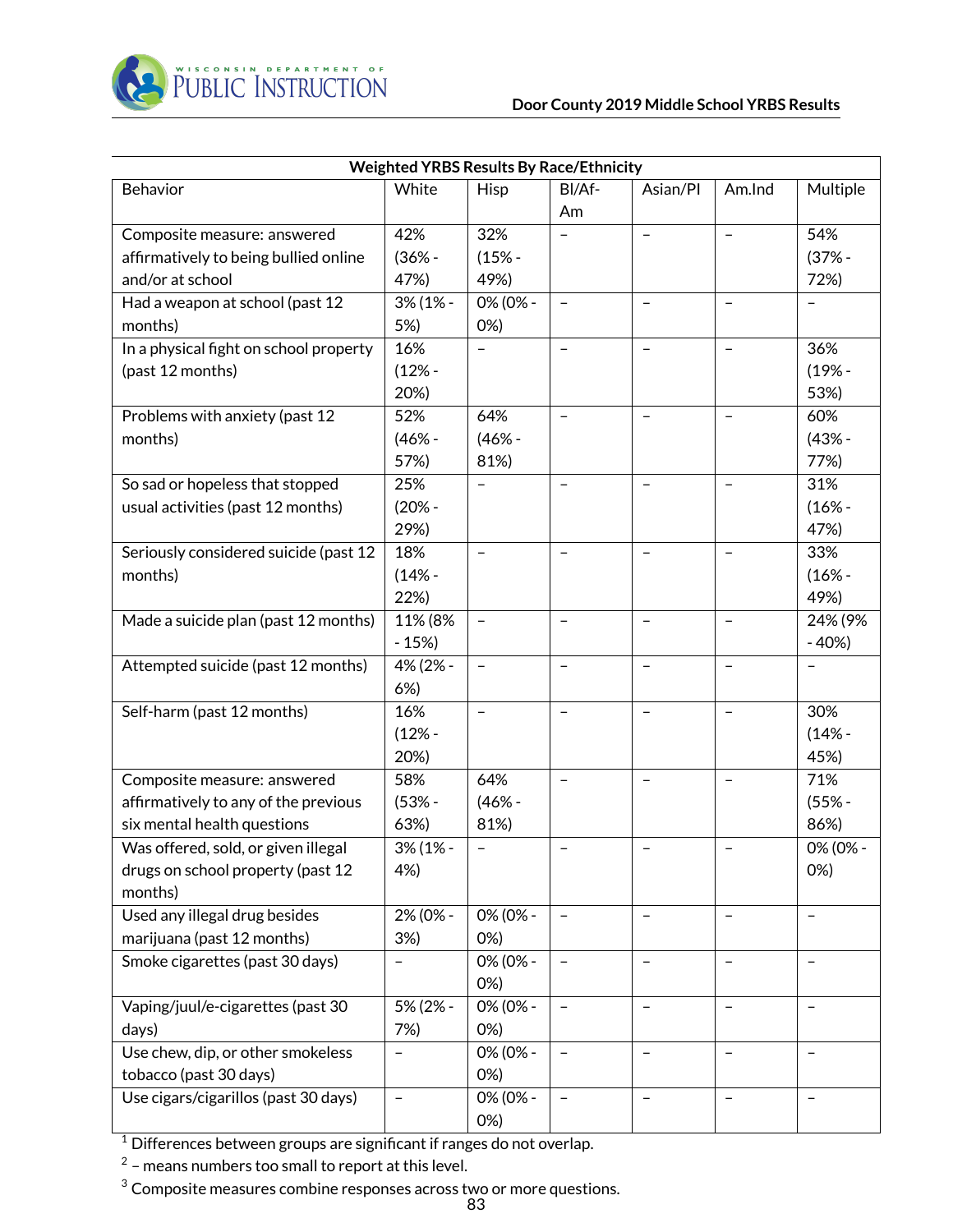

|                                       | <b>Weighted YRBS Results By Race/Ethnicity</b> |                          |                          |                          |                          |                          |
|---------------------------------------|------------------------------------------------|--------------------------|--------------------------|--------------------------|--------------------------|--------------------------|
| Behavior                              | White                                          | Hisp                     | BI/Af-                   | Asian/Pl                 | Am.Ind                   | Multiple                 |
|                                       |                                                |                          | Am                       |                          |                          |                          |
| Use marijuana (past 30 days)          | $\overline{\phantom{0}}$                       | 0% (0% -                 | $\overline{\phantom{0}}$ | $\qquad \qquad -$        | $\frac{1}{2}$            | $\overline{\phantom{0}}$ |
|                                       |                                                | 0%                       |                          |                          |                          |                          |
| Drank alcohol (past 30 days)          | 12% (8%                                        | $\qquad \qquad -$        | $\equiv$                 | $\equiv$                 | $\overline{\phantom{a}}$ | 17% (4%                  |
|                                       | $-15%$                                         |                          |                          |                          |                          | $-30%$                   |
| Missed school due to safety           | 6% (3% -                                       | $\overline{\phantom{a}}$ | $\qquad \qquad -$        | $\overline{\phantom{a}}$ | $\qquad \qquad -$        |                          |
| concerns at school or en route (past  | 8%)                                            |                          |                          |                          |                          |                          |
| 30 days)                              |                                                |                          |                          |                          |                          |                          |
| Sent, received, or shared sexual      | 4% (2% -                                       | $\overline{\phantom{0}}$ | $\overline{\phantom{0}}$ | $\overline{\phantom{0}}$ | $\overline{\phantom{a}}$ | $\overline{\phantom{0}}$ |
| photos or images (past 30 days)       | 7%)                                            |                          |                          |                          |                          |                          |
| Ever misused over-the-counter drug    | 3% (1% -                                       | $\qquad \qquad -$        | $\overline{\phantom{a}}$ | $\blacksquare$           | $\blacksquare$           | $\overline{\phantom{a}}$ |
|                                       | 4%)                                            |                          |                          |                          |                          |                          |
| Ever misused prescription pain        | 4% (2% -                                       | $\qquad \qquad -$        | $\qquad \qquad -$        | $\overline{\phantom{a}}$ | $\overline{\phantom{a}}$ | 0% (0% -                 |
| medicine                              | 6%)                                            |                          |                          |                          |                          | 0%                       |
| Ever had sexual intercourse           | 3% (1% -                                       | 0% (0% -                 | $\overline{\phantom{a}}$ | $\equiv$                 | $\frac{1}{2}$            | $\equiv$                 |
|                                       | 5%)                                            | 0%                       |                          |                          |                          |                          |
| Ever been forced to do anything       | 9% (6% -                                       | $\qquad \qquad -$        | $\overline{\phantom{0}}$ | $\overline{\phantom{a}}$ | $\overline{\phantom{a}}$ | $\overline{\phantom{m}}$ |
| sexual                                | 12%)                                           |                          |                          |                          |                          |                          |
| Lived in 4 or more residences         | 23%                                            | 42%                      | $\qquad \qquad -$        | $\qquad \qquad -$        | $\overline{\phantom{0}}$ | 55%                      |
|                                       | $(19% -$                                       | $(24% -$                 |                          |                          |                          | $(38% -$                 |
|                                       | 28%)                                           | 60%)                     |                          |                          |                          | 73%)                     |
| Sleep 8 or more hours per night       | 57%                                            | 56%                      | $\qquad \qquad -$        | $\qquad \qquad -$        | $\qquad \qquad -$        | 42%                      |
|                                       | $(52% -$                                       | $(38% -$                 |                          |                          |                          | $(25% -$                 |
|                                       | 63%)                                           | 75%)                     |                          |                          |                          | 59%)                     |
| Spend 3 or more hours per day on      | 46%                                            | 52%                      | $\overline{\phantom{0}}$ | $\qquad \qquad -$        | $\frac{1}{2}$            | 44%                      |
| phone, Xbox, or other device          | $(41% -$                                       | $(34% -$                 |                          |                          |                          | $(26% -$                 |
| (excluding use for school work)       | 52%)                                           | 71%)                     |                          |                          |                          | 61%)                     |
| Use phone, Xbox or other device       | 35%                                            | 47%                      |                          |                          |                          | 49%                      |
| after midnight on a school night (not | $(29% -$                                       | $(28% -$                 |                          |                          |                          | $(32% -$                 |
| for homework)                         | 40%)                                           | 65%)                     |                          |                          |                          | 67%)                     |
| Experienced hunger due to lack of     | 23%                                            | 51%                      | $\qquad \qquad -$        | $\overline{\phantom{a}}$ | $\overline{\phantom{a}}$ | 43%                      |
| food at home (past 30 days)           | $(18% -$                                       | $(33% -$                 |                          |                          |                          | $(26% -$                 |
|                                       | 28%)                                           | 70%)                     |                          |                          |                          | 60%)                     |
| Most of the time or always feel safe  | 86%                                            | 90%                      | $\overline{\phantom{a}}$ | $\blacksquare$           | $\blacksquare$           | 89%                      |
| in their neighborhood                 | $(82% -$                                       | $(79% -$                 |                          |                          |                          | $(78% -$                 |
|                                       | 90%)                                           | 101%)                    |                          |                          |                          | 99%)                     |

 $^1$  Differences between groups are significant if ranges do not overlap.

 $^2$  – means numbers too small to report at this level.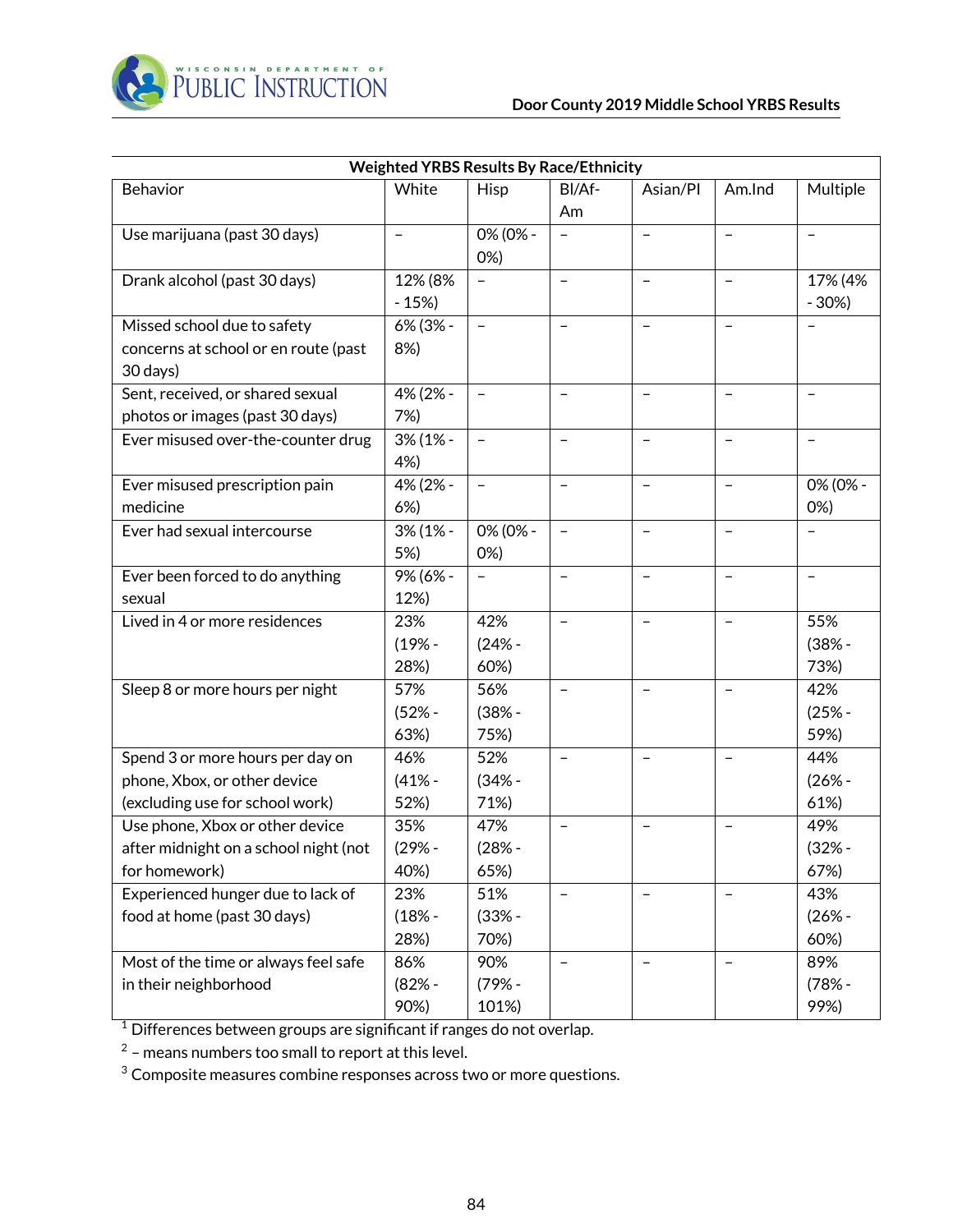

| <b>Weighted YRBS Results By Race/Ethnicity</b> |          |             |        |          |        |          |
|------------------------------------------------|----------|-------------|--------|----------|--------|----------|
| Behavior                                       | White    | <b>Hisp</b> | BI/Af- | Asian/Pl | Am.Ind | Multiple |
|                                                |          |             | Am     |          |        |          |
| Most of the time or always get                 | 38%      |             |        |          |        |          |
| emotional support when needed                  | (31% -   |             |        |          |        |          |
|                                                | 45%)     |             |        |          |        |          |
| List adult as most likely source of            | 38%      |             |        |          |        | 29% (9%  |
| emotional support                              | (32% -   |             |        |          |        | $-48%$   |
|                                                | 45%)     |             |        |          |        |          |
| Have at least one supportive adult             | 81%      | 79%         |        |          |        | 74%      |
| besides parent(s)                              | $(76% -$ | $(64% -$    |        |          |        | $(59% -$ |
|                                                | 85%)     | 94%)        |        |          |        | 90%)     |
| Agree or strongly agree that family            | 87%      | 82%         |        |          |        | 69%      |
| provides help and support                      | $(83% -$ | $(68% -$    |        |          |        | $(53% -$ |
|                                                | 90%)     | 96%)        |        |          |        | 86%)     |

 $1$  Differences between groups are significant if ranges do not overlap.

 $2$  – means numbers too small to report at this level.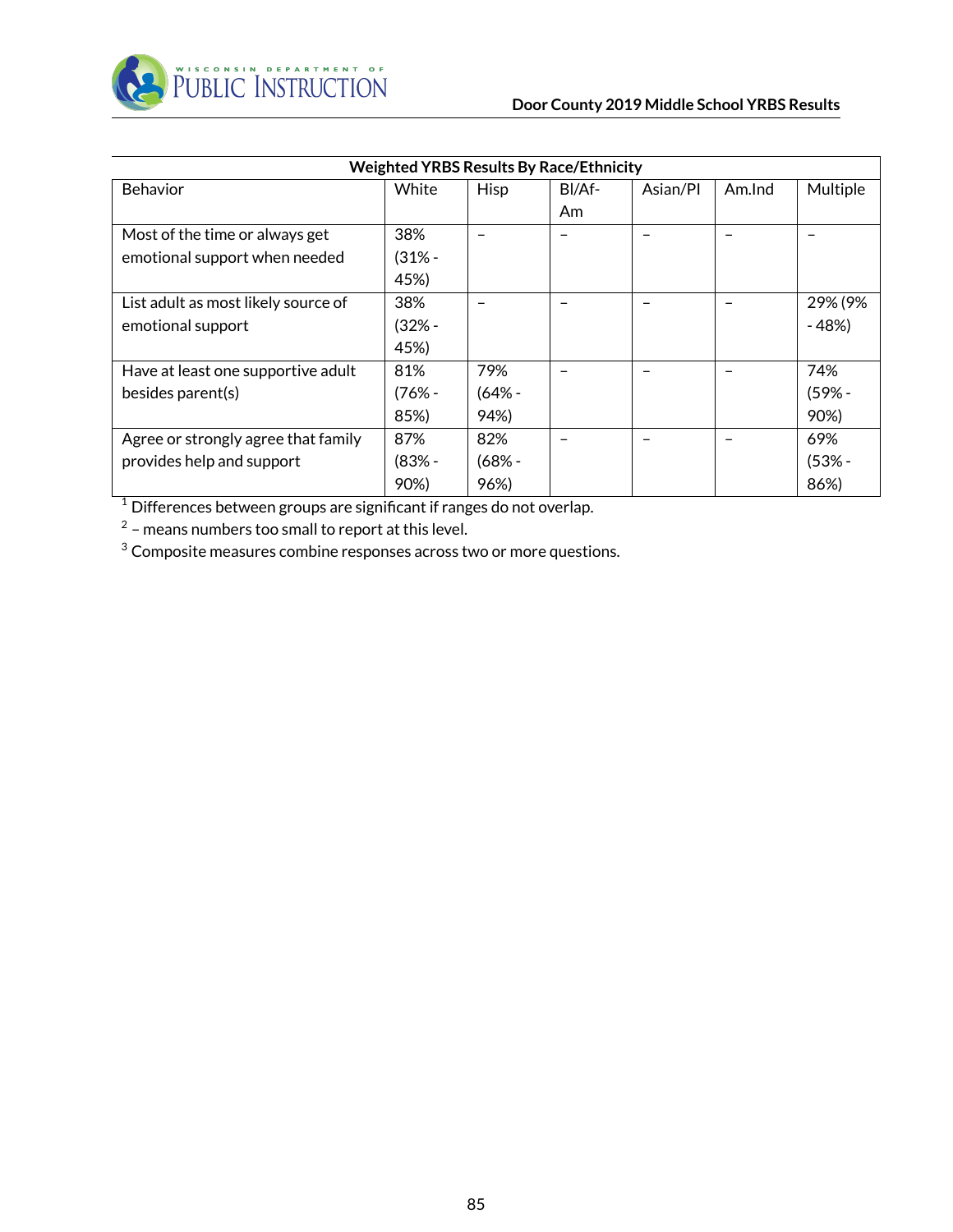

## **Tables by Average Grades (Self-Reported)**

| Weighted YRBS Results By Average Grades (Self-Reported) |            |                          |                          |                          |  |  |
|---------------------------------------------------------|------------|--------------------------|--------------------------|--------------------------|--|--|
| Behavior                                                | A's        | B's                      | C's                      | D's or F's               |  |  |
| Most of the time or always wear a seatbelt              | 94% (90% - | 91% (87% -               |                          |                          |  |  |
|                                                         | 97%)       | 96%)                     |                          |                          |  |  |
| Most of the time or always wear bike helmet (if         | 35% (27% - | 31% (22% -               |                          |                          |  |  |
| ride a bike)                                            | 42%)       | 40%)                     |                          |                          |  |  |
| Ate breakfast every day (past 7 days)                   | 53% (45% - | 44% (35% -               |                          | $\equiv$                 |  |  |
|                                                         | 60%)       | 52%)                     |                          |                          |  |  |
| Exercise most days (past 7 days)                        | 75% (69% - | 69% (61% -               | $\overline{\phantom{0}}$ | $\overline{\phantom{0}}$ |  |  |
|                                                         | 82%)       | 77%)                     |                          |                          |  |  |
| Participate in school activities, teams, or clubs       | 90% (85% - | 81% (74% -               | $\overline{\phantom{a}}$ | $\qquad \qquad -$        |  |  |
|                                                         | 94%)       | 88%)                     |                          |                          |  |  |
| Have at least one teacher or other adult at school      | 71% (65% - | 72% (64% -               | $\blacksquare$           | $\qquad \qquad -$        |  |  |
| to talk to                                              | 78%)       | 80%)                     |                          |                          |  |  |
| Agree or strongly agree that they belong at school      | 76% (70% - | 74% (66% -               | $\qquad \qquad -$        | $\qquad \qquad -$        |  |  |
|                                                         | 82%)       | 82%)                     |                          |                          |  |  |
| Agree or strongly agree that teachers care about        | 66% (59% - | 63% (54% -               | $\qquad \qquad -$        | $\qquad \qquad -$        |  |  |
| them                                                    | 73%)       | 71%)                     |                          |                          |  |  |
| Most of the time or always feel safe at school          | 84% (78% - | 83% (76% -               |                          | $\qquad \qquad -$        |  |  |
|                                                         | 89%)       | 90%)                     |                          |                          |  |  |
| Agree or strongly Agree that bullying is a problem      | 34% (27% - | 37% (29% -               |                          | $\overline{\phantom{0}}$ |  |  |
| at school                                               | 42%)       | 46%)                     |                          |                          |  |  |
| Bullied on school property (past 12 months)             | 27% (20% - | 39% (30% -               |                          | $\overline{\phantom{0}}$ |  |  |
|                                                         | 34%)       | 47%)                     |                          |                          |  |  |
| Electronically bullied (past 12 months)                 | 14% (9% -  | 19% (13% -               | $\overline{\phantom{a}}$ | $\qquad \qquad -$        |  |  |
|                                                         | 20%)       | 26%)                     |                          |                          |  |  |
| Composite measure: answered affirmatively to            | 33% (26% - | 45% (37% -               | $\overline{\phantom{a}}$ | $\qquad \qquad -$        |  |  |
| being bullied online and/or at school                   | 40%)       | 54%)                     |                          |                          |  |  |
| Had a weapon at school (past 12 months)                 | 3% (0% -   | $\overline{\phantom{0}}$ | $\overline{\phantom{a}}$ | $\qquad \qquad -$        |  |  |
|                                                         | 5%)        |                          |                          |                          |  |  |
| In a physical fight on school property (past 12         | 12% (8% -  | 16% (9% -                | $\overline{\phantom{a}}$ | $\qquad \qquad -$        |  |  |
| months)                                                 | 17%)       | 22%)                     |                          |                          |  |  |
| Problems with anxiety (past 12 months)                  | 53% (45% - | 52% (43% -               |                          | $\qquad \qquad -$        |  |  |
|                                                         | 60%)       | 61%)                     |                          |                          |  |  |
| So sad or hopeless that stopped usual activities        | 21% (15% - | 26% (19% -               |                          | $\overline{\phantom{0}}$ |  |  |
| (past 12 months)                                        | 27%)       | 33%)                     |                          |                          |  |  |
| Seriously considered suicide (past 12 months)           | 15% (10% - | 17% (10% -               |                          | $\overline{\phantom{0}}$ |  |  |
|                                                         | 20%)       | 23%)                     |                          |                          |  |  |

 $1$  – means numbers too small to report at this level.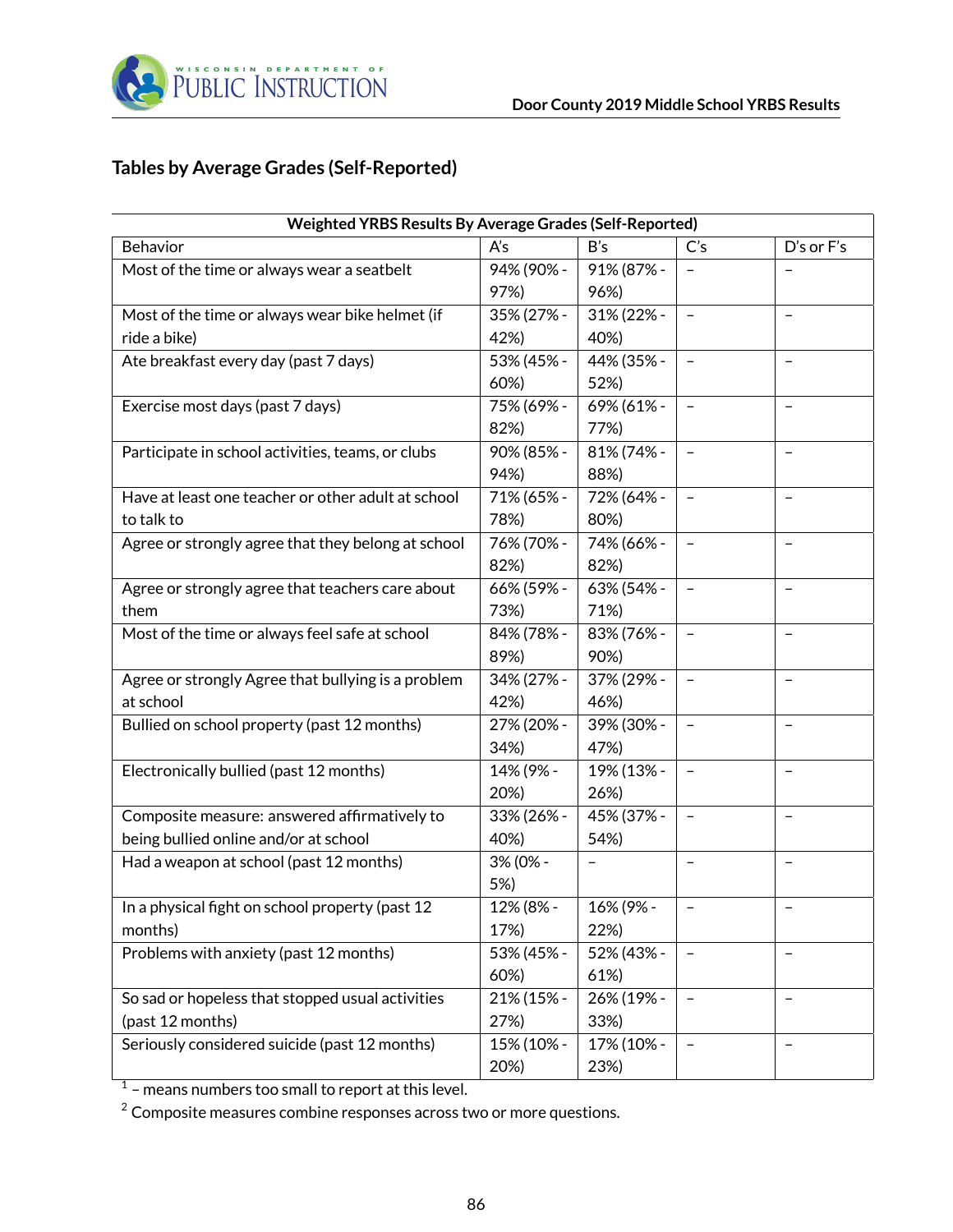

| Weighted YRBS Results By Average Grades (Self-Reported) |                          |                          |                          |                          |  |  |
|---------------------------------------------------------|--------------------------|--------------------------|--------------------------|--------------------------|--|--|
| Behavior                                                | A's                      | B's                      | C's                      | D's or F's               |  |  |
| Made a suicide plan (past 12 months)                    | 10% (5% -                | 11% (6% -                |                          |                          |  |  |
|                                                         | 14%)                     | 17%)                     |                          |                          |  |  |
| Attempted suicide (past 12 months)                      | 3% (1% -                 | 5% (1% -                 |                          |                          |  |  |
|                                                         | 6%                       | 9%)                      |                          |                          |  |  |
| Self-harm (past 12 months)                              | 15% (10% -               | 16% (9% -                |                          | $\qquad \qquad -$        |  |  |
|                                                         | 21%)                     | 22%)                     |                          |                          |  |  |
| Composite measure: answered affirmatively to            | 56% (49% -               | 59% (50% -               |                          |                          |  |  |
| any of the previous six mental health questions         | 64%)                     | 68%)                     |                          |                          |  |  |
| Was offered, sold, or given illegal drugs on school     | $\qquad \qquad -$        |                          |                          | $\overline{\phantom{0}}$ |  |  |
| property (past 12 months)                               |                          |                          |                          |                          |  |  |
| Used any illegal drug besides marijuana (past 12        | $\equiv$                 | $\overline{\phantom{0}}$ | $\overline{\phantom{0}}$ | $\overline{\phantom{0}}$ |  |  |
| months)                                                 |                          |                          |                          |                          |  |  |
| Smoke cigarettes (past 30 days)                         | $\overline{\phantom{a}}$ | 0% (0% -                 | $\overline{\phantom{a}}$ | $\qquad \qquad -$        |  |  |
|                                                         |                          | 0%                       |                          |                          |  |  |
| Vaping/juul/e-cigarettes (past 30 days)                 | 3% (1% -                 | $\overline{\phantom{0}}$ | 13% (5% -                | $\qquad \qquad -$        |  |  |
|                                                         | 6%                       |                          | 21%)                     |                          |  |  |
| Use chew, dip, or other smokeless tobacco (past 30      | $\overline{\phantom{a}}$ | $\overline{\phantom{0}}$ |                          | $\qquad \qquad -$        |  |  |
| days)                                                   |                          |                          |                          |                          |  |  |
| Use cigars/cigarillos (past 30 days)                    | $\overline{\phantom{m}}$ | 0% (0% -                 | $\equiv$                 | $\qquad \qquad -$        |  |  |
|                                                         |                          | 0%                       |                          |                          |  |  |
| Use marijuana (past 30 days)                            | $\qquad \qquad -$        | 0% (0% -                 |                          | $\overline{\phantom{0}}$ |  |  |
|                                                         |                          | 0%                       |                          |                          |  |  |
| Drank alcohol (past 30 days)                            | 10% (6% -                |                          | 23% (13% -               |                          |  |  |
|                                                         | 15%)                     |                          | 34%)                     |                          |  |  |
| Missed school due to safety concerns at school or       | 6% (2% -                 | $\overline{\phantom{0}}$ | 12% (4% -                | $\overline{\phantom{0}}$ |  |  |
| en route (past 30 days)                                 | 9%)                      |                          | 19%)                     |                          |  |  |
| Sent, received, or shared sexual photos or images       | 5% (2% -                 | 4% (1% -                 |                          | $\qquad \qquad -$        |  |  |
| (past 30 days)                                          | 9%)                      | 8%)                      |                          |                          |  |  |
| Ever misused over-the-counter drug                      | 4% (1% -                 | 4% (1% -                 |                          |                          |  |  |
|                                                         | 7%)                      | 7%)                      |                          |                          |  |  |
| Ever misused prescription pain medicine                 | 3% (1% -                 | 5% (1% -                 | $\qquad \qquad -$        | $\qquad \qquad -$        |  |  |
|                                                         | 6%                       | 9%)                      |                          |                          |  |  |
| Ever had sexual intercourse                             | 4% (1% -                 |                          |                          | $\qquad \qquad -$        |  |  |
|                                                         | 6%                       |                          |                          |                          |  |  |
| Ever been forced to do anything sexual                  | 9% (5% -                 | 10% (5% -                | $\equiv$                 | $\qquad \qquad -$        |  |  |
|                                                         | 13%)                     | 15%)                     |                          |                          |  |  |
| Lived in 4 or more residences                           | 25% (19% -               | 29% (21% -               |                          | $\overline{\phantom{0}}$ |  |  |
|                                                         | 31%)                     | 37%)                     |                          |                          |  |  |
| Sleep 8 or more hours per night                         | 66% (59% -               | 54% (45% -               |                          | $\qquad \qquad -$        |  |  |
|                                                         | 73%)                     | 63%)                     |                          |                          |  |  |
| Spend 3 or more hours per day on phone, Xbox, or        | 40% (33% -               | 49% (40% -               |                          |                          |  |  |
| other device (excluding use for school work)            | 48%)                     | 58%)                     |                          |                          |  |  |
|                                                         |                          |                          |                          |                          |  |  |

 $1$  – means numbers too small to report at this level.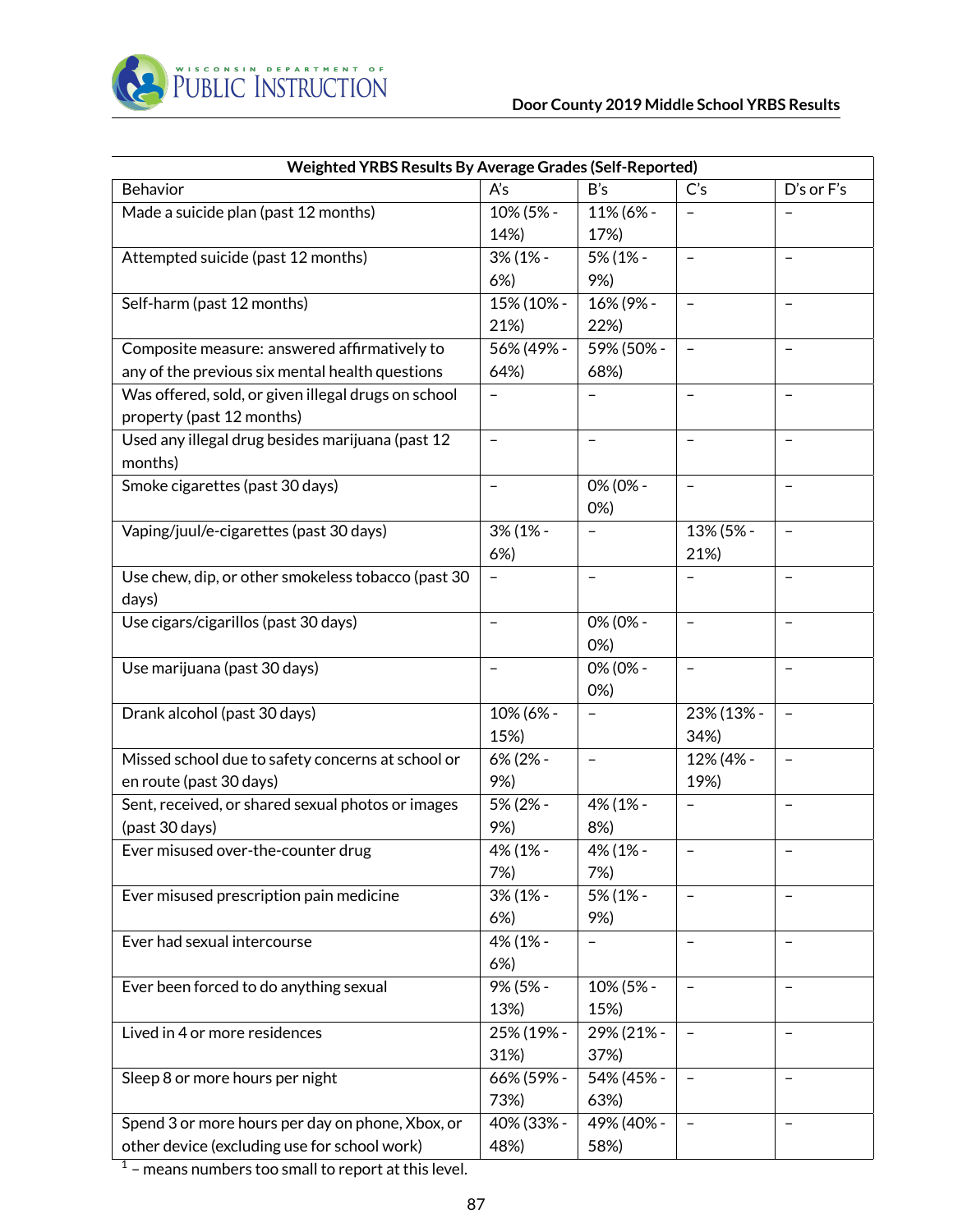

| Weighted YRBS Results By Average Grades (Self-Reported) |            |            |                |                          |  |  |
|---------------------------------------------------------|------------|------------|----------------|--------------------------|--|--|
| <b>Behavior</b>                                         | A's        | B's        | C <sub>S</sub> | $D's$ or $F's$           |  |  |
| Use phone, Xbox or other device after midnight on       | 26% (20% - | 40% (31% - |                |                          |  |  |
| a school night (not for homework)                       | 33%)       | 49%)       |                |                          |  |  |
| Experienced hunger due to lack of food at home          | 20% (14% - | 33% (24% - |                |                          |  |  |
| (past 30 days)                                          | 26%)       | 41%)       |                |                          |  |  |
| Most of the time or always feel safe in their           | 90% (86% - | 84% (77% - |                | $\overline{\phantom{0}}$ |  |  |
| neighborhood                                            | 95%)       | 90%)       |                |                          |  |  |
| Most of the time or always get emotional support        | 51% (42% - | 26% (16% - |                |                          |  |  |
| when needed                                             | 60%)       | 36%)       |                |                          |  |  |
| List adult as most likely source of emotional           | 38% (29% - | 38% (28% - |                |                          |  |  |
| support                                                 | 47%)       | 49%)       |                |                          |  |  |
| Have at least one supportive adult besides              | 82% (77% - | 82% (75% - |                |                          |  |  |
| parent(s)                                               | 88%)       | 89%)       |                |                          |  |  |
| Agree or strongly agree that family provides help       | 89% (85% - | 86% (80% - |                |                          |  |  |
| and support                                             | 94%)       | 92%)       |                |                          |  |  |

 $1$  – means numbers too small to report at this level.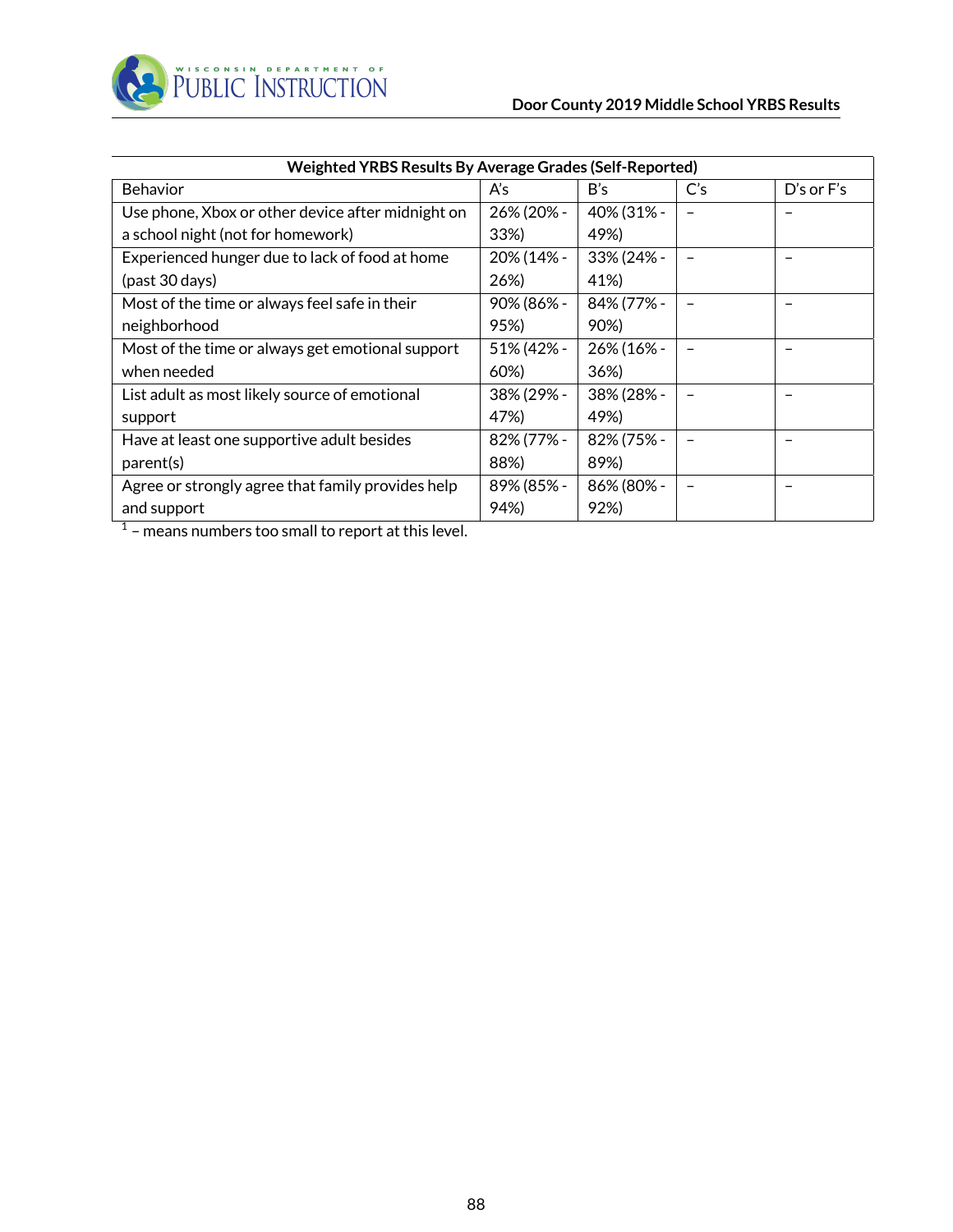

## **Tables by Food Insecurity (Self-Reported)**

| <b>Weighted YRBS Results By Food Insecurity Status</b>       |                          |                   |  |  |  |
|--------------------------------------------------------------|--------------------------|-------------------|--|--|--|
| Behavior                                                     | Food Insecure            | Not Food Insecure |  |  |  |
| Most of the time or always wear a seatbelt                   | 85% (79% - 92%)          | 93% (90% - 96%)   |  |  |  |
| Most of the time or always wear bike helmet (if ride a bike) | 19% (11% - 28%)          | 34% (28% - 39%)   |  |  |  |
| Ate breakfast every day (past 7 days)                        | 33% (24% - 42%)          | 51% (45% - 57%)   |  |  |  |
| Exercise most days (past 7 days)                             | 58% (49% - 67%)          | 77% (72% - 82%)   |  |  |  |
| Participate in school activities, teams, or clubs            | 75% (67% - 83%)          | 86% (82% - 90%)   |  |  |  |
| Have at least one teacher or other adult at school to talk   | 61% (51% - 70%)          | 73% (68% - 78%)   |  |  |  |
| to                                                           |                          |                   |  |  |  |
| Agree or strongly agree that they belong at school           | 56% (47% - 65%)          | 75% (70% - 80%)   |  |  |  |
| Agree or strongly agree that teachers care about them        | 49% (40% - 58%)          | 66% (60% - 71%)   |  |  |  |
| Most of the time or always feel safe at school               | 66% (58% - 75%)          | 86% (81% - 90%)   |  |  |  |
| Agree or strongly agree that bullying is a problem at        | 51% (42% - 60%)          | 32% (27% - 38%)   |  |  |  |
| school                                                       |                          |                   |  |  |  |
| Bullied on school property (past 12 months)                  | 50% (41% - 60%)          | 29% (24% - 35%)   |  |  |  |
| Electronically bullied (past 12 months)                      | 25% (17% - 32%)          | 15% (11% - 20%)   |  |  |  |
| Composite measure: answered affirmatively to being           | 57% (48% - 67%)          | 36% (30% - 41%)   |  |  |  |
| bullied online and/or at school                              |                          |                   |  |  |  |
| Had a weapon at school (past 12 months)                      | 6% (2% - 10%)            | 2% (0% - 4%)      |  |  |  |
| In a physical fight on school property (past 12 months)      | 21% (13% - 28%)          | 16% (12% - 20%)   |  |  |  |
| Problems with anxiety (past 12 months)                       | 74% (66% - 83%)          | 45% (40% - 51%)   |  |  |  |
| So sad or hopeless that stopped usual activities (past 12    | 45% (36% - 54%)          | 18% (13% - 22%)   |  |  |  |
| months)                                                      |                          |                   |  |  |  |
| Seriously considered suicide (past 12 months)                | 31% (22% - 39%)          | 14% (10% - 18%)   |  |  |  |
| Made a suicide plan (past 12 months)                         | 20% (13% - 28%)          | 9% (6% - 12%)     |  |  |  |
| Attempted suicide (past 12 months)                           | 9% (4% - 14%)            | 2% (1% - 4%)      |  |  |  |
| Self-harm (past 12 months)                                   | 26% (18% - 34%)          | 14% (9% - 18%)    |  |  |  |
| Composite measure: answered affirmatively to any of the      | 80% (72% - 88%)          | 51% (45% - 57%)   |  |  |  |
| previous six mental health questions                         |                          |                   |  |  |  |
| Was offered, sold, or given illegal drugs on school          | -                        | $\qquad \qquad -$ |  |  |  |
| property (past 12 months)                                    |                          |                   |  |  |  |
| Used any illegal drug besides marijuana (past 12 months)     | $\overline{\phantom{0}}$ | $\qquad \qquad -$ |  |  |  |
| Smoke cigarettes (past 30 days)                              | —                        |                   |  |  |  |

 $1$  – means numbers too small to report at this level.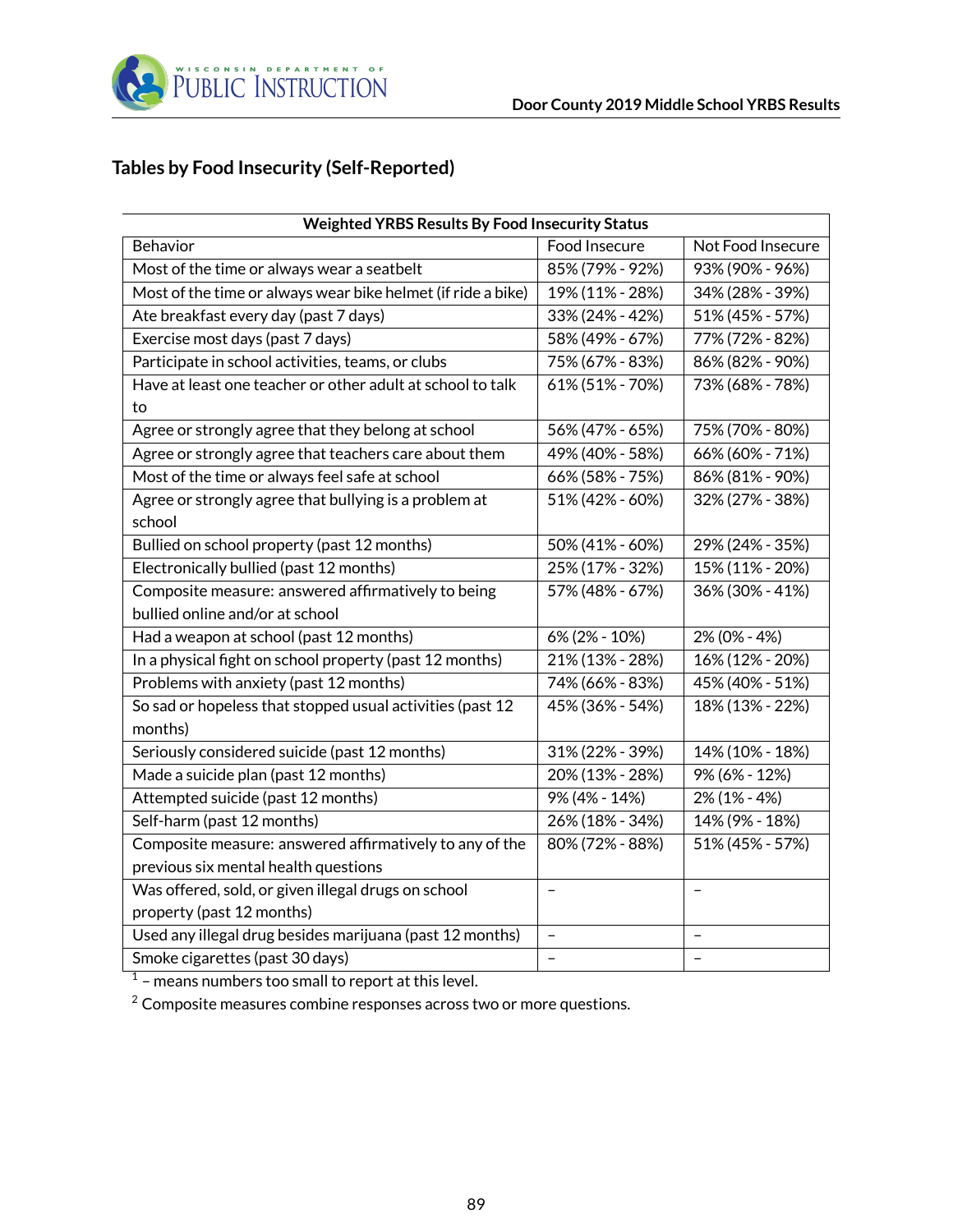

| <b>Weighted YRBS Results By Food Insecurity Status</b>                                           |                          |                   |  |  |  |
|--------------------------------------------------------------------------------------------------|--------------------------|-------------------|--|--|--|
| <b>Behavior</b>                                                                                  | Food Insecure            | Not Food Insecure |  |  |  |
| Vaping/juul/e-cigarettes (past 30 days)                                                          | 14% (8% - 20%)           | 2% (0% - 4%)      |  |  |  |
| Use chew, dip, or other smokeless tobacco (past 30 days)                                         | $\overline{\phantom{0}}$ |                   |  |  |  |
| Use cigars/cigarillos (past 30 days)                                                             | $\equiv$                 |                   |  |  |  |
| Use marijuana (past 30 days)                                                                     |                          |                   |  |  |  |
| Drank alcohol (past 30 days)                                                                     | 16% (10% - 23%)          | 10% (7% - 13%)    |  |  |  |
| Missed school due to safety concerns at school or en<br>route (past 30 days)                     | 13% (7% - 19%)           | 5% (2% - 7%)      |  |  |  |
| Sent, received, or shared sexual photos or images (past 30<br>days)                              | 9% (4% - 14%)            | 4% (2% - 6%)      |  |  |  |
| Ever misused over-the-counter drug                                                               | 4% (1% - 8%)             | $3\%$ (1% - 5%)   |  |  |  |
| Ever misused prescription pain medicine                                                          | 7% (2% - 12%)            | 4% (1% - 6%)      |  |  |  |
| Ever had sexual intercourse                                                                      | 8% (3% - 13%)            | 2% (1% - 4%)      |  |  |  |
| Ever been forced to do anything sexual                                                           | 16% (9% - 22%)           | 8% (4% - 11%)     |  |  |  |
| Lived in 4 or more residences                                                                    | 41% (32% - 50%)          | 22% (17% - 26%)   |  |  |  |
| Sleep 8 or more hours per night                                                                  | 41% (32% - 50%)          | 62% (56% - 67%)   |  |  |  |
| Spend 3 or more hours per day on phone, Xbox, or other<br>device (excluding use for school work) | 53% (43% - 62%)          | 45% (39% - 51%)   |  |  |  |
| Use phone, Xbox or other device after midnight on a<br>school night (not for homework)           | 51% (42% - 61%)          | 32% (26% - 37%)   |  |  |  |
| Experienced hunger due to lack of food at home (past 30<br>days)                                 | 100% (100% -<br>100%)    | 0% (0% - 0%)      |  |  |  |
| Most of the time or always feel safe in their neighborhood                                       | 80% (72% - 87%)          | 88% (85% - 92%)   |  |  |  |
| Most of the time or always get emotional support when<br>needed                                  | 19% (11% - 28%)          | 48% (40% - 55%)   |  |  |  |
| List adult as most likely source of emotional support                                            | 21% (12% - 30%)          | 46% (38% - 53%)   |  |  |  |
| Have at least one supportive adult besides parent(s)                                             | 77% (70% - 85%)          | 81% (76% - 85%)   |  |  |  |
| Agree or strongly agree that family provides help and<br>support                                 | 67% (58% - 75%)          | 92% (89% - 95%)   |  |  |  |

 $1$  – means numbers too small to report at this level.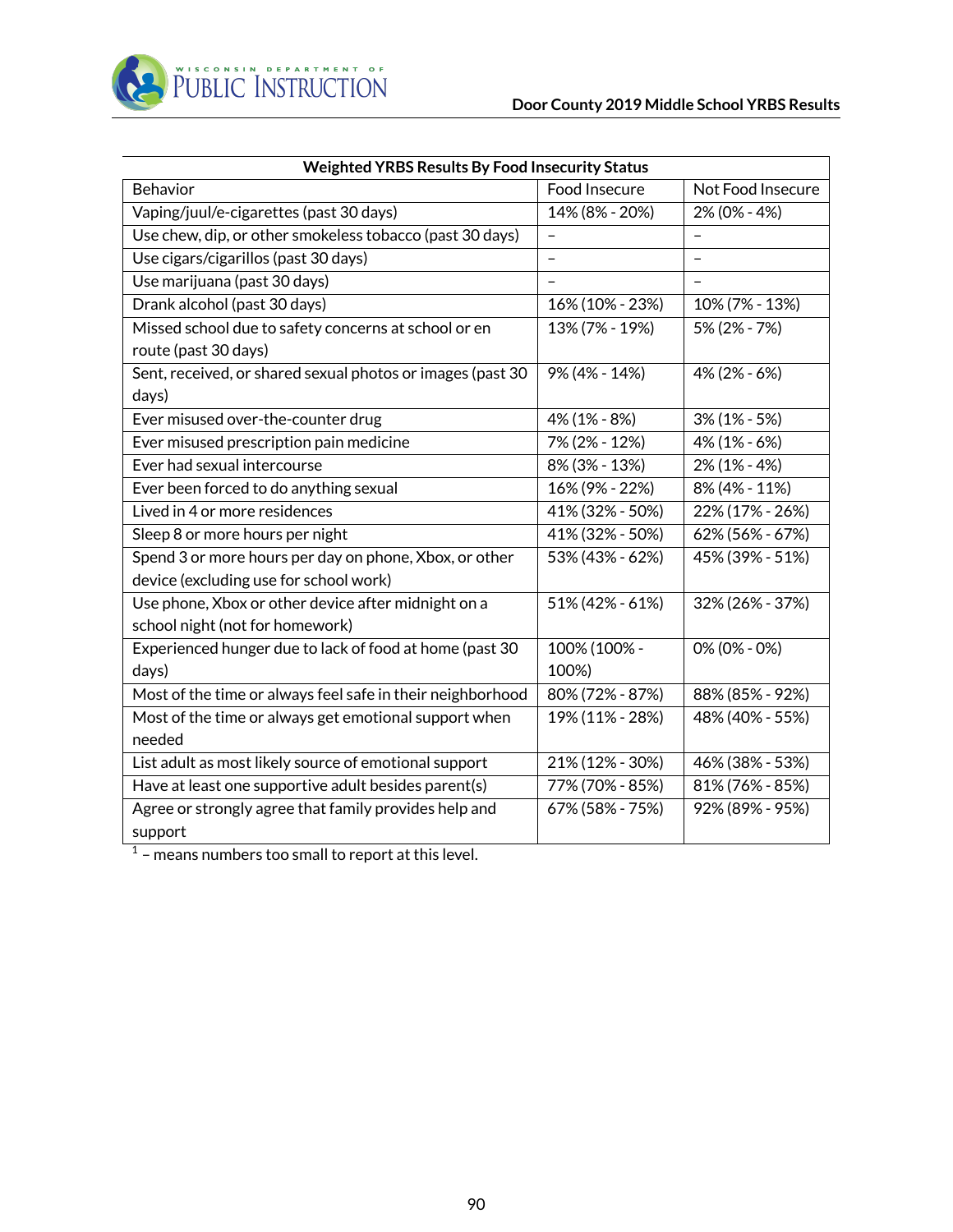

# **APPENDIX B: Question-Specific Tables for High Risk Groups Optional Module Questions**

## High-risk groups optional module data not available for this county.

**Tables by LGBT Status**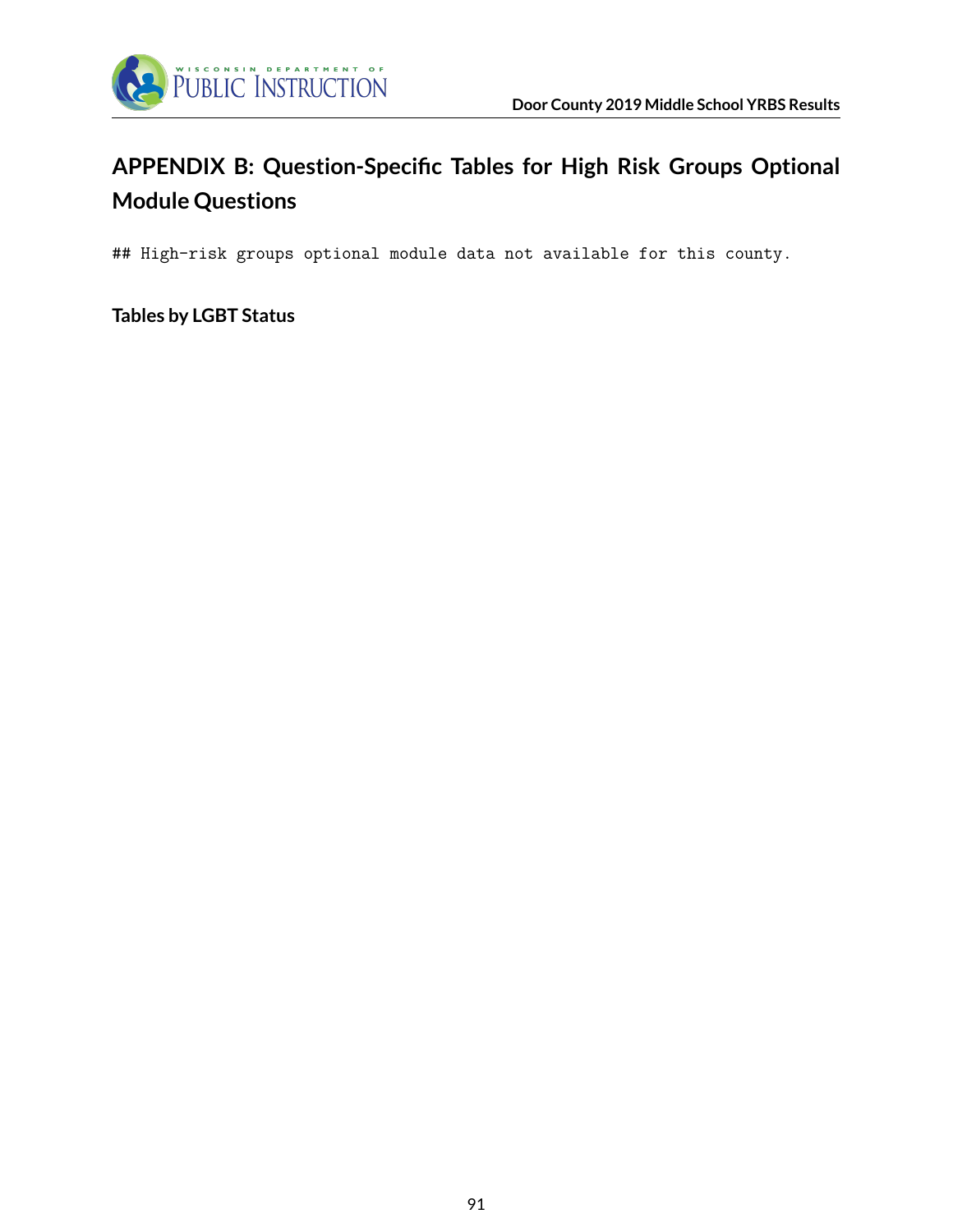

# **Tables by Physical Disability (Self-Reported)**

## High-risk groups optional module data not available for this county.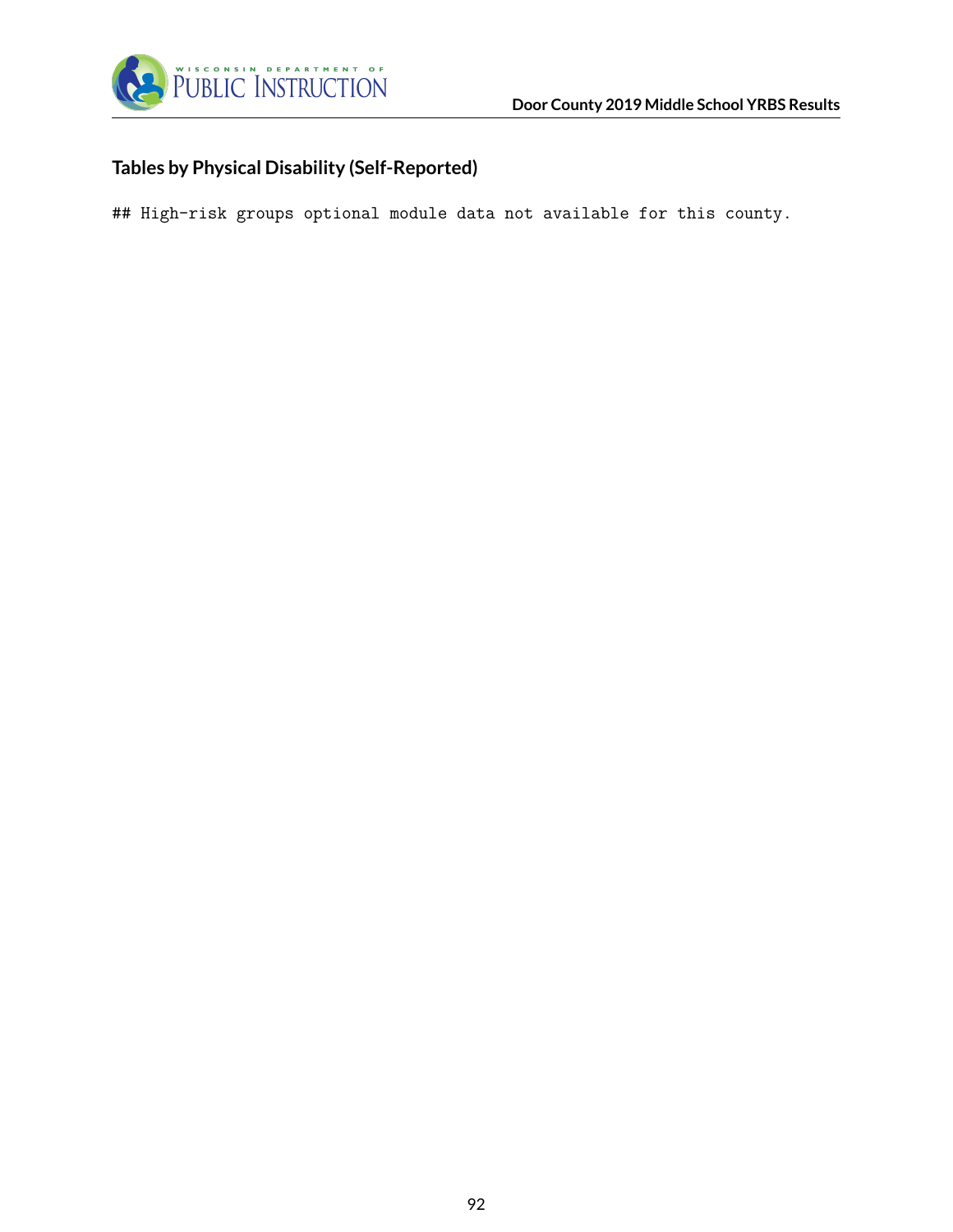

## **Tables by Special Education Services (Self-Reported)**

## High-risk groups optional module data not available for this county.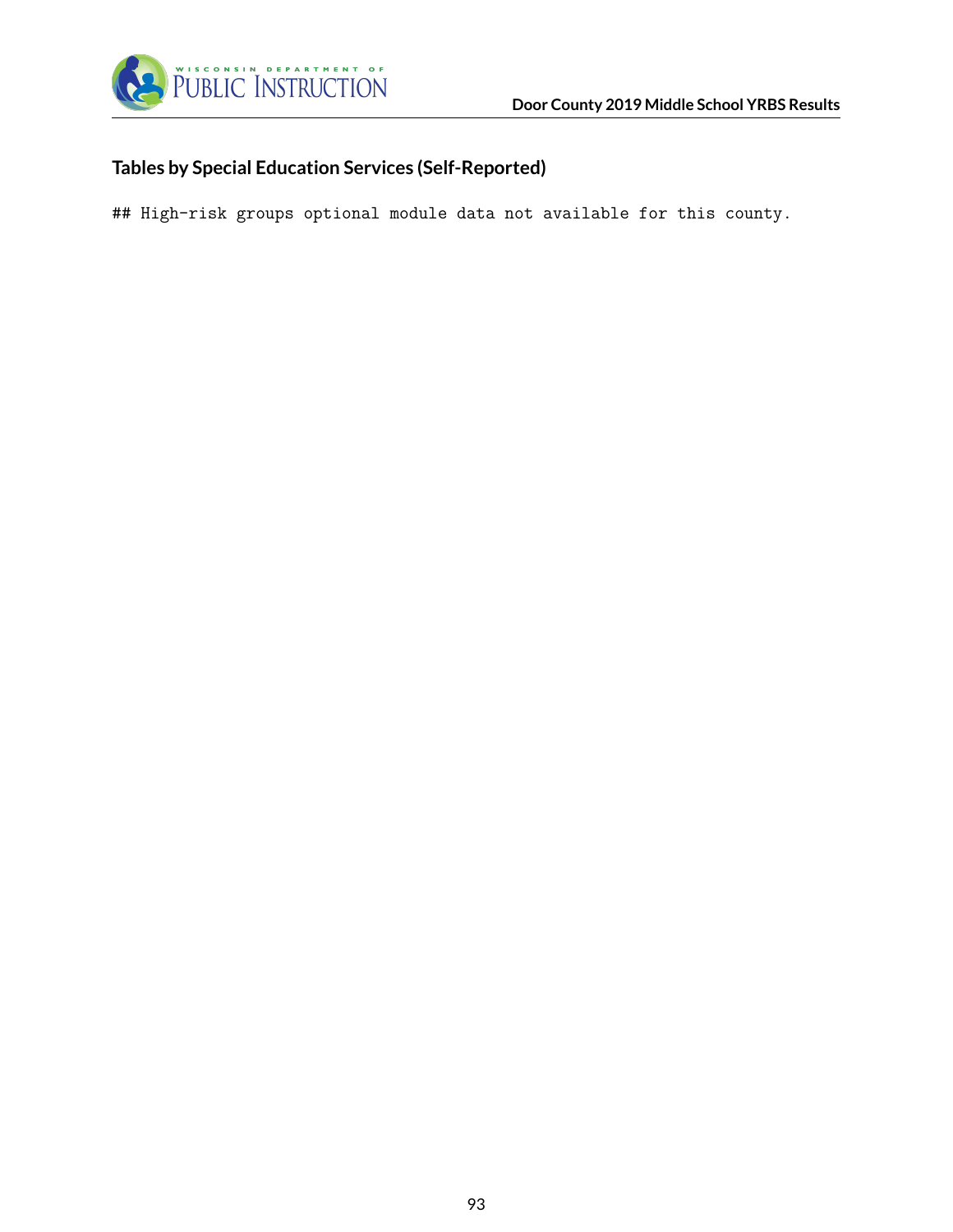

# **APPENDIX C: OPTIONAL MODULE RESULTS**

## **Optional Module 1: Drug-Free Communities**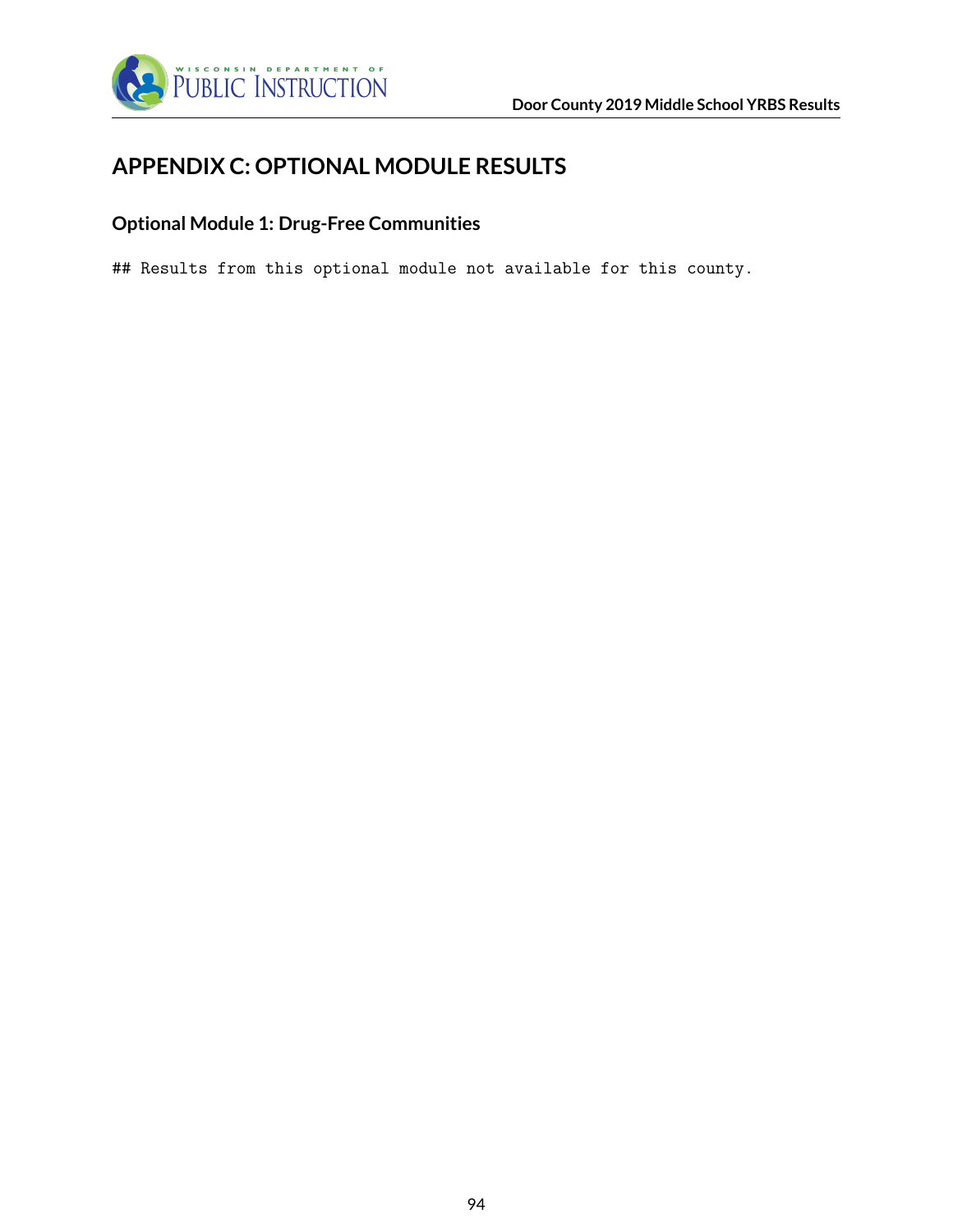

## **Optional Module 2: Youth Tobacco**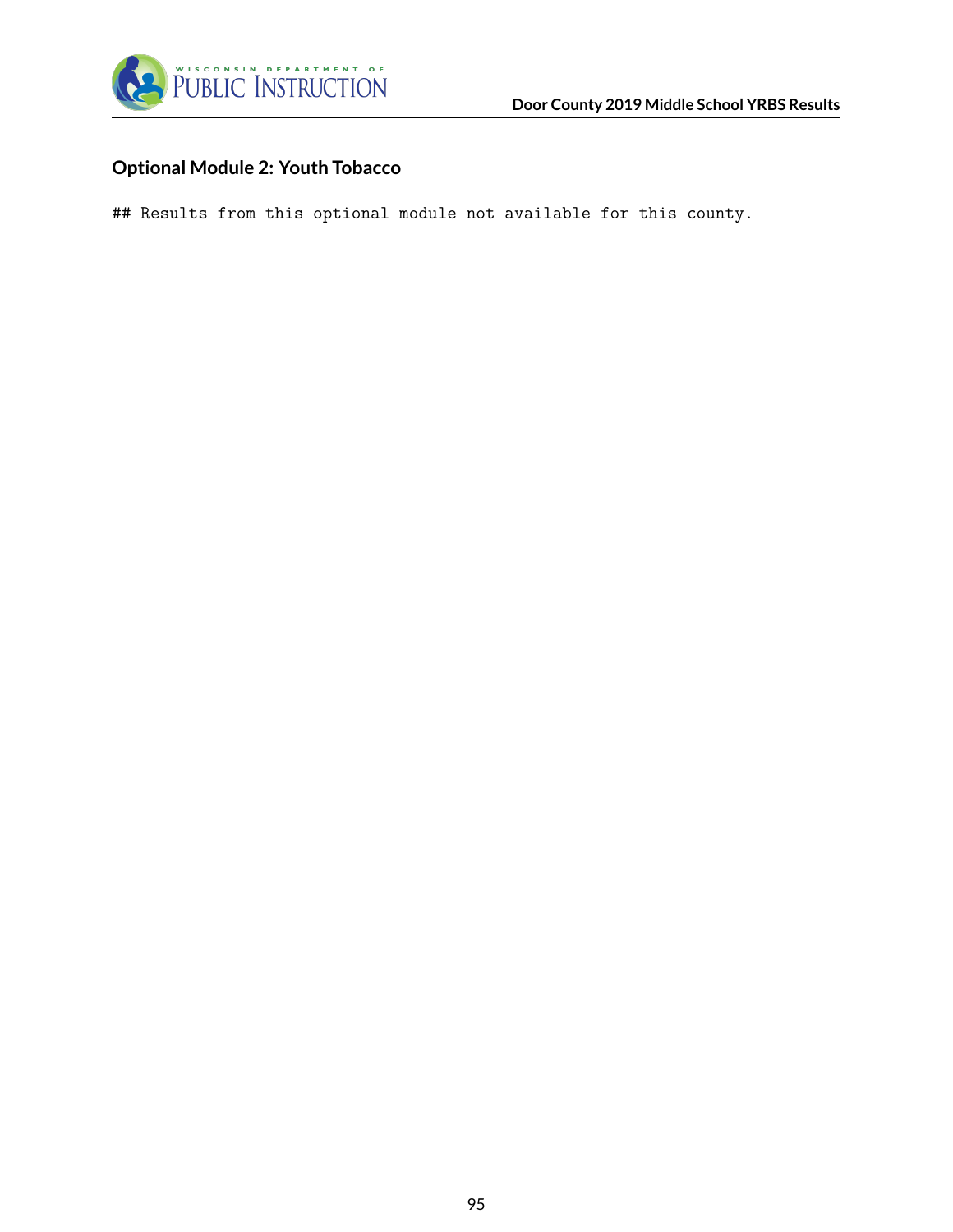

## **Optional Module 3: Adversity and Protective Factors**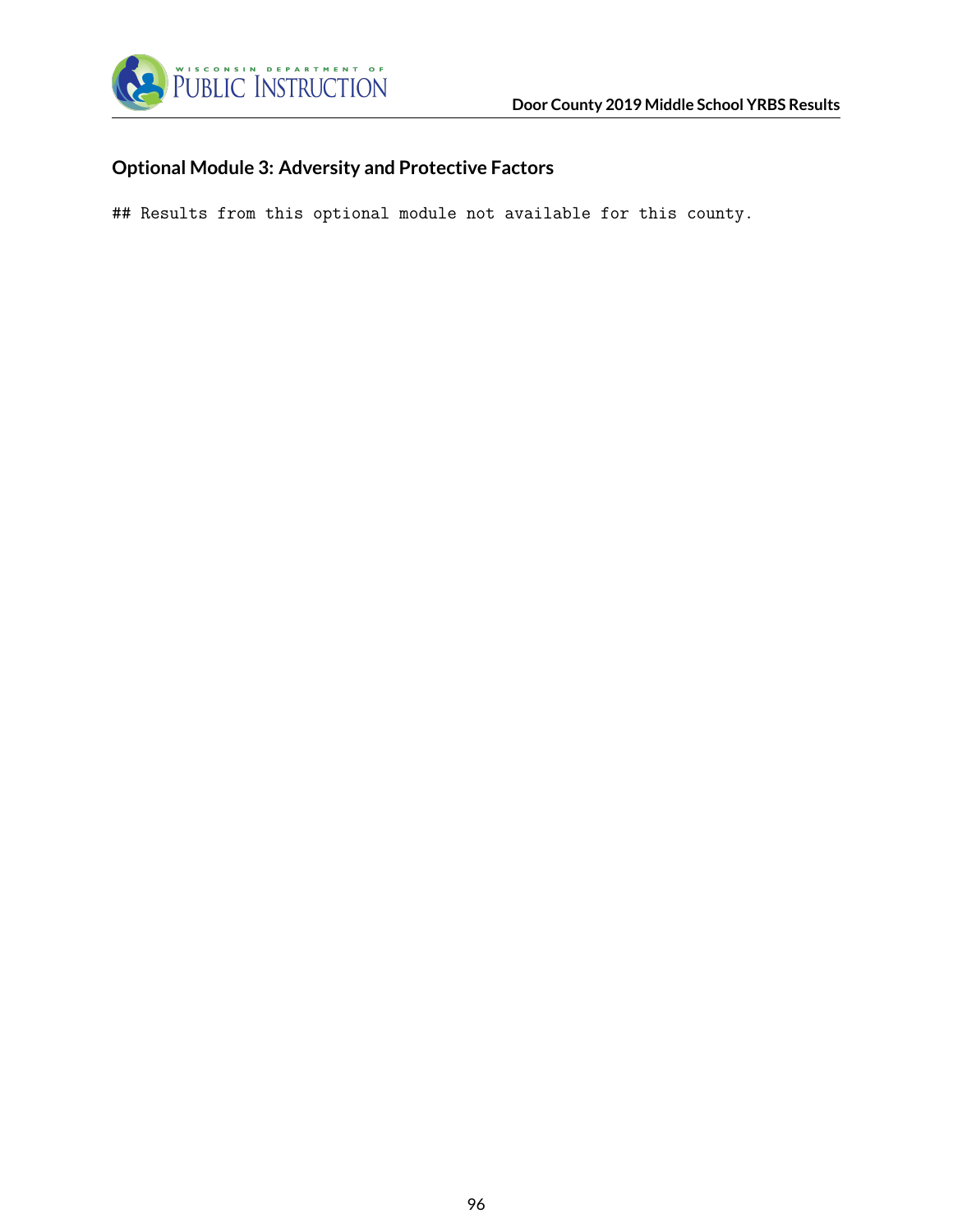

## **Optional Module 4: School Climate**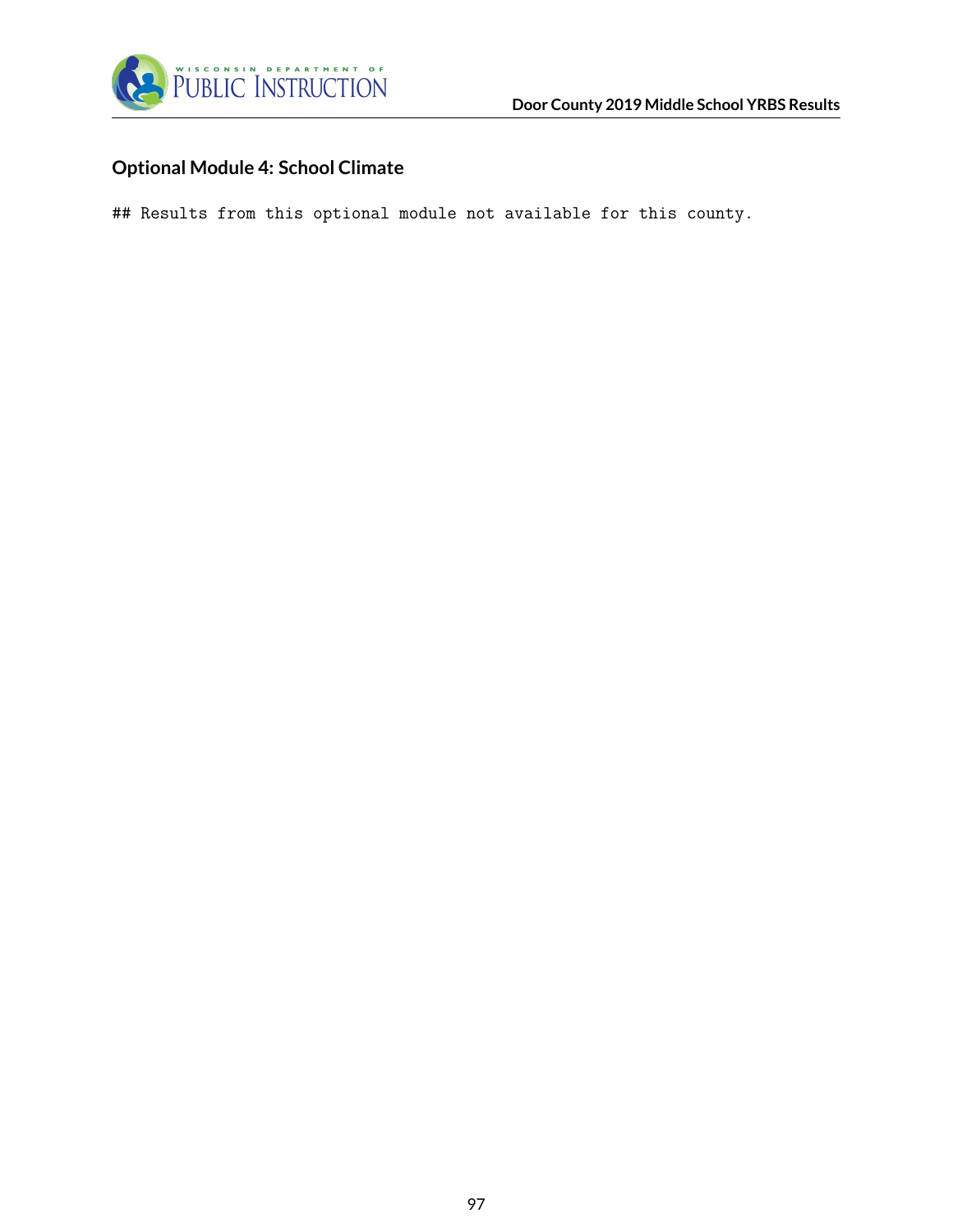

# **TECHNICAL NOTES**

### **SAMPLING**

As noted previously, schools were encouraged to use a census (school-wide) approach to their local data collection. For official State of Wisconsin statistics, a two-stage cluster approach is utilized to generate a representative sample of public high school students in Wisconsin. For more information, see CDC's most recent YRBS Data User's Guide.

#### **DATA QUALITY EDITS**

This report replicates CDC's data edits for all questions that appear on Wisconsin's YRBS (middle school version). Those data edits can be found in CDC's 2017 YRBS Data User's Guide, which is available at: [https:](https://www.cdc.gov/healthyyouth/data/yrbs/pdf/2017/2017_YRBS_Data_Users_Guide.pdf) [//www.cdc.gov/healthyyouth/data/yrbs/pdf/2017/2017\\_YRBS\\_Data\\_Users\\_Guide.pdf.](https://www.cdc.gov/healthyyouth/data/yrbs/pdf/2017/2017_YRBS_Data_Users_Guide.pdf)

For cases in whichWisconsin's survey included questions not included in the CDC data user's guide, the logic of the CDC guide was extended to include the Wisconsin-specific questions.

#### **WEIGHTING**

Post-stratification weights or raking was used to account for any differences between the student population and the composition of survey respondents. Raking was employed to reflect the surveyed population. If the surveyed population differed from the county's student population (e.g., if participating schools only surveyed certain grades), then results reflect the county's population surveyed rather than the county as a whole.

Raking categories were grade by sex (e.g., 6th grade females) and three race/ethnic categories: Hispanic, Non-Hispanic White, Non-Hispanic Other. Those three categories were chosen to best fit the most number of schools. Population figures for each school were drawn from the student enrollment data provided by schools to the Department of Public Instruction. A minimum weighted count of 15 was used as the threshold for applying raked weights. For instance, if there were fewer than 15 Hispanic students in the school, then that school's results were not weighted along the race/ethnicity variable; the same applies to grade by sex.

#### **SIGNIFICANCE LEVELS**

The question-specific tables in the appendices include 95% confidence intervals. Differences between groups can be considered stastically significant at the .05 level if the confidence interval ranges between the groups do not overlap.

#### **REDACTION**

Data for YRBS 2019 county-level reports are redacted based on a combination of numerator and denominator size (weighted counts). In order for a result to be displayed, at least 20 students in the reference category had to have answered the question (denominator), with at least 6 of those students selecting the risk behavior (numerator). This builds on the redaction rules for school and district reports and aligns with DPI data suppression policy for sensitive topics and reports. The added suppression based on denominator size aligns with CDC guidance and reduces the likelihood of highly unstable numbers being reported. However, readers are still encouraged to review the range of the confidence intervals. Very wide confidence intervals indicate unstable estimates and are more likely to occur when reporting on very small numbers.

Where the data are broken down across comparison groups (e.g., males vs. females or across grades 6, 7 and 8), complementary suppression is employed. This means that if one subgroup (e.g., grade 6) has too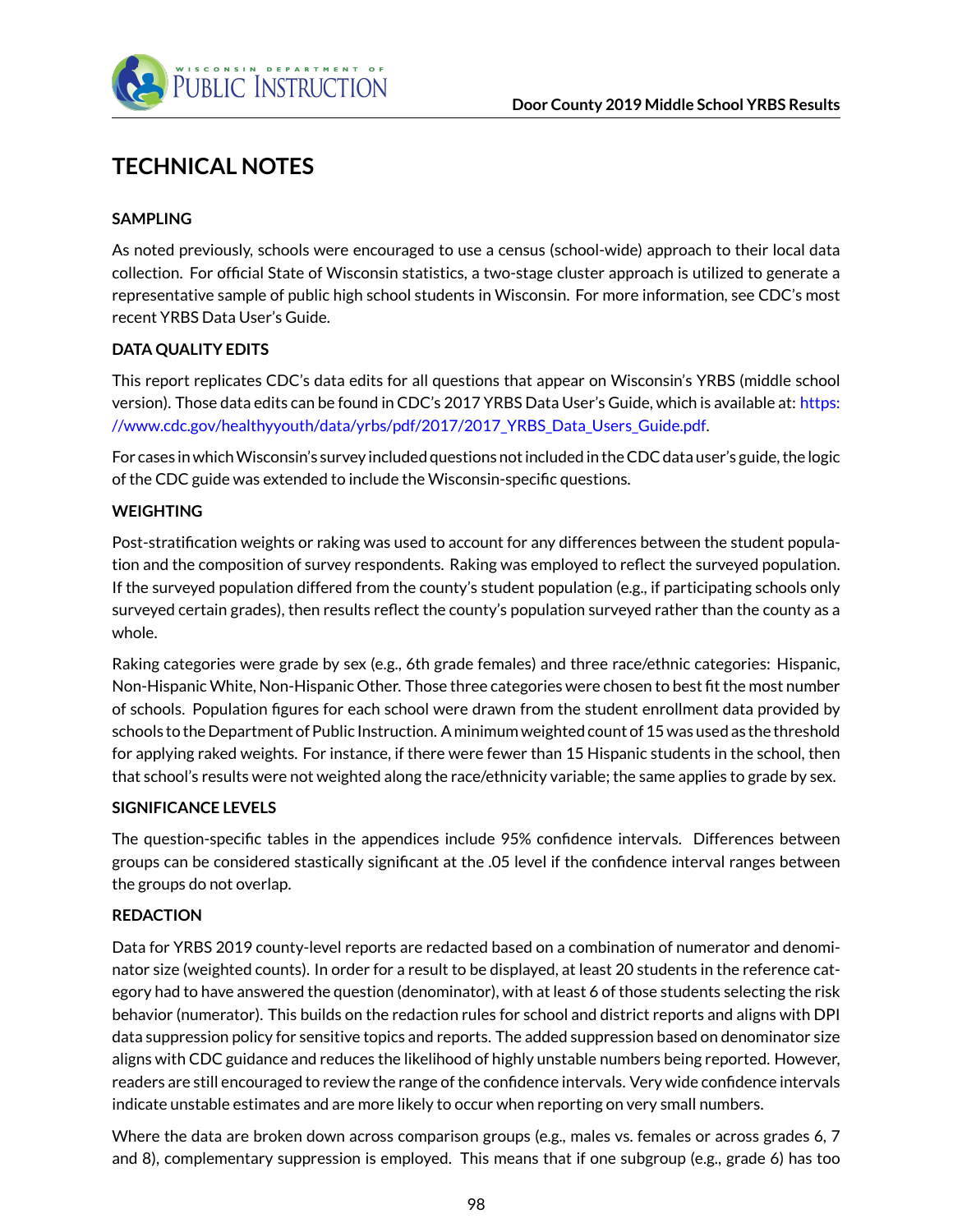

few respondents to report, then the next lowest response group (e.g., grade 7) is also redacted. This helps prevent incidental disclosure of a redacted number.

#### **CITING THIS REPORT**

The report can be cited as:

McCoy, Katherine and Carl Frederick. 2019. "Door County 2019 Youth Risk Behavior Survey Results (Middle School Version)." Madison: Wisconsin Department of Public Instruction.